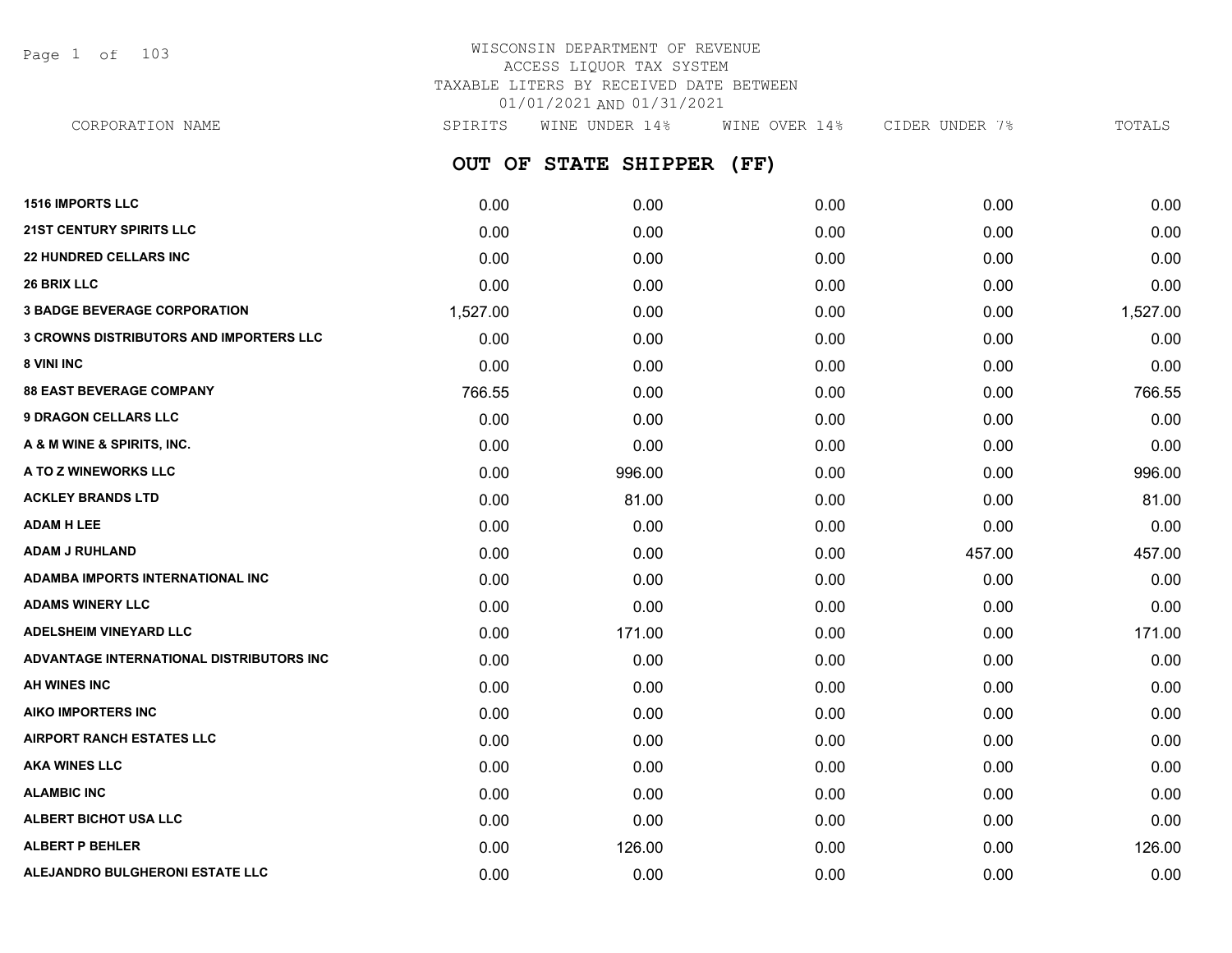| CORPORATION NAME                       | SPIRITS  | WINE UNDER 14% | WINE OVER 14% | CIDER UNDER 7% | TOTALS   |
|----------------------------------------|----------|----------------|---------------|----------------|----------|
| <b>ALEXANDRIA NICOLE CELLARS LLC</b>   | 0.00     | 0.00           | 0.00          | 0.00           | 0.00     |
| ALL BRAZILIAN IMPORT & EXPORT INC      | 0.00     | 0.00           | 0.00          | 0.00           | 0.00     |
| <b>ALLIED IMPORTERS USA LTD</b>        | 0.00     | 0.00           | 0.00          | 0.00           | 0.00     |
| <b>ALLORO VINEYARD INC</b>             | 0.00     | 0.00           | 0.00          | 0.00           | 0.00     |
| <b>ALLTECH'S BEVERAGE DIVISION LLC</b> | 193.50   | 0.00           | 0.00          | 0.00           | 193.50   |
| <b>ALPHA &amp; OMEGA WINERY LLC</b>    | 0.00     | 0.00           | 11.25         | 0.00           | 11.25    |
| ALPHA MARKETING NETWORK INC            | 0.00     | 0.00           | 0.00          | 0.00           | 0.00     |
| <b>ALTAMAR BRANDS LLC</b>              | 127.50   | 0.00           | 0.00          | 0.00           | 127.50   |
| <b>ALTAMURA WINERY INC</b>             | 0.00     | 0.00           | 0.00          | 0.00           | 0.00     |
| <b>AMAVI CELLARS LLC</b>               | 0.00     | 0.00           | 0.00          | 0.00           | 0.00     |
| <b>AMBRABEV LLC</b>                    | 126.00   | 0.00           | 0.00          | 0.00           | 126.00   |
| <b>AMERICAN BEVERAGE CORP</b>          | 0.00     | 8,091.32       | 0.00          | 0.00           | 8,091.32 |
| <b>AMERICAN ESTATES WINES INC</b>      | 0.00     | 0.00           | 0.00          | 0.00           | 0.00     |
| AMERICAN NORTHWEST DISTRIBUTORS INC    | 0.00     | 90.34          | 11.89         | 0.00           | 102.23   |
| AMERICAN OUTLAW SPIRITS INC            | 444.00   | 0.00           | 0.00          | 0.00           | 444.00   |
| AMERICAN VINTAGE BEVERAGE INC.         | 1,890.00 | 0.00           | 0.00          | 0.00           | 1,890.00 |
| <b>AMERICAN VINTNERS LLC</b>           | 0.00     | 2,194.50       | 783.00        | 0.00           | 2,977.50 |
| <b>AMERICAN WINE TRADE INC</b>         | 0.00     | 274.50         | 0.00          | 0.00           | 274.50   |
| <b>AMIR PEAY</b>                       | 0.00     | 0.00           | 0.00          | 0.00           | 0.00     |
| <b>AMPHORA IMPORTS LLC</b>             | 0.00     | 0.00           | 0.00          | 0.00           | 0.00     |
| <b>AMUSE BOUCHE LLC</b>                | 0.00     | 0.00           | 0.00          | 0.00           | 0.00     |
| <b>ANCIEN WINES INC</b>                | 0.00     | 0.00           | 0.00          | 0.00           | 0.00     |
| <b>ANCIENT PEAK INC</b>                | 0.00     | 0.00           | 0.00          | 0.00           | 0.00     |
| ANDERSONS CONN VALLEY WINERY INC       | 0.00     | 0.00           | 0.00          | 0.00           | 0.00     |
| <b>ANDIS WINES LLC</b>                 | 0.00     | 0.00           | 54.00         | 0.00           | 54.00    |
| <b>ANDREW FOX</b>                      | 0.00     | 0.00           | 0.00          | 0.00           | 0.00     |
| <b>ANDREW T BECKSTOFFER</b>            | 0.00     | 0.00           | 0.00          | 0.00           | 0.00     |
| <b>ANGELA OSBORNE</b>                  | 0.00     | 0.00           | 0.00          | 0.00           | 0.00     |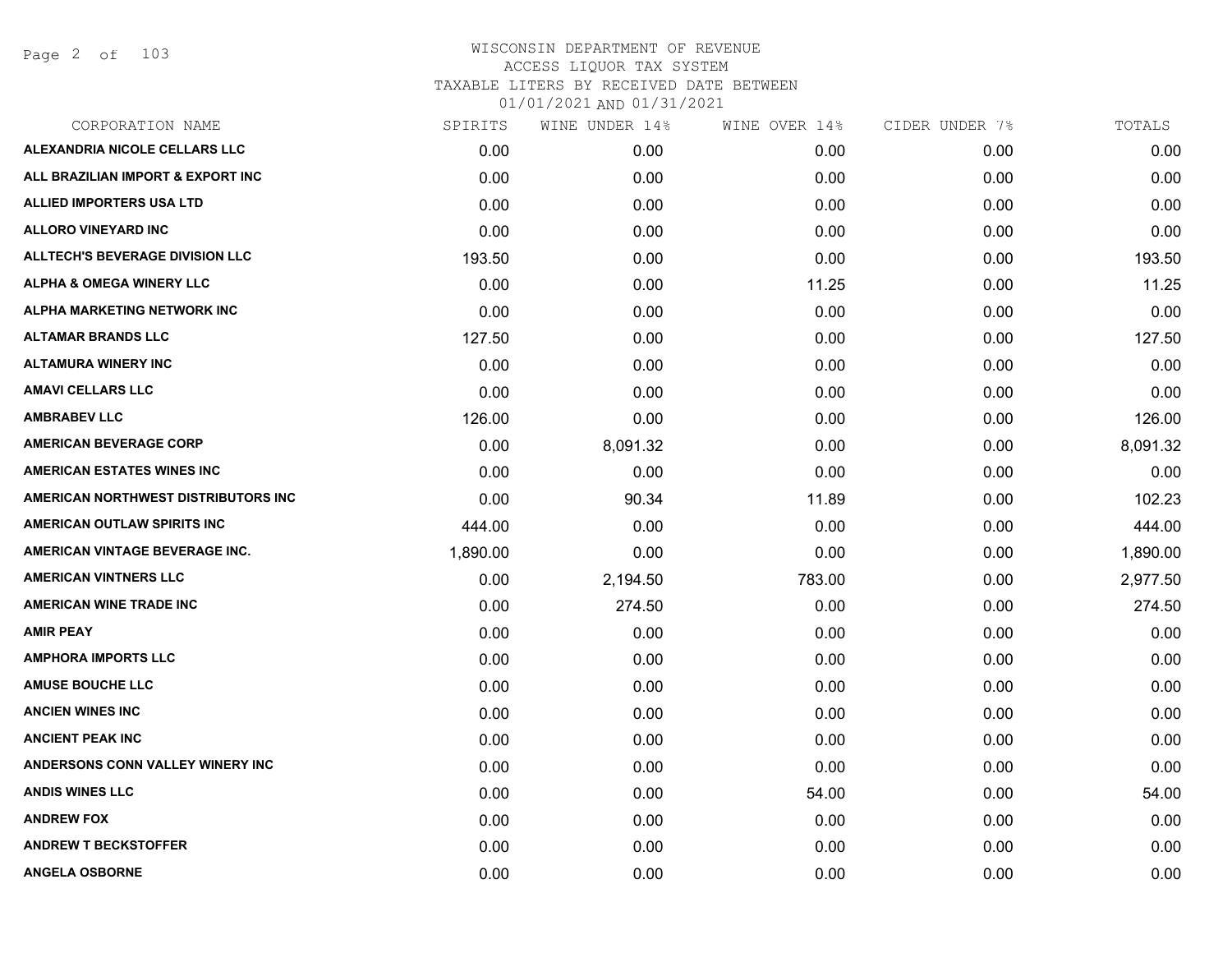# WISCONSIN DEPARTMENT OF REVENUE

#### ACCESS LIQUOR TAX SYSTEM

TAXABLE LITERS BY RECEIVED DATE BETWEEN

| CORPORATION NAME                                | SPIRITS   | WINE UNDER 14% | WINE OVER 14% | CIDER UNDER 7% | TOTALS    |
|-------------------------------------------------|-----------|----------------|---------------|----------------|-----------|
| <b>ANHEUSER-BUSCH COMPANIES LLC</b>             | 4,613.96  | 2,063.00       | 0.00          | 12,917.36      | 19,594.32 |
| <b>ANNE HUBATCH</b>                             | 0.00      | 0.00           | 0.00          | 0.00           | 0.00      |
| <b>ANTHONY BOZZANO</b>                          | 0.00      | 0.00           | 0.00          | 0.00           | 0.00      |
| <b>ANTHONY G MOLL</b>                           | 0.00      | 0.00           | 0.00          | 0.00           | 0.00      |
| <b>ANTHONY M TRUCHARD</b>                       | 0.00      | 0.00           | 0.00          | 0.00           | 0.00      |
| <b>ANTIPODEAN WINES LLC</b>                     | 0.00      | 1,134.00       | 0.00          | 0.00           | 1,134.00  |
| <b>APOLOGUE LLC</b>                             | 0.00      | 0.00           | 0.00          | 0.00           | 0.00      |
| <b>APOSTROPHE BRANDS LLC</b>                    | 252.00    | 0.00           | 0.00          | 0.00           | 252.00    |
| <b>APPELLATION TRADING COMPANY LLC</b>          | 0.00      | 0.00           | 0.00          | 0.00           | 0.00      |
| <b>APPELLATIONS LP</b>                          | 0.00      | 0.00           | 0.00          | 0.00           | 0.00      |
| <b>AQUILINI BRANDS USA INC.</b>                 | 0.00      | 0.00           | 0.00          | 0.00           | 0.00      |
| <b>ARANO LLC</b>                                | 0.00      | 54.00          | 90.00         | 0.00           | 144.00    |
| <b>ARCHANA A DAVE</b>                           | 0.00      | 0.00           | 0.00          | 0.00           | 0.00      |
| <b>ARCHER ROOSE INC</b>                         | 0.00      | 0.00           | 0.00          | 0.00           | 0.00      |
| AREL GROUP WINE & SPIRITS INC                   | 0.00      | 792.00         | 0.00          | 0.00           | 792.00    |
| <b>ARETE WINES LLC</b>                          | 0.00      | 0.00           | 0.00          | 0.00           | 0.00      |
| <b>ARIETTA INC</b>                              | 0.00      | 0.00           | 0.00          | 0.00           | 0.00      |
| <b>ARMSTRONG FAMILY WINERY LLC</b>              | 0.00      | 0.00           | 0.00          | 0.00           | 0.00      |
| <b>ARNOLD ANTON CARLSON</b>                     | 0.00      | 0.00           | 0.00          | 0.00           | 0.00      |
| <b>ARNOT-ROBERTS LLC</b>                        | 0.00      | 0.00           | 0.00          | 0.00           | 0.00      |
| <b>ARPENT LLC</b>                               | 0.00      | 0.00           | 0.00          | 0.00           | 0.00      |
| <b>ARTISANAL DISTILLATES INC.</b>               | 0.00      | 0.00           | 0.00          | 0.00           | 0.00      |
| <b>ARTISANAL IMPORTS INC</b>                    | 0.00      | 0.00           | 0.00          | 0.00           | 0.00      |
| <b>ASSOCIATED BREWING COMPANY</b>               | 0.00      | 0.00           | 0.00          | 0.00           | 0.00      |
| <b>ASV WINES INC</b>                            | 0.00      | 63.00          | 0.00          | 0.00           | 63.00     |
| <b>ATHENEE IMPORTERS &amp; DISTRIBUTORS LTD</b> | 0.00      | 0.00           | 0.00          | 0.00           | 0.00      |
| <b>ATLAS WINE COMPANY LLC</b>                   | 0.00      | 0.00           | 0.00          | 0.00           | 0.00      |
| <b>ATOMIC BRANDS INC</b>                        | 23,916.23 | 0.00           | 0.00          | 0.00           | 23,916.23 |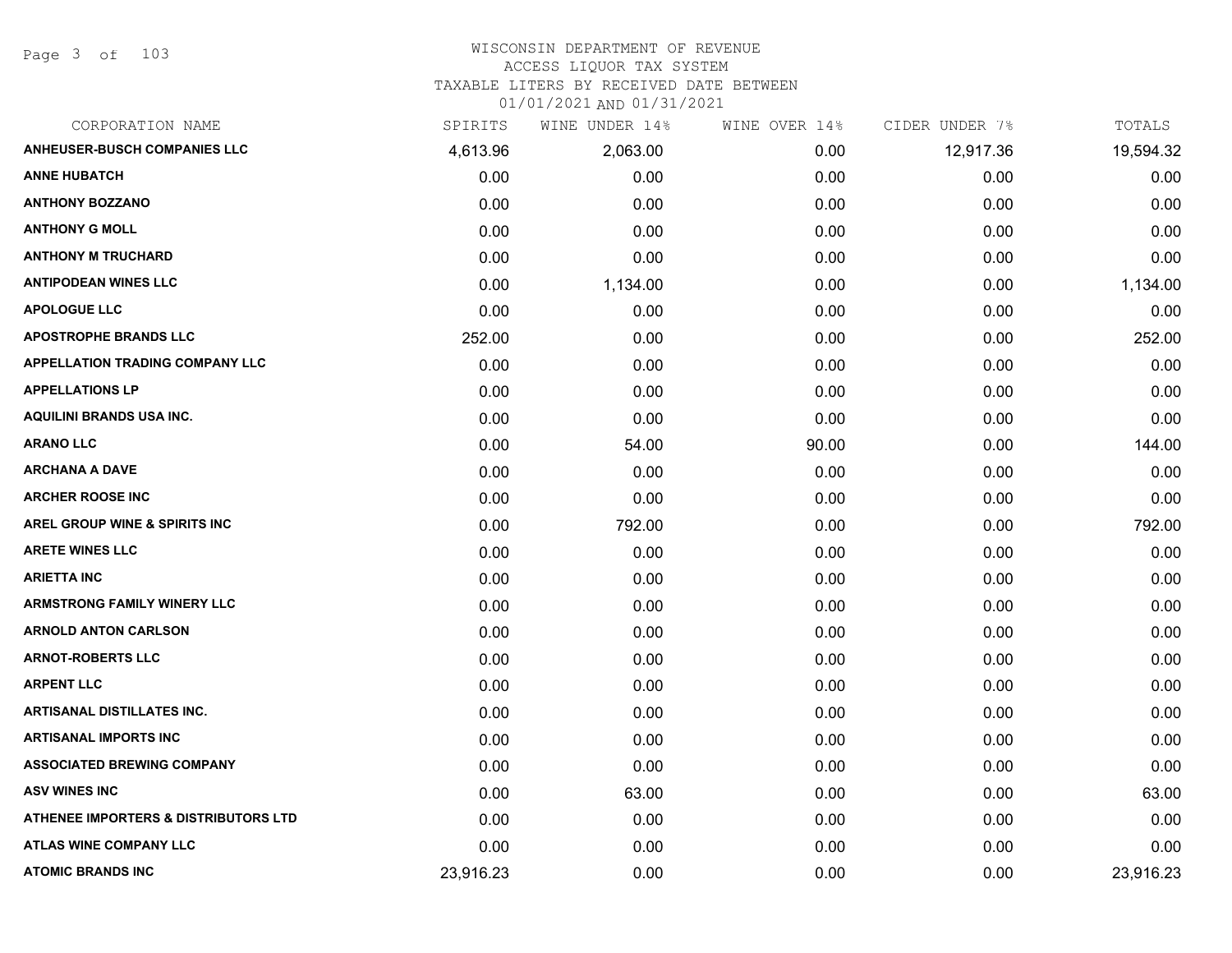Page 4 of 103

### WISCONSIN DEPARTMENT OF REVENUE ACCESS LIQUOR TAX SYSTEM TAXABLE LITERS BY RECEIVED DATE BETWEEN

| CORPORATION NAME                           | SPIRITS    | WINE UNDER 14% | WINE OVER 14% | CIDER UNDER 7% | TOTALS     |
|--------------------------------------------|------------|----------------|---------------|----------------|------------|
| <b>AUGUST WINE GROUP LLC</b>               | 0.00       | 1,161.00       | 0.00          | 0.00           | 1,161.00   |
| <b>AUSTIN VODKA COMPANY LLC</b>            | 0.00       | 0.00           | 0.00          | 0.00           | 0.00       |
| AUSTIN WHISKEY COMPANY, LLC                | 180.00     | 0.00           | 0.00          | 0.00           | 180.00     |
| <b>AUSTRAL WINES LLC</b>                   | 0.00       | 981.00         | 0.00          | 0.00           | 981.00     |
| <b>AV BRANDS INC</b>                       | 0.00       | 791.89         | 72.00         | 0.00           | 863.89     |
| AVA FOOD LABS, INC                         | 7,128.00   | 0.00           | 0.00          | 0.00           | 7,128.00   |
| <b>AVID INC</b>                            | 0.00       | 0.00           | 0.00          | 0.00           | 0.00       |
| AVV WINERY CO LLC                          | 0.00       | 594.00         | 0.00          | 0.00           | 594.00     |
| <b>AXIOS INC</b>                           | 0.00       | 0.00           | 0.00          | 0.00           | 0.00       |
| <b>AZAR DISTILLING LLC</b>                 | 357.00     | 0.00           | 0.00          | 0.00           | 357.00     |
| <b>AZZURRE SPIRITS CORPORATION</b>         | 270.00     | 0.00           | 0.00          | 0.00           | 270.00     |
| <b>B &amp; I OVERSEAS TRADING INC</b>      | 0.00       | 0.00           | 0.00          | 0.00           | 0.00       |
| <b>B UNITED INTERNATIONAL INC</b>          | 0.00       | 7.17           | 823.75        | 0.00           | 830.92     |
| <b>B. NEKTAR LLC</b>                       | 0.00       | 345.52         | 0.00          | 795.52         | 1,141.04   |
| <b>BACARDI U.S.A., INC.</b>                | 166,465.05 | 1,894.34       | 570.00        | 0.00           | 168,929.39 |
| <b>BACCHUS TECHNOLOGIES LLC</b>            | 0.00       | 1,465.50       | 252.00        | 0.00           | 1,717.50   |
| <b>BACIO DIVINO CELLARS LLC</b>            | 0.00       | 0.00           | 0.00          | 0.00           | 0.00       |
| <b>BACKWARDS DISTILLING COMPANY, LLC</b>   | 0.00       | 0.00           | 0.00          | 0.00           | 0.00       |
| <b>BADGER MOUNTAIN INC</b>                 | 0.00       | 648.00         | 0.00          | 0.00           | 648.00     |
| <b>BALCONES DISTILLING LLC</b>             | 0.00       | 0.00           | 0.00          | 0.00           | 0.00       |
| <b>BALLENTINE VINEYARDS INC</b>            | 0.00       | 0.00           | 0.00          | 0.00           | 0.00       |
| <b>BALTHAZAR REX LLC</b>                   | 0.00       | 0.00           | 0.00          | 0.00           | 0.00       |
| <b>BANFI PRODUCTS CORPORATION</b>          | 0.00       | 4,306.50       | 22.50         | 0.00           | 4,329.00   |
| <b>BANVILLE &amp; JONES WINE MERCHANTS</b> | 13.50      | 544.50         | 36.00         | 0.00           | 594.00     |
| <b>BANZAI BEVERAGE CORPORATION</b>         | 0.00       | 0.00           | 0.00          | 0.00           | 0.00       |
| <b>BARGETTOS SANTA CRUZ WINERY INC</b>     | 0.00       | 360.00         | 0.00          | 0.00           | 360.00     |
| <b>BARLOW VINEYARDS LLC</b>                | 0.00       | 0.00           | 0.00          | 0.00           | 0.00       |
| <b>BARNARD GRIFFIN INC</b>                 | 0.00       | 0.00           | 0.00          | 0.00           | 0.00       |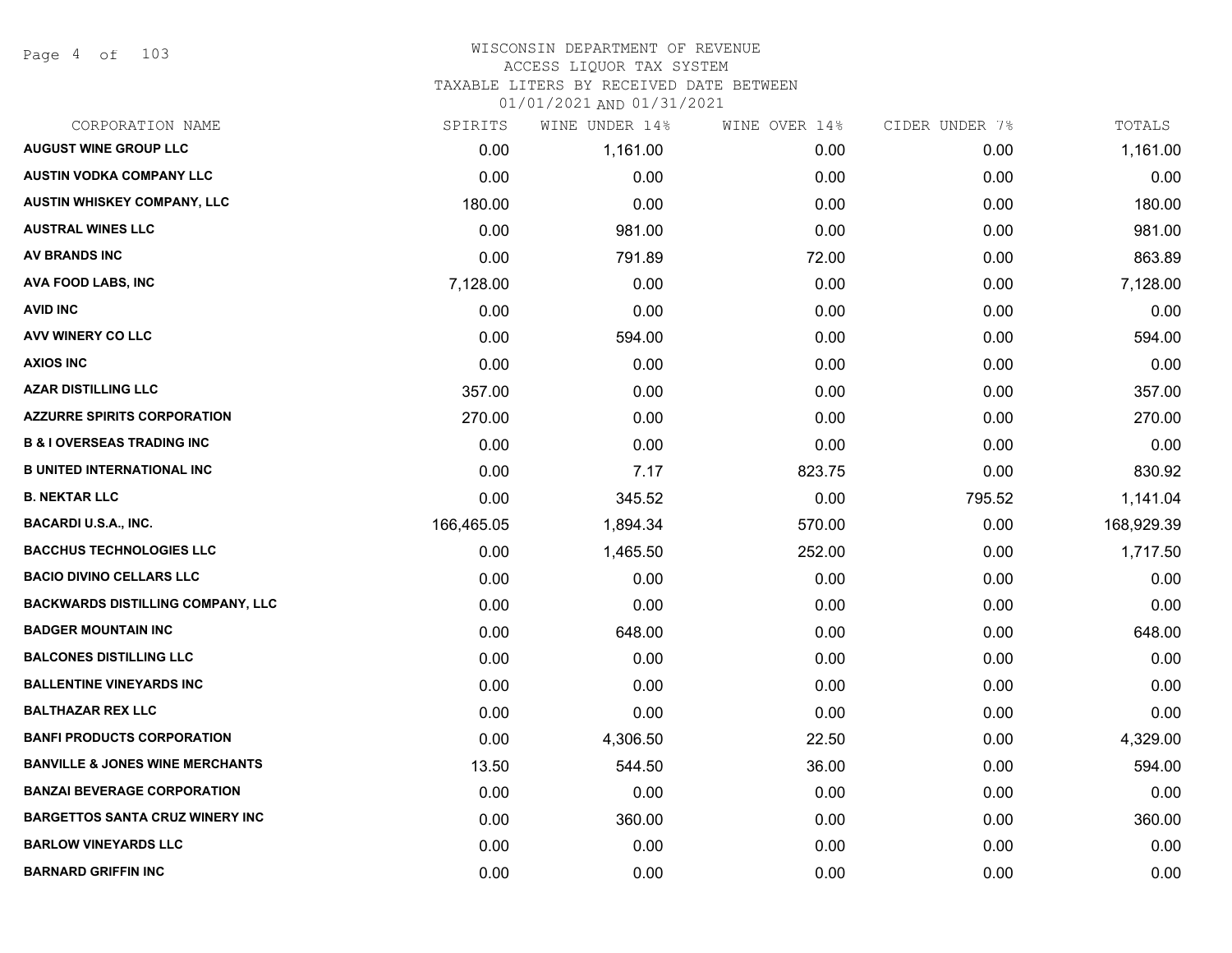Page 5 of 103

| CORPORATION NAME                                | SPIRITS | WINE UNDER 14% | WINE OVER 14% | CIDER UNDER 7% | TOTALS    |
|-------------------------------------------------|---------|----------------|---------------|----------------|-----------|
| <b>BARNETT VINEYARDS LP</b>                     | 0.00    | 0.00           | 0.00          | 0.00           | 0.00      |
| <b>BARON FRANCOIS LTD</b>                       | 0.00    | 0.00           | 0.00          | 0.00           | 0.00      |
| <b>BATTAGLIA DISTRIBUTING CORP INC</b>          | 0.00    | 9.51           | 2.38          | 0.00           | 11.89     |
| <b>BAUM WINE IMPORTS INC</b>                    | 55.50   | 5,384.25       | 422.25        | 0.00           | 5,862.00  |
| BE IN GOOD SPIRITS LLC                          | 0.00    | 0.00           | 0.00          | 0.00           | 0.00      |
| <b>BEATBOX BEVERAGES LLC</b>                    | 0.00    | 0.00           | 0.00          | 0.00           | 0.00      |
| <b>BEAUX FRERES LLC</b>                         | 0.00    | 0.00           | 0.00          | 0.00           | 0.00      |
| <b>BEDFORD &amp; GROVE LLC</b>                  | 225.00  | 0.00           | 0.00          | 0.00           | 225.00    |
| <b>BEDROCK WINE COMPANY LP</b>                  | 0.00    | 16.64          | 16.64         | 0.00           | 33.28     |
| <b>BENDISTILLERY INC</b>                        | 0.00    | 0.00           | 0.00          | 0.00           | 0.00      |
| <b>BENNETT LANE WINERY LLC</b>                  | 0.00    | 0.00           | 0.00          | 0.00           | 0.00      |
| <b>BENOVIA WINERY LLC</b>                       | 0.00    | 0.00           | 0.00          | 0.00           | 0.00      |
| <b>BEPPE &amp; THE ARCHITECT LLC</b>            | 0.00    | 0.00           | 0.00          | 0.00           | 0.00      |
| <b>BERGSTROM WINES LLC</b>                      | 0.00    | 90.00          | 0.00          | 0.00           | 90.00     |
| <b>BERNARDUS LLC</b>                            | 0.00    | 0.00           | 0.00          | 0.00           | 0.00      |
| BETHEL HEIGHTS VINEYARD INC                     | 0.00    | 0.00           | 0.00          | 0.00           | 0.00      |
| BETTER BRANDS INTERNATIONAL                     | 0.00    | 819.00         | 504.00        | 0.00           | 1,323.00  |
| <b>BETZ CELLARS LLC</b>                         | 0.00    | 0.00           | 0.00          | 0.00           | 0.00      |
| <b>BEVAN CELLARS, LLC</b>                       | 0.00    | 0.00           | 0.00          | 0.00           | 0.00      |
| <b>BEVERAGE BROTHERS INC</b>                    | 0.00    | 0.00           | 0.00          | 0.00           | 0.00      |
| <b>BIAGIO CRU &amp; ESTATE WINES LLC</b>        | 0.00    | 0.00           | 0.00          | 0.00           | 0.00      |
| BIEN NACIDO VINEYARDS OF RANCHO TEPUSQUET<br>LP | 0.00    | 0.00           | 0.00          | 0.00           | 0.00      |
| <b>BILTMORE ESTATE WINE COMPANY</b>             | 0.00    | 0.00           | 0.00          | 0.00           | 0.00      |
| <b>BLACK ROCK SPIRITS LLC</b>                   | 135.00  | 0.00           | 0.00          | 0.00           | 135.00    |
| <b>BLACKBIRD VINEYARDS LLC</b>                  | 0.00    | 0.00           | 756.00        | 0.00           | 756.00    |
| <b>BLAIR VINEYARDS LLC</b>                      | 0.00    | 0.00           | 0.00          | 0.00           | 0.00      |
| <b>BLAKE FARMS HARD APPLE CIDER LLC</b>         | 0.00    | 0.00           | 0.00          | 10,501.68      | 10,501.68 |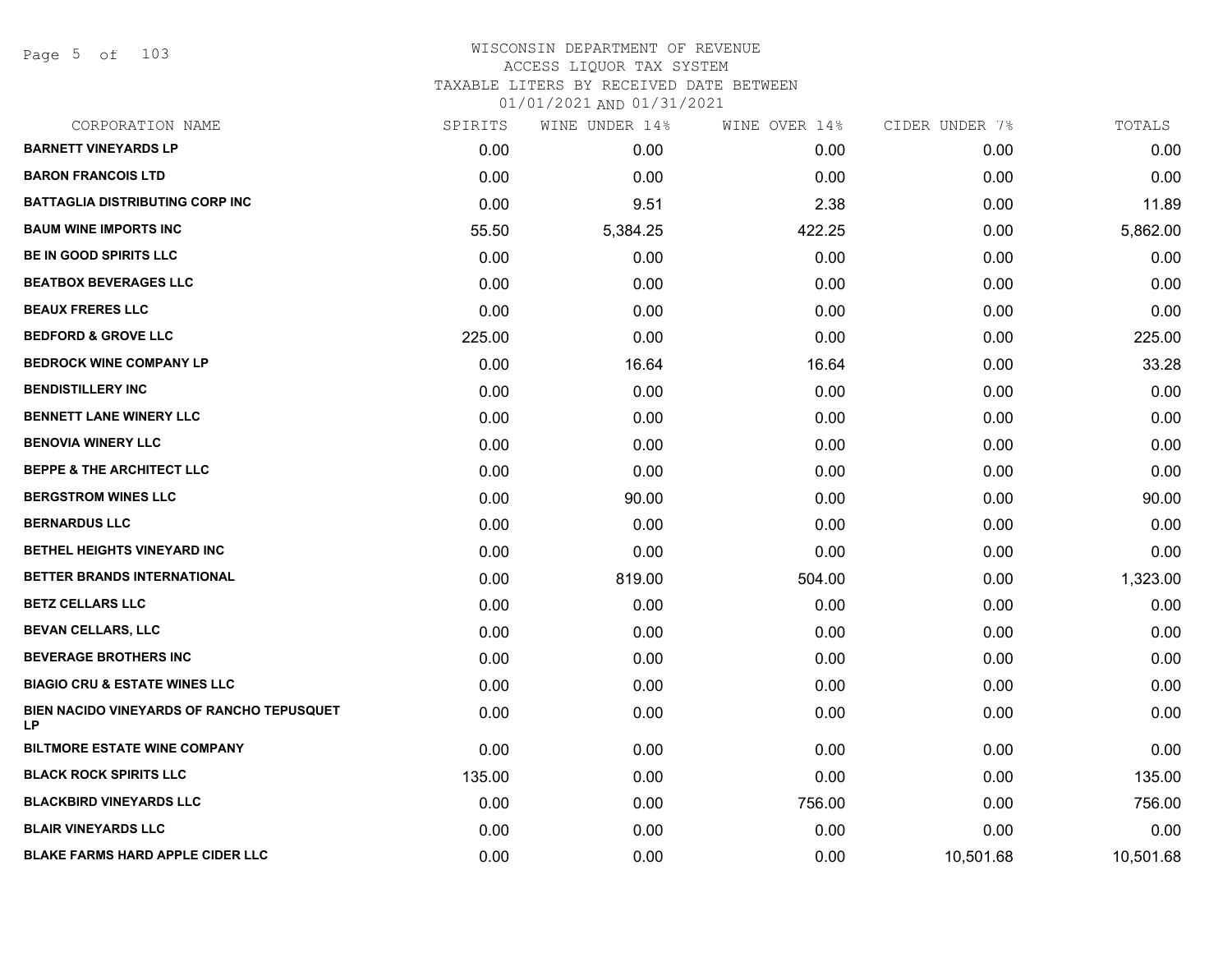Page 6 of 103

| CORPORATION NAME                    | SPIRITS    | WINE UNDER 14% | WINE OVER 14% | CIDER UNDER 7% | TOTALS     |
|-------------------------------------|------------|----------------|---------------|----------------|------------|
| <b>BLAUM BROS DISTILLING CO LLC</b> | 126.00     | 0.00           | 0.00          | 0.00           | 126.00     |
| <b>BLUE RIDGE DISTILLING CO INC</b> | 0.00       | 0.00           | 0.00          | 0.00           | 0.00       |
| <b>BLUE ROCK VINEYARD LLC</b>       | 0.00       | 0.00           | 0.00          | 0.00           | 0.00       |
| <b>BLUE SPIRITS DISTILLING LLC</b>  | 0.00       | 0.00           | 0.00          | 0.00           | 0.00       |
| <b>BOEGER WINERY INC</b>            | 0.00       | 0.00           | 0.00          | 0.00           | 0.00       |
| <b>BOGLE VINEYARDS INC</b>          | 0.00       | 504.00         | 15,408.00     | 0.00           | 15,912.00  |
| <b>BONANNO VINTNERS LLC</b>         | 0.00       | 126.00         | 0.00          | 0.00           | 126.00     |
| <b>BONNY DOON WINERY INC</b>        | 0.00       | 0.00           | 0.00          | 0.00           | 0.00       |
| <b>BOOKER VINEYARD &amp; WINERY</b> | 0.00       | 0.00           | 0.00          | 0.00           | 0.00       |
| <b>BOSTON BEER CORPORATION</b>      | 0.00       | 0.00           | 0.00          | 83,948.13      | 83,948.13  |
| <b>BOUCHAINE VINEYARDS INC</b>      | 0.00       | 0.00           | 0.00          | 0.00           | 0.00       |
| <b>BOUNDARY BREAKS LLC</b>          | 0.00       | 0.00           | 0.00          | 0.00           | 0.00       |
| <b>BOURGET IMPORTS LLC</b>          | 0.00       | 99.00          | 0.00          | 0.00           | 99.00      |
| <b>BOUTINOT USA INC</b>             | 0.00       | 0.00           | 0.00          | 0.00           | 0.00       |
| <b>BOUTIQUE BEVERAGE CO</b>         | 0.00       | 0.00           | 0.00          | 0.00           | 0.00       |
| <b>BRASSFIELD ESTATE WINERY LLC</b> | 0.00       | 0.00           | 0.00          | 0.00           | 0.00       |
| <b>BRAZOS WINE IMPORTS LLC</b>      | 0.00       | 0.00           | 0.00          | 0.00           | 0.00       |
| <b>BREWDOG BREWING COMPANY LLC</b>  | 0.00       | 0.00           | 0.00          | 0.00           | 0.00       |
| <b>BRIAN CARTER CELLARS LLC</b>     | 0.00       | 0.00           | 0.00          | 0.00           | 0.00       |
| <b>BRICKELL WINES LLC</b>           | 0.00       | 0.00           | 0.00          | 0.00           | 0.00       |
| <b>BRIDGEVIEW VINEYARDS INC</b>     | 0.00       | 0.00           | 0.00          | 0.00           | 0.00       |
| <b>BRIGHT CELLARS INC.</b>          | 0.00       | 0.00           | 0.00          | 0.00           | 0.00       |
| <b>BROADBENT SELECTIONS INC</b>     | 0.00       | 466.50         | 81.00         | 0.00           | 547.50     |
| <b>BRONCO WINE COMPANY</b>          | 0.00       | 38,048.65      | 814.50        | 0.00           | 38,863.15  |
| <b>BROVO SPIRITS LLC</b>            | 0.00       | 0.00           | 0.00          | 0.00           | 0.00       |
| <b>BROWNE FAMILY WINES LLC</b>      | 0.00       | 0.00           | 0.00          | 0.00           | 0.00       |
| <b>BROWN-FORMAN CORPORATION</b>     | 280,107.15 | 22,310.15      | 27.00         | 0.00           | 302,444.30 |
| <b>BRUTOCAO CELLARS LP</b>          | 0.00       | 0.00           | 0.00          | 0.00           | 0.00       |
|                                     |            |                |               |                |            |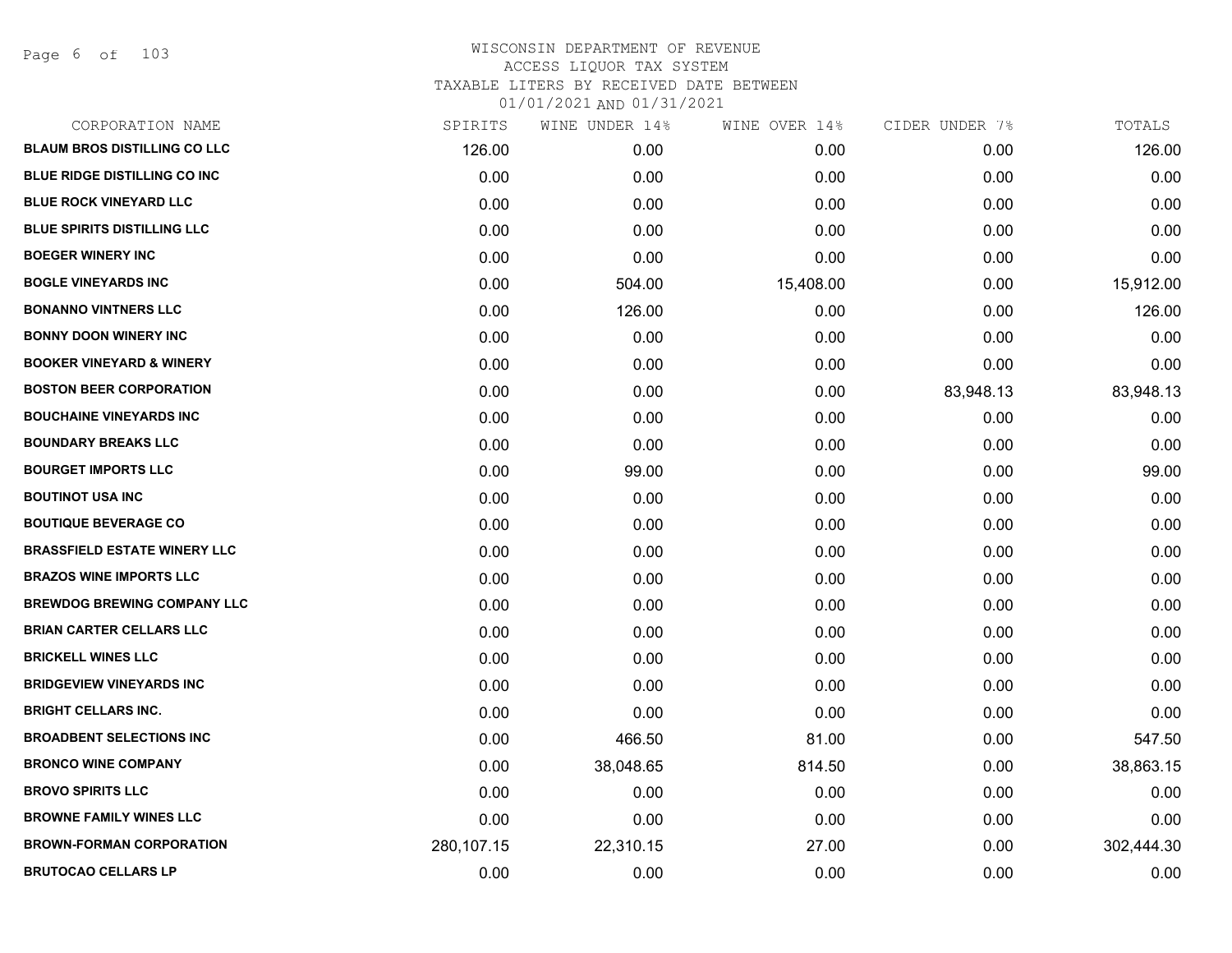Page 7 of 103

# WISCONSIN DEPARTMENT OF REVENUE ACCESS LIQUOR TAX SYSTEM TAXABLE LITERS BY RECEIVED DATE BETWEEN

| CORPORATION NAME                            | SPIRITS    | WINE UNDER 14% | WINE OVER 14% | CIDER UNDER 7% | TOTALS     |
|---------------------------------------------|------------|----------------|---------------|----------------|------------|
| BRYN MAWR VINEYARDS INC                     | 0.00       | 2.25           | 0.00          | 0.00           | 2.25       |
| <b>BUCKLER FAMILY VINEYARDS LLC</b>         | 0.00       | 0.00           | 0.00          | 0.00           | 0.00       |
| <b>BUEHLER VINEYARDS INC</b>                | 0.00       | 0.00           | 0.00          | 0.00           | 0.00       |
| <b>BULLY HILL VINEYARDS INC</b>             | 0.00       | 0.00           | 0.00          | 0.00           | 0.00       |
| <b>BURGESS CELLARS INC</b>                  | 0.00       | 0.00           | 0.00          | 0.00           | 0.00       |
| <b>BURKE &amp; MORRIS SPIRITS LLC</b>       | 681.60     | 0.00           | 0.00          | 0.00           | 681.60     |
| <b>BUZZBALLZ LLC</b>                        | 0.00       | 0.00           | 0.00          | 0.00           | 0.00       |
| <b>BUZZBOX BEVERAGES INC</b>                | 0.00       | 0.00           | 0.00          | 0.00           | 0.00       |
| <b>BWSC LLC</b>                             | 0.00       | 0.00           | 3,042.00      | 0.00           | 3,042.00   |
| <b>C &amp; C WINE SERVICES INC</b>          | 0.00       | 0.00           | 0.00          | 0.00           | 0.00       |
| <b>C MONDAVI &amp; FAMILY</b>               | 0.00       | 15,165.00      | 135.00        | 0.00           | 15,300.00  |
| <b>C SQUARED CIDERS LLC</b>                 | 0.00       | 0.00           | 0.00          | 0.00           | 0.00       |
| <b>CABERNET CORP</b>                        | 0.00       | 585.00         | 819.00        | 0.00           | 1,404.00   |
| <b>CAL VIN ENTERPRISES CORPORATION</b>      | 0.00       | 0.00           | 0.00          | 0.00           | 0.00       |
| <b>CALIFORNIA CIDER COMPANY</b>             | 0.00       | 0.00           | 0.00          | 12,084.16      | 12,084.16  |
| <b>CALIFORNIA VINEYARDS INC</b>             | 0.00       | 0.00           | 0.00          | 0.00           | 0.00       |
| <b>CALIFORNIA WINE WORKS LLC</b>            | 0.00       | 0.00           | 0.00          | 0.00           | 0.00       |
| <b>CALLUNA VINEYARDS LLC</b>                | 0.00       | 0.00           | 0.00          | 0.00           | 0.00       |
| <b>CAMARDA CORP</b>                         | 0.00       | 0.00           | 0.00          | 0.00           | 0.00       |
| <b>CAMARENA IMPORTS LLC</b>                 | 0.00       | 0.00           | 0.00          | 0.00           | 0.00       |
| <b>CAMELOT IMPORTING CO INC</b>             | 0.00       | 0.00           | 630.00        | 0.00           | 630.00     |
| <b>CAMPARI AMERICA LLC</b>                  | 118,106.70 | 594.00         | 327.00        | 0.00           | 119,027.70 |
| <b>CAMPBELL &amp; MCGILL SELECTIONS LLC</b> | 0.00       | 63.00          | 0.00          | 0.00           | 63.00      |
| <b>CAMPEON SPIRITS COMPANY INC</b>          | 0.00       | 0.00           | 0.00          | 0.00           | 0.00       |
| <b>CANNON RIVER WINERY LLC</b>              | 0.00       | 0.00           | 0.00          | 0.00           | 0.00       |
| <b>CAPARONE WINERY LLC</b>                  | 0.00       | 126.00         | 0.00          | 0.00           | 126.00     |
| <b>CAPE CLASSICS INC</b>                    | 0.00       | 742.32         | 0.00          | 0.00           | 742.32     |
| <b>CARDINAL SPIRITS LLC</b>                 | 0.00       | 0.00           | 0.00          | 0.00           | 0.00       |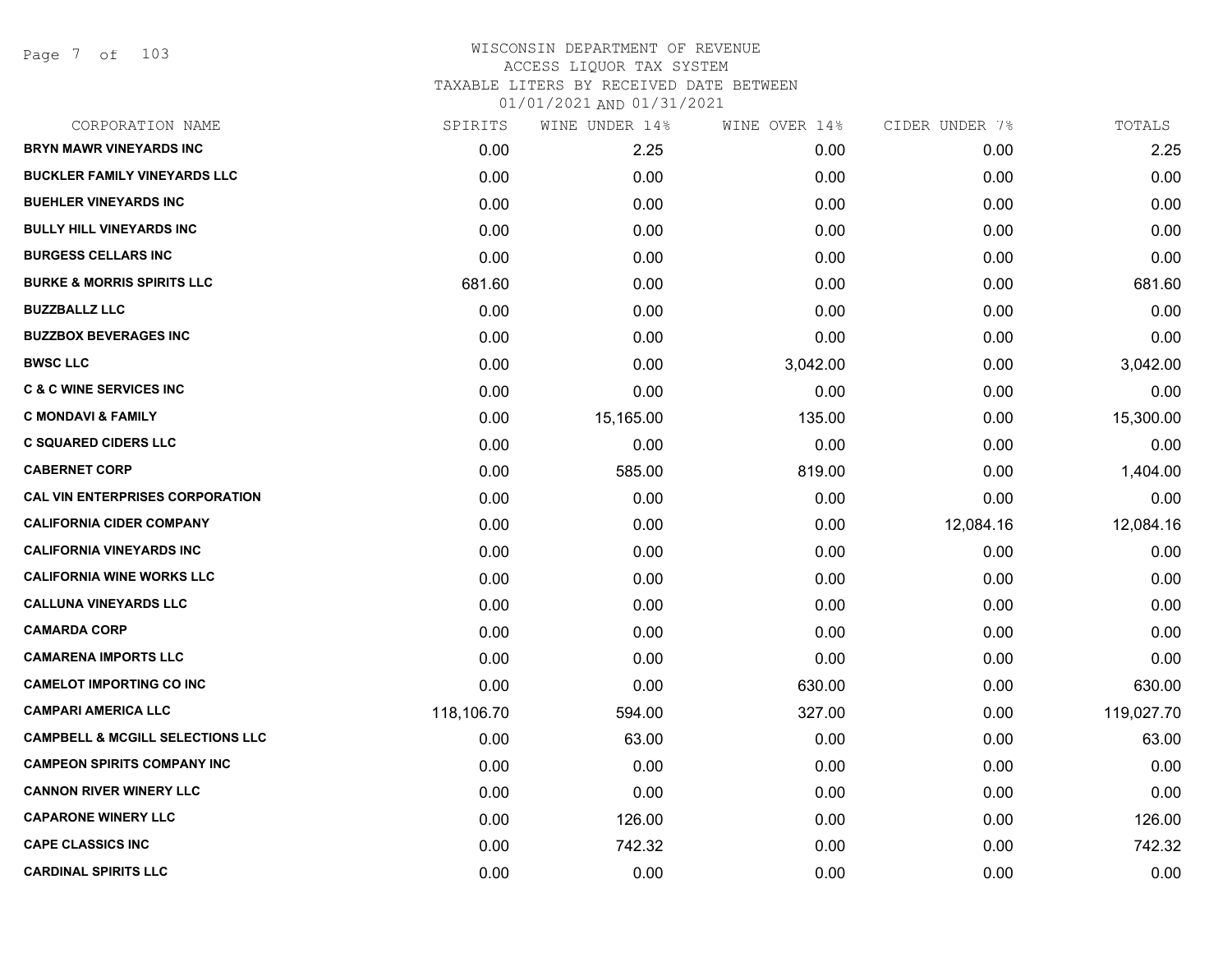Page 8 of 103

# WISCONSIN DEPARTMENT OF REVENUE ACCESS LIQUOR TAX SYSTEM

TAXABLE LITERS BY RECEIVED DATE BETWEEN

| CORPORATION NAME                            | SPIRITS   | WINE UNDER 14% | WINE OVER 14% | CIDER UNDER 7% | TOTALS    |
|---------------------------------------------|-----------|----------------|---------------|----------------|-----------|
| <b>CARDINAL WINE GROUP LLC</b>              | 0.00      | 0.00           | 0.00          | 0.00           | 0.00      |
| <b>CARDWELL HILL CELLARS LLC</b>            | 0.00      | 54.00          | 0.00          | 0.00           | 54.00     |
| <b>CARIBBEAN DISTILLERS LLC</b>             | 420.00    | 9,719.95       | 0.00          | 0.00           | 10,139.95 |
| <b>CARIBBEAN SPIRITS INC</b>                | 0.00      | 0.00           | 0.00          | 0.00           | 0.00      |
| <b>CARL THOMA</b>                           | 0.00      | 0.00           | 0.00          | 0.00           | 0.00      |
| <b>CARLOS HUBNER-ARTETA</b>                 | 0.00      | 0.00           | 0.00          | 0.00           | 0.00      |
| <b>CARLSON VINEYARDS INC</b>                | 0.00      | 0.00           | 0.00          | 0.00           | 0.00      |
| <b>CAROLINA DISTRIBUTION LLC</b>            | 0.00      | 0.00           | 0.00          | 0.00           | 0.00      |
| <b>CARRIAGE HOUSE IMPORTS, LTD.</b>         | 0.00      | 0.00           | 0.00          | 0.00           | 0.00      |
| <b>CASTIEL ESTATE LLC</b>                   | 0.00      | 0.00           | 9.51          | 0.00           | 9.51      |
| <b>CASTLE BRANDS USA CORP</b>               | 520.50    | 0.00           | 0.00          | 0.00           | 520.50    |
| <b>CASTORO CELLARS</b>                      | 0.00      | 0.00           | 0.00          | 0.00           | 0.00      |
| <b>CAYMUS VINEYARDS INC</b>                 | 0.00      | 0.00           | 0.00          | 0.00           | 0.00      |
| <b>CEDAR KNOLL VINEYARDS INC</b>            | 0.00      | 0.00           | 0.00          | 0.00           | 0.00      |
| <b>CELEBRATION DISTILLATION CORPORATION</b> | 0.00      | 0.00           | 0.00          | 0.00           | 0.00      |
| <b>CELLARS INTERNATIONAL INC</b>            | 0.00      | 0.00           | 0.00          | 0.00           | 0.00      |
| <b>CELLIER WINES DISTRIBUTING INC</b>       | 0.00      | 0.00           | 0.00          | 0.00           | 0.00      |
| <b>CHAISE VENTURES INC</b>                  | 0.00      | 18.00          | 0.00          | 0.00           | 18.00     |
| <b>CHANNING DAUGHTERS WINERY LLC</b>        | 0.00      | 0.00           | 0.00          | 0.00           | 0.00      |
| <b>CHAPPELLET WINERY INC</b>                | 0.00      | 0.00           | 0.00          | 0.00           | 0.00      |
| <b>CHARBAUT AMERICA INC</b>                 | 0.00      | 0.00           | 0.00          | 0.00           | 0.00      |
| <b>CHARLES &amp; MARTHA BARRA</b>           | 0.00      | 99.00          | 126.00        | 0.00           | 225.00    |
| <b>CHARLES JACQUIN ET CIE INC</b>           | 10,807.45 | 0.00           | 274.40        | 0.00           | 11,081.85 |
| <b>CHARLES NEAL SELECTIONS INC</b>          | 0.00      | 171.00         | 0.00          | 0.00           | 171.00    |
| <b>CHARLES REININGER LLC</b>                | 0.00      | 0.00           | 0.00          | 0.00           | 0.00      |
| <b>CHATEAU BARNABY LLC</b>                  | 0.00      | 27.00          | 0.00          | 0.00           | 27.00     |
| <b>CHATEAU DIANA LLC</b>                    | 0.00      | 0.00           | 0.00          | 0.00           | 0.00      |
| <b>CHATEAU OPERATIONS, LTD.</b>             | 0.00      | 0.00           | 0.00          | 0.00           | 0.00      |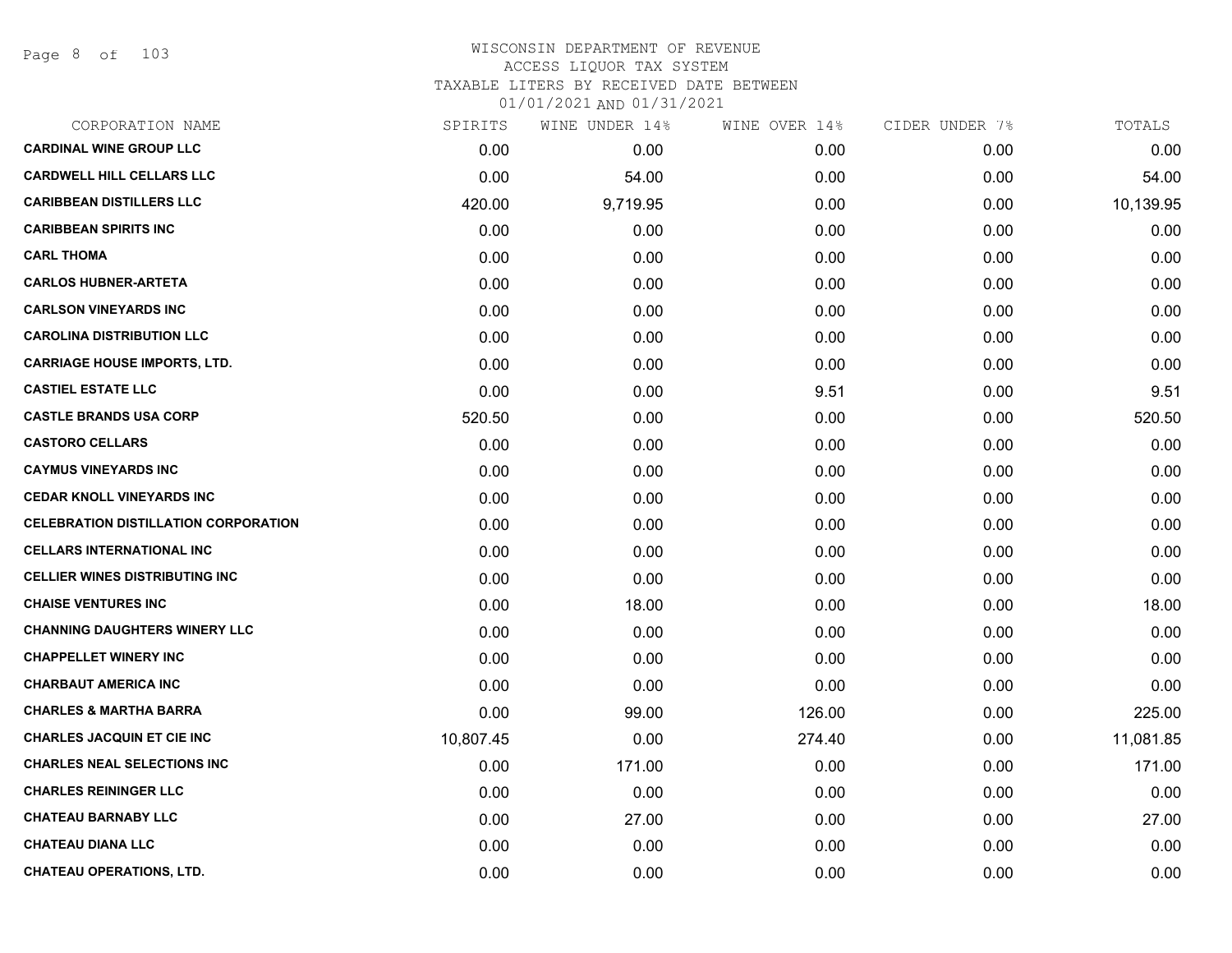Page 9 of 103

# WISCONSIN DEPARTMENT OF REVENUE ACCESS LIQUOR TAX SYSTEM

TAXABLE LITERS BY RECEIVED DATE BETWEEN

| CORPORATION NAME                      | SPIRITS    | WINE UNDER 14% | WINE OVER 14% | CIDER UNDER 7% | TOTALS     |
|---------------------------------------|------------|----------------|---------------|----------------|------------|
| <b>CHATHAM IMPORTS INC</b>            | 1,570.20   | 45.00          | 891.00        | 0.00           | 2,506.20   |
| <b>CHEHALEM INC</b>                   | 0.00       | 252.00         | 0.00          | 0.00           | 252.00     |
| <b>CHICAGO DISTILLING COMPANY LLC</b> | 0.00       | 0.00           | 0.00          | 0.00           | 0.00       |
| <b>CHOYA UMESHU USA INC</b>           | 0.00       | 0.00           | 36.00         | 0.00           | 36.00      |
| <b>CHRISTOPHER F PITTENGER</b>        | 0.00       | 1.50           | 0.00          | 0.00           | 1.50       |
| <b>CHRISTOPHER FIGGINS</b>            | 0.00       | 0.00           | 0.00          | 0.00           | 0.00       |
| <b>CHRISTOPHER J BROCKWAY</b>         | 0.00       | 252.00         | 0.00          | 0.00           | 252.00     |
| <b>CHRISTOPHER MICHAEL WINES LLC</b>  | 0.00       | 0.00           | 0.00          | 0.00           | 0.00       |
| CIV (USA) INC                         | 0.00       | 318.60         | 0.00          | 0.00           | 318.60     |
| <b>CLAAR CELLARS LLC</b>              | 0.00       | 0.00           | 0.00          | 0.00           | 0.00       |
| <b>CLASSIC WINES INC</b>              | 0.00       | 0.00           | 0.00          | 0.00           | 0.00       |
| <b>CLASSICAL WINES FROM SPAIN LTD</b> | 0.00       | 0.00           | 0.00          | 0.00           | 0.00       |
| <b>CLENDENENLINDQUIST VINTNERS</b>    | 0.00       | 0.00           | 0.00          | 0.00           | 0.00       |
| <b>CLINE CELLARS INC</b>              | 0.00       | 1,674.00       | 3,294.00      | 0.00           | 4,968.00   |
| <b>CLINE SISTERS IMPORTS LLC</b>      | 0.00       | 0.00           | 0.00          | 0.00           | 0.00       |
| <b>CLOS DU VAL WINE CO LTD</b>        | 0.00       | 0.00           | 0.00          | 0.00           | 0.00       |
| <b>CLOS LACHANCE WINES LLC</b>        | 0.00       | 90.00          | 36.00         | 0.00           | 126.00     |
| <b>CNS ENTERPRISES INC</b>            | 0.00       | 0.00           | 0.00          | 0.00           | 0.00       |
| <b>COCKERELL WINE CONSULTING LLC</b>  | 0.00       | 0.00           | 0.00          | 0.00           | 0.00       |
| <b>CODY T WRIGHT</b>                  | 0.00       | 0.00           | 0.00          | 0.00           | 0.00       |
| <b>COMPASSPOINT IMPORTS</b>           | 0.00       | 0.00           | 0.00          | 0.00           | 0.00       |
| <b>CONSTELLATION BRANDS, INC.</b>     | 124,507.68 | 240,612.80     | 26,454.00     | 0.00           | 391,574.48 |
| <b>COOL HAND VINEYARDS LLC</b>        | 0.00       | 0.00           | 0.00          | 0.00           | 0.00       |
| <b>COPA FINA WINE IMPORTS LLC</b>     | 0.00       | 0.00           | 0.00          | 0.00           | 0.00       |
| <b>COPPER CANE LLC</b>                | 0.00       | 580.50         | 1,548.00      | 0.00           | 2,128.50   |
| <b>CORA IMPORTS LTD</b>               | 0.00       | 0.00           | 0.00          | 0.00           | 0.00       |
| <b>CORDELINA WINE COMPANY LLC</b>     | 0.00       | 0.00           | 0.00          | 0.00           | 0.00       |
| <b>CORK ALLIANCE INC</b>              | 0.00       | 0.00           | 0.00          | 0.00           | 0.00       |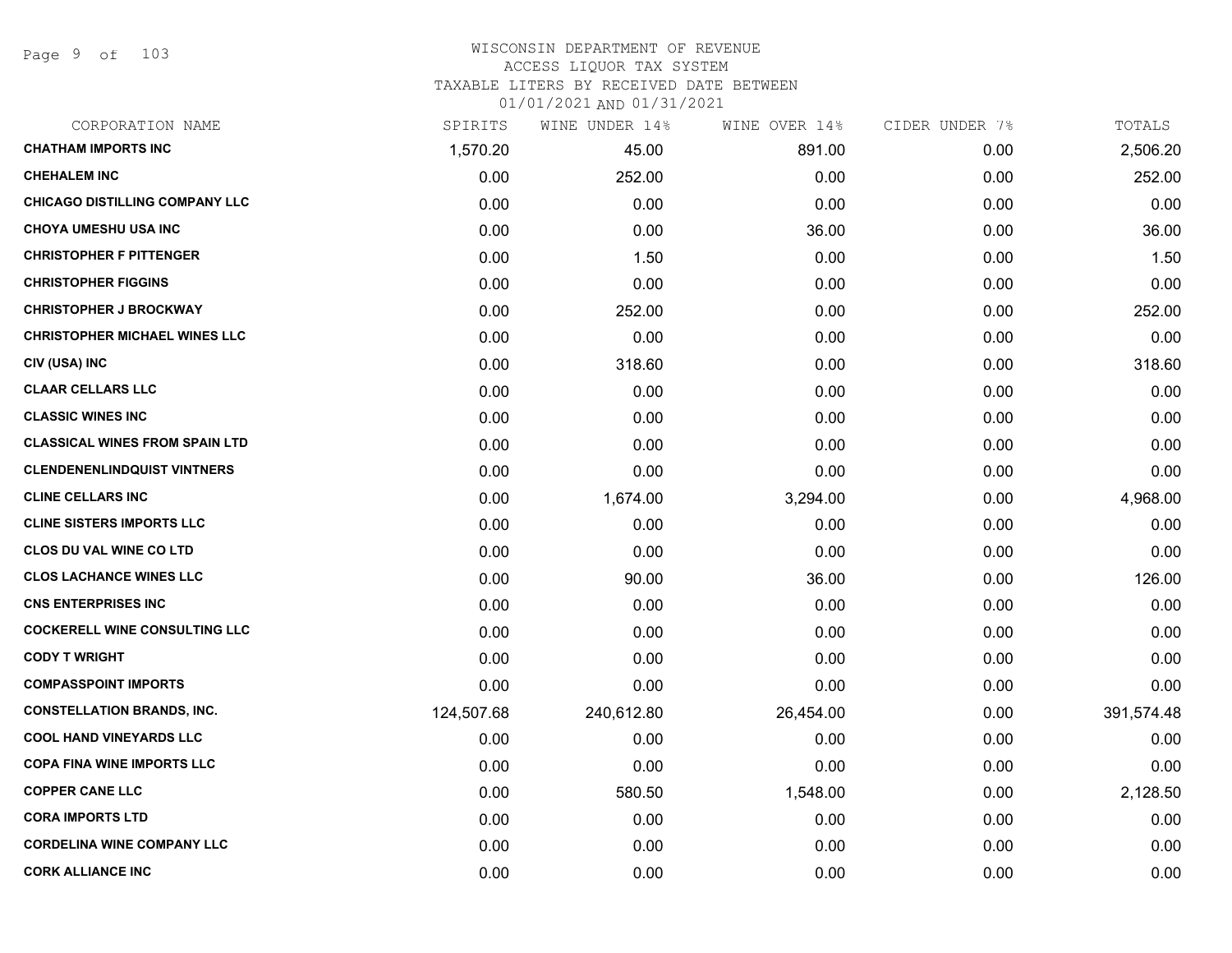| CORPORATION NAME                                   | SPIRITS | WINE UNDER 14% | WINE OVER 14% | CIDER UNDER 7% | TOTALS   |
|----------------------------------------------------|---------|----------------|---------------|----------------|----------|
| <b>CORNERSTONE CELLARS LLC</b>                     | 0.00    | 0.00           | 0.00          | 0.00           | 0.00     |
| <b>CORNERSTONE U.S. WINE IMPORTS INC</b>           | 0.00    | 0.00           | 0.00          | 0.00           | 0.00     |
| <b>CORY J MICHAL</b>                               | 0.00    | 0.00           | 0.00          | 0.00           | 0.00     |
| <b>COUNTRY HERITAGE WINERY &amp; VINEYARD INC.</b> | 0.00    | 0.00           | 0.00          | 0.00           | 0.00     |
| <b>COUNTRY SMOOTH SPIRITS, LLC</b>                 | 0.00    | 0.00           | 0.00          | 0.00           | 0.00     |
| <b>COUP DE FOUDRE LLC</b>                          | 0.00    | 0.00           | 0.00          | 0.00           | 0.00     |
| <b>COURAGEOUS INC</b>                              | 0.00    | 0.00           | 0.00          | 0.00           | 0.00     |
| <b>CRACOVIA BRANDS INC</b>                         | 84.00   | 9.00           | 171.00        | 0.00           | 264.00   |
| <b>CRAFTED ARTISAN MEADERY LLC</b>                 | 0.00    | 0.00           | 0.00          | 0.00           | 0.00     |
| <b>CRAIG S HANDLY</b>                              | 0.00    | 0.00           | 0.00          | 0.00           | 0.00     |
| <b>CREATIVE WINE CONCEPTS INC</b>                  | 0.00    | 0.00           | 0.00          | 0.00           | 0.00     |
| <b>CREW WINE COMPANY LLC</b>                       | 0.00    | 1,197.00       | 0.00          | 0.00           | 1,197.00 |
| <b>CRIBARI VINEYARDS INC</b>                       | 0.00    | 0.00           | 0.00          | 0.00           | 0.00     |
| <b>CRIMSON WINE GROUP LTD</b>                      | 0.00    | 0.00           | 0.00          | 0.00           | 0.00     |
| <b>CRISTOM VINEYARDS INC</b>                       | 0.00    | 0.00           | 0.00          | 0.00           | 0.00     |
| <b>CROWN POINT WINERY LLC</b>                      | 0.00    | 0.00           | 0.00          | 0.00           | 0.00     |
| <b>CRYSTAL RAIN DISTILLERY INC</b>                 | 0.00    | 0.00           | 0.00          | 0.00           | 0.00     |
| <b>CULT OF 8</b>                                   | 0.00    | 2,268.00       | 63.00         | 0.00           | 2,331.00 |
| <b>CUNAT PREMIUM VINEYARDS LLC</b>                 | 0.00    | 0.00           | 0.00          | 0.00           | 0.00     |
| <b>CUSHMAN WINERY CORPORATION</b>                  | 0.00    | 0.00           | 0.00          | 0.00           | 0.00     |
| <b>D &amp; D VINEYARDS INC</b>                     | 0.00    | 0.00           | 0.00          | 0.00           | 0.00     |
| <b>D MYERS LLC</b>                                 | 0.00    | 0.00           | 0.00          | 0.00           | 0.00     |
| <b>D&amp;V INTERNATIONAL INC</b>                   | 0.00    | 0.00           | 0.00          | 0.00           | 0.00     |
| <b>D.G.L. DISTRIBUTORS, INC</b>                    | 0.00    | 0.00           | 0.00          | 0.00           | 0.00     |
| <b>DAEDALUS CELLARS CO</b>                         | 0.00    | 0.00           | 0.00          | 0.00           | 0.00     |
| <b>DAN CAREY</b>                                   | 0.00    | 0.00           | 0.00          | 0.00           | 0.00     |
| <b>DANA ESTATES INC</b>                            | 0.00    | 0.00           | 0.00          | 0.00           | 0.00     |
| <b>DANCING COYOTE WINES</b>                        | 0.00    | 0.00           | 0.00          | 0.00           | 0.00     |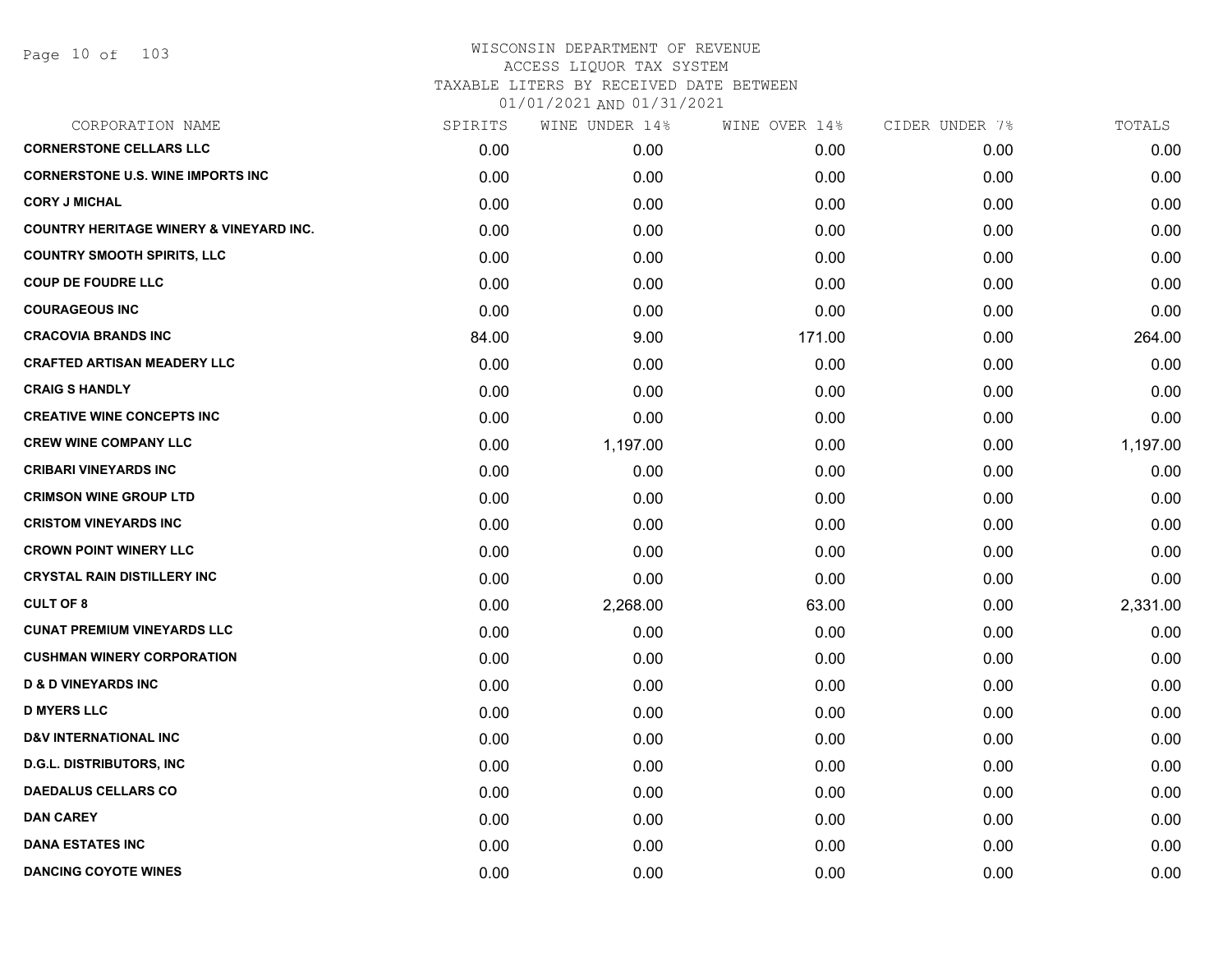Page 11 of 103

| CORPORATION NAME                        | SPIRITS  | WINE UNDER 14% | WINE OVER 14% | CIDER UNDER 7% | TOTALS     |
|-----------------------------------------|----------|----------------|---------------|----------------|------------|
| <b>DANICA PATRICK</b>                   | 0.00     | 0.00           | 0.00          | 0.00           | 0.00       |
| <b>DANIEL A LASNER</b>                  | 0.00     | 0.00           | 0.00          | 0.00           | 0.00       |
| <b>DANIEL KEEFE IV</b>                  | 0.00     | 0.00           | 0.00          | 0.00           | 0.00       |
| <b>DANIEL SCHOENFELD</b>                | 0.00     | 0.00           | 0.00          | 0.00           | 0.00       |
| <b>DANNY RAKOVIC</b>                    | 0.00     | 0.00           | 0.00          | 0.00           | 0.00       |
| <b>DAOU VINEYARDS LLC</b>               | 0.00     | 0.00           | 2,520.00      | 0.00           | 2,520.00   |
| <b>DAQUINO ITALIAN IMPORTING CO INC</b> | 0.00     | 0.00           | 0.00          | 0.00           | 0.00       |
| <b>DARIOUSH KHALEDI WINERY LLC</b>      | 0.00     | 0.00           | 0.00          | 0.00           | 0.00       |
| <b>DAVID ARTHUR VINEYARDS LLC</b>       | 0.00     | 0.00           | 0.00          | 0.00           | 0.00       |
| <b>DAVID B POTTER</b>                   | 0.00     | 0.00           | 0.00          | 0.00           | 0.00       |
| <b>DAVID BOWLER LLC</b>                 | 0.00     | 0.00           | 0.00          | 0.00           | 0.00       |
| <b>DAVID J ECKERT</b>                   | 0.00     | 0.00           | 0.00          | 0.00           | 0.00       |
| <b>DAVID JAMES LLC</b>                  | 0.00     | 0.00           | 0.00          | 0.00           | 0.00       |
| <b>DAVID L DENNIGMANN</b>               | 0.00     | 0.00           | 0.00          | 0.00           | 0.00       |
| <b>DAVID MEIER</b>                      | 0.00     | 0.00           | 0.00          | 0.00           | 0.00       |
| <b>DAVID N RAYNE</b>                    | 2,244.87 | 37,762.78      | 15,272.02     | 0.00           | 55,279.67  |
| <b>DAVID R BARNES</b>                   | 0.00     | 0.00           | 0.00          | 0.00           | 0.00       |
| <b>DAVOS BRANDS LLC</b>                 | 1,951.50 | 115.92         | 142.20        | 0.00           | 2,209.62   |
| DAYLIGHT WINE COMPANY LLC               | 0.00     | 0.00           | 0.00          | 0.00           | 0.00       |
| DE MAISON SELECTIONS INC                | 0.00     | 594.00         | 207.00        | 0.00           | 801.00     |
| <b>DEANNA BASTIANICH</b>                | 0.00     | 0.00           | 0.00          | 0.00           | 0.00       |
| <b>DEL RIO VINEYARDS LLC</b>            | 0.00     | 0.00           | 0.00          | 0.00           | 0.00       |
| <b>DELEGAT USA INC</b>                  | 0.00     | 20,079.00      | 0.00          | 0.00           | 20,079.00  |
| <b>DELICATO VINEYARDS INC</b>           | 0.00     | 82,179.00      | 19,878.00     | 0.00           | 102,057.00 |
| <b>DELILLE CELLARS LLC</b>              | 0.00     | 0.00           | 0.00          | 0.00           | 0.00       |
| DELUXE WINE & SPIRITS CO                | 0.00     | 0.00           | 259.18        | 0.00           | 259.18     |
| <b>DEMERARA DISTILLERS (USA) INC</b>    | 0.00     | 0.00           | 0.00          | 0.00           | 0.00       |
| DEMETRIA VINEYARDS AND WINERY LLC       | 0.00     | 49.50          | 3.75          | 0.00           | 53.25      |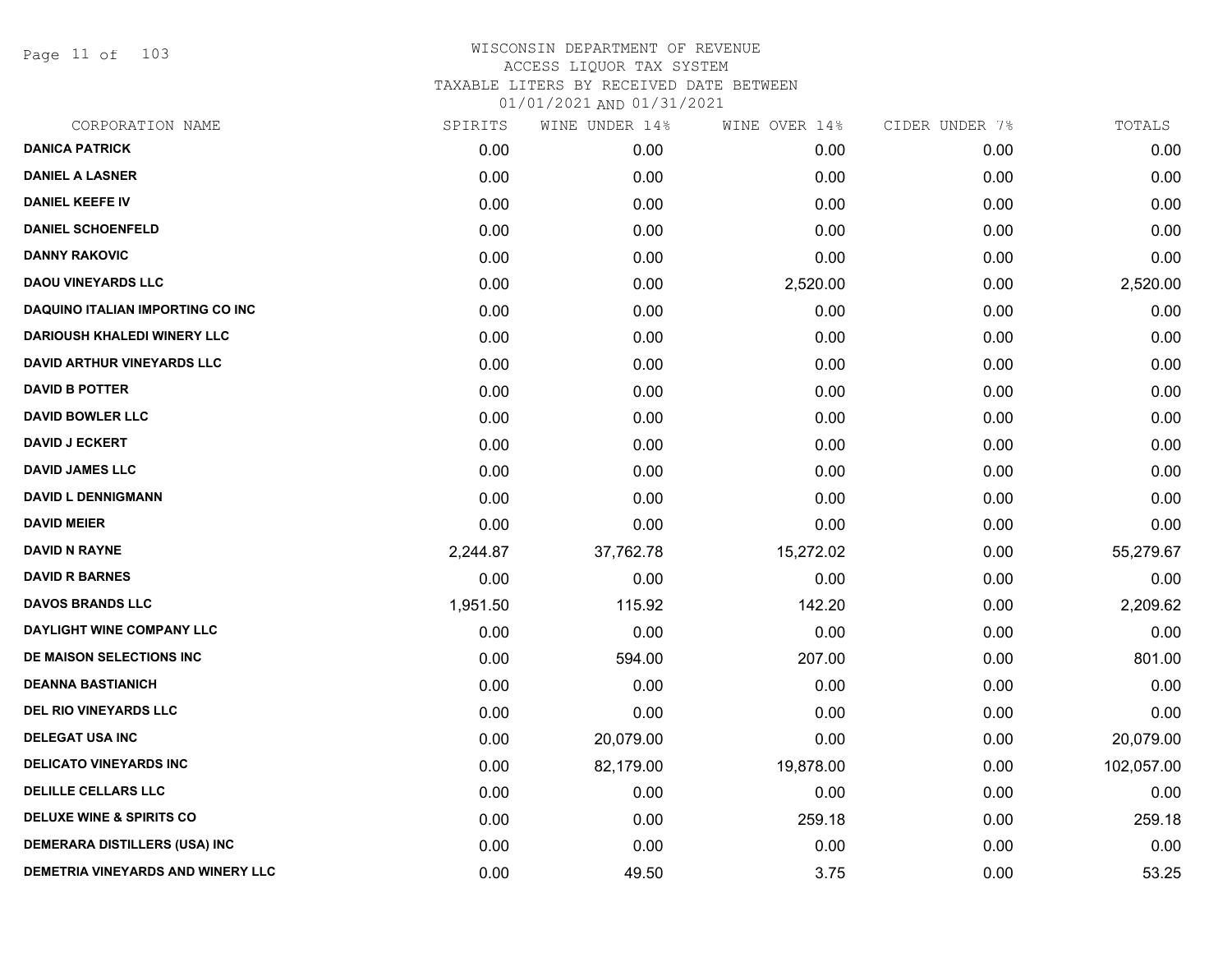Page 12 of 103

| CORPORATION NAME                                                         | SPIRITS    | WINE UNDER 14% | WINE OVER 14% | CIDER UNDER 7% | TOTALS     |
|--------------------------------------------------------------------------|------------|----------------|---------------|----------------|------------|
| <b>DEMON SPIRITS LLC</b>                                                 | 0.00       | 0.00           | 0.00          | 0.00           | 0.00       |
| <b>DENISON CELLARS LLC</b>                                               | 0.00       | 0.00           | 0.00          | 0.00           | 0.00       |
| <b>DENNIS ROBERT PATTON &amp; ANDREA BETH</b><br><b>SILVERSTEIN</b>      | 0.00       | 0.00           | 0.00          | 0.00           | 0.00       |
| <b>DERRICK C MANCINI</b>                                                 | 0.00       | 0.00           | 0.00          | 0.00           | 0.00       |
| <b>DESTILADOS DE MEXICO LLC</b>                                          | 0.00       | 0.00           | 0.00          | 0.00           | 0.00       |
| <b>DIAGEO AMERICAS, INC.</b>                                             | 752,236.90 | 0.00           | 0.00          | 0.00           | 752,236.90 |
| <b>DIAMOND IMPORTERS INC</b>                                             | 0.00       | 180.00         | 0.00          | 0.00           | 180.00     |
| <b>DISARONNO INTERNATIONAL LLC</b>                                       | 15,493.50  | 324.00         | 0.00          | 0.00           | 15,817.50  |
| <b>DISTILLED RESOURCES INCORPORATED</b>                                  | 4,430.40   | 0.00           | 0.00          | 0.00           | 4,430.40   |
| <b>DISTILLERS WAY, LLC</b>                                               | 1,008.00   | 0.00           | 0.00          | 0.00           | 1,008.00   |
| <b>DISTILLERY 291 INC</b>                                                | 0.00       | 0.00           | 0.00          | 0.00           | 0.00       |
| <b>DIVOT ENTERPRISES LLC</b>                                             | 0.00       | 0.00           | 0.00          | 0.00           | 0.00       |
| <b>DMK INCORPORATED</b>                                                  | 0.00       | 0.00           | 0.00          | 0.00           | 0.00       |
| <b>DOMACE VINO LLC</b>                                                   | 0.00       | 0.00           | 0.00          | 0.00           | 0.00       |
| <b>DOMAINE CO.</b>                                                       | 0.00       | 0.00           | 504.00        | 0.00           | 504.00     |
| DOMAINE DE LA TERRE ROUGE LTD                                            | 0.00       | 0.00           | 0.00          | 0.00           | 0.00       |
| <b>DOMAINE DE MARIA SOTER LLC</b>                                        | 0.00       | 243.00         | 0.00          | 0.00           | 243.00     |
| <b>DOMAINE SERENE VINEYARDS &amp; WINERY INC</b>                         | 0.00       | 0.00           | 54.00         | 0.00           | 54.00      |
| <b>DOMAINE ST GEORGE</b>                                                 | 0.00       | 0.00           | 0.00          | 0.00           | 0.00       |
| <b>DON SEBASTIANI &amp; SONS INTERNATIONAL WINE</b><br><b>NEGOCIANTS</b> | 0.00       | 11,775.00      | 2,898.00      | 0.00           | 14,673.00  |
| <b>DONALD ALDRIDGE</b>                                                   | 0.00       | 0.00           | 0.00          | 0.00           | 0.00       |
| DONATI FAMILY VINEYARD, INC                                              | 0.00       | 0.00           | 0.00          | 0.00           | 0.00       |
| DOUBLE DIAMOND DISTILLERY LLC                                            | 0.00       | 0.00           | 0.00          | 0.00           | 0.00       |
| <b>DOUBLE DOWN SPIRITS LLC</b>                                           | 0.00       | 0.00           | 0.00          | 0.00           | 0.00       |
| <b>DOWNEAST CIDER HOUSE, LLC</b>                                         | 0.00       | 0.00           | 0.00          | 10,673.21      | 10,673.21  |
| <b>DOYNA LTD</b>                                                         | 735.00     | 0.00           | 0.00          | 0.00           | 735.00     |
| <b>DRAKE MAKES WINE, INC.</b>                                            | 0.00       | 0.00           | 0.00          | 0.00           | 0.00       |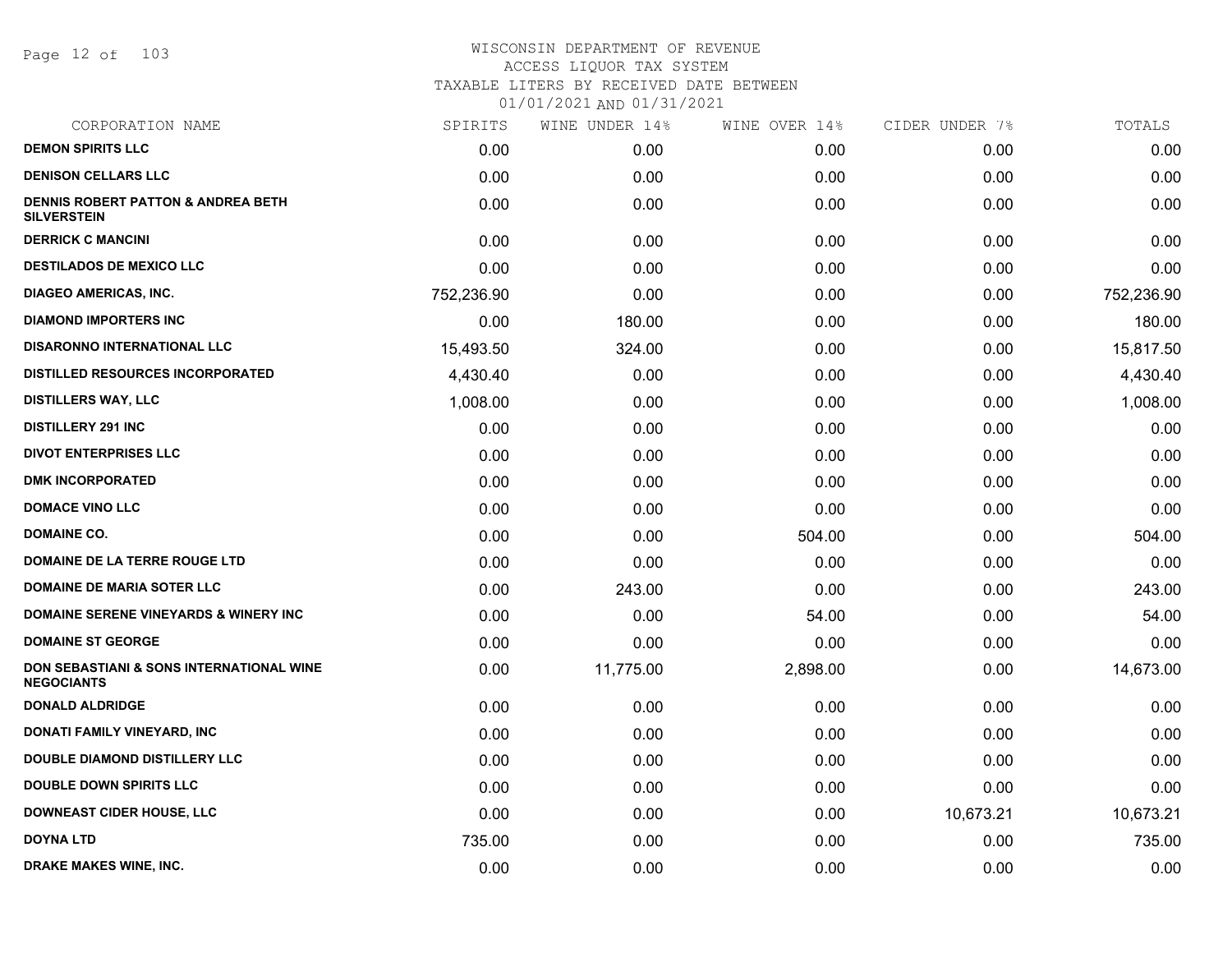Page 13 of 103

#### WISCONSIN DEPARTMENT OF REVENUE ACCESS LIQUOR TAX SYSTEM

TAXABLE LITERS BY RECEIVED DATE BETWEEN

| CORPORATION NAME                               | SPIRITS    | WINE UNDER 14% | WINE OVER 14% | CIDER UNDER 7% | TOTALS       |
|------------------------------------------------|------------|----------------|---------------|----------------|--------------|
| DREYER WINE LLC                                | 0.00       | 0.00           | 0.00          | 0.00           | 0.00         |
| <b>DREYFUS ASHBY INC</b>                       | 0.00       | 2,632.50       | 499.50        | 0.00           | 3,132.00     |
| <b>DRG IMPORTS LLC</b>                         | 0.00       | 0.00           | 0.00          | 0.00           | 0.00         |
| <b>DRUM CIRCLE DISTILLING LLC</b>              | 0.00       | 0.00           | 0.00          | 0.00           | 0.00         |
| DRY CREEK VINEYARD INC                         | 0.00       | 0.00           | 0.00          | 0.00           | 0.00         |
| DRY FLY DISTILLING INC                         | 0.00       | 0.00           | 0.00          | 0.00           | 0.00         |
| <b>DUCKHORN WINE COMPANY</b>                   | 0.00       | 8,028.00       | 1,237.50      | 0.00           | 9,265.50     |
| <b>DUGGANS DISTILLERS PRODUCTS CORPORATION</b> | 484.50     | 0.00           | 0.00          | 0.00           | 484.50       |
| <b>DULUTH CIDER LLC</b>                        | 0.00       | 0.00           | 0.00          | 3,567.76       | 3,567.76     |
| <b>DUMOL WINERY LLC</b>                        | 0.00       | 0.00           | 139.50        | 0.00           | 139.50       |
| <b>DUNHAM CELLARS LLC</b>                      | 0.00       | 0.00           | 0.00          | 0.00           | 0.00         |
| <b>DUNN VINEYARDS LLC</b>                      | 0.00       | 0.00           | 0.00          | 0.00           | 0.00         |
| <b>DURM VINEYARD INC</b>                       | 0.00       | 0.00           | 0.00          | 0.00           | 0.00         |
| DUVEL MOORTGAT USA LTD                         | 0.00       | 0.00           | 0.00          | 0.00           | 0.00         |
| DV SPIRITS LLC                                 | 0.00       | 0.00           | 0.00          | 0.00           | 0.00         |
| E & J GALLO WINERY                             | 265,579.67 | 1,126,736.11   | 45,985.50     | 0.00           | 1,438,301.28 |
| <b>EAGLE EYE IMPORTS LLC</b>                   | 0.00       | 126.00         | 0.00          | 0.00           | 126.00       |
| <b>EAGLES LANDING WINERY LLC</b>               | 0.00       | 741.75         | 0.00          | 0.00           | 741.75       |
| <b>EASLEY ENTERPRISES INC.</b>                 | 0.00       | 0.00           | 0.00          | 0.00           | 0.00         |
| <b>EASTERN LIQUORS USA INC</b>                 | 0.00       | 0.00           | 0.00          | 0.00           | 0.00         |
| <b>EBERLE WINERY LP</b>                        | 0.00       | 0.00           | 0.00          | 0.00           | 0.00         |
| <b>ECLIPSE ASSETS LLC</b>                      | 0.00       | 0.00           | 0.00          | 0.00           | 0.00         |
| <b>ECOSUR GROUP LLC</b>                        | 0.00       | 0.00           | 0.00          | 0.00           | 0.00         |
| <b>EGGHEAD TOO, LLC</b>                        | 0.00       | 0.00           | 0.00          | 0.00           | 0.00         |
| EHREN JORDAN WINE CELLARS LLC                  | 0.00       | 0.00           | 63.00         | 0.00           | 63.00        |
| <b>EIGHT BOTTLES LLC</b>                       | 0.00       | 0.00           | 0.00          | 0.00           | 0.00         |
| ELK COVE VINEYARDS INC                         | 0.00       | 0.00           | 0.00          | 0.00           | 0.00         |
| <b>ELLEN FORREST</b>                           | 0.00       | 0.00           | 0.00          | 0.00           | 0.00         |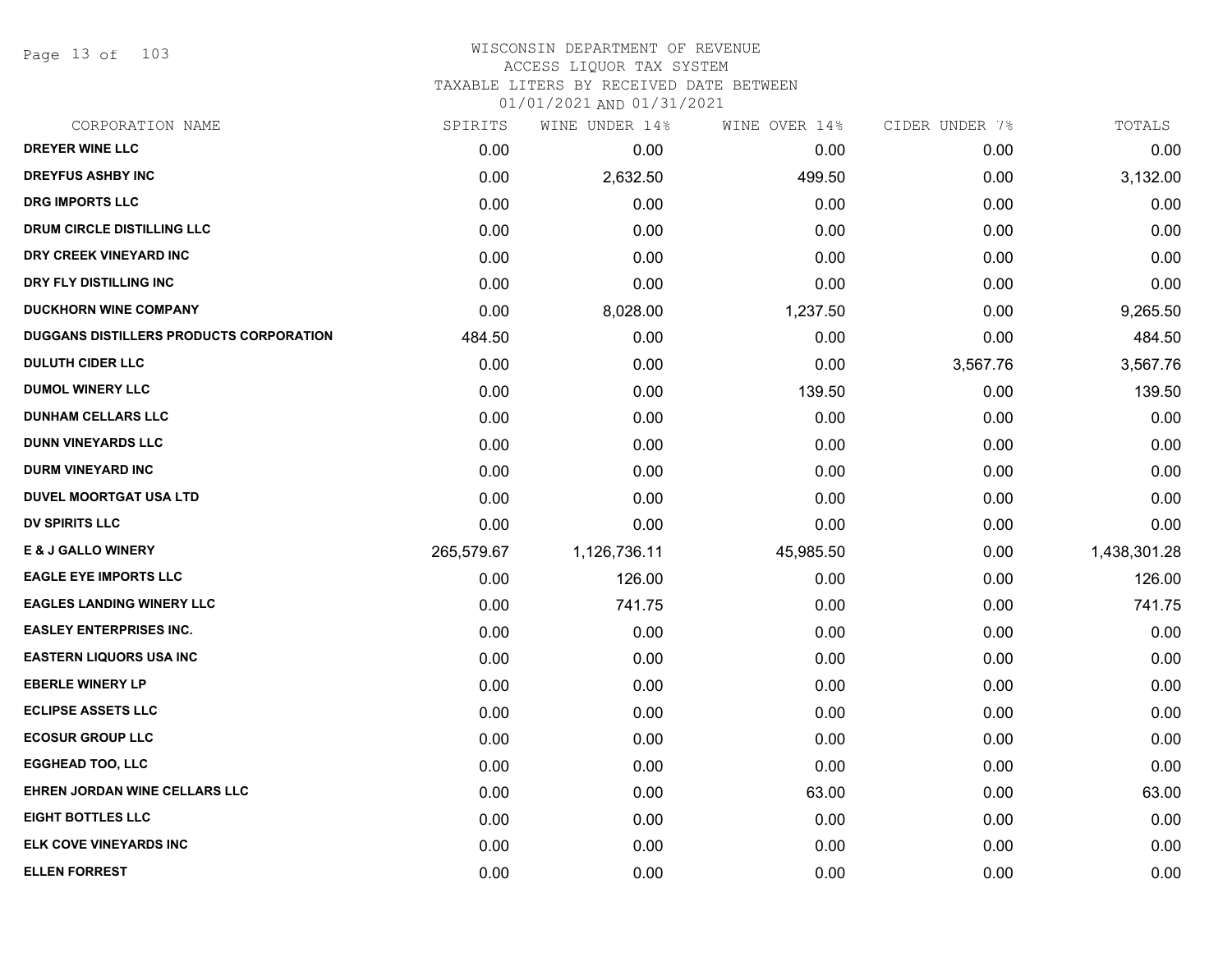Page 14 of 103

# WISCONSIN DEPARTMENT OF REVENUE ACCESS LIQUOR TAX SYSTEM TAXABLE LITERS BY RECEIVED DATE BETWEEN

| CORPORATION NAME                            | SPIRITS   | WINE UNDER 14% | WINE OVER 14% | CIDER UNDER 7% | TOTALS    |
|---------------------------------------------|-----------|----------------|---------------|----------------|-----------|
| <b>ELV-OREGON LLC</b>                       | 0.00      | 0.00           | 0.00          | 0.00           | 0.00      |
| <b>EMCO CHEMICAL DISTRIBUTORS, INC.</b>     | 0.00      | 0.00           | 0.00          | 0.00           | 0.00      |
| <b>EMILIO GUGLIELMO WINERY INC</b>          | 0.00      | 0.00           | 0.00          | 0.00           | 0.00      |
| <b>EMPSON USA INC</b>                       | 0.00      | 2,803.38       | 31.50         | 0.00           | 2,834.88  |
| <b>ENOS VINEYARDS INC</b>                   | 0.00      | 0.00           | 0.00          | 0.00           | 0.00      |
| <b>ENOTEC IMPORTS INC</b>                   | 0.00      | 252.00         | 126.00        | 0.00           | 378.00    |
| <b>ENOVATION BRANDS INC</b>                 | 0.00      | 2,414.25       | 36.00         | 0.00           | 2,450.25  |
| <b>ENTENTE SPIRITS LLC</b>                  | 0.00      | 0.00           | 0.00          | 0.00           | 0.00      |
| <b>EOLA HILLS WINE CELLARS INC</b>          | 0.00      | 864.00         | 0.00          | 0.00           | 864.00    |
| <b>EPICUREAN WINES LLC</b>                  | 0.00      | 504.00         | 0.00          | 0.00           | 504.00    |
| <b>ERIC FLANAGAN</b>                        | 0.00      | 0.00           | 0.00          | 0.00           | 0.00      |
| <b>ERIC TRUMP WINE MANUFACTURING LLC</b>    | 0.00      | 0.00           | 0.00          | 0.00           | 0.00      |
| <b>EVAKI INC</b>                            | 0.00      | 0.00           | 0.00          | 0.00           | 0.00      |
| <b>EVATON INC</b>                           | 49.50     | 2,583.00       | 765.00        | 0.00           | 3,397.50  |
| EVESHAM WOOD VINEYARD AND WINERY LLC        | 0.00      | 252.00         | 0.00          | 0.00           | 252.00    |
| <b>EXPERIENCE WINES LLC</b>                 | 0.00      | 126.00         | 0.00          | 0.00           | 126.00    |
| <b>FL NAVARRO LIMITED</b>                   | 0.00      | 0.00           | 60.75         | 27.00          | 87.75     |
| <b>F&amp;F FINE WINES INTERNATIONAL INC</b> | 0.00      | 4,842.00       | 0.00          | 0.00           | 4,842.00  |
| <b>F.X. MAGNER SELECTIONS, INC.</b>         | 22.50     | 675.00         | 0.00          | 0.00           | 697.50    |
| <b>FAMILY &amp; FARMERS LLC</b>             | 0.00      | 90.00          | 0.00          | 0.00           | 90.00     |
| <b>FAMOUS BRANDS LLC</b>                    | 0.00      | 0.00           | 0.00          | 0.00           | 0.00      |
| <b>FANTIS IMPORTS INC</b>                   | 0.00      | 0.00           | 8.32          | 0.00           | 8.32      |
| <b>FAR NORTH SPIRITS INC</b>                | 0.00      | 0.00           | 0.00          | 0.00           | 0.00      |
| <b>FASEL SHENSTONE LLC</b>                  | 0.00      | 0.00           | 0.00          | 0.00           | 0.00      |
| FELIX SOLIS AVANTIS USA INC                 | 0.00      | 0.00           | 0.00          | 0.00           | 0.00      |
| <b>FERMENTED SCIENCES II INC</b>            | 0.00      | 0.00           | 0.00          | 0.00           | 0.00      |
| <b>FETZER VINEYARDS</b>                     | 0.00      | 11,217.54      | 1,764.00      | 0.00           | 12,981.54 |
| <b>FIFTH GENERATION INC</b>                 | 68,386.80 | 0.00           | 0.00          | 0.00           | 68,386.80 |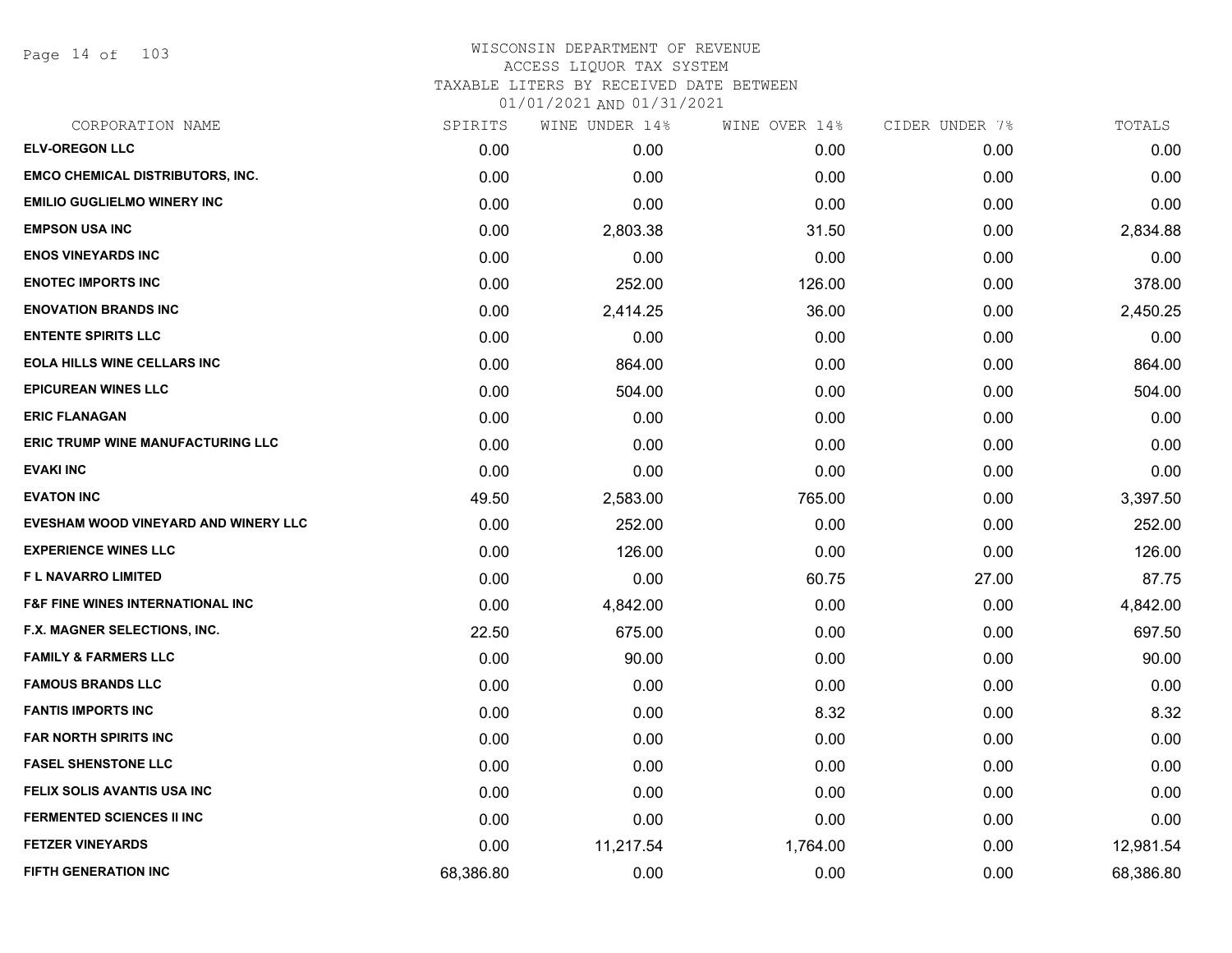Page 15 of 103

# WISCONSIN DEPARTMENT OF REVENUE ACCESS LIQUOR TAX SYSTEM TAXABLE LITERS BY RECEIVED DATE BETWEEN

| CORPORATION NAME                          | SPIRITS   | WINE UNDER 14% | WINE OVER 14% | CIDER UNDER 7% | TOTALS    |
|-------------------------------------------|-----------|----------------|---------------|----------------|-----------|
| FIFTY FOURTH STREET ENTERPRISES LLC       | 0.00      | 0.00           | 0.00          | 0.00           | 0.00      |
| <b>FINO TEQUILA LLC</b>                   | 0.00      | 0.00           | 0.00          | 0.00           | 0.00      |
| FIOR DI SOLE, LLC                         | 0.00      | 252.00         | 0.00          | 0.00           | 252.00    |
| <b>FIRESTEED CORPORATION</b>              | 0.00      | 0.00           | 0.00          | 0.00           | 0.00      |
| <b>FISHER VINEYARDS</b>                   | 0.00      | 0.00           | 252.00        | 0.00           | 252.00    |
| <b>FITVINE LLC</b>                        | 0.00      | 0.00           | 1,368.00      | 0.00           | 1,368.00  |
| <b>FIVE GRAPES LLC</b>                    | 0.00      | 0.00           | 0.00          | 0.00           | 0.00      |
| <b>FJN FINE WINES LLC</b>                 | 0.00      | 0.00           | 0.00          | 0.00           | 0.00      |
| <b>FLORA SPRINGS WINE COMPANY</b>         | 0.00      | 0.00           | 0.00          | 0.00           | 0.00      |
| <b>FLORIDA ORANGE GROVES INC</b>          | 0.00      | 522.00         | 9.00          | 0.00           | 531.00    |
| <b>FN CELLARS LLC</b>                     | 0.00      | 6.75           | 301.50        | 0.00           | 308.25    |
| <b>FOGGY MOUNTAIN SPIRIT COMPANY, LLC</b> | 0.00      | 0.00           | 0.00          | 0.00           | 0.00      |
| <b>FOLEY FAMILY WINES INC</b>             | 9.00      | 3,933.00       | 1,107.00      | 0.00           | 5,049.00  |
| <b>FOLIO WINE COMPANY LLC</b>             | 0.00      | 1,021.50       | 58.50         | 0.00           | 1,080.00  |
| <b>FORIS VINEYARDS WINERY LLC</b>         | 0.00      | 0.00           | 0.00          | 0.00           | 0.00      |
| FORT ROSS VINEYARD & WINERY LLC           | 0.00      | 0.00           | 0.00          | 0.00           | 0.00      |
| <b>FOUR BEARS WINERY LLC</b>              | 0.00      | 0.00           | 0.00          | 0.00           | 0.00      |
| FOUR DAUGHTERS VINEYARD AND WINERY LLC    | 0.00      | 0.00           | 0.00          | 9,674.64       | 9,674.64  |
| <b>FOUR ROSES DISTILLERY LLC</b>          | 21,013.50 | 0.00           | 0.00          | 0.00           | 21,013.50 |
| <b>FOWLES WINE USA INC</b>                | 0.00      | 0.00           | 0.00          | 0.00           | 0.00      |
| <b>FOXEN VINEYARD INC</b>                 | 0.00      | 0.00           | 0.00          | 0.00           | 0.00      |
| <b>FRANCIS COPPOLA WINERY LLC</b>         | 0.00      | 7,560.00       | 0.00          | 0.00           | 7,560.00  |
| <b>FRANK FAMILY VINEYARDS LLC</b>         | 0.00      | 0.00           | 315.00        | 0.00           | 315.00    |
| <b>FRANK LIN DISTILLERS PRODUCTS LTD</b>  | 4,102.46  | 0.00           | 0.00          | 0.00           | 4,102.46  |
| <b>FRED C SCHERRER</b>                    | 0.00      | 0.00           | 0.00          | 0.00           | 0.00      |
| <b>FREDERICK WILDMAN &amp; SONS LTD</b>   | 289.50    | 16,360.08      | 810.00        | 0.00           | 17,459.58 |
| <b>FRESH GRAPES LLC</b>                   | 0.00      | 0.00           | 0.00          | 0.00           | 0.00      |
| <b>FREY VINEYARDS LTD</b>                 | 0.00      | 3,780.00       | 0.00          | 0.00           | 3,780.00  |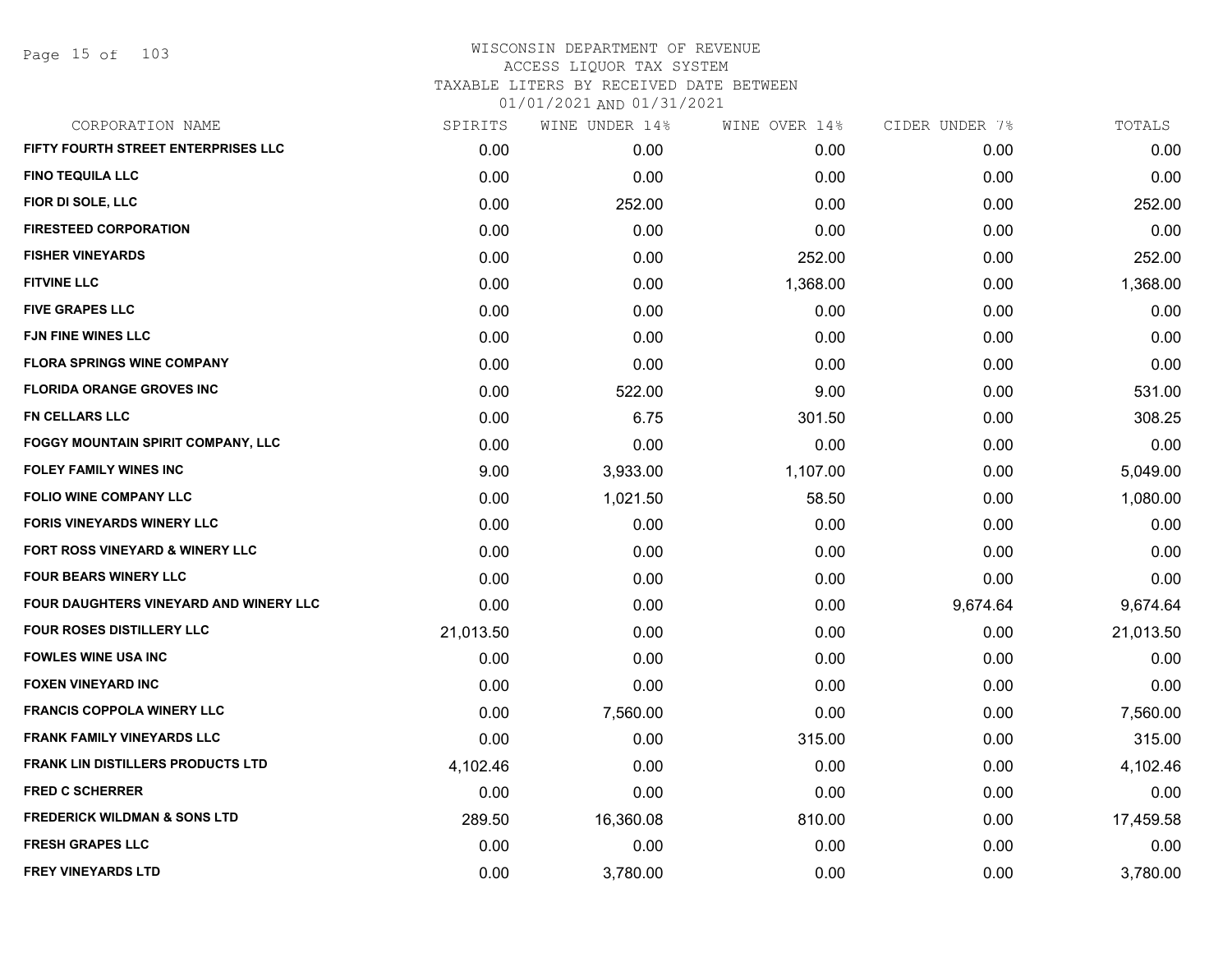Page 16 of 103

| CORPORATION NAME                             | SPIRITS  | WINE UNDER 14% | WINE OVER 14% | CIDER UNDER 7% | TOTALS   |
|----------------------------------------------|----------|----------------|---------------|----------------|----------|
| <b>FRITZ CELLARS INC</b>                     | 0.00     | 0.00           | 0.00          | 0.00           | 0.00     |
| <b>FROGS LEAP WINERY</b>                     | 0.00     | 0.00           | 0.00          | 0.00           | 0.00     |
| FRUIT OF THE VINES INC                       | 0.00     | 627.56         | 184.52        | 0.00           | 812.08   |
| FULL THROTTLE SLOON SHINE LLC                | 1,566.00 | 0.00           | 0.00          | 0.00           | 1,566.00 |
| <b>FULTON STREET BREWERY LLC</b>             | 0.00     | 0.00           | 0.00          | 0.00           | 0.00     |
| <b>G K SKAGGS INC</b>                        | 0.00     | 0.00           | 0.00          | 0.00           | 0.00     |
| G.S.W.C. INC.                                | 0.00     | 0.00           | 0.00          | 0.00           | 0.00     |
| <b>GALENA AVIATION, LLC</b>                  | 0.00     | 0.00           | 0.00          | 0.00           | 0.00     |
| <b>GAMBA VINEYARDS AND WINERY LLC</b>        | 0.00     | 0.00           | 0.00          | 0.00           | 0.00     |
| <b>GAMBLE FAMILY VINEYARDS LLC</b>           | 0.00     | 0.00           | 0.00          | 0.00           | 0.00     |
| <b>GARBER &amp; COMPANY INC</b>              | 0.00     | 0.00           | 0.00          | 0.00           | 0.00     |
| <b>GEORGE BOZIC JR</b>                       | 0.00     | 0.00           | 0.00          | 0.00           | 0.00     |
| <b>GF WINES LLC</b>                          | 0.00     | 0.00           | 0.00          | 0.00           | 0.00     |
| <b>GH HOLDINGS LP</b>                        | 0.00     | 0.00           | 0.00          | 0.00           | 0.00     |
| <b>GIBSON WINE COMPANY</b>                   | 0.00     | 0.00           | 0.00          | 0.00           | 0.00     |
| <b>GILBERT CELLARS LLC</b>                   | 0.00     | 0.00           | 0.00          | 0.00           | 0.00     |
| <b>GILDARDO PARTIDA LLC</b>                  | 0.00     | 0.00           | 0.00          | 0.00           | 0.00     |
| <b>GLOBAL BEVERAGE TEAM, LLC</b>             | 0.00     | 0.00           | 0.00          | 0.00           | 0.00     |
| <b>GLOBAL SPIRITS USA LLC</b>                | 5,130.00 | 0.00           | 0.00          | 0.00           | 5,130.00 |
| <b>GLOBAL VINEYARD IMPORTERS INC</b>         | 0.00     | 0.00           | 0.00          | 0.00           | 0.00     |
| <b>GLUNZ FAMILY WINERY &amp; CELLARS INC</b> | 0.00     | 0.00           | 0.00          | 0.00           | 0.00     |
| <b>GNEKOW FAMILY WINERY LLC</b>              | 0.00     | 0.00           | 126.00        | 0.00           | 126.00   |
| <b>GOAMERICAGO BEVERAGES LLC</b>             | 643.50   | 0.00           | 0.00          | 0.00           | 643.50   |
| <b>GOLDSCHMIDT VINEYARDS LLC</b>             | 0.00     | 315.00         | 3,150.00      | 0.00           | 3,465.00 |
| <b>GOOSE RIDGE LLC</b>                       | 0.00     | 819.00         | 0.00          | 0.00           | 819.00   |
| <b>GORDON BROTHERS CELLARS INC</b>           | 0.00     | 0.00           | 0.00          | 0.00           | 0.00     |
| <b>GRAPE EXPECTATIONS, INC.</b>              | 0.00     | 441.00         | 0.00          | 0.00           | 441.00   |
| <b>GRAPE VISIONS LLC</b>                     | 0.00     | 0.00           | 0.00          | 0.00           | 0.00     |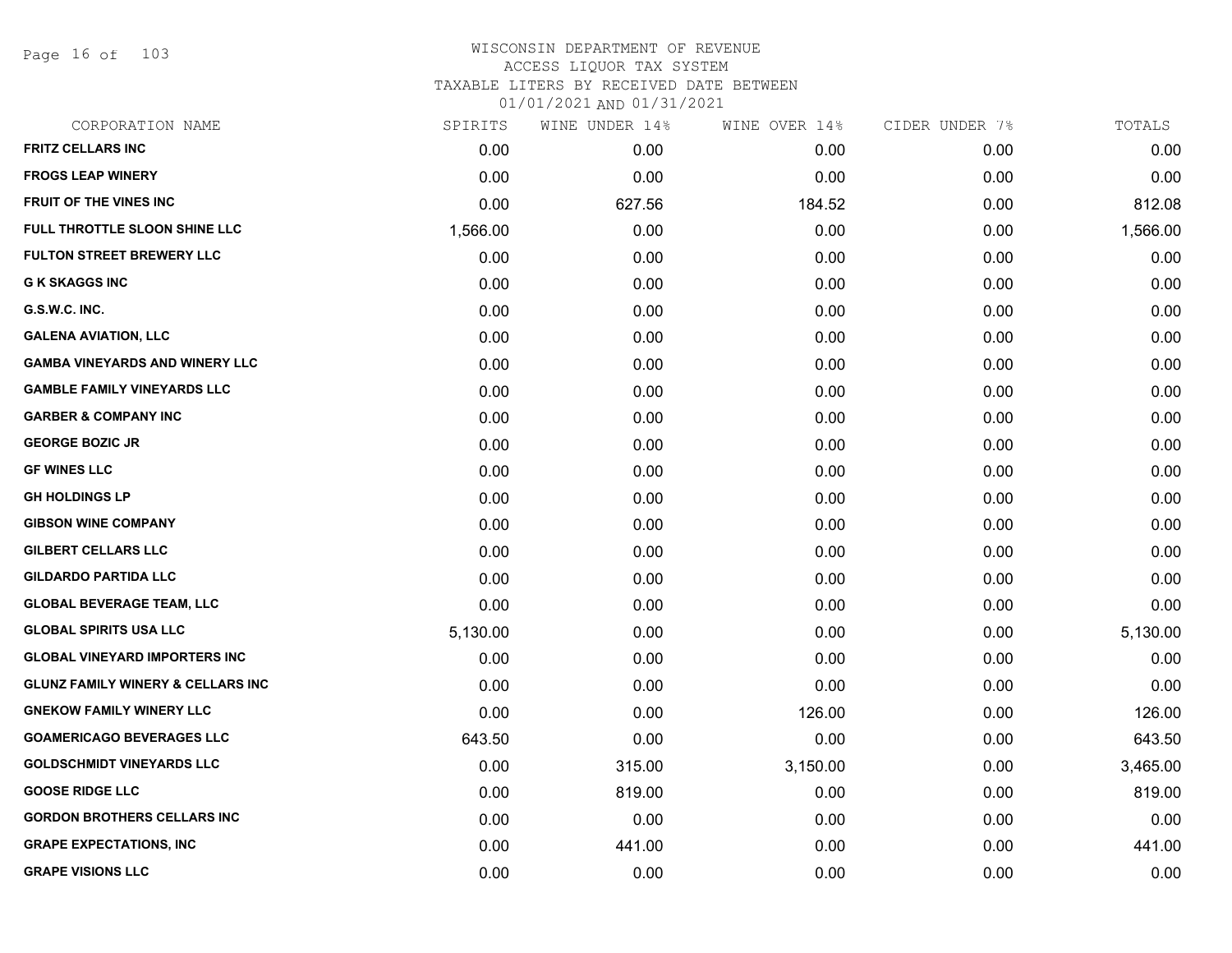Page 17 of 103

| CORPORATION NAME                           | SPIRITS  | WINE UNDER 14% | WINE OVER 14% | CIDER UNDER 7% | TOTALS   |
|--------------------------------------------|----------|----------------|---------------|----------------|----------|
| <b>GRAPES &amp; BARLEY LLC</b>             | 0.00     | 0.00           | 0.00          | 0.00           | 0.00     |
| <b>GRAPES OF SPAIN INC</b>                 | 0.00     | 0.00           | 0.00          | 0.00           | 0.00     |
| <b>GRATON SPIRITS COMPANY LLC</b>          | 126.00   | 0.00           | 0.00          | 0.00           | 126.00   |
| <b>GRAY DUCK SPIRITS LLC</b>               | 7,050.00 | 0.00           | 0.00          | 0.00           | 7,050.00 |
| <b>GREAT SMOKY MTS DISTILLERY, INC</b>     | 0.00     | 0.00           | 0.00          | 0.00           | 0.00     |
| <b>GREENFIELD GLOBAL USA INC</b>           | 0.00     | 0.00           | 0.00          | 0.00           | 0.00     |
| <b>GREG &amp; GREG INC</b>                 | 0.00     | 126.00         | 0.00          | 0.00           | 126.00   |
| <b>GREG &amp; PAM HARRINGTON WINES LLC</b> | 0.00     | 0.00           | 0.00          | 0.00           | 0.00     |
| <b>GREGORY EDWARD GRAZIANO</b>             | 0.00     | 0.00           | 0.00          | 0.00           | 0.00     |
| <b>GREGORY F BUONOCORE</b>                 | 0.00     | 0.00           | 0.00          | 0.00           | 0.00     |
| <b>GRGICH HILLS CELLAR</b>                 | 0.00     | 0.00           | 414.00        | 0.00           | 414.00   |
| <b>GRIEB OPTIMAL WINECRAFTING LLC</b>      | 0.00     | 0.00           | 0.00          | 0.00           | 0.00     |
| <b>GROTH VINEYARDS &amp; WINERY LLC</b>    | 0.00     | 315.00         | 0.00          | 0.00           | 315.00   |
| <b>GUARACHI WINE PARTNERS INC</b>          | 0.00     | 1,206.00       | 1,188.00      | 0.00           | 2,394.00 |
| <b>H ERIK ZETTERSTROM</b>                  | 0.00     | 189.00         | 0.00          | 0.00           | 189.00   |
| <b>H2 VINO LLC</b>                         | 0.00     | 0.00           | 0.00          | 0.00           | 0.00     |
| <b>HAAS BROTHERS INC</b>                   | 0.00     | 0.00           | 0.00          | 0.00           | 0.00     |
| <b>HAHN ESTATE</b>                         | 0.00     | 0.00           | 0.00          | 0.00           | 0.00     |
| <b>HALBY MARKETING INC</b>                 | 0.00     | 683.95         | 0.00          | 0.00           | 683.95   |
| <b>HALCYON SYNDICATE LTD LLC</b>           | 0.00     | 0.00           | 0.00          | 0.00           | 0.00     |
| <b>HALL WINES LLC</b>                      | 0.00     | 0.00           | 36.00         | 0.00           | 36.00    |
| <b>HAMEL FAMILY WINES LLC</b>              | 0.00     | 0.00           | 0.00          | 0.00           | 0.00     |
| <b>HAND PICKED SELECTIONS INC</b>          | 0.00     | 0.00           | 189.00        | 0.00           | 189.00   |
| <b>HANSJOERG WYSS</b>                      | 0.00     | 0.00           | 36.00         | 0.00           | 36.00    |
| <b>HARLAN ESTATE WINERY INC</b>            | 0.00     | 0.00           | 0.00          | 0.00           | 0.00     |
| <b>HARRIS &amp; HARRIS</b>                 | 0.00     | 0.00           | 0.00          | 0.00           | 0.00     |
| <b>HARTFORD JACKSON LLC</b>                | 0.00     | 0.00           | 0.00          | 0.00           | 0.00     |
| <b>HAWAII SEA SPIRITS LLC</b>              | 277.50   | 0.00           | 0.00          | 0.00           | 277.50   |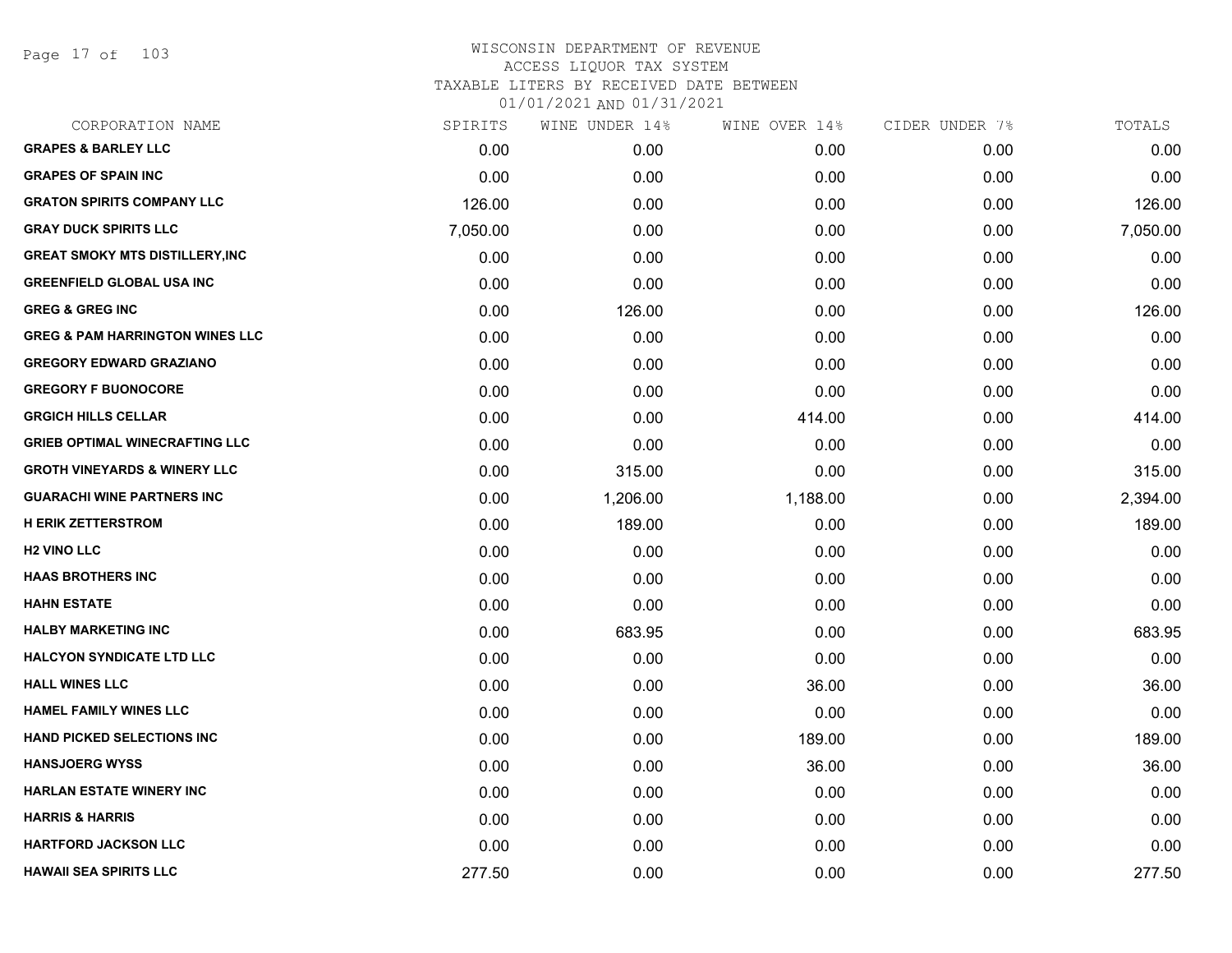Page 18 of 103

| CORPORATION NAME                       | SPIRITS    | WINE UNDER 14% | WINE OVER 14% | CIDER UNDER 7% | TOTALS     |
|----------------------------------------|------------|----------------|---------------|----------------|------------|
| <b>HDD LLC</b>                         | 0.00       | 0.00           | 0.00          | 0.00           | 0.00       |
| <b>HEARTLAND DISTILLERS LLC</b>        | 0.00       | 0.00           | 0.00          | 0.00           | 0.00       |
| <b>HEAVEN HILL SALES CO.</b>           | 174,950.70 | 0.00           | 1,449.00      | 0.00           | 176,399.70 |
| HEINEKEN USA INCORPORATED              | 0.00       | 0.00           | 0.00          | 3,681.00       | 3,681.00   |
| <b>HEITZ WINE CELLARS</b>              | 0.00       | 0.00           | 0.00          | 0.00           | 0.00       |
| <b>HEMINGWAY RUM COMPANY LLC</b>       | 0.00       | 0.00           | 0.00          | 0.00           | 0.00       |
| <b>HEMISPHERE WINE COMPANY INC</b>     | 0.00       | 0.00           | 0.00          | 0.00           | 0.00       |
| <b>HEMISPHERES LLC</b>                 | 0.00       | 0.00           | 0.00          | 0.00           | 0.00       |
| <b>HENRIOT INC</b>                     | 0.00       | 351.00         | 0.00          | 0.00           | 351.00     |
| <b>HENRY BELMONTE</b>                  | 0.00       | 35.25          | 0.00          | 0.00           | 35.25      |
| <b>HENRY CORNELL</b>                   | 0.00       | 0.00           | 0.00          | 0.00           | 0.00       |
| <b>HENRY STEELE IMPORTS LLC</b>        | 0.00       | 0.00           | 0.00          | 0.00           | 0.00       |
| <b>HERITAGE DISTILLING COMPANY INC</b> | 0.00       | 0.00           | 0.00          | 0.00           | 0.00       |
| HERITAGE WINE CELLARS LTD              | 0.00       | 1,080.00       | 0.00          | 0.00           | 1,080.00   |
| <b>HERMAN STORY WINES INC</b>          | 0.00       | 0.00           | 0.00          | 0.00           | 0.00       |
| <b>HERON WINES INC</b>                 | 0.00       | 0.00           | 0.00          | 0.00           | 0.00       |
| <b>HIDALGO IMPORTS LLC</b>             | 0.00       | 0.00           | 0.00          | 0.00           | 0.00       |
| <b>HIDDEN RIDGE VINEYARD LLC</b>       | 0.00       | 0.00           | 54.00         | 0.00           | 54.00      |
| HILL ESTATES INC                       | 0.00       | 0.00           | 0.00          | 0.00           | 0.00       |
| <b>HIRSCH WINERY LLC</b>               | 0.00       | 0.00           | 0.00          | 0.00           | 0.00       |
| <b>HONEYWOOD INC</b>                   | 0.00       | 0.00           | 0.00          | 0.00           | 0.00       |
| <b>HONIG VINEYARD AND WINERY LLC</b>   | 0.00       | 126.00         | 31.50         | 0.00           | 157.50     |
| <b>HOOD RIVER DISTILLERS INC</b>       | 855.00     | 0.00           | 0.00          | 0.00           | 855.00     |
| <b>HOPE WINE LLC</b>                   | 0.00       | 0.00           | 0.00          | 0.00           | 0.00       |
| <b>HOTALING &amp; CO., LLC</b>         | 0.00       | 0.00           | 4,352.06      | 0.00           | 4,352.06   |
| <b>HOTCOOP LLC</b>                     | 0.00       | 0.00           | 0.00          | 0.00           | 0.00       |
| <b>HOTEL TANGO DISTILLERY</b>          | 0.00       | 0.00           | 0.00          | 0.00           | 0.00       |
| <b>HOURGLASS WINE COMPANY INC</b>      | 0.00       | 0.00           | 0.00          | 0.00           | 0.00       |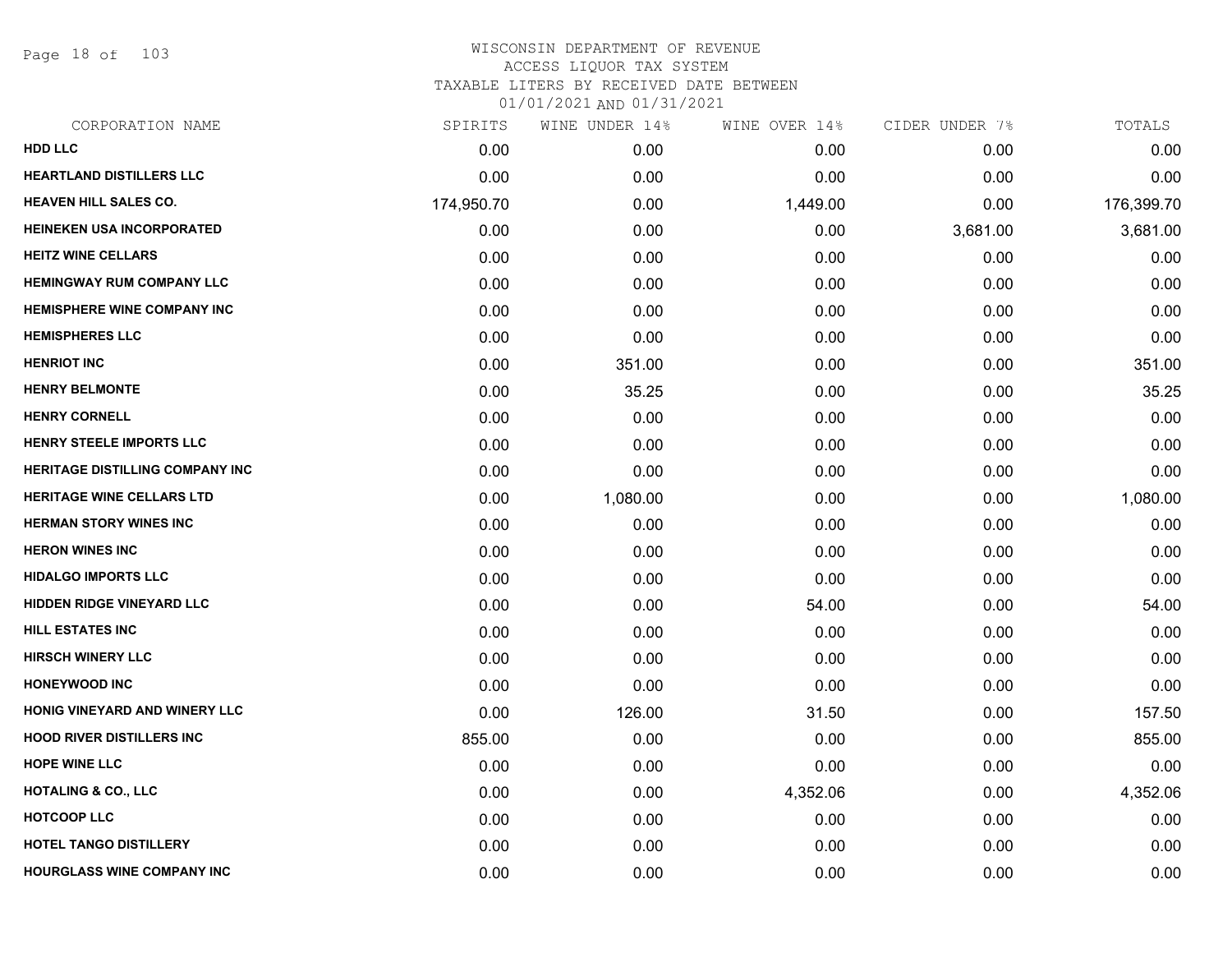Page 19 of 103

| CORPORATION NAME                                  | SPIRITS   | WINE UNDER 14% | WINE OVER 14% | CIDER UNDER 7% | TOTALS    |
|---------------------------------------------------|-----------|----------------|---------------|----------------|-----------|
| <b>HPS EPICUREAN</b>                              | 0.00      | 0.00           | 0.00          | 0.00           | 0.00      |
| <b>HUBER ORCHARDS INC</b>                         | 186.75    | 0.00           | 0.00          | 0.00           | 186.75    |
| <b>HUDSON WINE BROKERS LLC</b>                    | 0.00      | 0.00           | 0.00          | 0.00           | 0.00      |
| <b>HUNEEUS VINTNERS LLC</b>                       | 0.00      | 0.00           | 0.00          | 0.00           | 0.00      |
| HUNEEUS WINES HOLDCO LLC                          | 0.00      | 585.00         | 1,404.00      | 0.00           | 1,989.00  |
| <b>HUSCH VINEYARDS INC</b>                        | 0.00      | 171.00         | 0.00          | 0.00           | 171.00    |
| <b>HYATT FARM PARTNERSHIP</b>                     | 0.00      | 0.00           | 62.99         | 0.00           | 62.99     |
| <b>IAN BRAND</b>                                  | 0.00      | 0.00           | 0.00          | 0.00           | 0.00      |
| <b>IDEAL WINE &amp; SPIRITS CO INC</b>            | 0.00      | 0.00           | 0.00          | 0.00           | 0.00      |
| <b>IDLEWILD WINES, INC.</b>                       | 0.00      | 720.00         | 0.00          | 0.00           | 720.00    |
| <b>ILLAHE VINEYARDS AND WINERY INC</b>            | 0.00      | 0.00           | 0.00          | 0.00           | 0.00      |
| <b>ILLYRIAN IMPORT INC</b>                        | 0.00      | 0.00           | 0.00          | 0.00           | 0.00      |
| <b>IMPEX BEVERAGES INC</b>                        | 67.50     | 0.00           | 0.00          | 0.00           | 67.50     |
| IN AGAVE WE TRUST LLC                             | 0.00      | 0.00           | 0.00          | 0.00           | 0.00      |
| <b>INDIGENOUS SELECTIONS LLC</b>                  | 72.00     | 765.00         | 4.50          | 0.00           | 841.50    |
| <b>INDIGO WINE GROUP LLC</b>                      | 0.00      | 1,818.00       | 0.00          | 0.00           | 1,818.00  |
| <b>INFINIUM SPIRITS INC.</b>                      | 12,088.50 | 0.00           | 0.00          | 0.00           | 12,088.50 |
| INNO VINO INTERNATIONAL INC                       | 0.00      | 0.00           | 0.00          | 0.00           | 0.00      |
| <b>INTERNATIONAL DISTILLERS &amp; VINTERS LTD</b> | 0.00      | 0.00           | 0.00          | 0.00           | 0.00      |
| <b>INTERNATIONAL VINES INC</b>                    | 0.00      | 1,089.00       | 0.00          | 0.00           | 1,089.00  |
| <b>INTERTRADE USA COMPANY</b>                     | 98.99     | 152.99         | 0.00          | 0.00           | 251.98    |
| <b>INVESTOR'S OF AMERICA LP</b>                   | 0.00      | 0.00           | 0.00          | 0.00           | 0.00      |
| <b>INVOER EKKE LLC</b>                            | 0.00      | 0.00           | 0.00          | 0.00           | 0.00      |
| <b>IRON HORSE VINEYARDS LP</b>                    | 0.00      | 0.00           | 0.00          | 0.00           | 0.00      |
| <b>J LOHR WINERY CORP</b>                         | 0.00      | 2,763.00       | 378.00        | 0.00           | 3,141.00  |
| <b>J PEDRONCELLI WINERY</b>                       | 0.00      | 0.00           | 126.00        | 0.00           | 126.00    |
| <b>J WILLETT COMPANIES</b>                        | 0.00      | 0.00           | 0.00          | 0.00           | 0.00      |
| <b>JACK POUST &amp; COMPANY INC</b>               | 0.00      | 495.00         | 63.00         | 0.00           | 558.00    |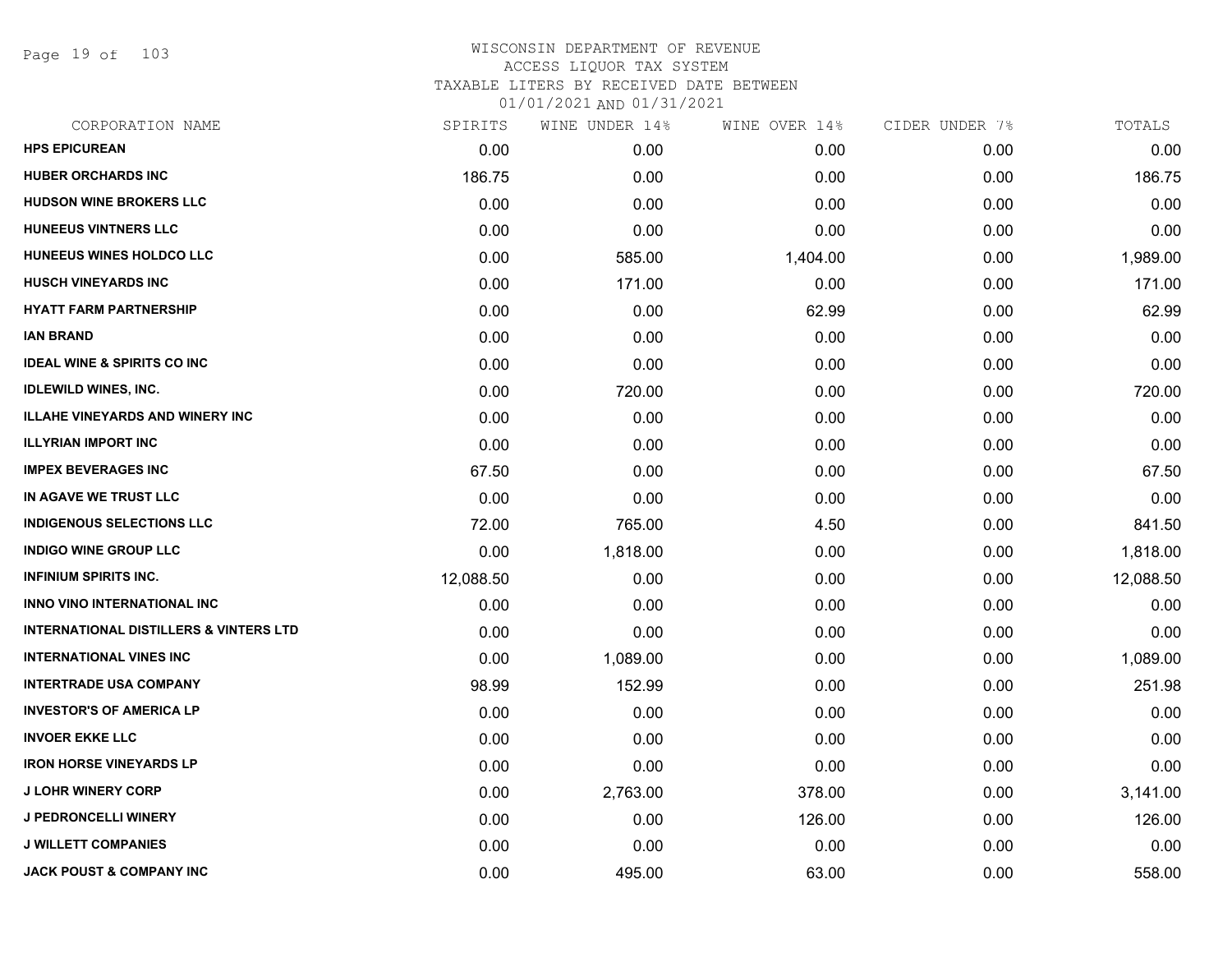Page 20 of 103

# WISCONSIN DEPARTMENT OF REVENUE

### ACCESS LIQUOR TAX SYSTEM

TAXABLE LITERS BY RECEIVED DATE BETWEEN

| CORPORATION NAME                             | SPIRITS    | WINE UNDER 14% | WINE OVER 14% | CIDER UNDER 7% | TOTALS     |
|----------------------------------------------|------------|----------------|---------------|----------------|------------|
| <b>JACKSON FAMILY ENTERPRISES INC</b>        | 0.00       | 70,992.00      | 13,326.75     | 0.00           | 84,318.75  |
| <b>JACUZZI FAMILY VINEYARDS LLC</b>          | 0.00       | 0.00           | 0.00          | 0.00           | 0.00       |
| <b>JAM CELLARS INC</b>                       | 0.00       | 216.00         | 9,162.00      | 0.00           | 9,378.00   |
| <b>JAMES E COSMA</b>                         | 0.00       | 0.00           | 0.00          | 0.00           | 0.00       |
| <b>JAMES L LAMBERT</b>                       | 0.00       | 63.00          | 63.00         | 0.00           | 126.00     |
| <b>JAMES MORONEY INC</b>                     | 0.00       | 0.00           | 0.00          | 0.00           | 0.00       |
| <b>JAPAN PRESTIGE SAKE INTERNATIONAL INC</b> | 0.00       | 17.28          | 25.92         | 0.00           | 43.20      |
| <b>JARVIS</b>                                | 0.00       | 0.00           | 0.00          | 0.00           | 0.00       |
| <b>JASON DRISCOLL</b>                        | 0.00       | 33.75          | 413.25        | 0.00           | 447.00     |
| <b>JAX VINEYARDS LLC</b>                     | 0.00       | 2.38           | 33.29         | 0.00           | 35.67      |
| <b>JAY MIDWEST INC</b>                       | 502.50     | 0.00           | 0.00          | 0.00           | 502.50     |
| <b>JB GEORGE LLC</b>                         | 0.00       | 0.00           | 0.00          | 0.00           | 0.00       |
| <b>JC CELLARS INC</b>                        | 0.00       | 0.00           | 0.00          | 0.00           | 0.00       |
| <b>JDSO, INC.</b>                            | 0.00       | 0.00           | 0.00          | 0.00           | 0.00       |
| JEAN CLAUDE BOISSET WINES USA INC            | 0.00       | 603.00         | 3,975.00      | 0.00           | 4,578.00   |
| <b>JEFF QUINT</b>                            | 247.50     | 0.00           | 0.00          | 0.00           | 247.50     |
| <b>JEM BEVERAGE COMPANY</b>                  | 0.00       | 0.00           | 0.00          | 0.00           | 0.00       |
| <b>JERSEY ARTISAN DISTILLING INC</b>         | 0.00       | 0.00           | 0.00          | 0.00           | 0.00       |
| <b>JFC INTERNATIONAL INC</b>                 | 0.00       | 986.11         | 1,499.79      | 0.00           | 2,485.90   |
| <b>JIM BEAM BRANDS CO</b>                    | 562,219.80 | 324.00         | 0.00          | 0.00           | 562,543.80 |
| <b>J-NH WINE GROUP LLC</b>                   | 0.00       | 0.00           | 0.00          | 0.00           | 0.00       |
| JNJ INTERNATIONAL INC                        | 0.00       | 0.00           | 0.00          | 0.00           | 0.00       |
| <b>JOHAN VINEYARDS LLC</b>                   | 0.00       | 0.00           | 0.00          | 0.00           | 0.00       |
| JOHN ANTHONY VINEYARDS LLC                   | 0.00       | 0.00           | 0.00          | 0.00           | 0.00       |
| <b>JOHN C BAKER</b>                          | 0.00       | 0.00           | 0.00          | 0.00           | 0.00       |
| <b>JOHN MONROE LINTVET</b>                   | 0.00       | 0.00           | 0.00          | 0.00           | 0.00       |
| <b>JOHN R LUCAS</b>                          | 0.00       | 84.00          | 34.00         | 0.00           | 118.00     |
| <b>JOSE PASTOR</b>                           | 0.00       | 0.00           | 0.00          | 0.00           | 0.00       |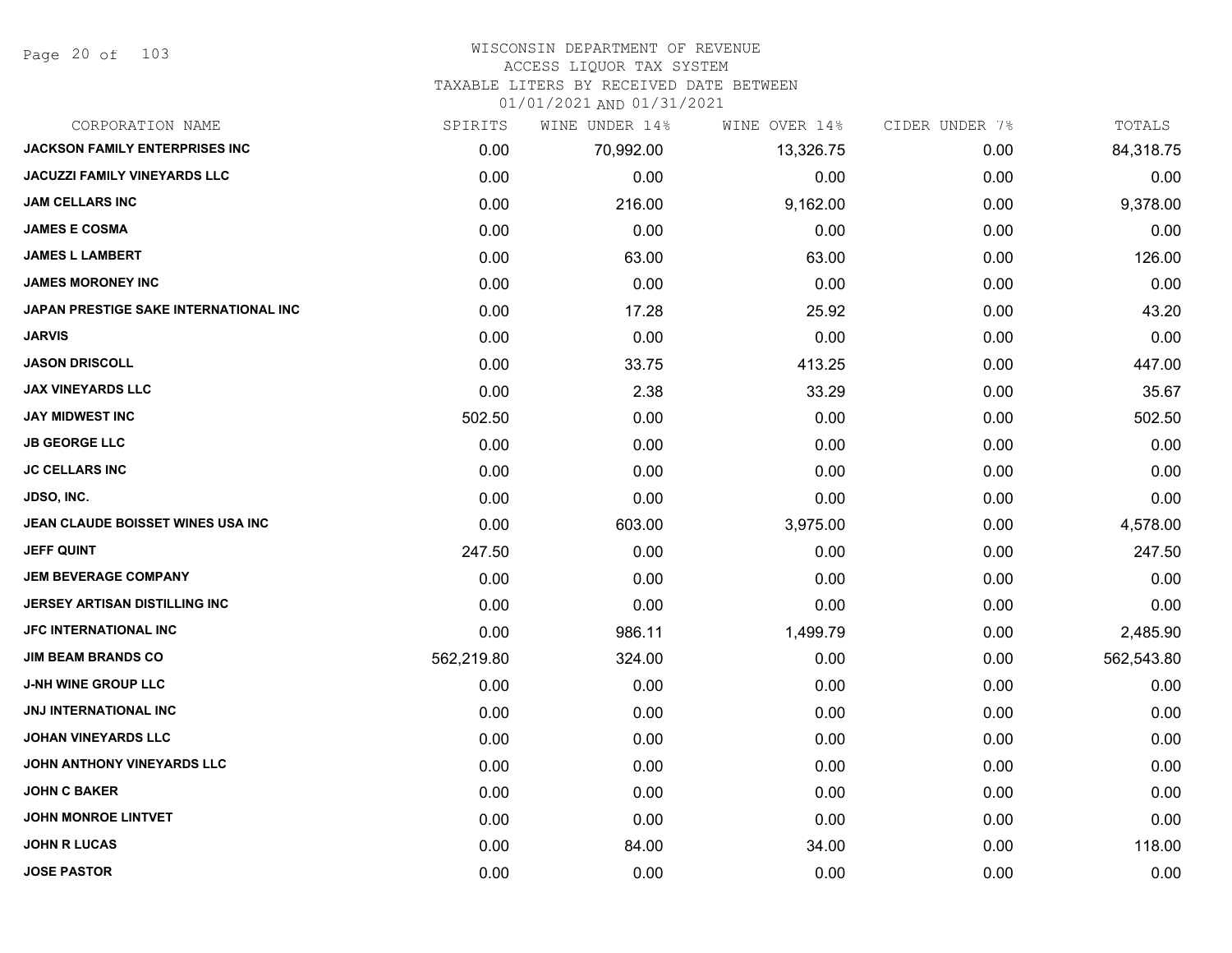Page 21 of 103

# WISCONSIN DEPARTMENT OF REVENUE ACCESS LIQUOR TAX SYSTEM TAXABLE LITERS BY RECEIVED DATE BETWEEN

| CORPORATION NAME                         | SPIRITS  | WINE UNDER 14% | WINE OVER 14% | CIDER UNDER 7% | TOTALS   |
|------------------------------------------|----------|----------------|---------------|----------------|----------|
| <b>JOSEPH DEHNER</b>                     | 0.00     | 0.00           | 0.00          | 0.00           | 0.00     |
| <b>JOSEPH PHELPS VINEYARDS LLC</b>       | 0.00     | 13.50          | 576.00        | 0.00           | 589.50   |
| JOSEPH VICTORI WINES, INC.               | 0.00     | 900.00         | 0.00          | 0.00           | 900.00   |
| <b>JOSU GALDOS</b>                       | 0.00     | 0.00           | 0.00          | 0.00           | 0.00     |
| <b>JULIO GOMEZ REJON</b>                 | 0.00     | 0.00           | 0.00          | 0.00           | 0.00     |
| <b>JUSTIN VINEYARDS &amp; WINERY LLC</b> | 0.00     | 0.00           | 1,764.00      | 0.00           | 1,764.00 |
| <b>JVS WINES IMPORTS IL CORP</b>         | 0.00     | 0.00           | 0.00          | 0.00           | 0.00     |
| <b>JVW CORPORATION</b>                   | 0.00     | 0.00           | 0.00          | 0.00           | 0.00     |
| <b>JZ WINE COMPANY</b>                   | 0.00     | 63.00          | 0.00          | 0.00           | 63.00    |
| <b>K VINTNERS LLC</b>                    | 0.00     | 5,661.00       | 225.00        | 0.00           | 5,886.00 |
| <b>KAITRIN N COOPER</b>                  | 1,080.60 | 0.00           | 0.00          | 0.00           | 1,080.60 |
| <b>KALIN CELLARS INC</b>                 | 0.00     | 0.00           | 0.00          | 0.00           | 0.00     |
| <b>KEEPER'S QUEST INC</b>                | 0.00     | 0.00           | 0.00          | 0.00           | 0.00     |
| <b>KEN WRIGHT CELLARS CO</b>             | 0.00     | 25.75          | 0.00          | 0.00           | 25.75    |
| <b>KENNETH S LIKITPRAKONG</b>            | 0.00     | 324.00         | 0.00          | 0.00           | 324.00   |
| <b>KENT HUMPHREY</b>                     | 0.00     | 0.00           | 0.00          | 0.00           | 0.00     |
| <b>KENT RASMUSSEN WINERY</b>             | 0.00     | 63.00          | 0.00          | 0.00           | 63.00    |
| <b>KENTUCKY BOURBON DISTILLERS LTD</b>   | 1,968.00 | 0.00           | 0.00          | 0.00           | 1,968.00 |
| <b>KERMIT LYNCH WINE MERCHANTS</b>       | 0.00     | 0.00           | 0.00          | 0.00           | 0.00     |
| <b>KERWIN ESTATE LLC</b>                 | 0.00     | 0.00           | 33.75         | 0.00           | 33.75    |
| <b>KIMBERTON WINES LLC</b>               | 0.00     | 0.00           | 0.00          | 0.00           | 0.00     |
| KINDRED SPIRITS NORTH AMERICA INC        | 0.00     | 0.00           | 0.00          | 0.00           | 0.00     |
| KINDRED VINES IMPORT CO LLC              | 0.00     | 0.00           | 0.00          | 0.00           | 0.00     |
| <b>KING ESTATE WINERY LP</b>             | 0.00     | 0.00           | 0.00          | 0.00           | 0.00     |
| KINGS COUNTY DISTILLERY LLC              | 0.00     | 0.00           | 0.00          | 0.00           | 0.00     |
| <b>KIONA VINEYARDS LLC</b>               | 0.00     | 0.00           | 0.00          | 0.00           | 0.00     |
| KISMET WINE, INC.                        | 0.00     | 0.00           | 0.00          | 0.00           | 0.00     |
| KISTLER VINEYARDS, LLC                   | 0.00     | 0.00           | 0.00          | 0.00           | 0.00     |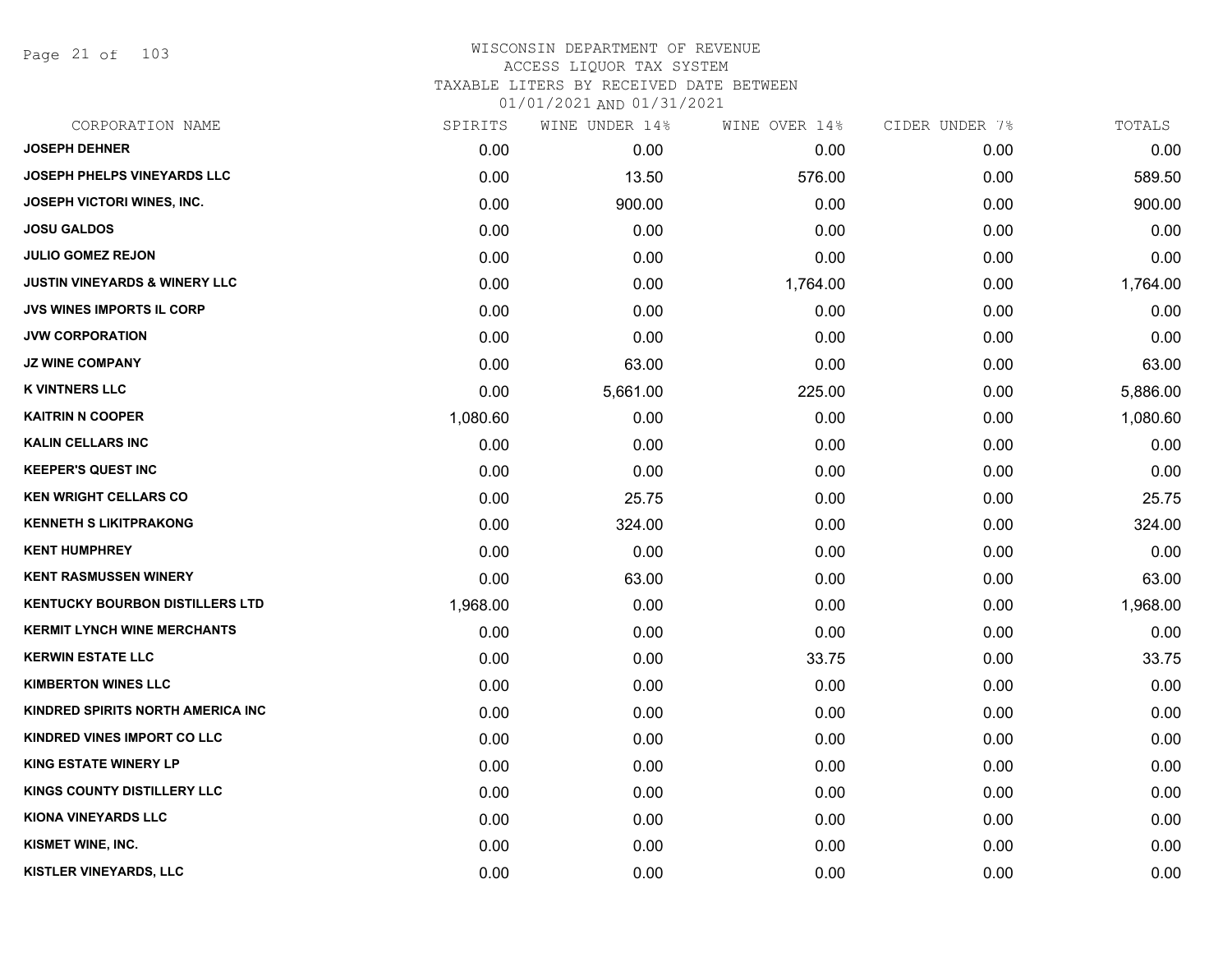Page 22 of 103

#### WISCONSIN DEPARTMENT OF REVENUE ACCESS LIQUOR TAX SYSTEM

TAXABLE LITERS BY RECEIVED DATE BETWEEN

| CORPORATION NAME                           | SPIRITS | WINE UNDER 14% | WINE OVER 14% | CIDER UNDER 7% | TOTALS    |
|--------------------------------------------|---------|----------------|---------------|----------------|-----------|
| <b>KITFOX VINEYARDS LLC</b>                | 0.00    | 0.00           | 0.00          | 0.00           | 0.00      |
| <b>KLEIN FOODS INC</b>                     | 0.00    | 504.00         | 2,079.00      | 0.00           | 2,583.00  |
| <b>KLIN SPIRITS LLC</b>                    | 0.00    | 0.00           | 0.00          | 0.00           | 0.00      |
| <b>KLINKER BRICK WINERY INC</b>            | 0.00    | 0.00           | 693.00        | 0.00           | 693.00    |
| <b>KNIGHTS BRIDGE WINERY LLC</b>           | 0.00    | 0.00           | 0.00          | 0.00           | 0.00      |
| <b>KOBRAND CORPORATION</b>                 | 265.50  | 18,190.50      | 5,440.92      | 0.00           | 23,896.92 |
| KOJIMA & INTERNATIONAL ASSOCIATES INC      | 0.00    | 0.00           | 0.00          | 0.00           | 0.00      |
| <b>KOLOA RUM CORP</b>                      | 0.00    | 0.00           | 0.00          | 0.00           | 0.00      |
| <b>KONGSGAARD WINE LLC</b>                 | 0.00    | 0.00           | 0.00          | 0.00           | 0.00      |
| <b>KONSTANTIN D FRANK &amp; SONS</b>       | 0.00    | 1,755.00       | 0.00          | 0.00           | 1,755.00  |
| <b>KOPRI INC</b>                           | 0.00    | 45.17          | 0.00          | 0.00           | 45.17     |
| <b>KORE WINE COMPANY, LLC</b>              | 0.00    | 0.00           | 0.00          | 0.00           | 0.00      |
| <b>KOVAL INC</b>                           | 571.50  | 0.00           | 0.00          | 0.00           | 571.50    |
| <b>KRUPP BROTHERS LLC</b>                  | 0.00    | 0.00           | 0.00          | 0.00           | 0.00      |
| <b>KYSELA PERE ET FILS LTD</b>             | 0.00    | 441.00         | 252.00        | 0.00           | 693.00    |
| <b>L &amp; F BRANDS INC</b>                | 0.00    | 0.00           | 0.00          | 0.00           | 0.00      |
| <b>L C WINE</b>                            | 0.00    | 0.00           | 0.00          | 0.00           | 0.00      |
| <b>L&amp;C WINE COUNTRY OPERATIONS LLC</b> | 0.00    | 0.00           | 0.00          | 0.00           | 0.00      |
| L. MAWBY, LLC                              | 0.00    | 0.00           | 0.00          | 0.00           | 0.00      |
| <b>L18 HOLDINGS, INC.</b>                  | 0.00    | 0.00           | 0.00          | 0.00           | 0.00      |
| <b>LADERA WINERY LLC</b>                   | 0.00    | 0.00           | 0.00          | 0.00           | 0.00      |
| <b>LAIL VINEYARDS LLC</b>                  | 0.00    | 0.00           | 31.50         | 0.00           | 31.50     |
| <b>LAIRD &amp; COMPANY</b>                 | 287.98  | 0.00           | 0.00          | 0.00           | 287.98    |
| <b>LAIRD FAMILY ESTATE LLC</b>             | 0.00    | 0.00           | 0.00          | 0.00           | 0.00      |
| <b>LAKE COUNTRY LIBARE DISTILLING LLC</b>  | 0.00    | 0.00           | 0.00          | 0.00           | 0.00      |
| <b>LANGDON SHIVERICK INC</b>               | 0.00    | 108.00         | 0.00          | 0.00           | 108.00    |
| <b>LANGE WINERY LLC</b>                    | 0.00    | 67.50          | 0.00          | 0.00           | 67.50     |
| <b>LATITUDE BEVERAGE COMPANY</b>           | 0.00    | 99.00          | 0.00          | 0.00           | 99.00     |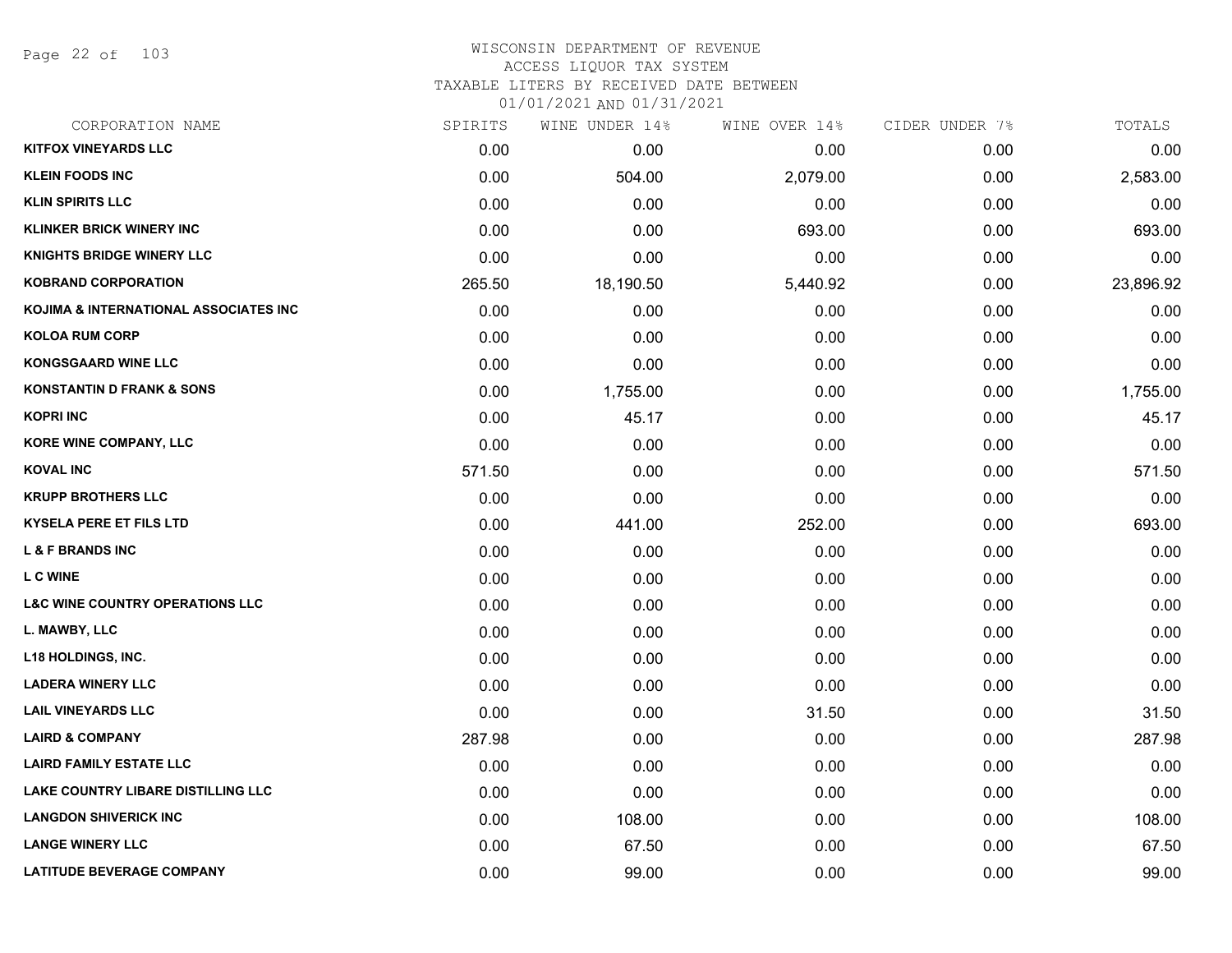Page 23 of 103

#### WISCONSIN DEPARTMENT OF REVENUE ACCESS LIQUOR TAX SYSTEM

TAXABLE LITERS BY RECEIVED DATE BETWEEN

| CORPORATION NAME                                     | SPIRITS    | WINE UNDER 14% | WINE OVER 14% | CIDER UNDER 7% | TOTALS     |
|------------------------------------------------------|------------|----------------|---------------|----------------|------------|
| <b>LAUREATE IMPORTS &amp; MARKETING COMPANY, INC</b> | 0.00       | 0.00           | 0.00          | 0.00           | 0.00       |
| <b>LAVA SPRINGS INC</b>                              | 0.00       | 0.00           | 0.00          | 0.00           | 0.00       |
| <b>LAWER FAMILY WINERY INC</b>                       | 0.00       | 0.00           | 0.00          | 0.00           | 0.00       |
| <b>LAWLESS DISTILLING COMPANY LLC</b>                | 570.00     | 0.00           | 0.00          | 0.00           | 570.00     |
| LCF WINE COMPANY LLC                                 | 0.00       | 1,575.00       | 400.50        | 0.00           | 1,975.50   |
| LE CEP II INC                                        | 0.00       | 0.00           | 0.00          | 0.00           | 0.00       |
| LE GRAND COURTAGE LLC                                | 0.00       | 0.00           | 0.00          | 0.00           | 0.00       |
| LEELANAU WINE CELLARS, LTD.                          | 0.00       | 0.00           | 0.00          | 0.00           | 0.00       |
| <b>LEFGROUP</b>                                      | 0.00       | 0.00           | 0.00          | 0.00           | 0.00       |
| LEFT COAST CELLARS LLC                               | 0.00       | 0.00           | 0.00          | 0.00           | 0.00       |
| <b>LEMELSON WINERY LLC</b>                           | 0.00       | 0.00           | 0.00          | 0.00           | 0.00       |
| <b>LEONARD KREUSCH INC</b>                           | 0.00       | 135.14         | 0.00          | 0.00           | 135.14     |
| <b>LEONARDINI FAMILY WINERY LLC</b>                  | 0.00       | 0.00           | 0.00          | 0.00           | 0.00       |
| <b>LEONETTI CELLAR LLC</b>                           | 0.00       | 0.00           | 0.00          | 0.00           | 0.00       |
| LES CHENEAUX DISTILLERS, INC.                        | 0.00       | 0.00           | 0.00          | 0.00           | 0.00       |
| <b>LES LUNES WINE LLC</b>                            | 0.00       | 0.00           | 0.00          | 0.00           | 0.00       |
| <b>LEVECKE CORPORATION</b>                           | 106,591.50 | 0.00           | 0.00          | 0.00           | 106,591.50 |
| <b>LIDESTRI BEVERAGES LLC</b>                        | 135.00     | 0.00           | 0.00          | 0.00           | 135.00     |
| <b>LIMERICK LANE CELLARS INC</b>                     | 0.00       | 0.00           | 0.00          | 0.00           | 0.00       |
| LINCOLN SQUARE WINE COMPANY LLC                      | 0.00       | 0.00           | 0.00          | 0.00           | 0.00       |
| LINGUA FRANCA-LS VINEYARDS HOLDINGS, LLC             | 0.00       | 15.75          | 0.00          | 0.00           | 15.75      |
| <b>LIOCO WINE COMPANY LLC</b>                        | 0.00       | 0.00           | 0.00          | 0.00           | 0.00       |
| <b>LION NATHAN USA INC</b>                           | 0.00       | 2,296.50       | 126.00        | 0.00           | 2,422.50   |
| <b>LISA CHASE</b>                                    | 180.00     | 0.00           | 0.00          | 0.00           | 180.00     |
| <b>LISA LISA INCORPORATED</b>                        | 0.00       | 0.00           | 0.00          | 0.00           | 0.00       |
| <b>LISA MARLOW</b>                                   | 0.00       | 0.00           | 0.00          | 0.00           | 0.00       |
| <b>LIVING FOODS. LLC</b>                             | 0.00       | 0.00           | 0.00          | 0.00           | 0.00       |
| <b>LLOYD CARUSO LLC</b>                              | 0.00       | 0.00           | 0.00          | 0.00           | 0.00       |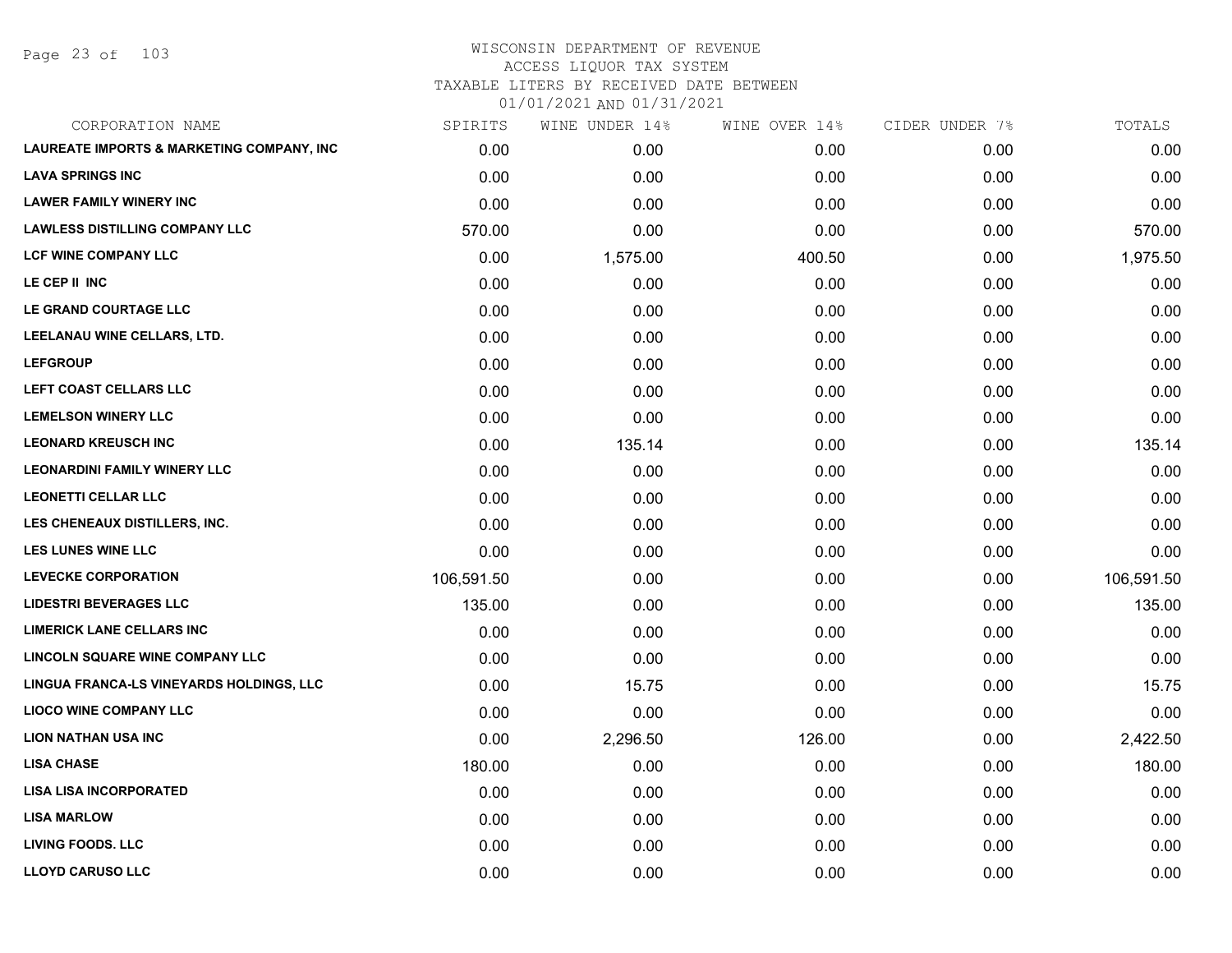Page 24 of 103

# WISCONSIN DEPARTMENT OF REVENUE ACCESS LIQUOR TAX SYSTEM TAXABLE LITERS BY RECEIVED DATE BETWEEN

| CORPORATION NAME                              | SPIRITS   | WINE UNDER 14% | WINE OVER 14% | CIDER UNDER 7% | TOTALS    |
|-----------------------------------------------|-----------|----------------|---------------|----------------|-----------|
| <b>LLOYD CELLARS INC</b>                      | 0.00      | 0.00           | 0.00          | 0.00           | 0.00      |
| <b>LMR WINE ESTATES LLC</b>                   | 0.00      | 0.00           | 0.00          | 0.00           | 0.00      |
| <b>LOCAL DISTILLING INC</b>                   | 1,020.00  | 0.00           | 0.00          | 0.00           | 1,020.00  |
| <b>LOEST &amp; MCNAMEE INC</b>                | 0.00      | 171.00         | 54.00         | 0.00           | 225.00    |
| LONE STAR DISTILLERY LLC                      | 0.00      | 0.00           | 0.00          | 0.00           | 0.00      |
| <b>LONG MEADOW RANCH WINERY INC</b>           | 0.00      | 0.00           | 0.00          | 0.00           | 0.00      |
| <b>LONG SHADOWS VINTNERS LLC</b>              | 0.00      | 63.00          | 63.00         | 0.00           | 126.00    |
| <b>LONZ WINERY INC</b>                        | 0.00      | 0.00           | 0.00          | 0.00           | 0.00      |
| <b>LOOSEN BROS USA LTD</b>                    | 0.00      | 0.00           | 0.00          | 0.00           | 0.00      |
| <b>LORING WINE COMPANY LLC</b>                | 0.00      | 21.00          | 0.00          | 0.00           | 21.00     |
| <b>LOUIS GLUNZ BEER INC</b>                   | 0.00      | 0.00           | 0.00          | 0.00           | 0.00      |
| <b>LOUIS LATOUR INC</b>                       | 0.00      | 522.00         | 0.00          | 0.00           | 522.00    |
| <b>LOWDEN SCHOOLHOUSE CORPORATION</b>         | 0.00      | 0.00           | 0.00          | 0.00           | 0.00      |
| <b>LUNA VINEYARDS INC</b>                     | 0.00      | 126.00         | 0.00          | 0.00           | 126.00    |
| <b>LUNEAU USA INC</b>                         | 0.00      | 3,828.00       | 0.00          | 0.00           | 3,828.00  |
| <b>LUXCO INC</b>                              | 60,260.80 | 324.00         | 612.00        | 0.00           | 61,196.80 |
| <b>LYNFRED WINERY INC</b>                     | 0.00      | 45.00          | 0.00          | 0.00           | 45.00     |
| <b>LYNMAR WINERY LLC</b>                      | 0.00      | 0.00           | 0.00          | 0.00           | 0.00      |
| <b>M.A.C. WINES, LLC</b>                      | 0.00      | 0.00           | 0.00          | 0.00           | 0.00      |
| <b>MACH FLYNT INC</b>                         | 1,512.00  | 67,410.00      | 11,610.00     | 0.00           | 80,532.00 |
| <b>MACK &amp; SCHUHLE INC</b>                 | 0.00      | 18,081.00      | 0.00          | 0.00           | 18,081.00 |
| <b>MAISONS MARQUES &amp; DOMAINES USA INC</b> | 0.00      | 1,046.20       | 40.50         | 0.00           | 1,086.70  |
| <b>MAMMOTH DISTILLING LLC</b>                 | 0.00      | 0.00           | 0.00          | 0.00           | 0.00      |
| <b>MANCAN WINE LLC</b>                        | 0.00      | 0.00           | 0.00          | 0.00           | 0.00      |
| <b>MANO'S INC</b>                             | 0.00      | 0.00           | 0.00          | 0.00           | 0.00      |
| <b>MARCI PALATELLA</b>                        | 2,547.00  | 0.00           | 0.00          | 0.00           | 2,547.00  |
| <b>MARGERUM WINE COMPANY INC</b>              | 0.00      | 0.00           | 0.00          | 0.00           | 0.00      |
| <b>MARIETTA CELLARS INC</b>                   | 0.00      | 0.00           | 0.00          | 0.00           | 0.00      |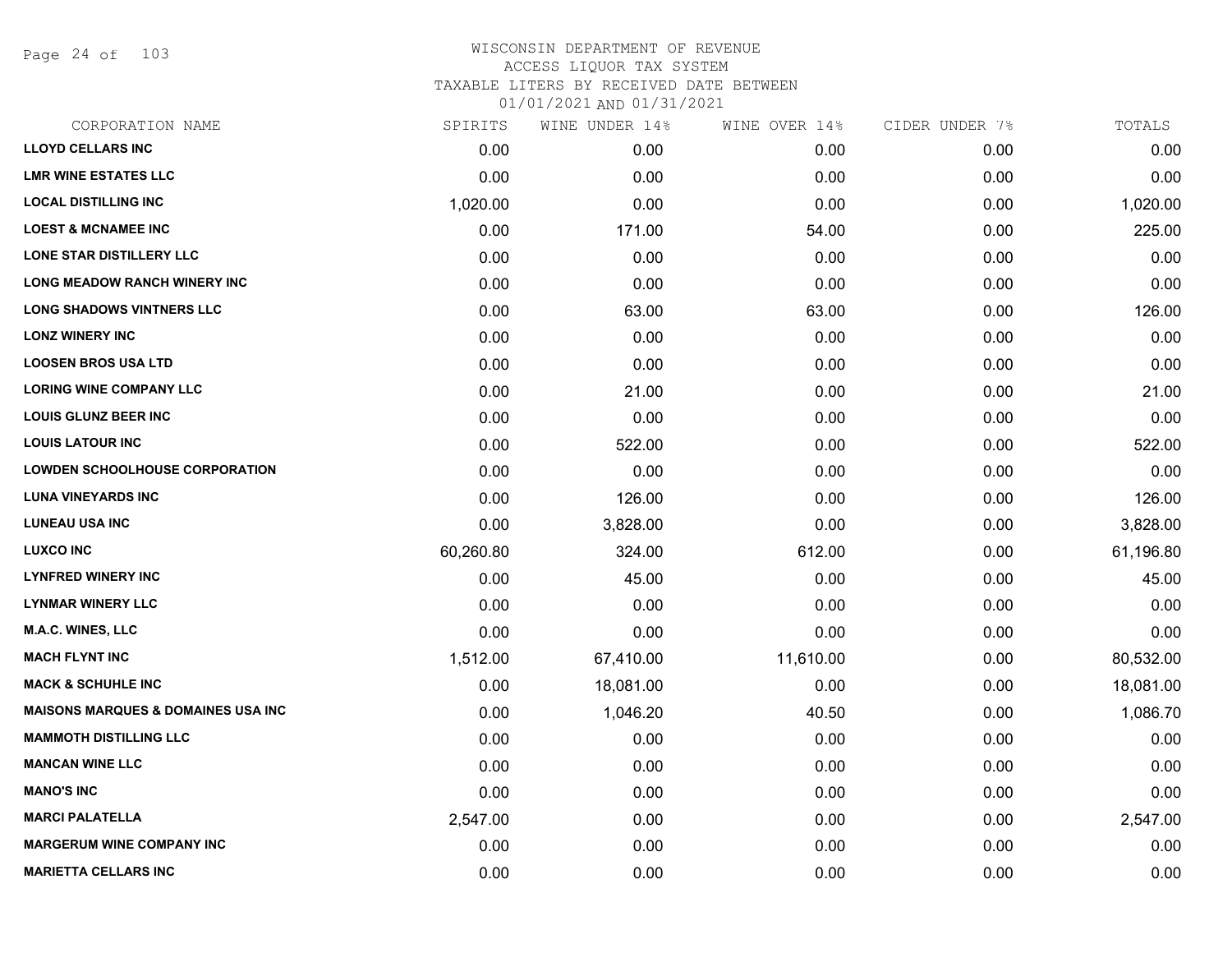# WISCONSIN DEPARTMENT OF REVENUE ACCESS LIQUOR TAX SYSTEM TAXABLE LITERS BY RECEIVED DATE BETWEEN

| CORPORATION NAME                        | SPIRITS   | WINE UNDER 14% | WINE OVER 14% | CIDER UNDER 7% | TOTALS    |
|-----------------------------------------|-----------|----------------|---------------|----------------|-----------|
| <b>MARIPOSA WINE COMPANY LLC</b>        | 0.00      | 0.00           | 0.00          | 0.00           | 0.00      |
| <b>MARK ANTHONY BRANDS INC.</b>         | 0.00      | 0.00           | 0.00          | 0.00           | 0.00      |
| <b>MARK MCNEILLY</b>                    | 0.00      | 0.00           | 0.00          | 0.00           | 0.00      |
| <b>MARK SZUMOWSKI</b>                   | 0.00      | 0.00           | 0.00          | 0.00           | 0.00      |
| <b>MARKETING GLOBAL BRANDS CORP</b>     | 0.00      | 0.00           | 0.00          | 0.00           | 0.00      |
| <b>MARKO J KARAKASEVIC</b>              | 0.00      | 0.00           | 0.00          | 0.00           | 0.00      |
| <b>MARTELLOTTO INC.</b>                 | 0.00      | 0.00           | 0.00          | 0.00           | 0.00      |
| <b>MARTIN &amp; COMPANY WINES, INC</b>  | 0.00      | 0.00           | 0.00          | 0.00           | 0.00      |
| <b>MARTIN RAY WINERY INC</b>            | 0.00      | 0.00           | 0.00          | 0.00           | 0.00      |
| <b>MARTINELLI WINERY INC</b>            | 0.00      | 0.00           | 0.00          | 0.00           | 0.00      |
| <b>MARTINEZ DISTRIBUTING CO INC</b>     | 0.00      | 0.00           | 0.00          | 0.00           | 0.00      |
| <b>MARY TAYLOR</b>                      | 0.00      | 1,008.00       | 0.00          | 0.00           | 1,008.00  |
| <b>MASSANOIS LLC</b>                    | 0.00      | 1,053.00       | 495.00        | 0.00           | 1,548.00  |
| <b>MAST-JAEGERMEISTER US INC</b>        | 2,223.00  | 0.00           | 0.00          | 0.00           | 2,223.00  |
| <b>MATCHVINO LLC</b>                    | 0.00      | 235.50         | 0.00          | 0.00           | 235.50    |
| <b>MATHY WINERY LLC</b>                 | 0.00      | 0.00           | 0.00          | 0.00           | 0.00      |
| <b>MATRICK HOLDINGS CORPORATION</b>     | 0.00      | 0.00           | 0.00          | 0.00           | 0.00      |
| <b>MATT PREIS</b>                       | 0.00      | 0.00           | 0.00          | 0.00           | 0.00      |
| <b>MATTHEW C VILLARD</b>                | 0.00      | 0.00           | 0.00          | 0.00           | 0.00      |
| <b>MATTHEW RORICK WINES INC</b>         | 0.00      | 0.00           | 0.00          | 0.00           | 0.00      |
| <b>MATTHIASSON FAMILY VINEYARDS LLC</b> | 0.00      | 57.00          | 0.00          | 0.00           | 57.00     |
| <b>MAURITSON FAMILY WINERY</b>          | 0.00      | 0.00           | 0.00          | 0.00           | 0.00      |
| <b>MAYACAMAS VINEYARDS INC</b>          | 0.00      | 0.00           | 0.00          | 0.00           | 0.00      |
| <b>MAYNARD JAMES KEENAN</b>             | 0.00      | 0.00           | 0.00          | 0.00           | 0.00      |
| <b>MC CORMICK DISTILLING CO INC</b>     | 11,950.20 | 0.00           | 0.00          | 0.00           | 11,950.20 |
| <b>MCBRIDE SISTERS COLLECTIONS INC.</b> | 0.00      | 1,926.00       | 0.00          | 0.00           | 1,926.00  |
| <b>MCKAHN FAMILY CELLARS, LLC</b>       | 0.00      | 0.00           | 0.00          | 0.00           | 0.00      |
| <b>MCKENZIE'S BEVERAGES INC</b>         | 0.00      | 0.00           | 0.00          | 0.00           | 0.00      |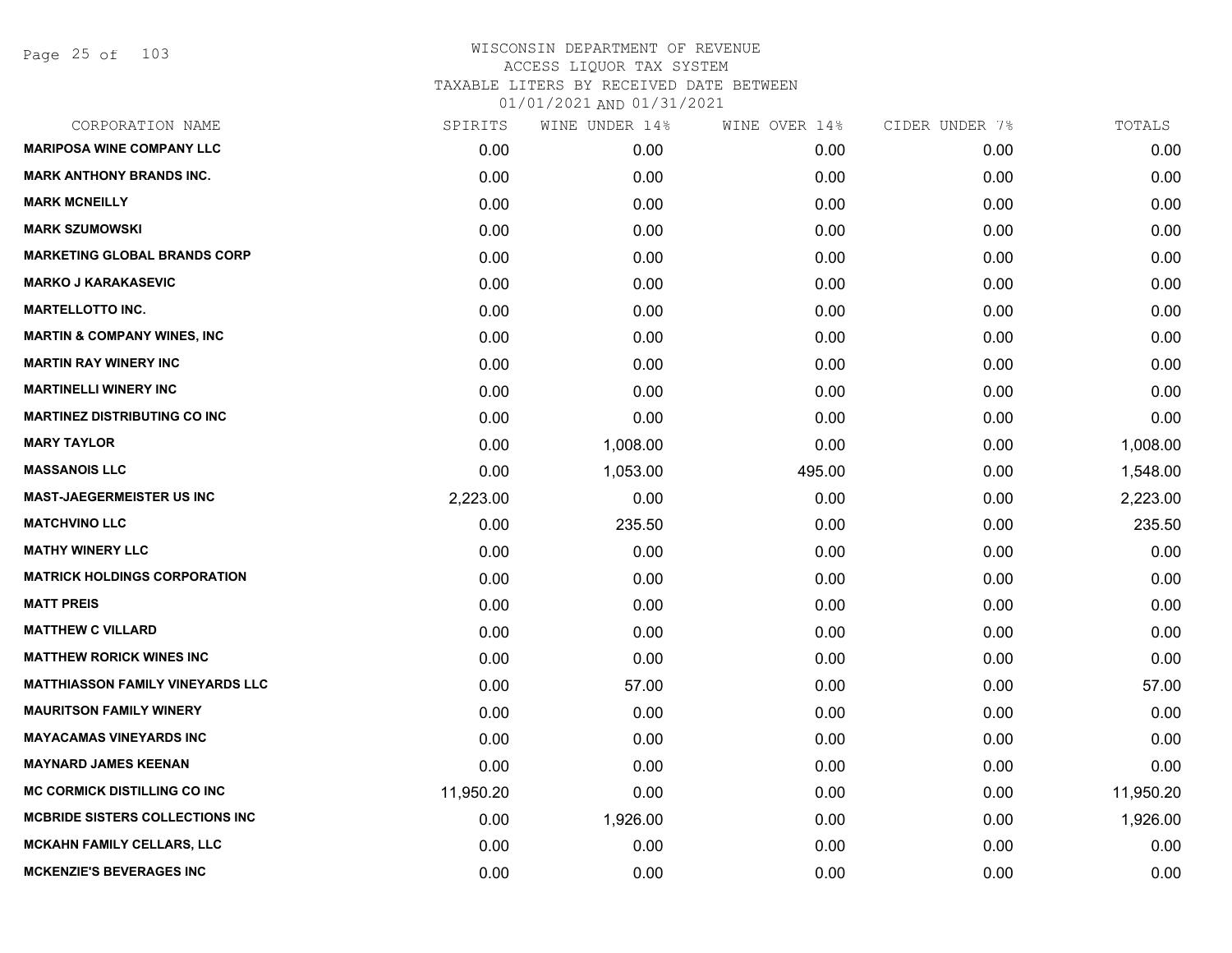Page 26 of 103

# WISCONSIN DEPARTMENT OF REVENUE ACCESS LIQUOR TAX SYSTEM TAXABLE LITERS BY RECEIVED DATE BETWEEN

| CORPORATION NAME                   | SPIRITS   | WINE UNDER 14% | WINE OVER 14% | CIDER UNDER 7% | TOTALS    |
|------------------------------------|-----------|----------------|---------------|----------------|-----------|
| <b>MCNAB RIDGE WINERY LLC</b>      | 0.00      | 0.00           | 45.00         | 0.00           | 45.00     |
| <b>MEDCO ATLANTIC INC</b>          | 0.00      | 0.00           | 0.00          | 0.00           | 0.00      |
| <b>MEIERS WINE CELLARS INC</b>     | 0.00      | 0.00           | 0.00          | 0.00           | 0.00      |
| <b>MENDOCINO WINE GROUP LLC</b>    | 0.00      | 27.00          | 270.00        | 0.00           | 297.00    |
| <b>MERCER WINE ESTATES LLC</b>     | 0.00      | 0.00           | 0.00          | 0.00           | 0.00      |
| <b>MERCHANT DU VIN CORPORATION</b> | 0.00      | 0.00           | 0.00          | 164.67         | 164.67    |
| <b>METAMORPHOSIS WINES LLC</b>     | 0.00      | 0.00           | 0.00          | 0.00           | 0.00      |
| <b>METEOR VINEYARD LLC</b>         | 0.00      | 0.00           | 0.00          | 0.00           | 0.00      |
| <b>METIER LLC</b>                  | 0.00      | 0.00           | 0.00          | 0.00           | 0.00      |
| <b>METTLER WINES LLC</b>           | 0.00      | 0.00           | 63.00         | 0.00           | 63.00     |
| <b>MEV CORPORATION</b>             | 0.00      | 0.00           | 0.00          | 0.00           | 0.00      |
| <b>MEXCOR INC</b>                  | 1,357.50  | 0.00           | 0.00          | 0.00           | 1,357.50  |
| <b>MEYER CELLARS LLC</b>           | 0.00      | 0.00           | 0.00          | 0.00           | 0.00      |
| <b>MHW LTD</b>                     | 14,019.80 | 11,641.50      | 2,541.00      | 0.00           | 28,202.30 |
| <b>MICHAEL BELLO</b>               | 0.00      | 0.00           | 0.00          | 0.00           | 0.00      |
| <b>MICHAEL HOUGH</b>               | 0.00      | 0.00           | 0.00          | 0.00           | 0.00      |
| <b>MICHAEL KUSH</b>                | 0.00      | 0.00           | 0.00          | 0.00           | 0.00      |
| <b>MICHAEL P CAMERON</b>           | 720.00    | 0.00           | 0.00          | 0.00           | 720.00    |
| <b>MICHAEL SKURNIK WINES INC</b>   | 0.00      | 576.00         | 0.00          | 0.00           | 576.00    |
| <b>MICHEAL DASHE</b>               | 0.00      | 63.00          | 0.00          | 0.00           | 63.00     |
| <b>MIDDLE WEST SPIRITS</b>         | 0.00      | 0.00           | 0.00          | 0.00           | 0.00      |
| <b>MIDNIGHT CELLARS INC</b>        | 0.00      | 0.00           | 0.00          | 0.00           | 0.00      |
| <b>MID-OAK DISTILLERY INC</b>      | 0.00      | 0.00           | 0.00          | 0.00           | 0.00      |
| MIGHTY SWELL COCKTAIL COMPANY LLC  | 0.00      | 0.00           | 0.00          | 0.00           | 0.00      |
| <b>MIGNANELLI WINERY LLC</b>       | 0.00      | 1,269.00       | 0.00          | 0.00           | 1,269.00  |
| <b>MILBRANDT FAMILY WINES LLC</b>  | 0.00      | 603.00         | 0.00          | 0.00           | 603.00    |
| MILLER FAMILY WINE COMPANY LLC     | 0.00      | 252.00         | 0.00          | 0.00           | 252.00    |
| <b>MILLER SQUARED INC</b>          | 0.00      | 0.00           | 0.00          | 0.00           | 0.00      |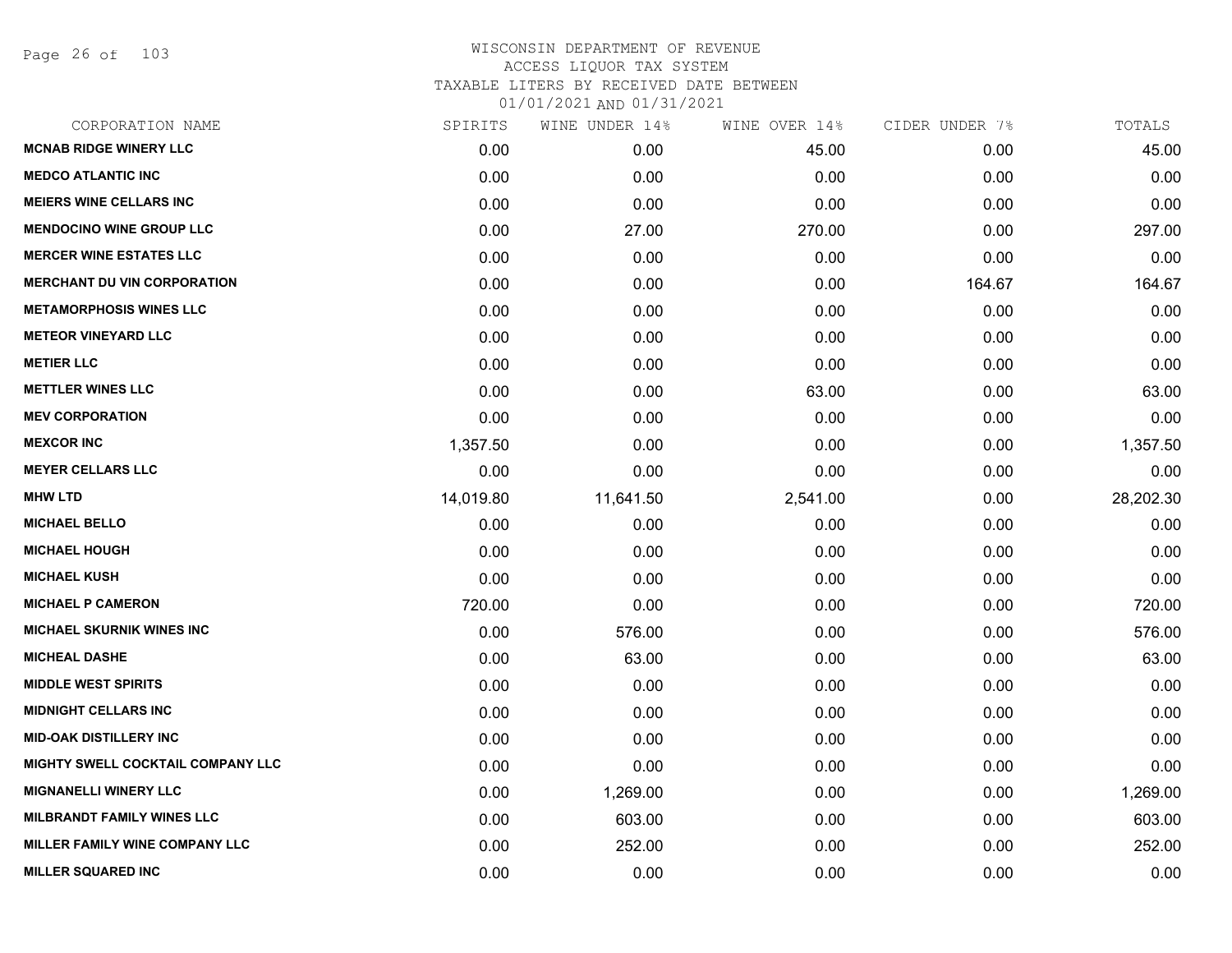#### WISCONSIN DEPARTMENT OF REVENUE ACCESS LIQUOR TAX SYSTEM

# TAXABLE LITERS BY RECEIVED DATE BETWEEN

| CORPORATION NAME                                                 | SPIRITS   | WINE UNDER 14% | WINE OVER 14% | CIDER UNDER 7% | TOTALS    |
|------------------------------------------------------------------|-----------|----------------|---------------|----------------|-----------|
| <b>MILTONS DISTRIBUTING CO INC.</b>                              | 0.00      | 1,420.50       | 81.00         | 0.00           | 1,501.50  |
| <b>MINER FAMILY WINERY LLC</b>                                   | 0.00      | 0.00           | 153.00        | 0.00           | 153.00    |
| MINNESOTAS FINEST FERMENTED PRODUCTS                             | 0.00      | 0.00           | 0.00          | 0.00           | 0.00      |
| <b>MIONETTO USA INC</b>                                          | 0.00      | 5,790.82       | 0.00          | 0.00           | 5,790.82  |
| <b>MIRACLE IMPORTING AND DISTRIBUTION LLC</b>                    | 0.00      | 0.00           | 0.00          | 0.00           | 0.00      |
| <b>MIRAMONT ESTATE VINEYARDS &amp; WINERY INC.</b>               | 0.00      | 0.00           | 0.00          | 0.00           | 0.00      |
| <b>MIRASOL WINE LLC</b>                                          | 0.00      | 0.00           | 54.00         | 0.00           | 54.00     |
| <b>MIRER MANAGEMENT COMPANY LLC</b>                              | 0.00      | 0.00           | 0.00          | 0.00           | 0.00      |
| <b>MIROSLAV IVANOV TCHOLAKOV</b>                                 | 0.00      | 0.00           | 126.00        | 0.00           | 126.00    |
| <b>MISA IMPORTS INC</b>                                          | 26,952.00 | 19,917.00      | 4,929.00      | 0.00           | 51,798.00 |
| <b>MISSISSIPPI RIVER DISTILLING COMPANY</b>                      | 99.00     | 0.00           | 0.00          | 0.00           | 99.00     |
| <b>MISTARR WINE IMPORTERS</b>                                    | 0.00      | 0.00           | 0.00          | 0.00           | 0.00      |
| <b>MODERN DEVELOPMENT COMPANY</b>                                | 0.00      | 0.00           | 288.00        | 0.00           | 288.00    |
| <b>MODERN SPIRITS LLC</b>                                        | 0.00      | 0.00           | 0.00          | 0.00           | 0.00      |
| <b>MOET HENNESSY USA, INC.</b>                                   | 3,139.65  | 3,195.00       | 4.50          | 522.00         | 6,861.15  |
| <b>MOLLYDOOKER INTERNATIONAL LLC</b>                             | 0.00      | 0.00           | 0.00          | 0.00           | 0.00      |
| <b>MOLLY'S WINERY INC</b>                                        | 0.00      | 90.00          | 0.00          | 0.00           | 90.00     |
| <b>MOLSON COORS BEVERAGE COMPANY USA LLC</b>                     | 0.00      | 4,457.67       | 0.00          | 1,214.67       | 5,672.34  |
| <b>MONICA NOGUES</b>                                             | 0.00      | 444.75         | 63.00         | 0.00           | 507.75    |
| <b>MONSIEUR TOUTON SELECTION LTD / ORIGIN USA</b>                | 0.00      | 0.00           | 0.00          | 0.00           | 0.00      |
| <b>MONTCALM WINE IMPORTERS LTD</b>                               | 0.00      | 126.00         | 0.00          | 0.00           | 126.00    |
| <b>MONTE CRISTO BLOCK IV LLC</b>                                 | 0.00      | 0.00           | 0.00          | 0.00           | 0.00      |
| <b>MONTEREY WINE COMPANY LLC</b>                                 | 0.00      | 1,008.00       | 0.00          | 0.00           | 1,008.00  |
| <b>MONTICELLO CELLARS INC</b>                                    | 0.00      | 0.00           | 0.00          | 0.00           | 0.00      |
| <b>MOONLIGHT MEADERY LLC D/B/A HIDDEN MOON</b><br><b>BREWING</b> | 0.00      | 0.00           | 0.00          | 0.00           | 0.00      |
| <b>MORE THAN GRAPES, LLC</b>                                     | 0.00      | 2,479.50       | 42.00         | 0.00           | 2,521.50  |
| <b>MORGAN WINERY INC</b>                                         | 0.00      | 0.00           | 0.00          | 0.00           | 0.00      |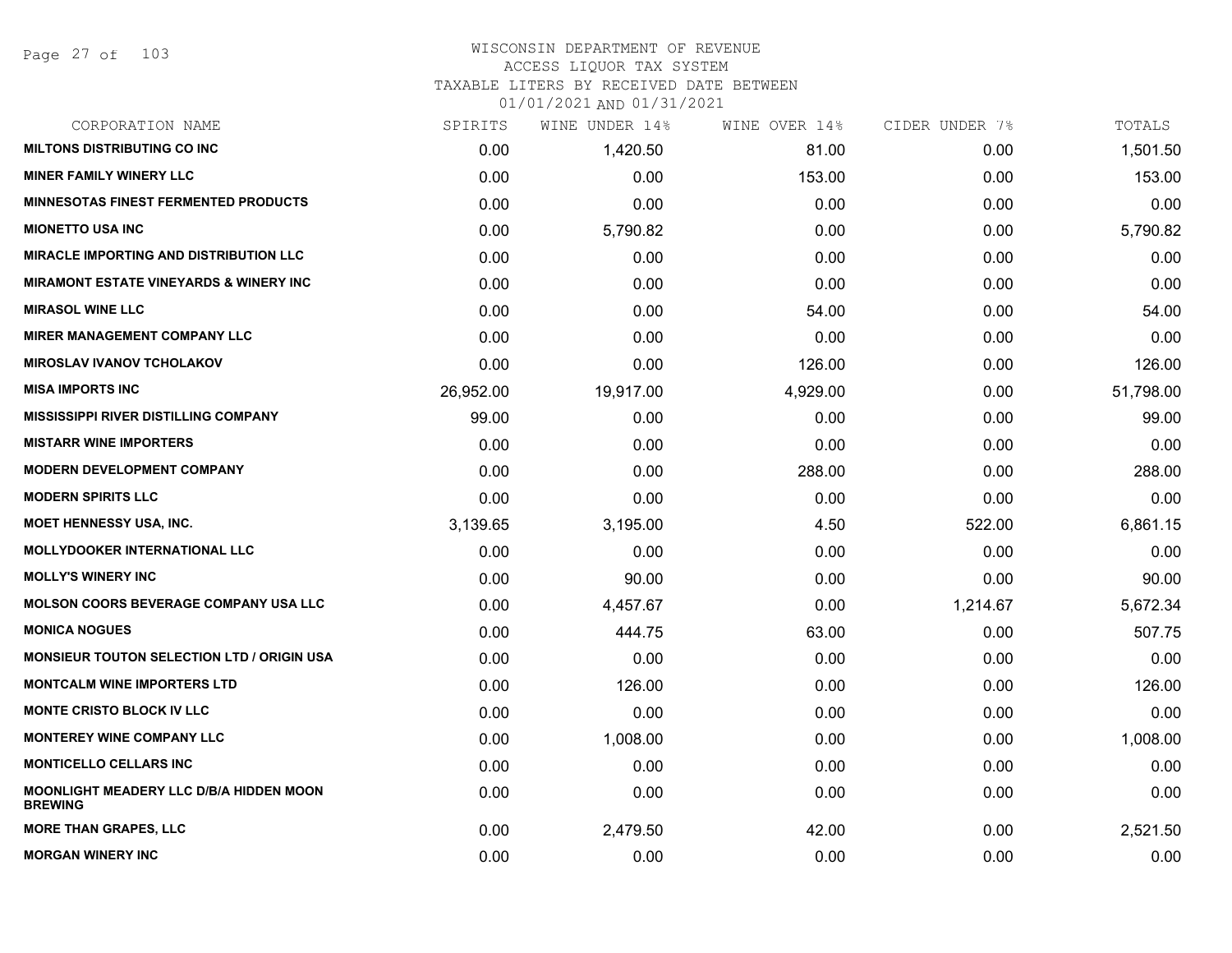Page 28 of 103

| CORPORATION NAME                                                                   | SPIRITS  | WINE UNDER 14% | WINE OVER 14% | CIDER UNDER 7% | TOTALS    |
|------------------------------------------------------------------------------------|----------|----------------|---------------|----------------|-----------|
| <b>MOUNT VEEDER FARMS LLC</b>                                                      | 0.00     | 0.00           | 0.00          | 0.00           | 0.00      |
| <b>MOUNTAIN VIEW VINTNERS LLC</b>                                                  | 0.00     | 0.00           | 0.00          | 0.00           | 0.00      |
| <b>MPL BRANDS NV INC</b>                                                           | 4,224.00 | 0.00           | 0.00          | 0.00           | 4,224.00  |
| <b>MR WINE</b>                                                                     | 0.00     | 0.00           | 0.00          | 0.00           | 0.00      |
| <b>MS WALKER INC</b>                                                               | 2,343.00 | 0.00           | 0.00          | 0.00           | 2,343.00  |
| MUTUAL WHOLESALE LIQUOR INC                                                        | 0.00     | 0.00           | 0.00          | 0.00           | 0.00      |
| NAPA VALLEY SPECIALTY WINES INC                                                    | 0.00     | 0.00           | 0.00          | 0.00           | 0.00      |
| <b>NATIONAL CONSUMER CREDIT GUARANTEE</b><br><b>ASSOCIATION OF CONNECTICUT INC</b> | 36.00    | 0.00           | 0.00          | 0.00           | 36.00     |
| <b>NATURAL MERCHANTS INC</b>                                                       | 0.00     | 720.00         | 0.00          | 0.00           | 720.00    |
| <b>NATURAL SELECTIONS 357 LLC</b>                                                  | 0.00     | 0.00           | 0.00          | 0.00           | 0.00      |
| <b>NATUREL WEST CORP</b>                                                           | 0.00     | 0.00           | 0.00          | 0.00           | 0.00      |
| <b>NBI ACQUISITION LLC</b>                                                         | 0.00     | 0.00           | 0.00          | 0.00           | 0.00      |
| <b>NDC SYSTEMS LP</b>                                                              | 4,807.50 | 60,480.00      | 7,005.00      | 0.00           | 72,292.50 |
| <b>NESTOR IMPORTS INC</b>                                                          | 126.00   | 45.00          | 36.00         | 0.00           | 207.00    |
| <b>NEW HOLLAND BREWING CO LLC</b>                                                  | 0.00     | 0.00           | 0.00          | 0.00           | 0.00      |
| <b>NEW MEXICO WINERIES INC</b>                                                     | 0.00     | 1,008.00       | 0.00          | 0.00           | 1,008.00  |
| <b>NEW PARROTT &amp; CO</b>                                                        | 0.00     | 6,196.50       | 594.00        | 0.00           | 6,790.50  |
| <b>NEW VAVIN INC</b>                                                               | 0.00     | 0.00           | 0.00          | 0.00           | 0.00      |
| <b>NEW VINELAND LLC</b>                                                            | 0.00     | 0.00           | 0.00          | 0.00           | 0.00      |
| NEW YORK MUTUAL TRADING CO INC                                                     | 0.00     | 0.00           | 60.48         | 0.00           | 60.48     |
| <b>NEXUS BRANDS LLC</b>                                                            | 0.00     | 45.00          | 0.00          | 0.00           | 45.00     |
| <b>NICHE IMPORT CO</b>                                                             | 336.90   | 0.00           | 0.00          | 0.00           | 336.90    |
| NIEBAUM-COPPOLA ESTATE WINERY LP                                                   | 0.00     | 0.00           | 31.50         | 0.00           | 31.50     |
| <b>NINER WINE ESTATES LLC</b>                                                      | 0.00     | 0.00           | 0.00          | 0.00           | 0.00      |
| <b>NLV TEQUILA BOTTLING LLC</b>                                                    | 405.00   | 0.00           | 0.00          | 0.00           | 405.00    |
| <b>NOLET SPIRITS USA INC</b>                                                       | 0.00     | 0.00           | 0.00          | 0.00           | 0.00      |
| <b>NORTH SHORE DISTILLERY LLC</b>                                                  | 0.00     | 0.00           | 0.00          | 0.00           | 0.00      |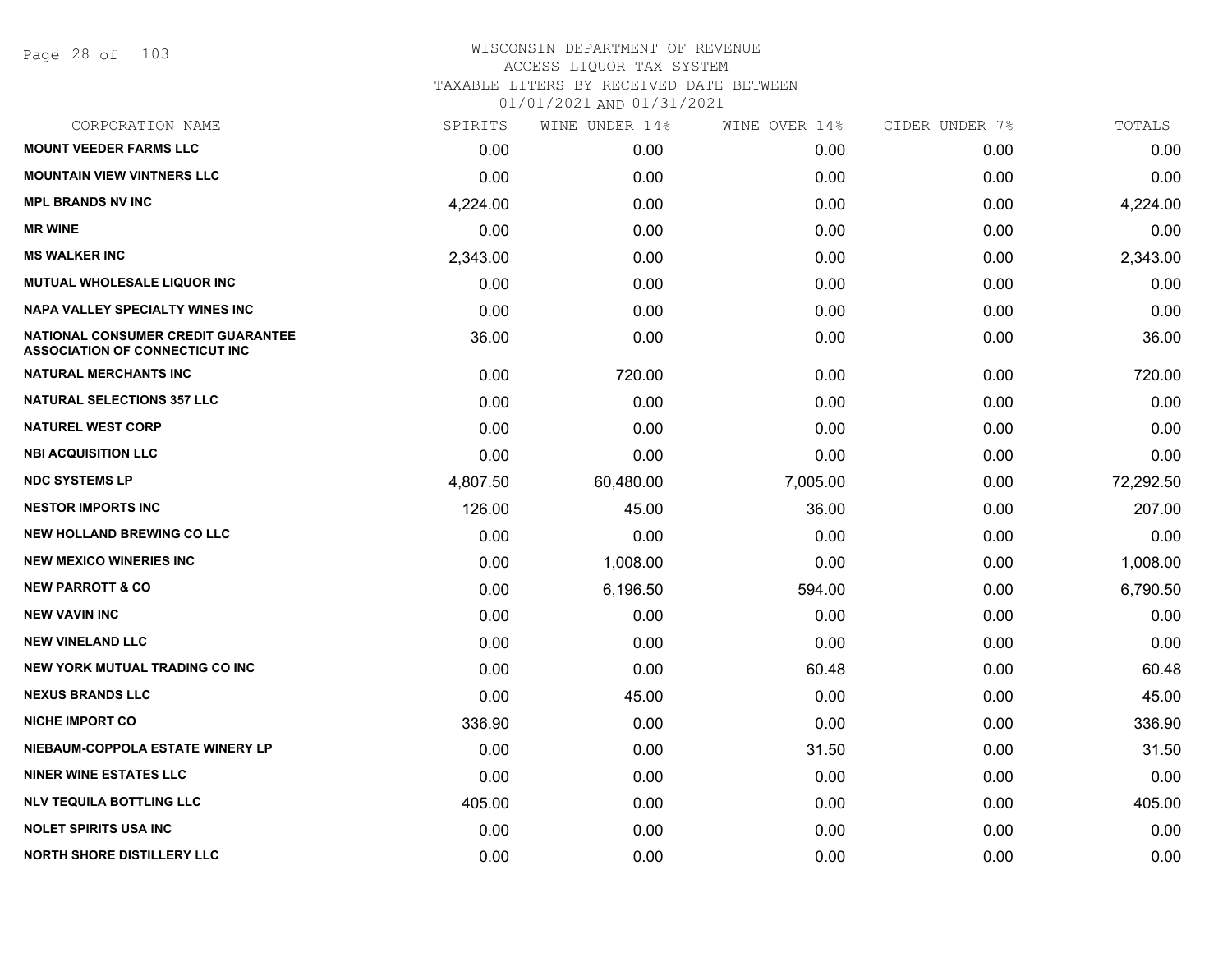Page 29 of 103

## WISCONSIN DEPARTMENT OF REVENUE ACCESS LIQUOR TAX SYSTEM TAXABLE LITERS BY RECEIVED DATE BETWEEN

| CORPORATION NAME                        | SPIRITS  | WINE UNDER 14% | WINE OVER 14% | CIDER UNDER 7% | TOTALS    |
|-----------------------------------------|----------|----------------|---------------|----------------|-----------|
| <b>NORTHERN EMPIRE LLC</b>              | 0.00     | 0.00           | 0.00          | 0.00           | 0.00      |
| <b>NOVA WINES, INC.</b>                 | 0.00     | 0.00           | 27.00         | 0.00           | 27.00     |
| <b>NV AWG LTD</b>                       | 0.00     | 0.00           | 88.50         | 0.00           | 88.50     |
| <b>NW WINE COMPANY LLC</b>              | 0.00     | 0.00           | 0.00          | 0.00           | 0.00      |
| OAK RIDGE WINERY LLC                    | 0.00     | 0.00           | 0.00          | 0.00           | 0.00      |
| <b>OLD BRIDGE CELLARS</b>               | 0.00     | 3,670.50       | 1,318.50      | 0.00           | 4,989.00  |
| OLD DOMINICK DISTILLERY LLC             | 0.00     | 0.00           | 0.00          | 0.00           | 0.00      |
| <b>OLD ELK HOLDINGS LLC</b>             | 0.00     | 0.00           | 0.00          | 0.00           | 0.00      |
| OLD SALEM SPIRITS INC                   | 0.00     | 0.00           | 0.00          | 0.00           | 0.00      |
| OLE SMOKY DISTILLERY LLC                | 8,824.50 | 0.00           | 0.00          | 0.00           | 8,824.50  |
| <b>OLIVER WINE COMPANY INC</b>          | 0.00     | 13,716.00      | 0.00          | 0.00           | 13,716.00 |
| ONE TRUE VINE LLC                       | 0.00     | 0.00           | 0.00          | 0.00           | 0.00      |
| <b>ONE87 WINE AND COCKTAILS, LLC</b>    | 0.00     | 0.00           | 0.00          | 0.00           | 0.00      |
| O'NEILL BEVERAGES CO LLC                | 0.00     | 10,098.00      | 2,682.00      | 0.00           | 12,780.00 |
| <b>OPICI IMPORT COMPANY</b>             | 0.00     | 684.00         | 99.00         | 0.00           | 783.00    |
| <b>OPOLO WINES LP</b>                   | 0.00     | 0.00           | 0.00          | 0.00           | 0.00      |
| OPUS ONE WINERY LLC                     | 0.00     | 0.00           | 0.00          | 0.00           | 0.00      |
| ORCA PROPERTIES LLC                     | 0.00     | 0.00           | 0.00          | 0.00           | 0.00      |
| <b>OREGON BREWING COMPANY INC</b>       | 214.06   | 0.00           | 0.00          | 0.00           | 214.06    |
| ORVINO IMPORTS & DISTRIBUTING INC       | 0.00     | 0.00           | 0.00          | 0.00           | 0.00      |
| <b>O'SHAUGHNESSY DEL OSO LLC</b>        | 0.00     | 0.00           | 0.00          | 0.00           | 0.00      |
| <b>OVUM WINES LLC</b>                   | 0.00     | 0.00           | 0.00          | 0.00           | 0.00      |
| <b>PABST HOLDINGS LLC</b>               | 0.00     | 0.00           | 0.00          | 0.00           | 0.00      |
| <b>PACIFIC EDGE MARKETING GROUP INC</b> | 160.50   | 0.00           | 0.00          | 0.00           | 160.50    |
| PACIFIC INTERNATIONAL LIQUOR INC        | 0.00     | 46.80          | 23.04         | 0.00           | 69.84     |
| <b>PACIFIC WINE &amp; SPIRITS, LLC</b>  | 0.00     | 0.00           | 0.00          | 0.00           | 0.00      |
| <b>PAHLMEYER LLC</b>                    | 0.00     | 0.00           | 0.00          | 0.00           | 0.00      |
| PALI WINE COMPANY LP                    | 0.00     | 0.00           | 0.00          | 0.00           | 0.00      |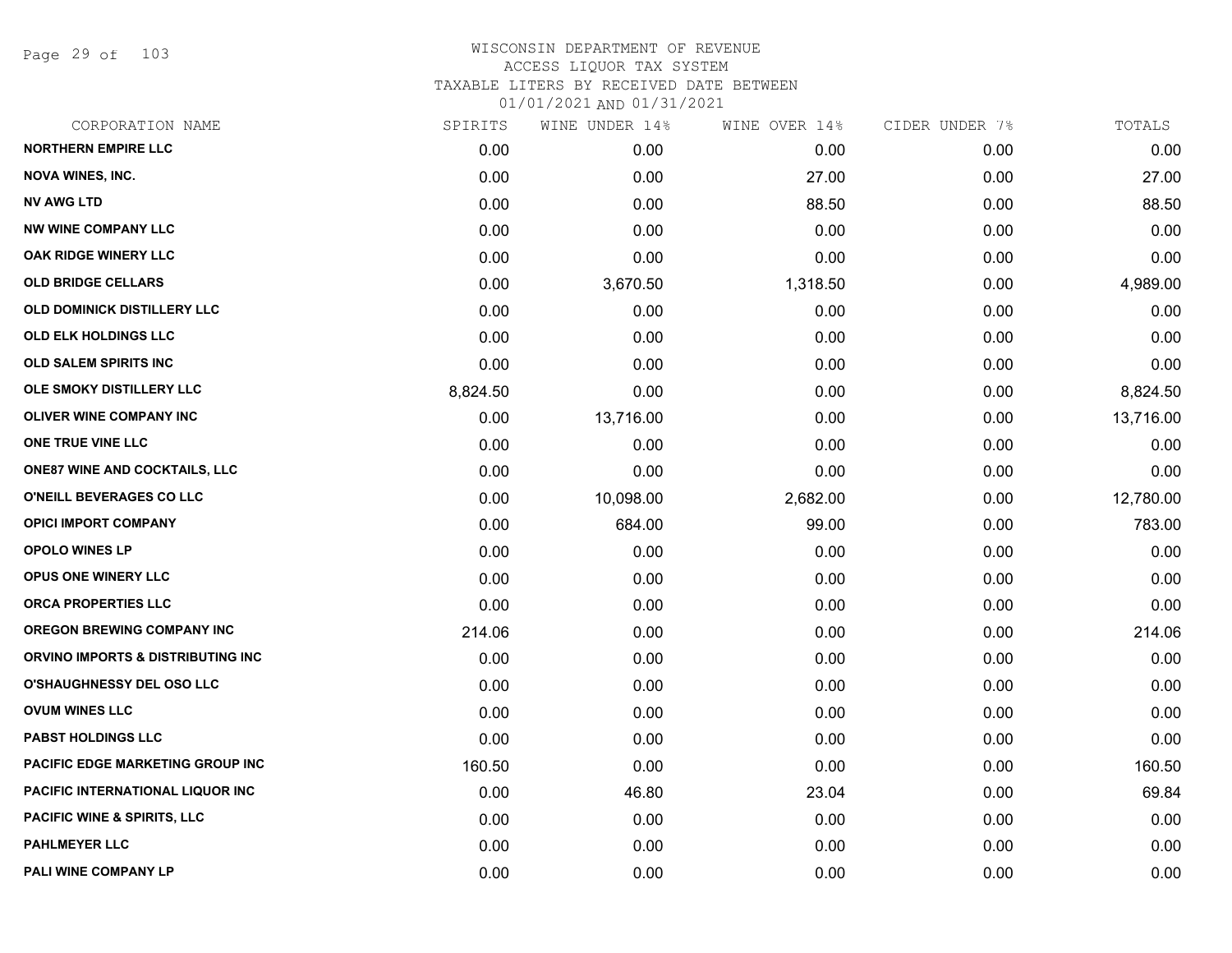Page 30 of 103

# WISCONSIN DEPARTMENT OF REVENUE

#### ACCESS LIQUOR TAX SYSTEM

TAXABLE LITERS BY RECEIVED DATE BETWEEN

| CORPORATION NAME                     | SPIRITS    | WINE UNDER 14% | WINE OVER 14% | CIDER UNDER 7% | TOTALS     |
|--------------------------------------|------------|----------------|---------------|----------------|------------|
| PALM BAY INTERNATIONAL INC           | 93.00      | 10,861.34      | 501.00        | 0.00           | 11,455.34  |
| <b>PALMATEER CONSULTING LLC</b>      | 0.00       | 0.00           | 0.00          | 0.00           | 0.00       |
| <b>PAMELA FRYE</b>                   | 0.00       | 126.00         | 0.00          | 0.00           | 126.00     |
| <b>PAMPA BEVERAGES LLC</b>           | 0.00       | 1,586.40       | 0.00          | 0.00           | 1,586.40   |
| PANTHER CREEK CELLARS LLC            | 0.00       | 0.00           | 0.00          | 0.00           | 0.00       |
| <b>PAPINEAU LLC</b>                  | 0.00       | 0.00           | 0.00          | 0.00           | 0.00       |
| PARK STREET IMPORTS LLC              | 12,963.00  | 3,901.27       | 2,106.00      | 0.00           | 18,970.27  |
| PARK WINE COMPANY INC                | 0.00       | 126.00         | 189.00        | 0.00           | 315.00     |
| <b>PARKER STATION INC</b>            | 0.00       | 139.50         | 297.00        | 0.00           | 436.50     |
| PASEK CELLARS WINERY INC             | 0.00       | 0.00           | 0.00          | 0.00           | 0.00       |
| <b>PAT WINES LLC</b>                 | 0.00       | 0.00           | 0.00          | 0.00           | 0.00       |
| <b>PATERNO IMPORTS LTD</b>           | 549.00     | 6,372.91       | 3,996.00      | 0.00           | 10,917.91  |
| <b>PATRICIO C MATA</b>               | 0.00       | 477.00         | 108.00        | 0.00           | 585.00     |
| <b>PATRICK D HOFFMAN</b>             | 0.00       | 0.00           | 0.00          | 0.00           | 0.00       |
| PAUL HOBBS IMPORTS INC               | 0.00       | 0.00           | 0.00          | 0.00           | 0.00       |
| <b>PAUL HOBBS WINERY LP</b>          | 0.00       | 0.00           | 0.00          | 0.00           | 0.00       |
| PEACHY CANYON WINERY                 | 0.00       | 0.00           | 504.00        | 0.00           | 504.00     |
| PEIRANO ESTATE WINERY INC.           | 0.00       | 27.00          | 126.00        | 0.00           | 153.00     |
| PEJU FAMILY OPERATING PARTNERSHIP LP | 0.00       | 0.00           | 0.00          | 0.00           | 0.00       |
| PELTER BEVERAGE GROUP, LLC           | 0.00       | 0.00           | 0.00          | 0.00           | 0.00       |
| PENELOPE BOURBON LLC                 | 0.00       | 0.00           | 0.00          | 0.00           | 0.00       |
| PENROSE HILL, LIMITED                | 0.00       | 0.00           | 0.00          | 0.00           | 0.00       |
| PEPPER BRIDGE WINERY LLC             | 0.00       | 0.00           | 0.00          | 0.00           | 0.00       |
| PERCY SELECTIONS LLC                 | 0.00       | 61.20          | 189.00        | 0.00           | 250.20     |
| PERNOD RICARD USA LLC                | 196,241.85 | 27,040.39      | 468.00        | 0.00           | 223,750.24 |
| PETER ROSBACK                        | 0.00       | 0.00           | 0.00          | 0.00           | 0.00       |
| <b>PETERSON WINERY LLC</b>           | 0.00       | 0.00           | 0.00          | 0.00           | 0.00       |
| PETIT HAMEAU LLC                     | 0.00       | 0.00           | 0.00          | 0.00           | 0.00       |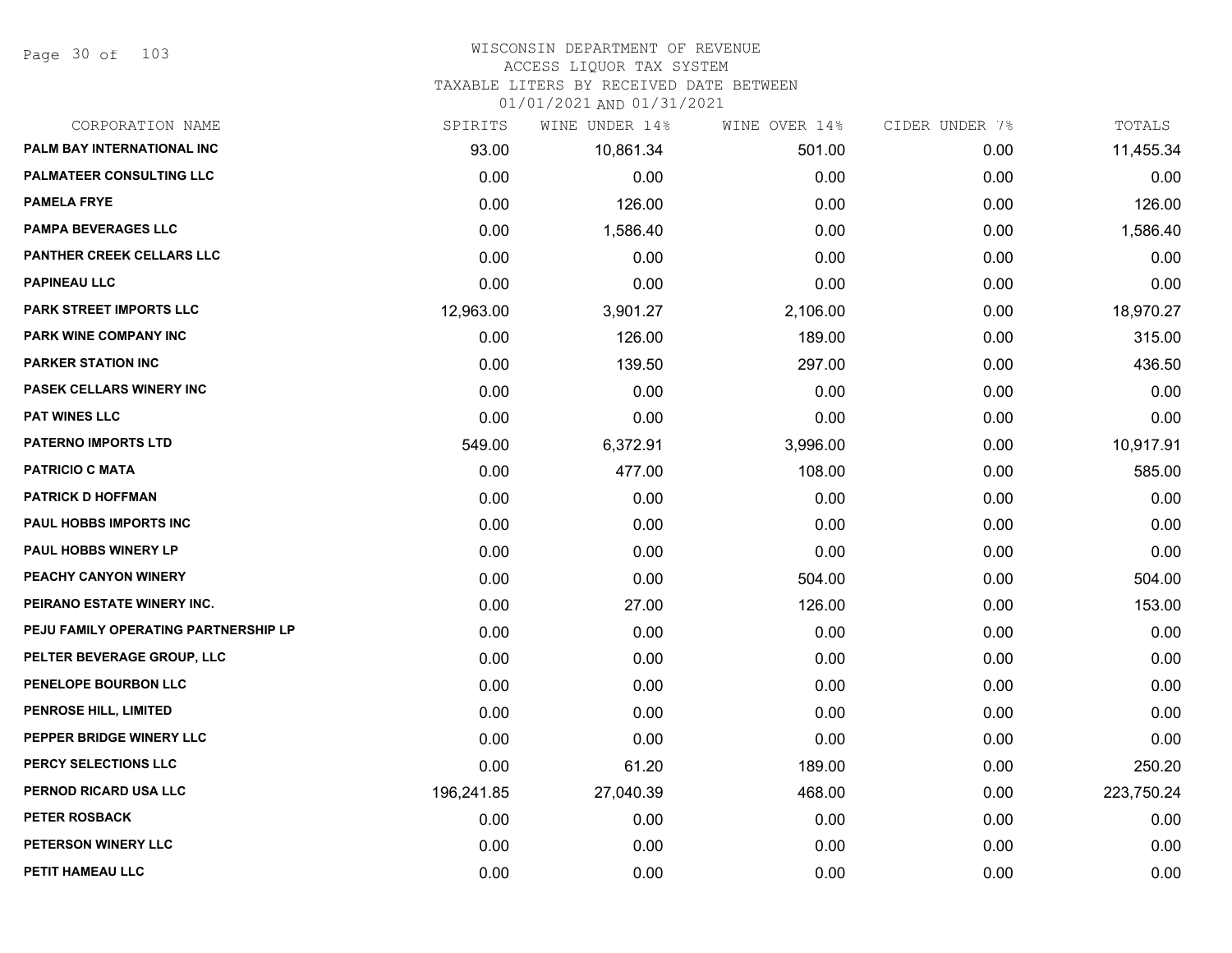Page 31 of 103

| CORPORATION NAME                                         | SPIRITS  | WINE UNDER 14% | WINE OVER 14% | CIDER UNDER 7% | TOTALS    |
|----------------------------------------------------------|----------|----------------|---------------|----------------|-----------|
| <b>PHILIP LAROCCA</b>                                    | 0.00     | 0.00           | 0.00          | 0.00           | 0.00      |
| PHILIP TOGNI VINEYARD LP                                 | 0.00     | 0.00           | 0.00          | 0.00           | 0.00      |
| <b>PHILLIP MANSOUR</b>                                   | 0.00     | 0.00           | 0.00          | 0.00           | 0.00      |
| PHILLIP STEINSCHREIBER                                   | 0.00     | 0.00           | 0.00          | 0.00           | 0.00      |
| <b>PHILLIPS FARMS LLC</b>                                | 0.00     | 0.00           | 1,719.00      | 0.00           | 1,719.00  |
| PHUSION PROJECTS LLC                                     | 3,228.86 | 0.00           | 0.00          | 0.00           | 3,228.86  |
| PIEDMONT DISTILLERS INC                                  | 0.00     | 0.00           | 0.00          | 0.00           | 0.00      |
| <b>PINA CELLARS LP</b>                                   | 0.00     | 0.00           | 0.00          | 0.00           | 0.00      |
| <b>PINE RIDGE WINERY LLC</b>                             | 0.00     | 4,317.75       | 630.00        | 0.00           | 4,947.75  |
| <b>PLANET WINE, INC</b>                                  | 0.00     | 0.00           | 0.00          | 0.00           | 0.00      |
| PLATA WINE PARTNERS LLC                                  | 0.00     | 0.00           | 0.00          | 0.00           | 0.00      |
| PLUME RIDGE IRREVOCABLE TRUST                            | 0.00     | 297.00         | 0.00          | 0.00           | 297.00    |
| POPCORN DESIGN LLC                                       | 0.00     | 0.00           | 0.00          | 0.00           | 0.00      |
| PORT WASHINGTON IMPORTS LLC                              | 0.00     | 45.00          | 0.00          | 0.00           | 45.00     |
| PORTOVINO LLC                                            | 0.00     | 513.00         | 0.00          | 0.00           | 513.00    |
| POST WINERY INC                                          | 0.00     | 0.00           | 0.00          | 0.00           | 0.00      |
| POUR MANAGEMENT LLC                                      | 0.00     | 16.00          | 189.00        | 0.00           | 205.00    |
| <b>PRAGER WINERY &amp; PORT WORKS, INC.</b>              | 0.00     | 0.00           | 0.00          | 0.00           | 0.00      |
| PRECEPT BRANDS LLC                                       | 0.00     | 20,349.00      | 535.50        | 0.00           | 20,884.50 |
| <b>PRECISION BRAND COLLECTION WINE &amp; SPIRITS LLC</b> | 0.00     | 0.00           | 0.00          | 0.00           | 0.00      |
| PREMIER WINE GROUP, LLC                                  | 0.00     | 0.00           | 0.00          | 0.00           | 0.00      |
| PREMIERE DISTILLERY LLC                                  | 0.00     | 0.00           | 0.00          | 0.00           | 0.00      |
| PREMIUM PORT WINES INC                                   | 0.00     | 0.00           | 1,971.00      | 0.00           | 1,971.00  |
| PRESQU'ILE WINERY                                        | 0.00     | 0.00           | 0.00          | 0.00           | 0.00      |
| <b>PRESTIGE IMPORTS LLC</b>                              | 522.00   | 0.00           | 0.00          | 0.00           | 522.00    |
| <b>PRESTIGE WINE IMPORTS CORP</b>                        | 0.00     | 24,232.34      | 27.00         | 0.00           | 24,259.34 |
| PRICHARDS DISTILLERY INC                                 | 0.00     | 0.00           | 0.00          | 0.00           | 0.00      |
| PRIDE MOUNTAIN VINEYARDS LLC                             | 0.00     | 33.29          | 0.00          | 0.00           | 33.29     |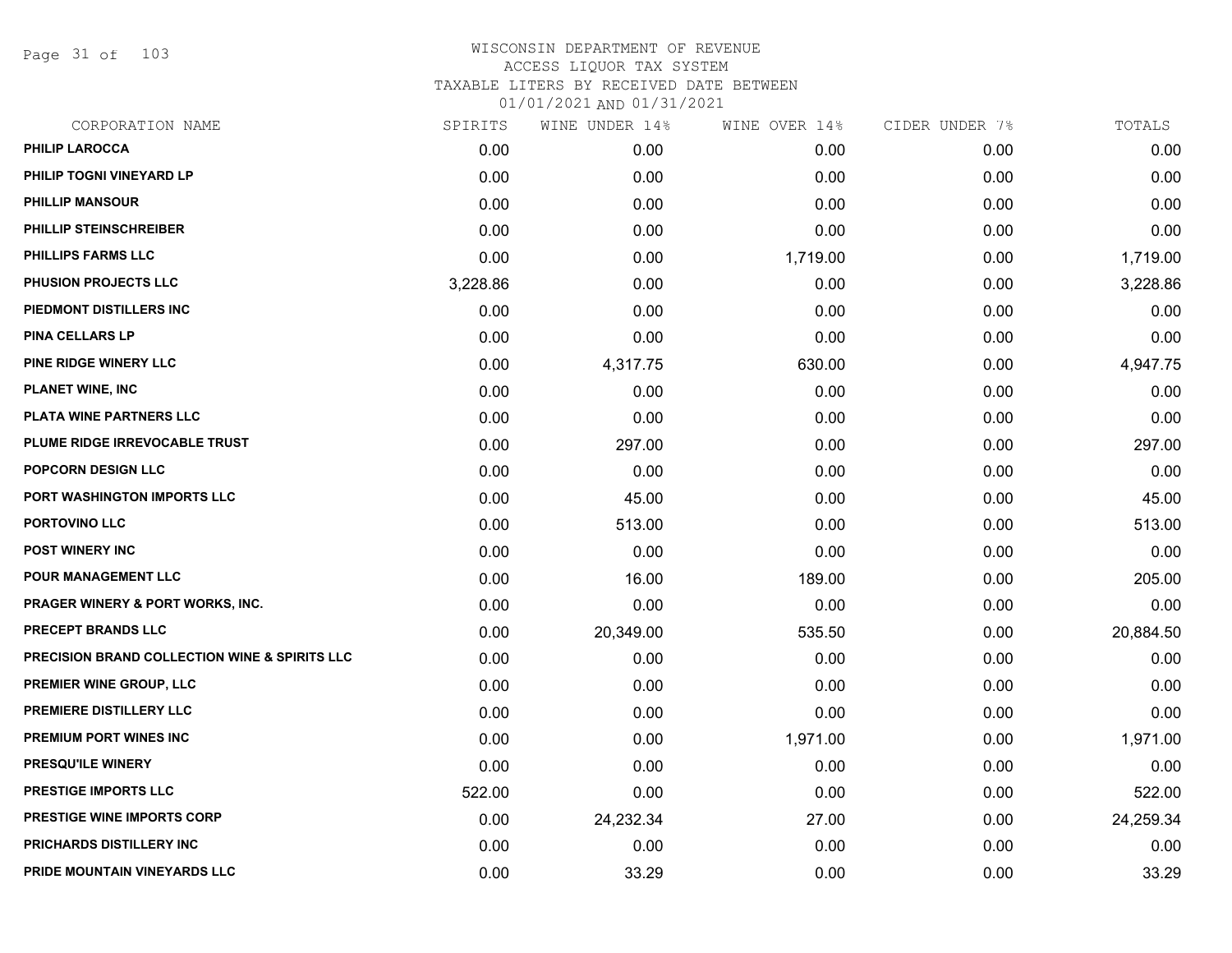Page 32 of 103

| CORPORATION NAME                     | SPIRITS    | WINE UNDER 14% | WINE OVER 14% | CIDER UNDER 7% | TOTALS     |
|--------------------------------------|------------|----------------|---------------|----------------|------------|
| PROLETARIAT WINE COMPANY, LLC        | 0.00       | 0.00           | 0.00          | 0.00           | 0.00       |
| <b>PRO-LIQUITECH LLC</b>             | 0.00       | 0.00           | 0.00          | 0.00           | 0.00       |
| PROST BEVERAGE COMPANY LLC           | 382.50     | 0.00           | 0.00          | 0.00           | 382.50     |
| <b>PROXIMO SPIRITS INC</b>           | 165,756.23 | 0.00           | 0.00          | 0.00           | 165,756.23 |
| PUENTE-INTERNACIONAL INC             | 0.00       | 0.00           | 0.00          | 0.00           | 0.00       |
| <b>PURE HOLDINGS, LLC</b>            | 0.00       | 0.00           | 0.00          | 0.00           | 0.00       |
| PURPLE WINE COMPANY LLC              | 0.00       | 1,728.00       | 0.00          | 0.00           | 1,728.00   |
| <b>QUADY SOUTH WINERY LLC</b>        | 0.00       | 252.00         | 18.00         | 0.00           | 270.00     |
| QUILCEDA CREEK VINTNERS INC          | 0.00       | 0.00           | 0.00          | 0.00           | 0.00       |
| <b>QUINTESSENTIAL LLC</b>            | 0.00       | 3,582.00       | 1,995.00      | 0.00           | 5,577.00   |
| <b>R &amp; G SCHATZ FARMS INC</b>    | 0.00       | 265.50         | 319.52        | 0.00           | 585.02     |
| <b>R &amp; M BRANDS INC</b>          | 9,523.50   | 49.50          | 0.00          | 0.00           | 9,573.00   |
| <b>RH KEENAN CO</b>                  | 0.00       | 0.00           | 0.00          | 0.00           | 0.00       |
| R.F. BEVERAGE, LLC                   | 0.00       | 0.00           | 0.00          | 0.00           | 0.00       |
| <b>RACINE WINE CO LLC</b>            | 0.00       | 252.00         | 0.00          | 0.00           | 252.00     |
| <b>RADIO-COTEAU WINE CELLARS LLC</b> | 0.00       | 0.00           | 0.00          | 0.00           | 0.00       |
| <b>RAMEY WINE CELLARS INC</b>        | 0.00       | 0.00           | 211.50        | 0.00           | 211.50     |
| <b>RANSOM SPIRITS LLC</b>            | 0.00       | 0.00           | 0.00          | 0.00           | 0.00       |
| <b>RAYMOND SIGNORELLO</b>            | 0.00       | 0.00           | 0.00          | 0.00           | 0.00       |
| <b>RB WINE ASSOCIATES LLC</b>        | 0.00       | 0.00           | 99.00         | 0.00           | 99.00      |
| <b>RBZ VINEYARDS LLC</b>             | 0.00       | 0.00           | 0.00          | 0.00           | 0.00       |
| <b>RED CAR WINE COMPANY LLC</b>      | 0.00       | 0.00           | 0.00          | 0.00           | 0.00       |
| <b>RED NEWT CELLARS INC</b>          | 0.00       | 0.00           | 0.00          | 0.00           | 0.00       |
| <b>RED TAIL RIDGE INC</b>            | 0.00       | 0.00           | 0.00          | 0.00           | 0.00       |
| <b>REDEMPTION SPIRITS LLC</b>        | 45.00      | 0.00           | 0.00          | 0.00           | 45.00      |
| <b>REDWOOD SPIRITS INC</b>           | 0.00       | 0.00           | 0.00          | 0.00           | 0.00       |
| <b>REGAL WINE IMPORTS INC</b>        | 0.00       | 558.00         | 0.00          | 0.00           | 558.00     |
| <b>REMY COINTREAU AMERIQUE USA</b>   | 4,956.40   | 0.00           | 0.00          | 0.00           | 4,956.40   |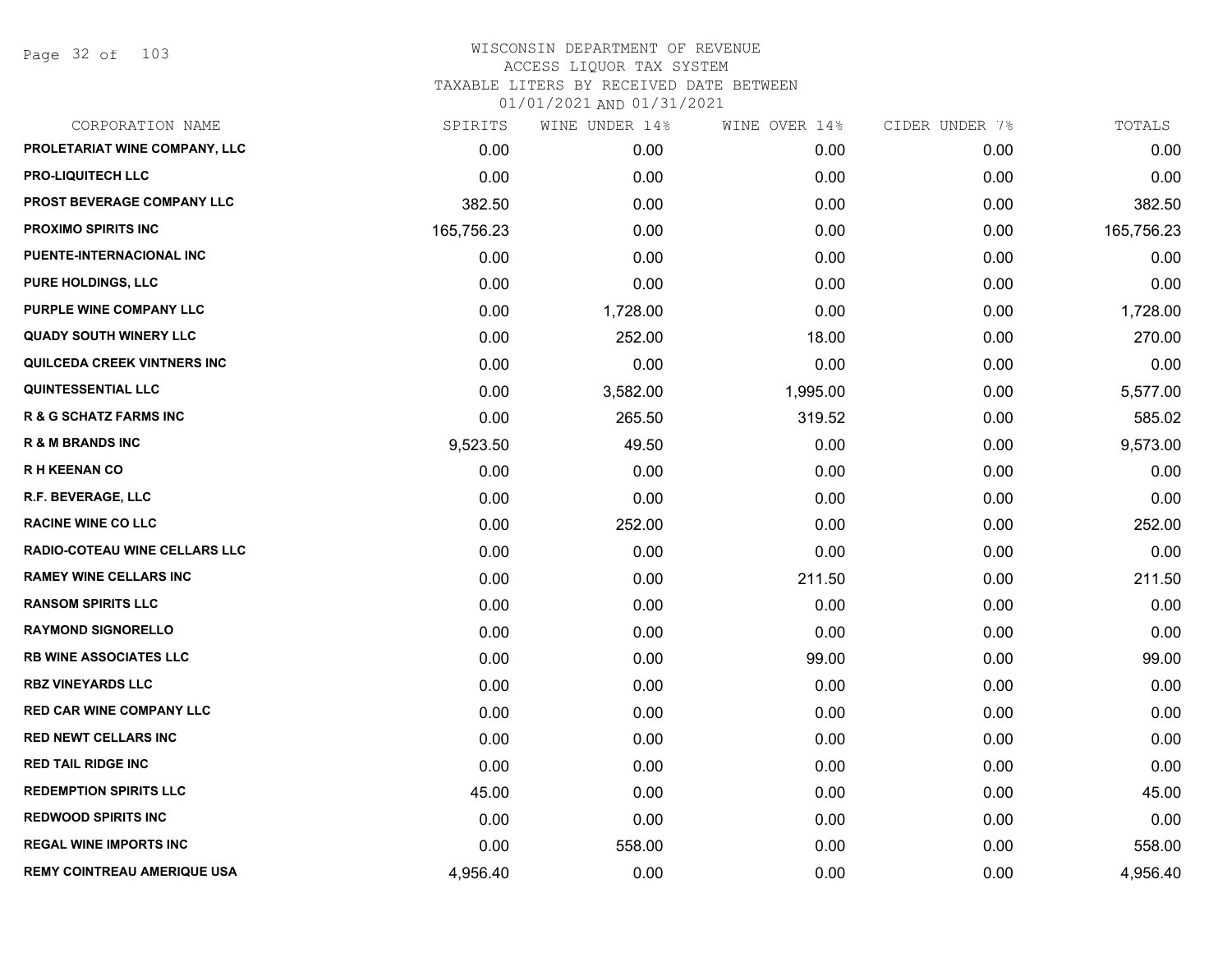Page 33 of 103

# WISCONSIN DEPARTMENT OF REVENUE ACCESS LIQUOR TAX SYSTEM

TAXABLE LITERS BY RECEIVED DATE BETWEEN

| CORPORATION NAME                                 | SPIRITS | WINE UNDER 14% | WINE OVER 14% | CIDER UNDER 7% | TOTALS    |
|--------------------------------------------------|---------|----------------|---------------|----------------|-----------|
| <b>REN ACQUISITION INC</b>                       | 0.00    | 0.00           | 0.00          | 0.00           | 0.00      |
| <b>RENT A BBQ</b>                                | 0.00    | 0.00           | 0.00          | 0.00           | 0.00      |
| <b>RESERVA WINES LLC</b>                         | 0.00    | 138.00         | 0.00          | 0.00           | 138.00    |
| <b>RESTLESS SPIRITS DISTILLING COMPANY LLC</b>   | 0.00    | 0.00           | 0.00          | 0.00           | 0.00      |
| <b>REVANA FAMILY PARTNERS LP</b>                 | 0.00    | 0.00           | 0.00          | 0.00           | 0.00      |
| <b>REVELRY VINTNERS LLC</b>                      | 0.00    | 0.00           | 0.00          | 0.00           | 0.00      |
| <b>REYNOLDS CREATIVE PRODUCTS INC</b>            | 0.00    | 0.00           | 0.00          | 0.00           | 0.00      |
| <b>RGI BRANDS LLC</b>                            | 270.00  | 0.00           | 0.00          | 0.00           | 270.00    |
| <b>RHINEGEIST, LLC</b>                           | 0.00    | 0.00           | 0.00          | 255.52         | 255.52    |
| <b>RHYS VINEYARDS LLC</b>                        | 0.00    | 0.00           | 0.00          | 0.00           | 0.00      |
| <b>RICOU SPIRITS LP</b>                          | 0.00    | 0.00           | 0.00          | 0.00           | 0.00      |
| <b>RIDGE VINEYARDS INC</b>                       | 0.00    | 0.00           | 126.00        | 0.00           | 126.00    |
| <b>RO SALES &amp; DISTRIBUTION SERVICES INC.</b> | 0.00    | 0.00           | 0.00          | 0.00           | 0.00      |
| <b>RO SALES &amp; DISTRIBUTION SERVICES INC.</b> | 0.00    | 13,059.00      | 142.50        | 0.00           | 13,201.50 |
| <b>ROBERT A CUTTER</b>                           | 0.00    | 63.00          | 0.00          | 0.00           | 63.00     |
| <b>ROBERT FOLEY LLC</b>                          | 0.00    | 0.00           | 0.00          | 0.00           | 0.00      |
| <b>ROBERT J GROSS</b>                            | 0.00    | 0.00           | 0.00          | 0.00           | 0.00      |
| <b>ROBERT L HUDSON</b>                           | 0.00    | 0.00           | 0.00          | 0.00           | 0.00      |
| <b>ROBERT YOUNG ESTATE WINERY LLC</b>            | 0.00    | 0.00           | 0.00          | 0.00           | 0.00      |
| <b>ROBERTS &amp; ROGERS LLC</b>                  | 0.00    | 0.00           | 0.00          | 0.00           | 0.00      |
| <b>ROCK SAKE LLC</b>                             | 0.00    | 0.00           | 0.00          | 0.00           | 0.00      |
| ROCKFILTER DISTILLERY LLC                        | 0.00    | 0.00           | 0.00          | 0.00           | 0.00      |
| <b>ROGER PENG</b>                                | 0.00    | 0.00           | 9.00          | 0.00           | 9.00      |
| <b>ROMBAUER VINEYARDS INC</b>                    | 0.00    | 0.00           | 0.00          | 0.00           | 0.00      |
| <b>RONALD J WICKER</b>                           | 0.00    | 0.00           | 0.00          | 0.00           | 0.00      |
| <b>RONALD T RUBIN</b>                            | 0.00    | 0.00           | 0.00          | 0.00           | 0.00      |
| <b>ROOTS RUN DEEP LLC</b>                        | 0.00    | 0.00           | 1,098.00      | 0.00           | 1,098.00  |
| <b>ROSE COCKTAILS LLC</b>                        | 0.00    | 0.00           | 0.00          | 0.00           | 0.00      |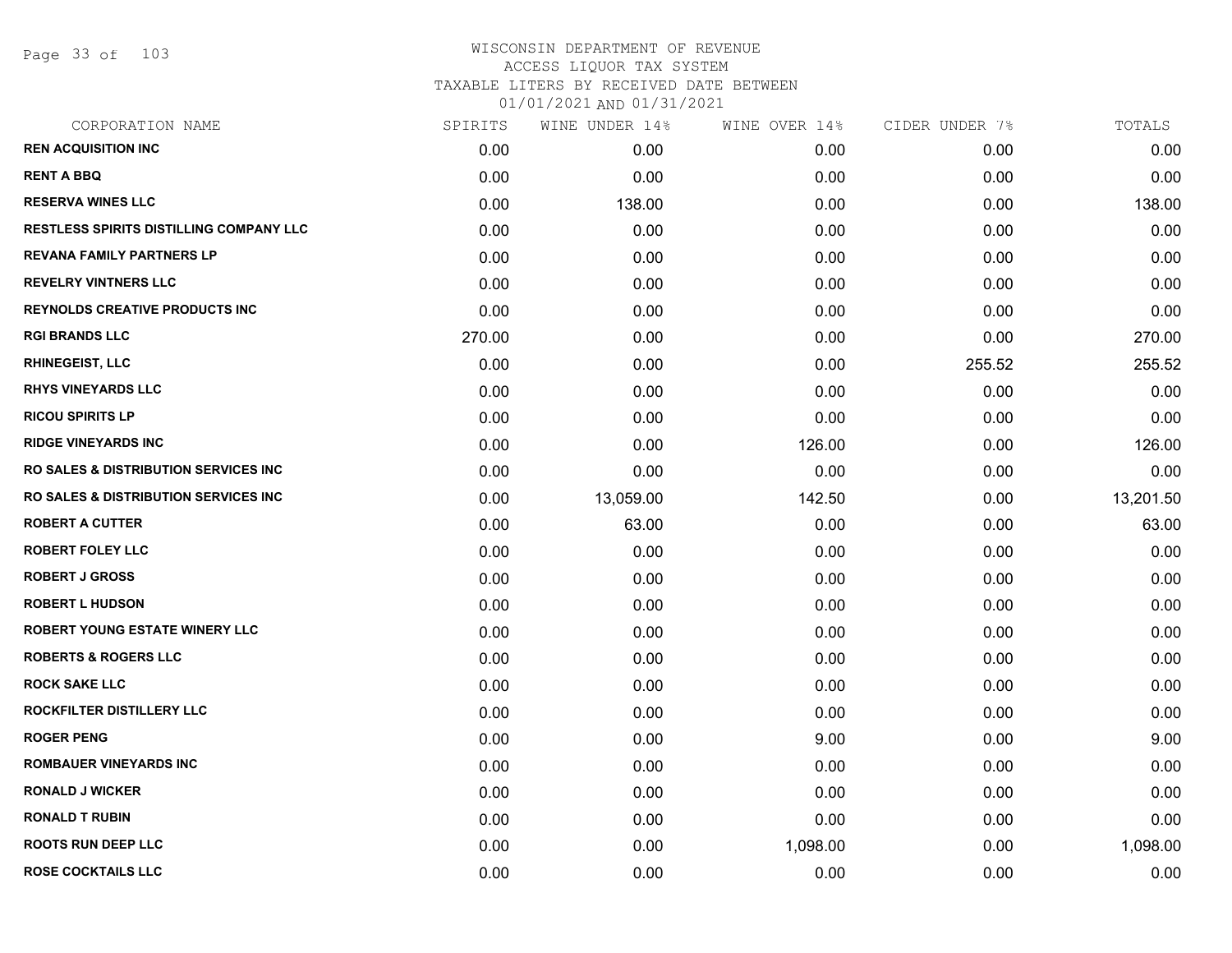Page 34 of 103

# WISCONSIN DEPARTMENT OF REVENUE ACCESS LIQUOR TAX SYSTEM TAXABLE LITERS BY RECEIVED DATE BETWEEN

| CORPORATION NAME                             | SPIRITS | WINE UNDER 14% | WINE OVER 14% | CIDER UNDER 7% | TOTALS    |
|----------------------------------------------|---------|----------------|---------------|----------------|-----------|
| <b>ROSE IMPORTING &amp; DISTRIBUTING LLC</b> | 0.00    | 117.00         | 0.00          | 0.00           | 117.00    |
| ROSENTHAL WINE MERCHANT NY LTD               | 0.00    | 0.00           | 0.00          | 0.00           | 0.00      |
| <b>ROSS PANGERE</b>                          | 0.00    | 0.00           | 0.00          | 0.00           | 0.00      |
| <b>ROTTA WINERY LLC</b>                      | 0.00    | 0.00           | 0.00          | 0.00           | 0.00      |
| <b>ROUND HILL CELLARS</b>                    | 0.00    | 1,530.00       | 1,134.00      | 0.00           | 2,664.00  |
| <b>ROUND POND ESTATE LLC</b>                 | 0.00    | 0.00           | 31.50         | 0.00           | 31.50     |
| <b>ROY ESTATE WINES LLC</b>                  | 0.00    | 0.00           | 0.00          | 0.00           | 0.00      |
| <b>ROYAL WINE CORPORATION</b>                | 0.00    | 2,750.58       | 9.00          | 0.00           | 2,759.58  |
| <b>RTM IMPORTS, LLC</b>                      | 0.00    | 0.00           | 0.00          | 0.00           | 0.00      |
| <b>RUSH CREEK DISTILLING, LLC</b>            | 0.00    | 0.00           | 0.00          | 0.00           | 0.00      |
| RUSSIAN RIVER VINEYARDS, LLC                 | 0.00    | 0.00           | 0.00          | 0.00           | 0.00      |
| RUSSIAN STANDARD VODKA (USA) INC             | 512.07  | 30.12          | 0.00          | 0.00           | 542.19    |
| <b>RWG USA LLC</b>                           | 0.00    | 63.00          | 0.00          | 0.00           | 63.00     |
| <b>S &amp; R WINES LLC</b>                   | 0.00    | 0.00           | 0.00          | 0.00           | 0.00      |
| <b>SLJ GROUP INC</b>                         | 0.00    | 16,193.32      | 9,963.69      | 0.00           | 26,157.01 |
| <b>SAGAMORE WHISKEY LLC</b>                  | 76.50   | 0.00           | 0.00          | 0.00           | 76.50     |
| <b>SAKEONE CORPORATION</b>                   | 27.00   | 584.64         | 1,173.60      | 0.00           | 1,785.24  |
| <b>SALOON SPIRITS LLC</b>                    | 810.00  | 0.00           | 0.00          | 0.00           | 810.00    |
| SALT LAKE CITY DISTILLERY LLC                | 0.00    | 0.00           | 0.00          | 0.00           | 0.00      |
| <b>SALVESTRIN WINE CO LLC</b>                | 0.00    | 0.00           | 0.00          | 0.00           | 0.00      |
| <b>SAMANTHA A LOWERY</b>                     | 0.00    | 0.00           | 0.00          | 0.00           | 0.00      |
| <b>SAMANTHA SHEEHAN IMPORTS</b>              | 0.00    | 0.00           | 0.00          | 0.00           | 0.00      |
| <b>SAMUEL P BAXTER</b>                       | 0.00    | 0.00           | 0.00          | 0.00           | 0.00      |
| <b>SAN ANTONIO WINERY INC</b>                | 0.00    | 11,698.06      | 1,863.00      | 0.00           | 13,561.06 |
| <b>SAN FRANCISCO WINE EXCHANGE INC</b>       | 0.00    | 0.00           | 0.00          | 0.00           | 0.00      |
| SAN GABRIEL VALLEY WAREHOUSE & STORAGE INC   | 0.00    | 0.00           | 0.00          | 0.00           | 0.00      |
| <b>SAN JOAQUIN WINE COMPANY INC</b>          | 0.00    | 1,081.11       | 254.38        | 0.00           | 1,335.49  |
| SAN LUIS SPIRITS DISTILLING CO LLC           | 9.00    | 0.00           | 0.00          | 0.00           | 9.00      |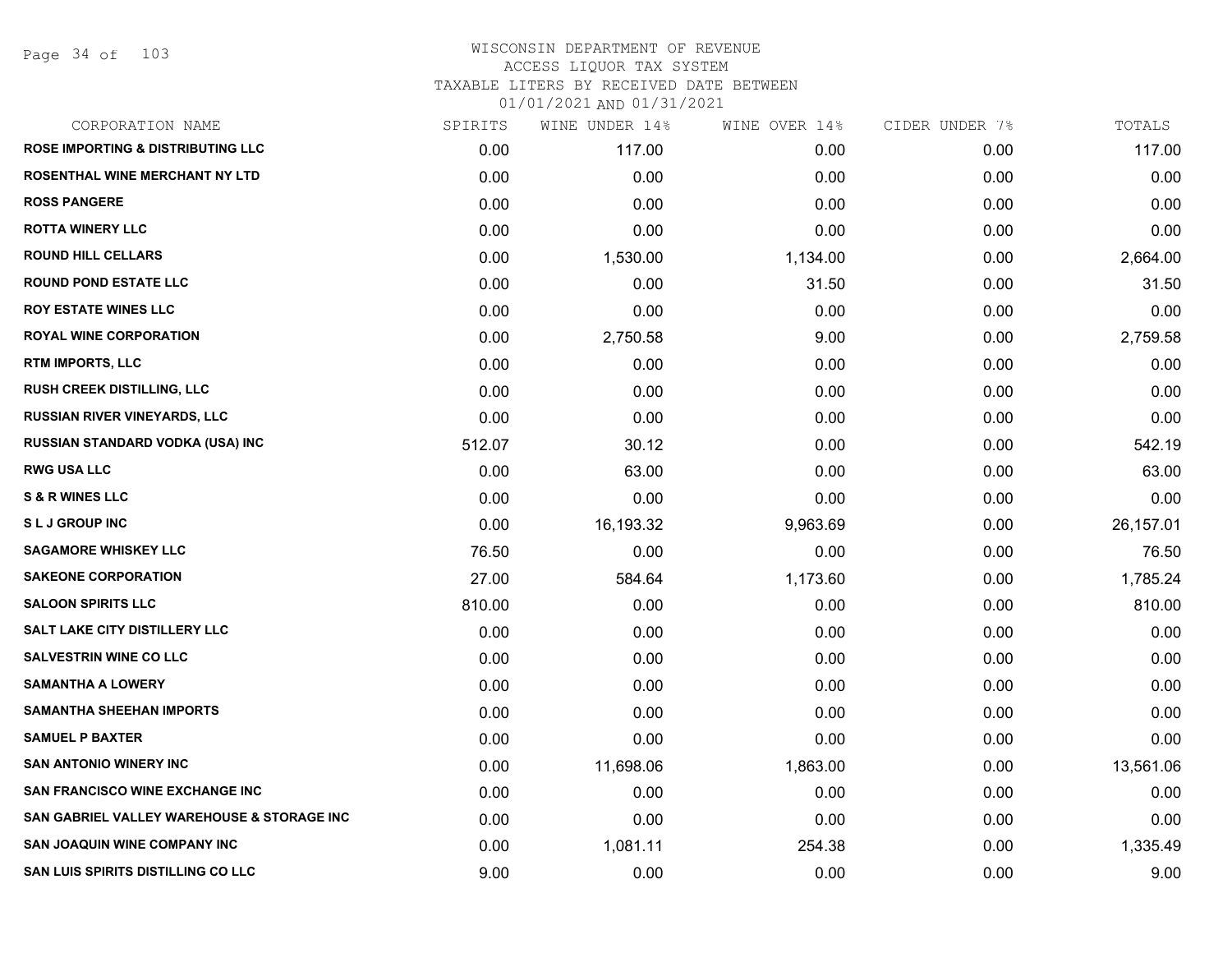Page 35 of 103

| CORPORATION NAME                            | SPIRITS    | WINE UNDER 14% | WINE OVER 14% | CIDER UNDER 7% | TOTALS     |
|---------------------------------------------|------------|----------------|---------------|----------------|------------|
| <b>SANGLIER SELECTIONS LLC</b>              | 0.00       | 0.00           | 0.00          | 0.00           | 0.00       |
| <b>SANS LIEGE INC</b>                       | 0.00       | 0.00           | 0.00          | 0.00           | 0.00       |
| <b>SANS WINE &amp; SPIRITS CO</b>           | 504.00     | 0.00           | 0.00          | 0.00           | 504.00     |
| <b>SANS WINE CO. LLC</b>                    | 0.00       | 216.00         | 0.00          | 0.00           | 216.00     |
| <b>SANTA CROCE LLC</b>                      | 81.00      | 0.00           | 0.00          | 0.00           | 81.00      |
| <b>SANTA MARGHERITA USA INC</b>             | 0.00       | 58.50          | 0.00          | 0.00           | 58.50      |
| <b>SANTA RITA USA CORPORATION</b>           | 0.00       | 63.00          | 0.00          | 0.00           | 63.00      |
| <b>SAPSUCKER FARMS LLC</b>                  | 0.00       | 0.00           | 0.00          | 0.00           | 0.00       |
| <b>SARMENTO'S IMPORTS &amp; EXPORTS INC</b> | 0.00       | 0.00           | 0.00          | 0.00           | 0.00       |
| <b>SAVIAH ROSE WINERY LLC</b>               | 0.00       | 0.00           | 0.00          | 0.00           | 0.00       |
| <b>SAZERAC COMPANY INC</b>                  | 505,404.55 | 53.99          | 0.00          | 0.00           | 505,458.54 |
| <b>SAZERAC NORTH AMERICA INC</b>            | 425,747.40 | 2,975.48       | 0.00          | 0.00           | 428,722.88 |
| <b>SBRAGIA FAMILY VINEYARDS LLC</b>         | 0.00       | 0.00           | 0.00          | 0.00           | 0.00       |
| <b>SCENIC ROOT WINEGROWERS LLC</b>          | 0.00       | 0.00           | 0.00          | 0.00           | 0.00       |
| <b>SCHAFER-REICHART SELECTIONS, INC.</b>    | 0.00       | 0.00           | 0.00          | 0.00           | 0.00       |
| <b>SCHEID VINEYARDS CALIFORNIA INC</b>      | 0.00       | 7,263.00       | 535.50        | 0.00           | 7,798.50   |
| <b>SCHILLING CIDER LLC</b>                  | 0.00       | 0.00           | 0.00          | 0.00           | 0.00       |
| <b>SCHUG WINERY LLC</b>                     | 0.00       | 0.00           | 0.00          | 0.00           | 0.00       |
| <b>SCHWEIGER VINEYARDS INC</b>              | 0.00       | 0.00           | 0.00          | 0.00           | 0.00       |
| <b>SCOPERTA IMPORTING CO INC</b>            | 0.00       | 1,098.00       | 0.00          | 0.00           | 1,098.00   |
| <b>SEA SMOKE INC</b>                        | 0.00       | 0.00           | 0.00          | 0.00           | 0.00       |
| <b>SEATTLE CIDER COMPANY LLC</b>            | 0.00       | 5,428.26       | 0.00          | 11,701.43      | 17,129.69  |
| <b>SEAVEY VINEYARD LP</b>                   | 0.00       | 0.00           | 0.00          | 0.00           | 0.00       |
| <b>SELECTIONATUREL, LLC</b>                 | 0.00       | 504.00         | 0.00          | 0.00           | 504.00     |
| SELECTIVE WINE ESTATES INC                  | 0.00       | 0.00           | 0.00          | 0.00           | 0.00       |
| <b>SERENDIPITY WINES LLC</b>                | 0.00       | 0.00           | 0.00          | 0.00           | 0.00       |
| <b>SERGEY CHISTOV</b>                       | 0.00       | 0.00           | 0.00          | 0.00           | 0.00       |
| <b>SERRALLES USA LLC</b>                    | 1,659.00   | 0.00           | 0.00          | 0.00           | 1,659.00   |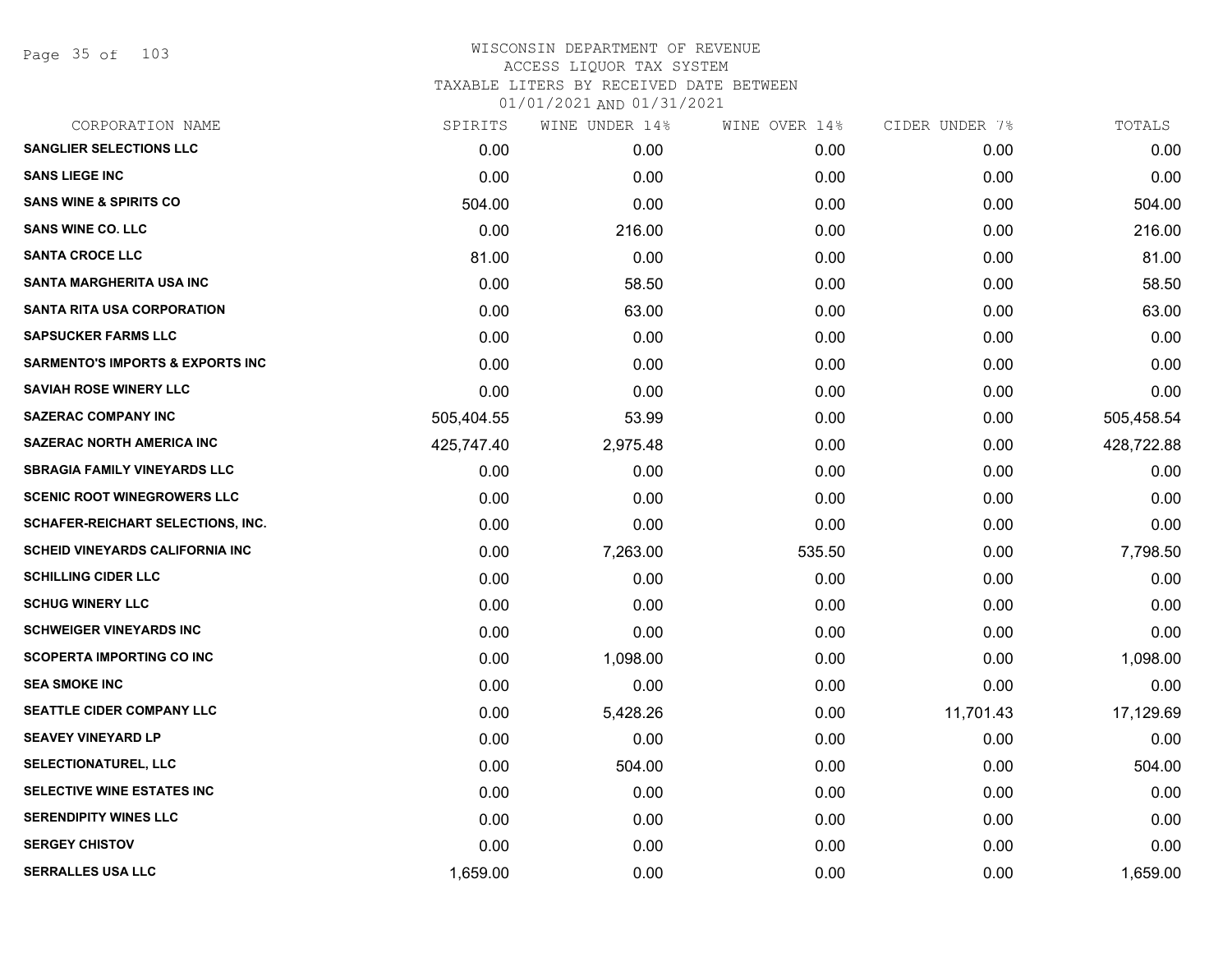Page 36 of 103

| CORPORATION NAME                   | SPIRITS  | WINE UNDER 14% | WINE OVER 14% | CIDER UNDER 7% | TOTALS   |
|------------------------------------|----------|----------------|---------------|----------------|----------|
| <b>SHAFER VINEYARDS INC</b>        | 0.00     | 0.00           | 432.00        | 0.00           | 432.00   |
| <b>SHANNON RIDGE INC</b>           | 0.00     | 0.00           | 216.00        | 0.00           | 216.00   |
| <b>SHAW-ROSS HOLDING CO LLC</b>    | 153.00   | 1,336.80       | 2,153.16      | 0.00           | 3,642.96 |
| SHEA WINE CELLARS LLC              | 0.00     | 0.00           | 0.00          | 0.00           | 0.00     |
| SHELTON-MACKENZIE WINE COMPANY     | 0.00     | 0.00           | 0.00          | 0.00           | 0.00     |
| <b>SHORTS BREWING COMPANY</b>      | 0.00     | 0.00           | 0.00          | 0.00           | 0.00     |
| SIERRA NEVADA BREWING COMPANY      | 0.00     | 0.00           | 0.00          | 0.00           | 0.00     |
| SILVER OAK WINE CELLARS LLC        | 0.00     | 0.00           | 0.00          | 0.00           | 0.00     |
| SILVER TRIDENT WINERY LLC          | 0.00     | 0.00           | 0.00          | 0.00           | 0.00     |
| SINGLE BARREL SPIRITS U.S. LLC     | 0.00     | 0.00           | 0.00          | 0.00           | 0.00     |
| <b>SINSKEY VINEYARDS INC</b>       | 0.00     | 0.00           | 0.00          | 0.00           | 0.00     |
| <b>SKINNER-DAVENA LLC</b>          | 0.00     | 0.00           | 0.00          | 0.00           | 0.00     |
| <b>SKYLARK WINE COMPANY</b>        | 0.00     | 63.00          | 135.00        | 0.00           | 198.00   |
| <b>SLIM CHILLERS INC</b>           | 0.00     | 0.00           | 0.00          | 0.00           | 0.00     |
| <b>SLO DOWN WINES LLC</b>          | 0.00     | 0.00           | 0.00          | 0.00           | 0.00     |
| <b>SLURP LLC</b>                   | 4,800.00 | 0.00           | 0.00          | 0.00           | 4,800.00 |
| <b>SMALL VINES WINES INC</b>       | 0.00     | 0.00           | 0.00          | 0.00           | 0.00     |
| <b>SMART VENDING LLC</b>           | 0.00     | 0.00           | 0.00          | 0.00           | 0.00     |
| <b>SMT ACQUISITIONS LLC</b>        | 0.00     | 1,805.50       | 350.00        | 0.00           | 2,155.50 |
| <b>SOCIAL ENJOYMENTS LLC</b>       | 0.00     | 0.00           | 0.00          | 0.00           | 0.00     |
| SOGEVINUS FINE WINES USA INC       | 0.00     | 0.00           | 0.00          | 0.00           | 0.00     |
| <b>SOKOL BLOSSER LTD</b>           | 0.00     | 1,008.00       | 0.00          | 0.00           | 1,008.00 |
| <b>SOLBERG DISTILLING LLC</b>      | 0.00     | 0.00           | 0.00          | 0.00           | 0.00     |
| <b>SOLENA CELLARS LLC</b>          | 0.00     | 0.00           | 0.00          | 0.00           | 0.00     |
| <b>SOMERSTON WINE COMPANY, LLC</b> | 0.00     | 0.00           | 0.00          | 0.00           | 0.00     |
| SOUTH BAY WINE GROUP LLC           | 0.00     | 0.00           | 2,016.00      | 0.00           | 2,016.00 |
| <b>SOUTHERN STARZ INC</b>          | 0.00     | 63.00          | 126.00        | 0.00           | 189.00   |
| SOUTHERN WINE GROUP LLC            | 0.00     | 0.00           | 0.00          | 0.00           | 0.00     |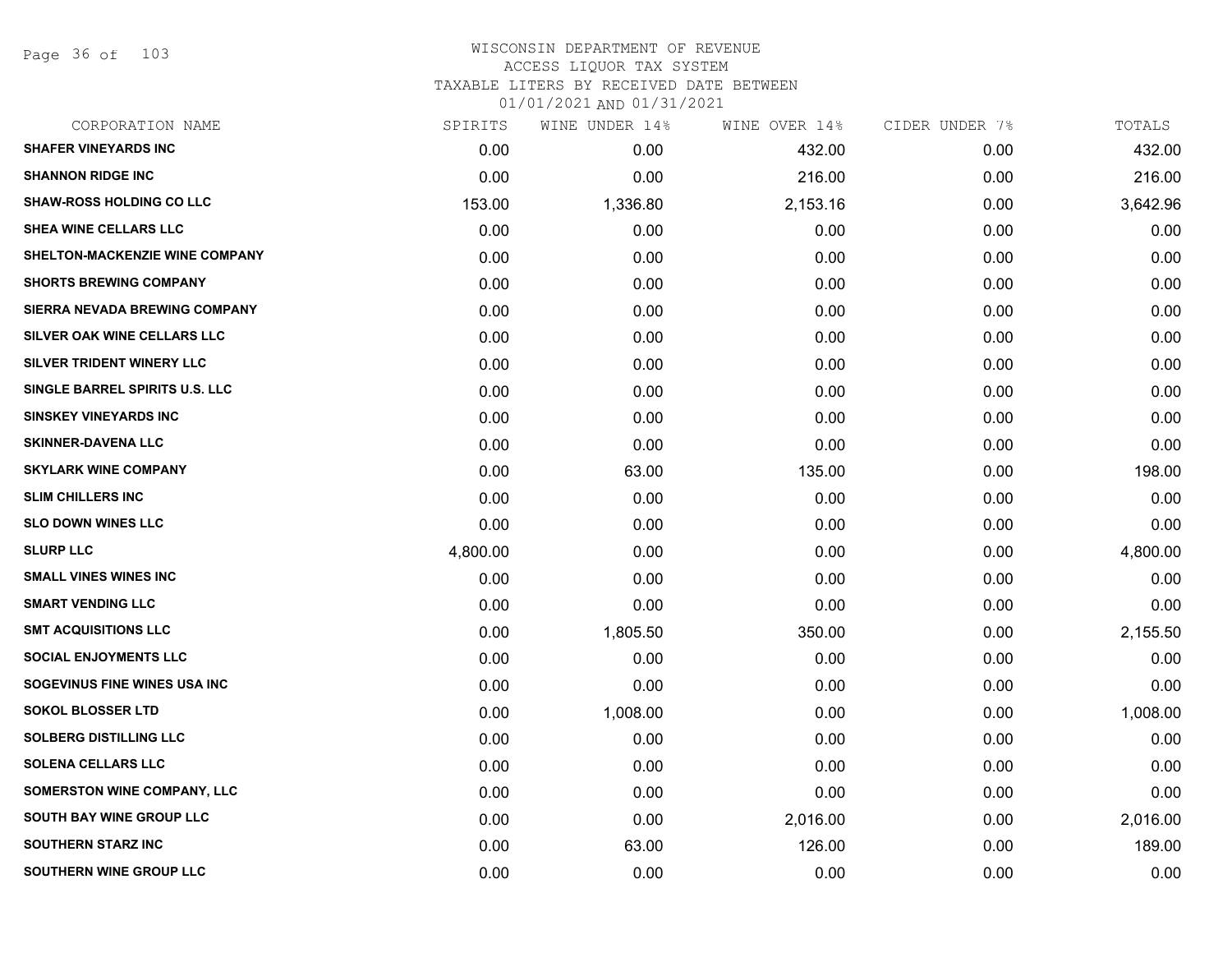Page 37 of 103

#### WISCONSIN DEPARTMENT OF REVENUE ACCESS LIQUOR TAX SYSTEM TAXABLE LITERS BY RECEIVED DATE BETWEEN

| CORPORATION NAME                             | SPIRITS   | WINE UNDER 14% | WINE OVER 14% | CIDER UNDER 7% | TOTALS    |
|----------------------------------------------|-----------|----------------|---------------|----------------|-----------|
| <b>SOUTHWEST SPIRITS &amp; WINE LLC</b>      | 0.00      | 0.00           | 0.00          | 0.00           | 0.00      |
| <b>SOVEREIGN BRANDS LLC</b>                  | 180.00    | 652.11         | 0.00          | 2,322.00       | 3,154.11  |
| <b>SPANN VINEYARDS INC</b>                   | 0.00      | 0.00           | 0.00          | 0.00           | 0.00      |
| <b>SPARKLING OREGON LLC</b>                  | 0.00      | 0.00           | 0.00          | 0.00           | 0.00      |
| <b>SPEAKEASY SPIRITS LLC</b>                 | 36.00     | 0.00           | 0.00          | 0.00           | 36.00     |
| <b>SPENCER HOOPES</b>                        | 0.00      | 72.00          | 126.00        | 0.00           | 198.00    |
| <b>SPIRITS OF TENNESSEE, LLC</b>             | 13,342.50 | 0.00           | 0.00          | 0.00           | 13,342.50 |
| <b>SPLINTER GROUP NAPA LLC</b>               | 0.00      | 0.00           | 0.00          | 0.00           | 0.00      |
| <b>SPOTTSWOODE WINERY INC</b>                | 0.00      | 0.00           | 0.00          | 0.00           | 0.00      |
| <b>SPRING MOUNTAIN VINEYARD INC</b>          | 0.00      | 0.00           | 0.00          | 0.00           | 0.00      |
| <b>SQZ BEVS LLC</b>                          | 0.00      | 0.00           | 0.00          | 0.00           | 0.00      |
| <b>ST GEORGE SPIRITS INC</b>                 | 193.80    | 0.00           | 0.00          | 0.00           | 193.80    |
| <b>ST HELENA ESTATE LLC</b>                  | 0.00      | 0.00           | 0.00          | 0.00           | 0.00      |
| <b>ST INNOCENT LTD</b>                       | 0.00      | 0.00           | 0.00          | 0.00           | 0.00      |
| <b>ST JAMES WINERY INC</b>                   | 0.00      | 0.00           | 0.00          | 0.00           | 0.00      |
| ST JULIAN WINE COMPANY INC                   | 0.00      | 612.00         | 0.00          | 0.00           | 612.00    |
| ST KILLIAN IMPORTING CO INC                  | 0.00      | 0.00           | 0.00          | 0.00           | 0.00      |
| <b>ST SUPERY INC</b>                         | 0.00      | 0.00           | 0.00          | 0.00           | 0.00      |
| STAGLIN FAMILY VINEYARD LLC                  | 0.00      | 0.00           | 162.00        | 0.00           | 162.00    |
| <b>STANLEY STAWSKI DIST CO INC</b>           | 0.00      | 0.00           | 0.00          | 0.00           | 0.00      |
| STE. MICHELLE WINE ESTATES LTD.              | 0.00      | 65,702.25      | 20,443.50     | 0.00           | 86,145.75 |
| <b>STEELE WINES INC</b>                      | 0.00      | 0.00           | 0.00          | 0.00           | 0.00      |
| <b>STEFFENS FAMILY WINES LLC</b>             | 0.00      | 0.00           | 0.00          | 0.00           | 0.00      |
| <b>STELLAR IMPORTING COMPANY LLC</b>         | 0.00      | 63.00          | 0.00          | 0.00           | 63.00     |
| <b>STEM CIDERS LLC</b>                       | 0.00      | 0.00           | 0.00          | 0.00           | 0.00      |
| <b>STEPHAN VINEYARD INC</b>                  | 0.00      | 0.00           | 0.00          | 0.00           | 0.00      |
| <b>STEVEN EDMUNDS &amp; CORNELIA ST JOHN</b> | 0.00      | 0.00           | 0.00          | 0.00           | 0.00      |
| STEWART CELLARS, LLC                         | 0.00      | 0.00           | 0.00          | 0.00           | 0.00      |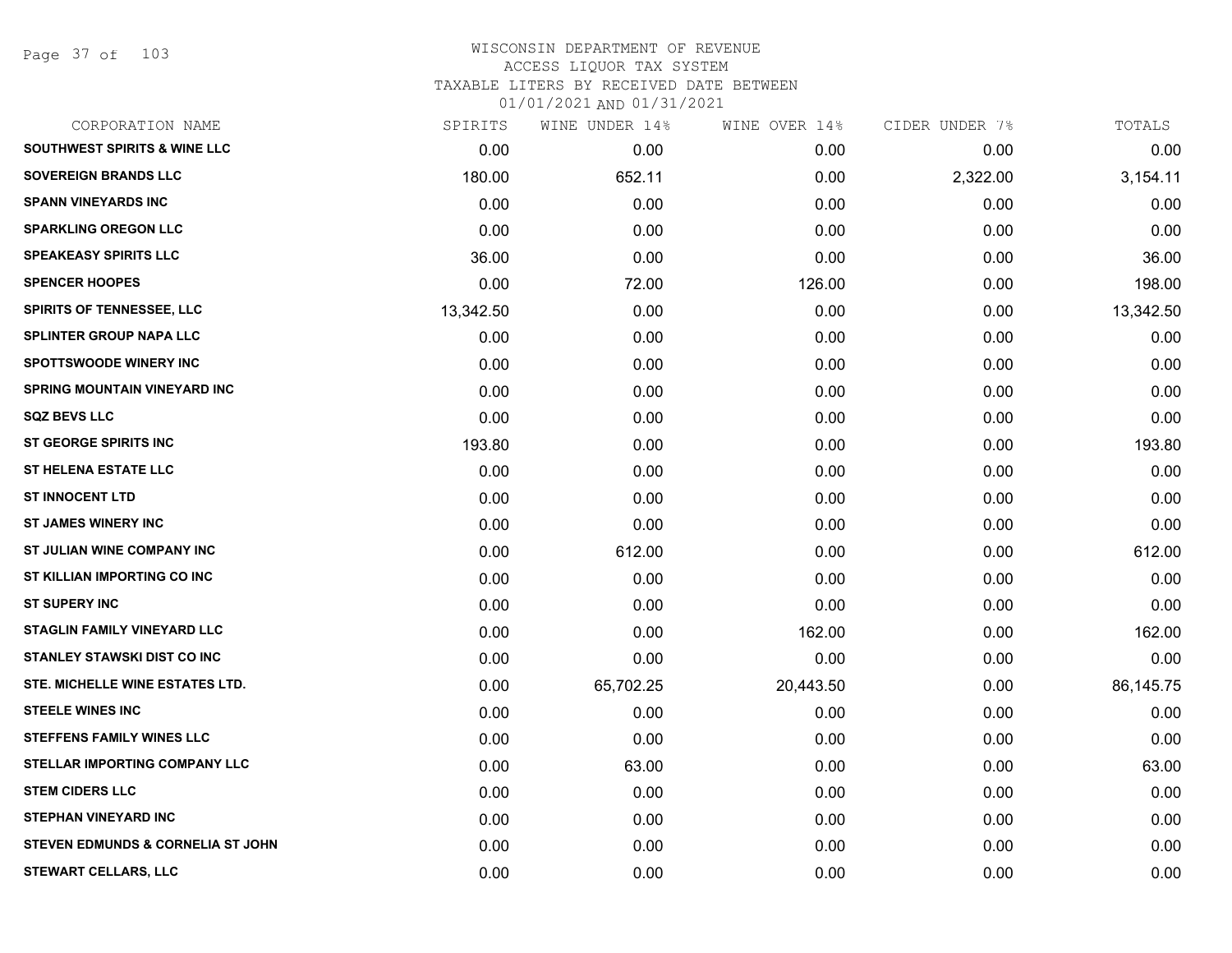Page 38 of 103

## WISCONSIN DEPARTMENT OF REVENUE ACCESS LIQUOR TAX SYSTEM TAXABLE LITERS BY RECEIVED DATE BETWEEN

| CORPORATION NAME                    | SPIRITS   | WINE UNDER 14% | WINE OVER 14% | CIDER UNDER 7% | TOTALS     |
|-------------------------------------|-----------|----------------|---------------|----------------|------------|
| <b>STEZ &amp; BOWER</b>             | 0.00      | 0.00           | 0.00          | 0.00           | 0.00       |
| STOLI GROUP (USA) LLC               | 16,569.00 | 0.00           | 0.00          | 0.00           | 16,569.00  |
| <b>STOLLER IMPORTS INC</b>          | $-4.50$   | 0.00           | 0.00          | 0.00           | $-4.50$    |
| <b>STOLLER VINEYARDS INC</b>        | 0.00      | 0.00           | 0.00          | 0.00           | 0.00       |
| <b>STOLPMAN VINEYARDS LLC</b>       | 0.00      | 441.00         | 0.00          | 0.00           | 441.00     |
| STONEBRAKER-SOLES INC               | 0.00      | 0.00           | 504.00        | 0.00           | 504.00     |
| <b>STONECUSHION INC</b>             | 0.00      | 0.00           | 0.00          | 0.00           | 0.00       |
| <b>STRALA VINEYARDS, LLC</b>        | 0.00      | 0.00           | 0.00          | 0.00           | 0.00       |
| <b>STRATUS WINE AND SPIRITS LLC</b> | 0.00      | 0.00           | 0.00          | 0.00           | 0.00       |
| <b>STUART BOSSOM</b>                | 0.00      | 0.00           | 0.00          | 0.00           | 0.00       |
| SUGARLANDS DISTILLING COMPANY LLC   | 2,007.00  | 0.00           | 0.00          | 0.00           | 2,007.00   |
| <b>SUNDANCE SPIRITS COMPANY</b>     | 0.00      | 0.00           | 0.00          | 0.00           | 0.00       |
| <b>SUPERSTITION MEADERY</b>         | 0.00      | 0.00           | 0.00          | 0.00           | 0.00       |
| <b>SURVILLE ENTERPRISES CORP</b>    | 0.00      | 931.50         | 0.00          | 0.00           | 931.50     |
| <b>SUTTER HOME WINERY INC</b>       | 337.50    | 251,529.69     | 1,620.00      | 0.00           | 253,487.19 |
| <b>SVP WINERY LLC</b>               | 0.00      | 0.00           | 0.00          | 0.00           | 0.00       |
| <b>T ELENTENY HOLDINGS LLC</b>      | 0.00      | 1,817.25       | 0.00          | 0.00           | 1,817.25   |
| T. EDWARD WINES, LTD                | 0.00      | 18.00          | 0.00          | 0.00           | 18.00      |
| <b>TAFT STREET INC</b>              | 0.00      | 0.00           | 0.00          | 0.00           | 0.00       |
| <b>TAKARA SAKE USA INC</b>          | 0.00      | 763.20         | 513.00        | 0.00           | 1,276.20   |
| <b>TALLEY VINEYARDS INC</b>         | 0.00      | 0.00           | 0.00          | 0.00           | 0.00       |
| <b>TAMBER BEY VINEYARDS LLC</b>     | 0.00      | 0.00           | 0.00          | 0.00           | 0.00       |
| <b>TATTERSALL COMPANIES LLC</b>     | 0.00      | 0.00           | 0.00          | 0.00           | 0.00       |
| TEMPERANCE DISTILLING COMPANY       | 0.00      | 0.00           | 0.00          | 0.00           | 0.00       |
| <b>TEQUILAS PREMIUM, INC</b>        | 85.50     | 0.00           | 0.00          | 0.00           | 85.50      |
| TERRA SANCTA TRADING COMPANY LLC    | 0.00      | 0.00           | 0.00          | 0.00           | 0.00       |
| <b>TERRANEO MERCHANTS INC</b>       | 48.00     | 168.00         | 0.00          | 0.00           | 216.00     |
| <b>TERRAVANT WINE COMPANY LLC</b>   | 0.00      | 0.00           | 0.00          | 0.00           | 0.00       |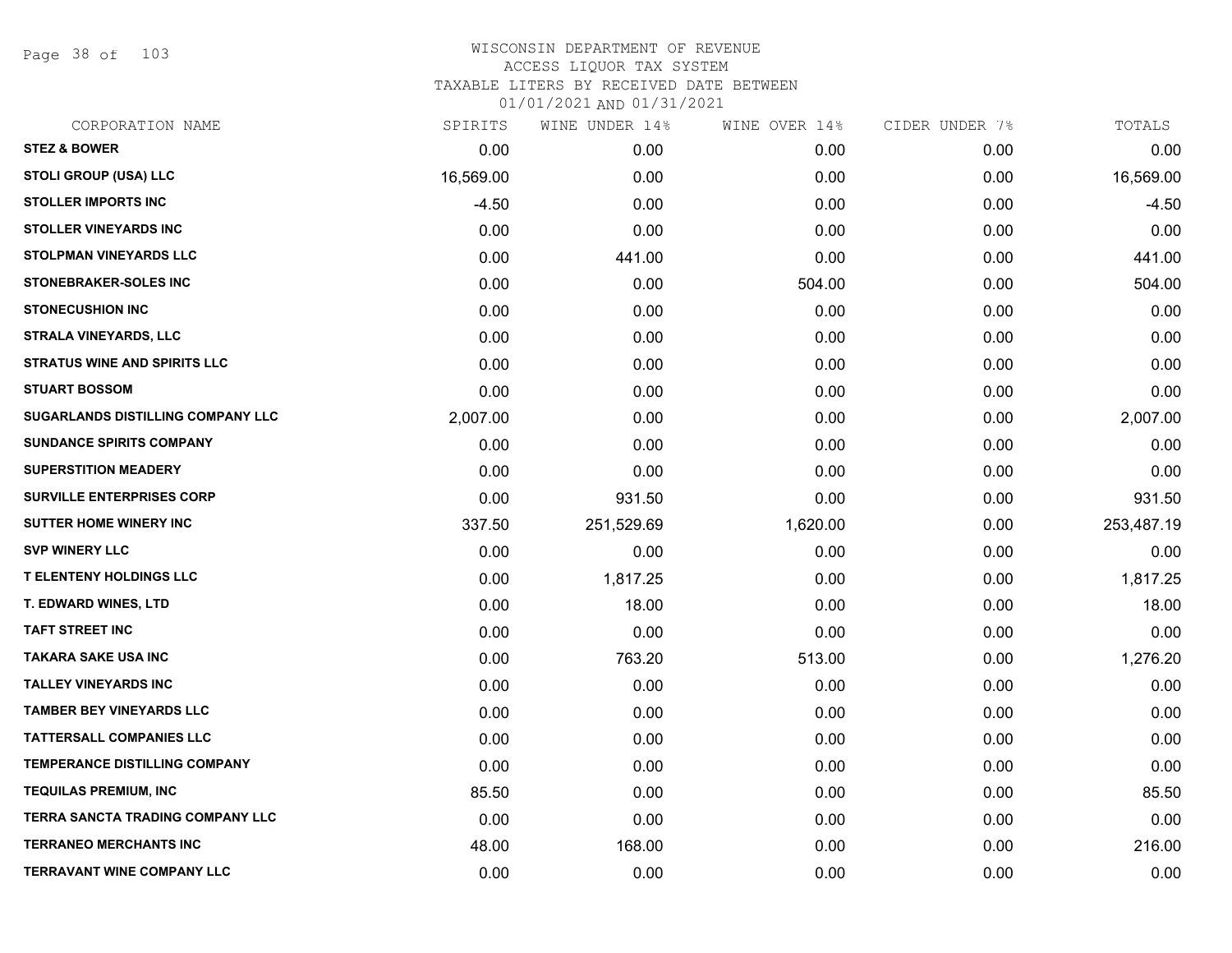Page 39 of 103

### WISCONSIN DEPARTMENT OF REVENUE ACCESS LIQUOR TAX SYSTEM TAXABLE LITERS BY RECEIVED DATE BETWEEN

| CORPORATION NAME                    | SPIRITS  | WINE UNDER 14% | WINE OVER 14% | CIDER UNDER 7% | TOTALS     |
|-------------------------------------|----------|----------------|---------------|----------------|------------|
| <b>TERRESSENTIA CORPORATION</b>     | 0.00     | 0.00           | 0.00          | 0.00           | 0.00       |
| <b>TERRIZZI VINO INC</b>            | 0.00     | 0.00           | 0.00          | 0.00           | 0.00       |
| <b>TERROIR CSS, LLC</b>             | 0.00     | 0.00           | 0.00          | 0.00           | 0.00       |
| <b>TEXACELLO, LLC</b>               | 0.00     | 0.00           | 0.00          | 0.00           | 0.00       |
| <b>TEXAS BEVERAGE INTERNATIONAL</b> | 0.00     | 0.00           | 0.00          | 0.00           | 0.00       |
| <b>TGE LLC</b>                      | 0.00     | 0.00           | 0.00          | 0.00           | 0.00       |
| THE 11 WELLS SPIRITS COMPANY LLC    | 0.00     | 0.00           | 0.00          | 0.00           | 0.00       |
| THE AUSTRALIAN WINE CONNECTION INC  | 0.00     | 0.00           | 0.00          | 0.00           | 0.00       |
| THE BARDSTOWN BOURBON COMPANY LLC   | 0.00     | 0.00           | 0.00          | 0.00           | 0.00       |
| THE BIALE ESTATE                    | 0.00     | 0.00           | 0.00          | 0.00           | 0.00       |
| THE BLUE DAISY USA, INC             | 0.00     | 0.00           | 0.00          | 0.00           | 0.00       |
| THE EDRINGTON GROUP USA LLC         | 2,748.75 | 0.00           | 0.00          | 0.00           | 2,748.75   |
| THE G V LIQUID GROUP INC            | 0.00     | 0.00           | 0.00          | 0.00           | 0.00       |
| THE HESS COLLECTION WINERY          | 0.00     | 1,047.00       | 1,755.00      | 0.00           | 2,802.00   |
| THE MEEKER VINEYARD                 | 0.00     | 0.00           | 0.00          | 0.00           | 0.00       |
| THE MORLET SELECTION INC            | 0.00     | 0.00           | 0.00          | 0.00           | 0.00       |
| THE MORNE WINE COMPANY              | 0.00     | 0.00           | 0.00          | 0.00           | 0.00       |
| THE OJAI VINEYARD INC               | 0.00     | 0.00           | 0.00          | 0.00           | 0.00       |
| THE R.S. LIPMAN COMPANY             | 0.00     | 0.00           | 0.00          | 0.00           | 0.00       |
| THE RIVER WINE INC                  | 0.00     | 0.00           | 0.00          | 0.00           | 0.00       |
| THE SECOND GENERATION TRUST         | 0.00     | 19,240.50      | 117.00        | 0.00           | 19,357.50  |
| THE SILVERADO VINEYARDS             | 0.00     | 0.00           | 0.00          | 0.00           | 0.00       |
| THE SORTING TABLE LLC               | 0.00     | 0.00           | 0.00          | 0.00           | 0.00       |
| THE TRITON COLLECTION INC           | 0.00     | 699.00         | 0.00          | 0.00           | 699.00     |
| THE WINE GROUP INC                  | 0.00     | 558,113.57     | 23,629.50     | 0.00           | 581,743.07 |
| THE WINE SOURCE INC                 | 0.00     | 0.00           | 0.00          | 0.00           | 0.00       |
| THE WOODMAR GROUP LLC               | 0.00     | 1,449.00       | 63.00         | 0.00           | 1,512.00   |
| THIENOT USA INC                     | 0.00     | 0.00           | 0.00          | 0.00           | 0.00       |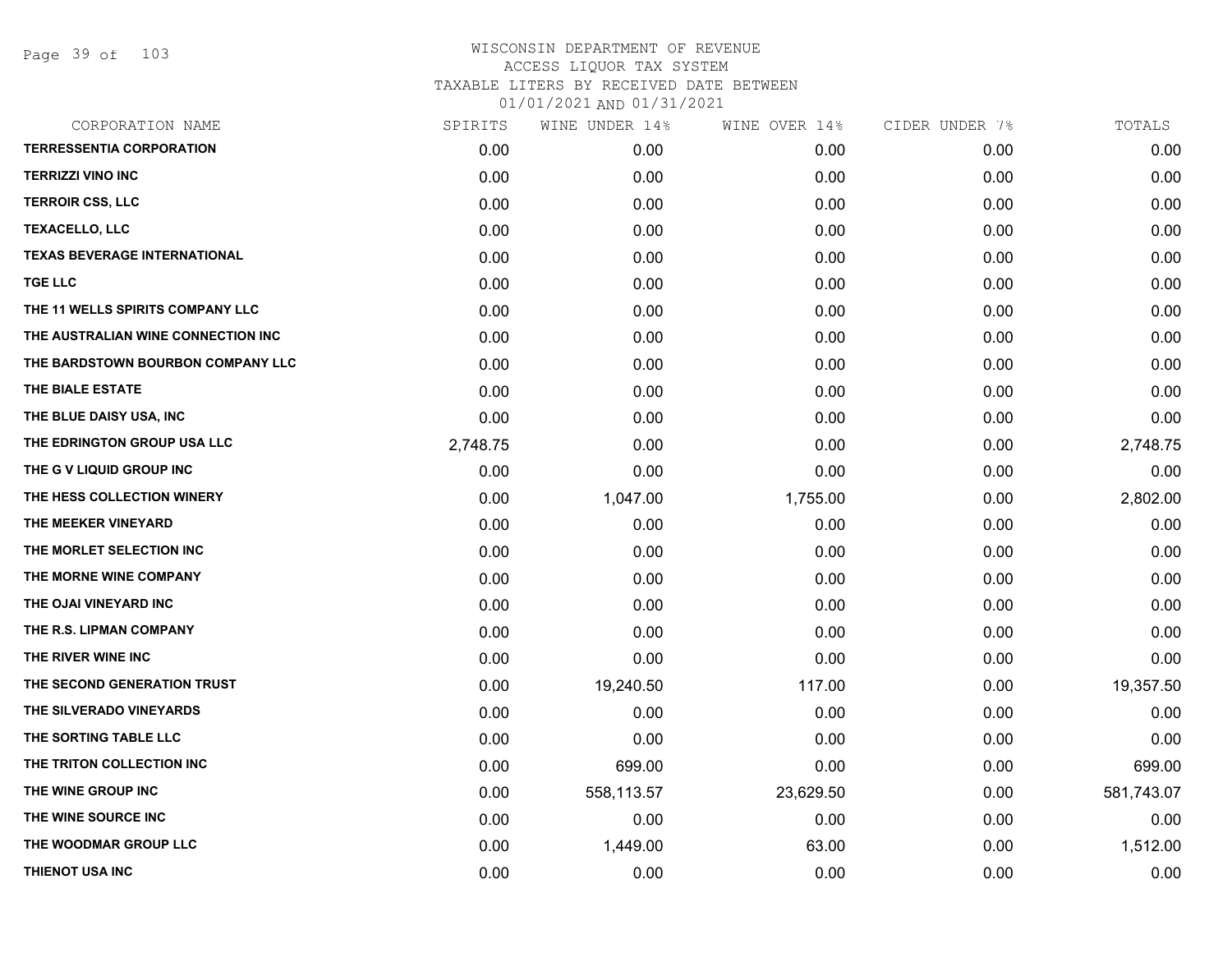Page 40 of 103

## WISCONSIN DEPARTMENT OF REVENUE ACCESS LIQUOR TAX SYSTEM TAXABLE LITERS BY RECEIVED DATE BETWEEN

| CORPORATION NAME                       | SPIRITS | WINE UNDER 14% | WINE OVER 14% | CIDER UNDER 7% | TOTALS    |
|----------------------------------------|---------|----------------|---------------|----------------|-----------|
| THIRD LEAF WINES LLC                   | 0.00    | 0.00           | 0.00          | 0.00           | 0.00      |
| THOMAS ALLEN VINEYARDS & WINERY, LLC   | 0.00    | 0.00           | 0.00          | 0.00           | 0.00      |
| <b>THOMAS D BRACAMONTES</b>            | 0.00    | 78.03          | 0.00          | 0.00           | 78.03     |
| THREE RING PRODUCTIONS LLC             | 0.00    | 0.00           | 0.00          | 0.00           | 0.00      |
| <b>THURMAN J RODGERS</b>               | 0.00    | 0.00           | 0.00          | 0.00           | 0.00      |
| TIGERS USA GLOBAL LOGISTICS INC        | 0.00    | 0.00           | 0.00          | 0.00           | 0.00      |
| <b>TITUS &amp; TITUS</b>               | 0.00    | 0.00           | 225.00        | 0.00           | 225.00    |
| TMR WINE COMPANY LLC                   | 0.00    | 0.00           | 0.00          | 0.00           | 0.00      |
| <b>TOAD HOLLOW VINEYARDS INC</b>       | 0.00    | 1,008.00       | 342.00        | 0.00           | 1,350.00  |
| <b>TOBIN J HEMINWAY</b>                | 0.00    | 0.00           | 126.00        | 0.00           | 126.00    |
| <b>TOBIN JAMES CELLARS</b>             | 0.00    | 0.00           | 0.00          | 0.00           | 0.00      |
| <b>TOLLIVER RANCH BRANDS LLC</b>       | 0.00    | 18.00          | 27.00         | 0.00           | 45.00     |
| <b>TOM MEADOWCROFT</b>                 | 0.00    | 0.00           | 0.00          | 0.00           | 0.00      |
| <b>TRAVIS R VERNON</b>                 | 0.00    | 0.00           | 0.00          | 0.00           | 0.00      |
| <b>TREANA WINERY LLC</b>               | 0.00    | 0.00           | 0.00          | 0.00           | 0.00      |
| TREASURY WINE ESTATES AMERICAS COMPANY | 0.00    | 0.00           | 0.00          | 0.00           | 0.00      |
| TREFETHEN VINEYARDS WINERY INC         | 0.00    | 189.00         | 252.00        | 0.00           | 441.00    |
| <b>TREMAINE ATKINSON</b>               | 0.00    | 0.00           | 0.00          | 0.00           | 0.00      |
| <b>TRENTADUE WINERY LLC</b>            | 0.00    | 315.00         | 279.00        | 0.00           | 594.00    |
| TRI VIN IMPORTS INC                    | 0.00    | 29,520.00      | 36.00         | 0.00           | 29,556.00 |
| <b>TRIM WINES LLC</b>                  | 0.00    | 0.00           | 0.00          | 0.00           | 0.00      |
| <b>TRINITAS CELLARS LLC</b>            | 0.00    | 0.00           | 0.00          | 0.00           | 0.00      |
| <b>TRIONE VINEYARDS LLC</b>            | 0.00    | 3.00           | 0.00          | 0.00           | 3.00      |
| <b>TRI-STAR MARKETING INC</b>          | 0.00    | 6,264.00       | 0.00          | 0.00           | 6,264.00  |
| <b>TRUJILLO WINES, LLC</b>             | 0.00    | 0.00           | 0.00          | 0.00           | 0.00      |
| <b>TRUVINO INC</b>                     | 0.00    | 504.00         | 0.00          | 0.00           | 504.00    |
| <b>TURLEY WINE CELLARS INC</b>         | 0.00    | 0.00           | 0.00          | 0.00           | 0.00      |
| <b>TURNBULL WINE CELLARS</b>           | 0.00    | 0.00           | 0.00          | 0.00           | 0.00      |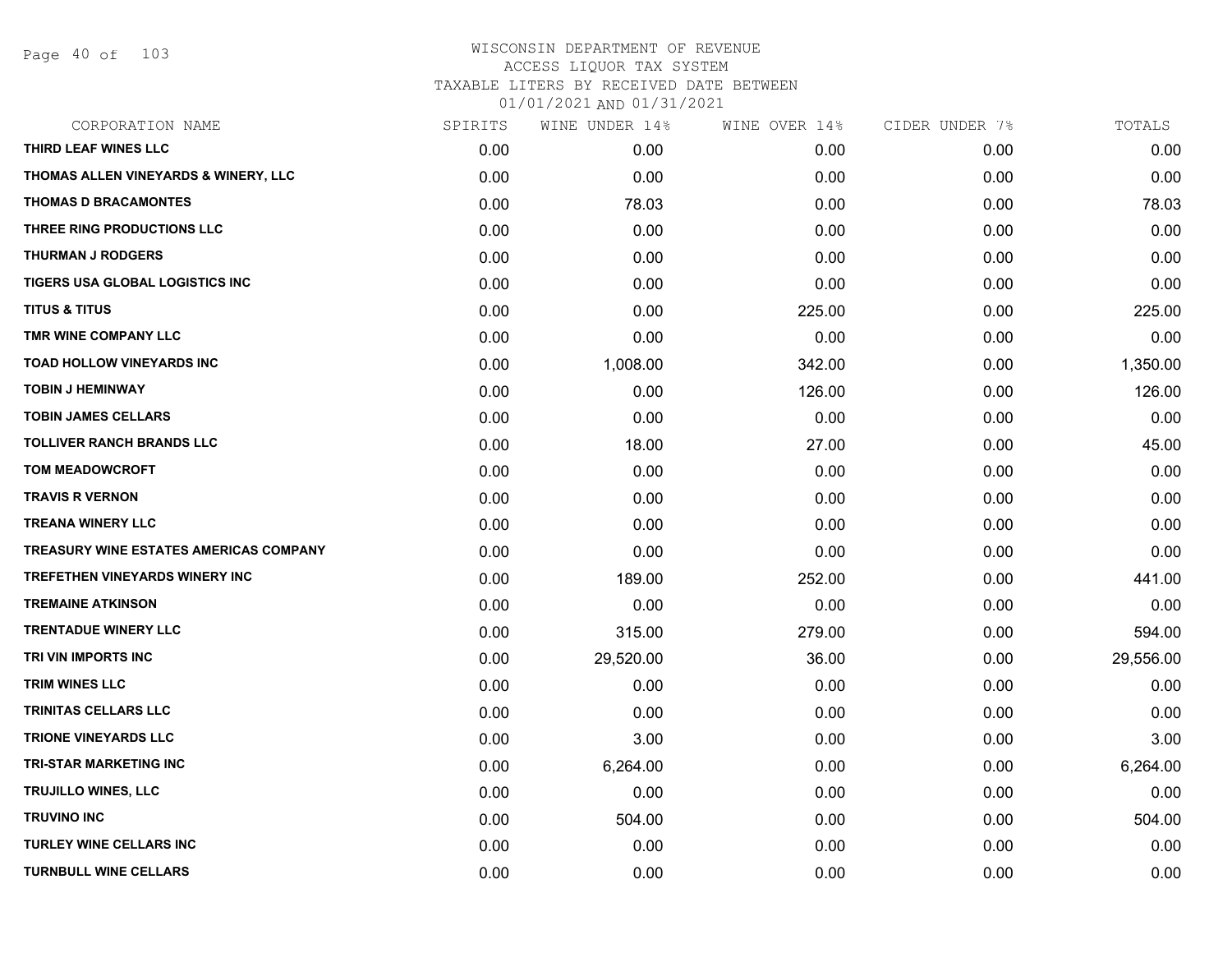Page 41 of 103

| CORPORATION NAME                          | SPIRITS    | WINE UNDER 14% | WINE OVER 14% | CIDER UNDER 7% | TOTALS     |
|-------------------------------------------|------------|----------------|---------------|----------------|------------|
| <b>TWIN PEAKS WINERY INC</b>              | 0.00       | 0.00           | 0.00          | 0.00           | 0.00       |
| TWO BROTHERS ARTISAN SPIRITS COMPANY      | 0.00       | 0.00           | 0.00          | 0.00           | 0.00       |
| <b>TWO SONS IMPORTS LLC</b>               | 0.00       | 0.00           | 0.00          | 0.00           | 0.00       |
| TWO WORLDS WINE COMPANY, LLC              | 0.00       | 0.00           | 0.00          | 0.00           | 0.00       |
| UGLY DOG DISTILLERY, LLC                  | 0.00       | 0.00           | 0.00          | 0.00           | 0.00       |
| <b>UMBERTO ERPILLO</b>                    | 0.00       | 0.00           | 0.00          | 0.00           | 0.00       |
| <b>UMPQUA WINE WORKS LLC</b>              | 0.00       | 0.00           | 0.00          | 0.00           | 0.00       |
| UNCLE JOHN'S FRUIT HOUSE WINERY LLC       | 0.00       | 0.00           | 0.00          | 0.00           | 0.00       |
| UNDERGROUND WINE PROJECT LLC              | 0.00       | 0.00           | 0.00          | 0.00           | 0.00       |
| <b>UNION WINE COMPANY</b>                 | 0.00       | 900.00         | 0.00          | 0.00           | 900.00     |
| <b>UNITED SPIRITS INC</b>                 | 0.00       | 0.00           | 0.00          | 0.00           | 0.00       |
| UNITED STATES DISTILLED PRODUCTS CO.      | 287,887.50 | 62,849.68      | 2,150.00      | 0.00           | 352,887.18 |
| UNTI WINE CO LLC                          | 0.00       | 0.00           | 0.00          | 0.00           | 0.00       |
| <b>UPCHURCH VINEYARD LLC</b>              | 0.00       | 0.00           | 0.00          | 0.00           | 0.00       |
| <b>USA WINE IMPORTS INC</b>               | 0.00       | 1,831.00       | 0.00          | 0.00           | 1,831.00   |
| <b>USA WINE WEST LLC</b>                  | 0.00       | 225.87         | 61.81         | 0.00           | 287.68     |
| <b>UVE ENTERPRISES INC</b>                | 0.00       | 346.50         | 130.50        | 0.00           | 477.00     |
| <b>V&amp;CLLC</b>                         | 0.00       | 0.00           | 0.00          | 0.00           | 0.00       |
| <b>VALCKENBERG INTERNATIONAL INC</b>      | 0.00       | 216.00         | 0.00          | 0.00           | 216.00     |
| <b>VALKYRIE SELECTIONS LLC</b>            | 0.00       | 1,191.00       | 63.50         | 0.00           | 1,254.50   |
| <b>VALOR WINE CO LLC</b>                  | 0.00       | 0.00           | 0.00          | 0.00           | 0.00       |
| VAN RUITEN FAMILY WINERY LLC              | 0.00       | 0.00           | 0.00          | 0.00           | 0.00       |
| <b>VANDER MILL LLC</b>                    | 0.00       | 0.00           | 0.00          | 1,533.09       | 1,533.09   |
| <b>VELOCITY DISTRIBUTION COMPANY, LLC</b> | 0.00       | 0.00           | 0.00          | 0.00           | 0.00       |
| <b>VEN CAL RANCHES LLC</b>                | 0.00       | 0.00           | 0.00          | 0.00           | 0.00       |
| <b>VENGE VINEYARDS INC</b>                | 0.00       | 0.00           | 379.50        | 0.00           | 379.50     |
| <b>VERITY WINES LLC</b>                   | 0.00       | 0.00           | 0.00          | 0.00           | 0.00       |
| <b>VERMEIL WINE GROUP LLC</b>             | 0.00       | 0.00           | 0.00          | 0.00           | 0.00       |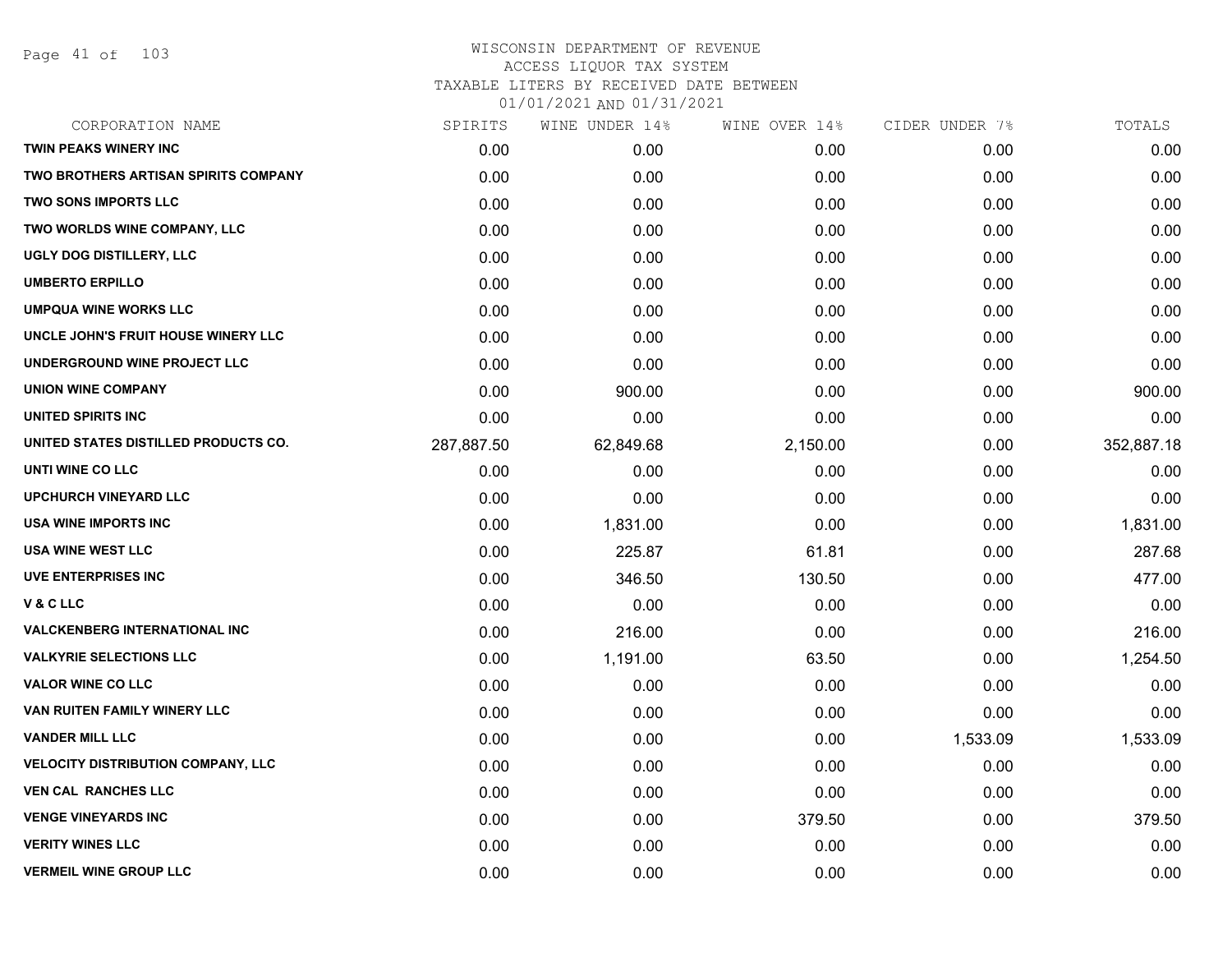Page 42 of 103

| CORPORATION NAME                      | SPIRITS | WINE UNDER 14% | WINE OVER 14% | CIDER UNDER 7% | TOTALS   |
|---------------------------------------|---------|----------------|---------------|----------------|----------|
| <b>VERMONT HARD CIDER COMPANY LLC</b> | 0.00    | 0.00           | 0.00          | 9,655.00       | 9,655.00 |
| VI. SCO. INC                          | 0.00    | 0.00           | 0.00          | 0.00           | 0.00     |
| <b>VIAS IMPORTS LTD</b>               | 0.00    | 85.50          | 0.00          | 0.00           | 85.50    |
| <b>VICENTE GANDIA USA INC</b>         | 0.00    | 0.00           | 0.00          | 0.00           | 0.00     |
| <b>VICTOR G HARVEY SR</b>             | 0.00    | 0.00           | 0.00          | 0.00           | 0.00     |
| <b>VIEUX VINS INC</b>                 | 0.00    | 90.75          | 306.00        | 0.00           | 396.75   |
| <b>VIGNETTE WINERY LLC</b>            | 0.00    | 0.00           | 0.00          | 0.00           | 0.00     |
| <b>VIKRE DISTILLERY LLC</b>           | 117.00  | 0.00           | 0.00          | 0.00           | 117.00   |
| <b>VILLA CREEK INC</b>                | 0.00    | 0.00           | 0.00          | 0.00           | 0.00     |
| <b>VILLA ENCINAL PARTNERS LP</b>      | 0.00    | 0.00           | 72.00         | 0.00           | 72.00    |
| <b>VILLA SAN JULIETTE INC</b>         | 0.00    | 0.00           | 0.00          | 0.00           | 0.00     |
| <b>VIN DE ZO LLC</b>                  | 0.00    | 0.00           | 0.00          | 0.00           | 0.00     |
| <b>VIN DIVINO LTD</b>                 | 877.50  | 351.00         | 369.00        | 0.00           | 1,597.50 |
| <b>VINA ROBLES INC</b>                | 0.00    | 0.00           | 0.00          | 0.00           | 0.00     |
| <b>VINAMERICAS INC</b>                | 0.00    | 0.00           | 0.00          | 0.00           | 0.00     |
| <b>VINCENZO PADULA</b>                | 0.00    | 0.00           | 0.00          | 0.00           | 0.00     |
| <b>VINE CLIFF WINERY INC</b>          | 0.00    | 0.00           | 0.00          | 0.00           | 0.00     |
| <b>VINE CONNECTIONS LLC</b>           | 216.00  | 359.70         | 1,281.36      | 0.00           | 1,857.06 |
| <b>VINEBURG LLC</b>                   | 0.00    | 0.00           | 126.00        | 0.00           | 126.00   |
| <b>VINEDOS DISTRIBUTION LLC</b>       | 0.00    | 0.00           | 0.00          | 0.00           | 0.00     |
| <b>VINEYARD 29 LLC</b>                | 0.00    | 0.00           | 40.50         | 0.00           | 40.50    |
| <b>VINEYARD BRANDS LLC</b>            | 0.00    | 1,287.00       | 990.00        | 0.00           | 2,277.00 |
| <b>VINO DEL SOL INC</b>               | 0.00    | 1,008.00       | 63.00         | 0.00           | 1,071.00 |
| <b>VINO LOGICS CORPORATION</b>        | 0.00    | 0.00           | 0.00          | 0.00           | 0.00     |
| <b>VINO.COM LLC</b>                   | 108.00  | 819.00         | 777.00        | 1,590.00       | 3,294.00 |
| <b>VINOANDES LLC</b>                  | 0.00    | 0.00           | 0.00          | 0.00           | 0.00     |
| <b>VINOCOPIA INC</b>                  | 0.00    | 0.00           | 0.00          | 0.00           | 0.00     |
| <b>VINOVIA WINE GROUP INC</b>         | 0.00    | 252.00         | 0.00          | 0.00           | 252.00   |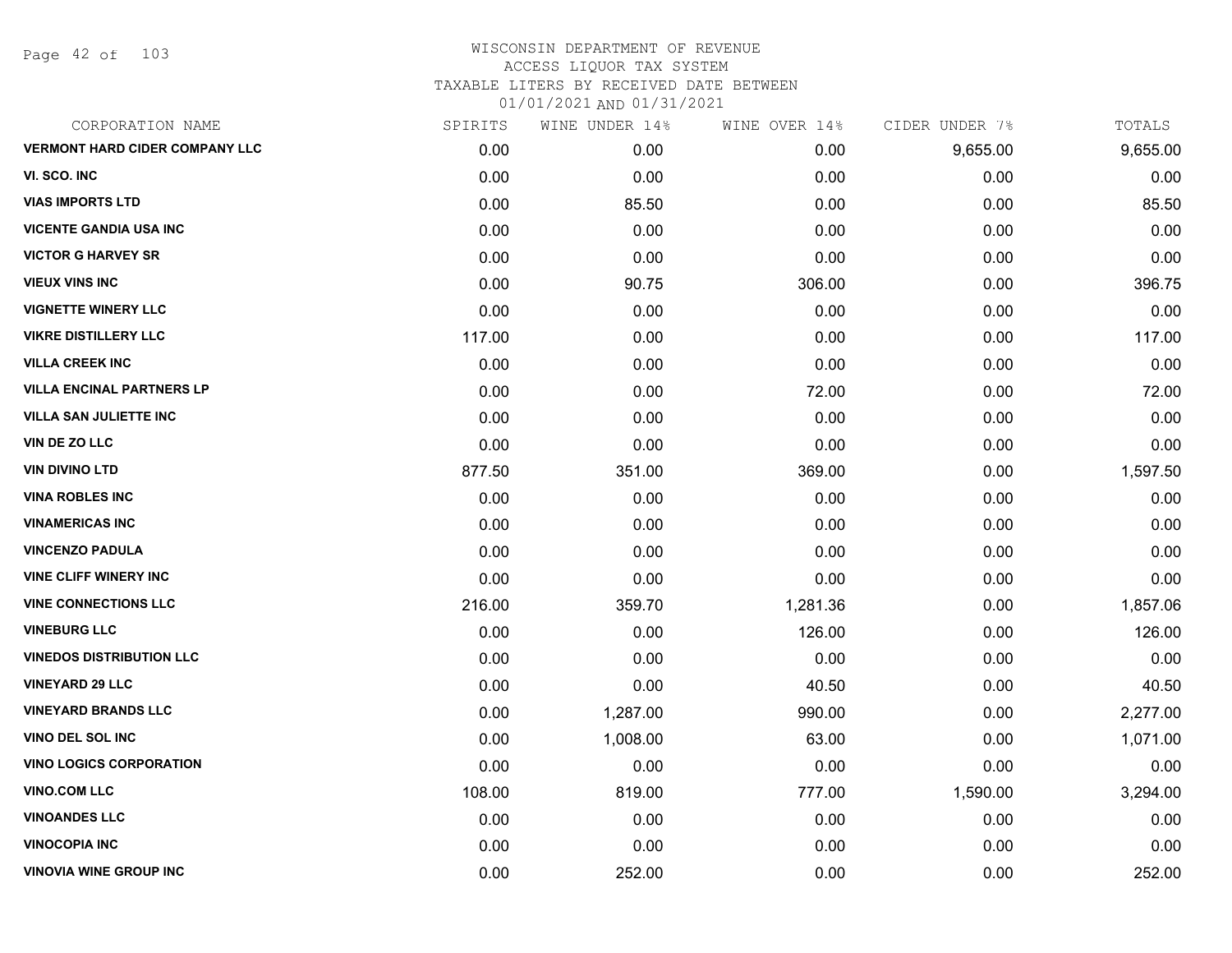Page 43 of 103

#### WISCONSIN DEPARTMENT OF REVENUE ACCESS LIQUOR TAX SYSTEM TAXABLE LITERS BY RECEIVED DATE BETWEEN

| CORPORATION NAME                        | SPIRITS   | WINE UNDER 14% | WINE OVER 14% | CIDER UNDER 7% | TOTALS     |
|-----------------------------------------|-----------|----------------|---------------|----------------|------------|
| <b>VINTAGE '59 IMPORTS LLC</b>          | 0.00      | 0.00           | 0.00          | 0.00           | 0.00       |
| <b>VINTAGE POINT LLC</b>                | 0.00      | 0.00           | 63.00         | 0.00           | 63.00      |
| <b>VINTAGE WINE ESTATES, INC.</b>       | 0.00      | 7,326.00       | 1,539.00      | 0.00           | 8,865.00   |
| <b>VINTURE WINE COMPANY LLC</b>         | 0.00      | 0.00           | 0.00          | 0.00           | 0.00       |
| <b>VINTUS LLC</b>                       | 0.00      | 0.00           | 0.00          | 0.00           | 0.00       |
| <b>VISION WINE &amp; SPIRITS LLC</b>    | 207.00    | 0.00           | 0.00          | 0.00           | 207.00     |
| VOLIO VINO IMPORTS, INC.                | 0.00      | 6.75           | 54.00         | 0.00           | 60.75      |
| <b>VOTTO VINES IMPORTING INC</b>        | 0.00      | 0.00           | 0.00          | 0.00           | 0.00       |
| <b>VTPR INC</b>                         | 0.00      | 0.00           | 0.00          | 0.00           | 0.00       |
| <b>W J DEUTSCH &amp; SONS LTD</b>       | 17,830.22 | 95,169.30      | 19,883.27     | 0.00           | 132,882.79 |
| <b>WAGNER WINE COMPANY LLC</b>          | 0.00      | 1,260.00       | 2,326.50      | 0.00           | 3,586.50   |
| <b>WAGNER WINERY LLC</b>                | 0.00      | 0.00           | 0.00          | 0.00           | 0.00       |
| <b>WAYFARER LLC</b>                     | 0.00      | 0.00           | 0.00          | 0.00           | 0.00       |
| <b>WEBSTER BARNES LLC</b>               | 0.00      | 0.00           | 0.00          | 0.00           | 0.00       |
| <b>WEIBEL INCORPORATED</b>              | 0.00      | 1,736.83       | 0.00          | 0.00           | 1,736.83   |
| <b>WEIN BAUER INC</b>                   | 348.00    | 7,847.50       | 0.00          | 0.00           | 8,195.50   |
| WELL OILED WINE COMPANY LLC             | 0.00      | 0.00           | 0.00          | 0.00           | 0.00       |
| <b>WEST COAST WINE PARTNERS LLC</b>     | 0.00      | 0.00           | 0.00          | 0.00           | 0.00       |
| WEST MICHIGAN RUM COMPANY, LLC          | 0.00      | 0.00           | 0.00          | 0.00           | 0.00       |
| <b>WESTERN SPIRITS BEVERAGE CO LLC</b>  | 940.50    | 0.00           | 0.00          | 0.00           | 940.50     |
| <b>WEYGANDT-METZLER IMPORTING LTD</b>   | 0.00      | 0.00           | 0.00          | 0.00           | 0.00       |
| <b>WHISKEY ACRES DISTILLING CO</b>      | 0.00      | 0.00           | 0.00          | 0.00           | 0.00       |
| WHYTE AND MACKAY (AMERICAS) LIMITED LLC | 0.00      | 0.00           | 0.00          | 0.00           | 0.00       |
| <b>WI INC</b>                           | 234.00    | 135.00         | 0.00          | 0.00           | 369.00     |
| <b>WILD AGAVE IMPORTS LLC</b>           | 0.00      | 0.00           | 0.00          | 0.00           | 0.00       |
| <b>WILLAMETTE VALLEY VINEYARDS INC</b>  | 0.00      | 189.00         | 63.00         | 0.00           | 252.00     |
| <b>WILLIAM COLE VINEYARDS LLC</b>       | 0.00      | 0.00           | 0.00          | 0.00           | 0.00       |
| <b>WILLIAM GRANT &amp; SONS INC</b>     | 45,074.10 | 0.00           | 0.00          | 0.00           | 45,074.10  |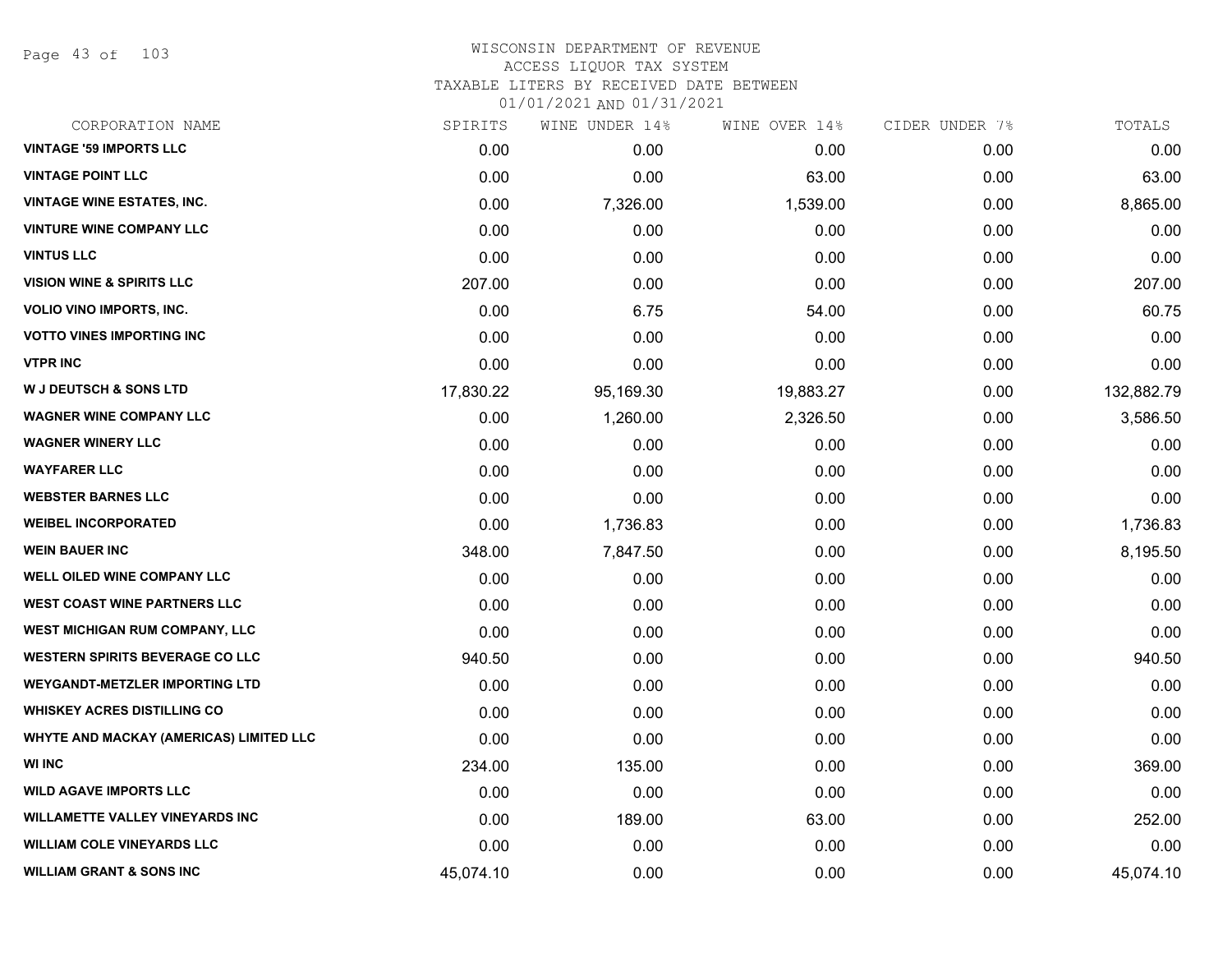Page 44 of 103

#### WISCONSIN DEPARTMENT OF REVENUE ACCESS LIQUOR TAX SYSTEM

TAXABLE LITERS BY RECEIVED DATE BETWEEN

| CORPORATION NAME                               | SPIRITS | WINE UNDER 14% | WINE OVER 14% | CIDER UNDER 7% | TOTALS    |
|------------------------------------------------|---------|----------------|---------------|----------------|-----------|
| <b>WILLIAM P KNUTTEL</b>                       | 0.00    | 0.00           | 0.00          | 0.00           | 0.00      |
| <b>WILLIAM PRICE III</b>                       | 0.00    | 0.00           | 0.00          | 0.00           | 0.00      |
| <b>WILLIAM T HOLLORAN</b>                      | 0.00    | 0.00           | 0.00          | 0.00           | 0.00      |
| <b>WILLIAM WOLF BRAND LLC</b>                  | 472.50  | 0.00           | 0.00          | 0.00           | 472.50    |
| <b>WILLIAM WOODRUFF</b>                        | 0.00    | 0.00           | 0.00          | 0.00           | 0.00      |
| <b>WILLIAMS &amp; SELYEM LLC</b>               | 0.00    | 0.00           | 0.00          | 0.00           | 0.00      |
| <b>WILSON CREEK WINERY &amp; VINEYARDS INC</b> | 0.00    | 0.00           | 0.00          | 0.00           | 0.00      |
| <b>WILSON DANIELS LLC</b>                      | 0.00    | 1,368.00       | 922.50        | 0.00           | 2,290.50  |
| <b>WINE ATTITUDE INC</b>                       | 0.00    | 0.00           | 0.00          | 0.00           | 0.00      |
| <b>WINE BRIDGE IMPORTS INC</b>                 | 0.00    | 0.00           | 0.00          | 0.00           | 0.00      |
| <b>WINE COUNTRY INTERNATIONAL INC</b>          | 0.00    | 0.00           | 0.00          | 0.00           | 0.00      |
| <b>WINE CREEK LLC</b>                          | 0.00    | 0.00           | 0.00          | 0.00           | 0.00      |
| <b>WINE HOOLIGANS LLC</b>                      | 0.00    | 0.00           | 891.00        | 0.00           | 891.00    |
| <b>WINE SPOTS CELLARS, INC</b>                 | 0.00    | 0.00           | 0.00          | 0.00           | 0.00      |
| <b>WINE WINE SITUATION LLC</b>                 | 0.00    | 0.00           | 0.00          | 0.00           | 0.00      |
| <b>WINEHAVEN INC</b>                           | 0.00    | 0.00           | 0.00          | 0.00           | 0.00      |
| <b>WINEPLAYGROUND.COM INC</b>                  | 0.00    | 0.00           | 0.00          | 0.00           | 0.00      |
| <b>WINERIES &amp; SELECT PRODUCTS LLC</b>      | 0.00    | 450.00         | 162.00        | 0.00           | 612.00    |
| <b>WINERY EXCHANGE, INC.</b>                   | 0.00    | 20,681.69      | 621.00        | 0.00           | 21,302.69 |
| <b>WINES OF FRANCE INC</b>                     | 0.00    | 0.00           | 0.00          | 0.00           | 0.00      |
| <b>WINES UNLIMITED INC</b>                     | 0.00    | 0.00           | 0.00          | 0.00           | 0.00      |
| <b>WINESELLERS LTD</b>                         | 0.00    | 1,456.50       | 45.00         | 63.00          | 1,564.50  |
| <b>WISD LLC</b>                                | 0.00    | 0.00           | 279.00        | 0.00           | 279.00    |
| <b>WOODSON WINES LLC</b>                       | 0.00    | 0.00           | 0.00          | 0.00           | 0.00      |
| <b>WOOLER BRANDS INC</b>                       | 732.29  | 0.00           | 0.00          | 0.00           | 732.29    |
| <b>WORLD TRAVELER IMPORTS LLC</b>              | 0.00    | 0.00           | 0.00          | 0.00           | 0.00      |
| <b>WORLDWIDE CELLARS INC</b>                   | 0.00    | 849.20         | 18.00         | 0.00           | 867.20    |
| <b>WRS CO. LLC</b>                             | 0.00    | 0.00           | 0.00          | 0.00           | 0.00      |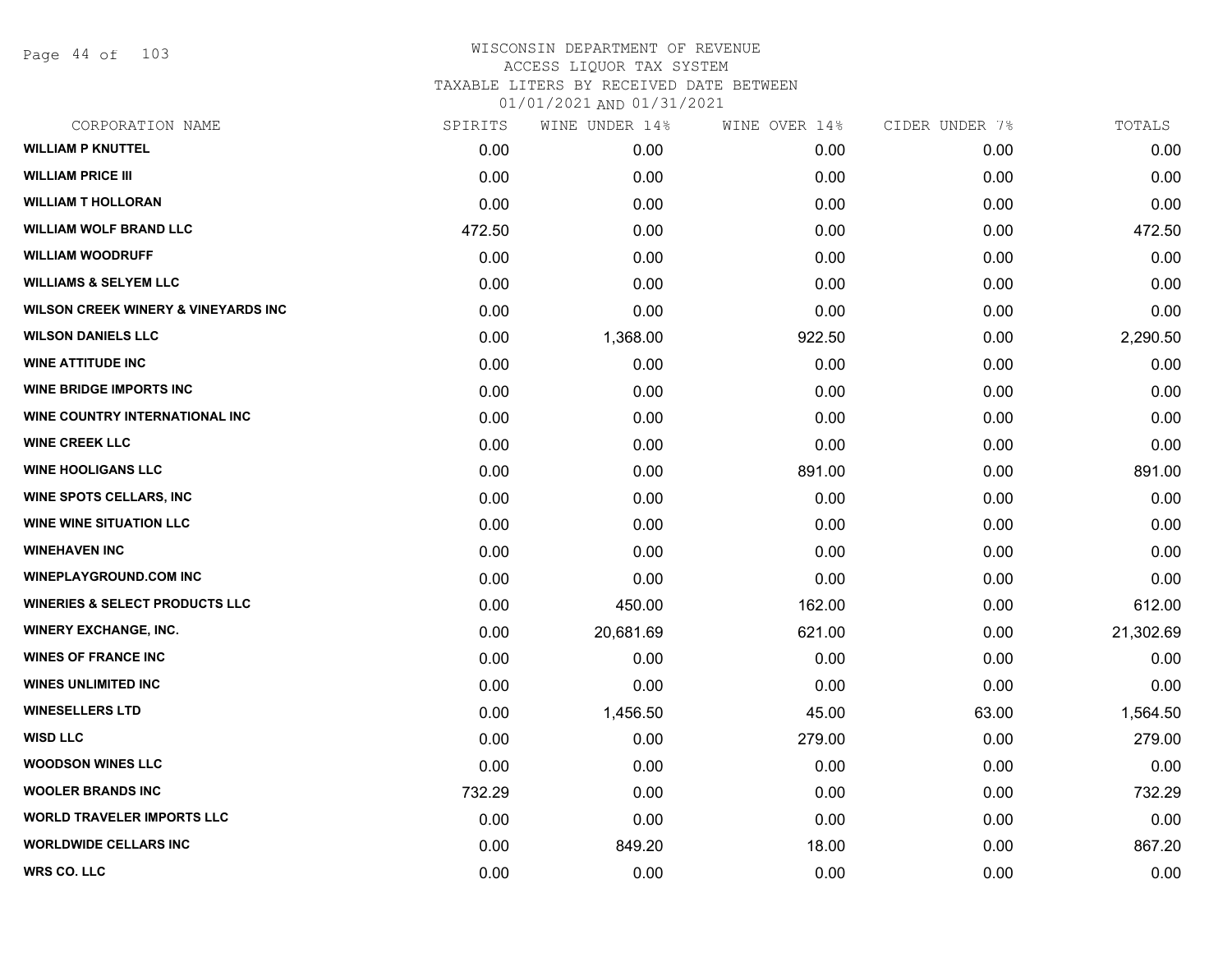Page 45 of 103

| CORPORATION NAME                   | SPIRITS      | WINE<br>UNDER 14% | WINE OVER 14% | CIDER UNDER 7% | TOTALS       |
|------------------------------------|--------------|-------------------|---------------|----------------|--------------|
| <b>WTC IMPORT &amp; EXPORT LLC</b> | 0.00         | 0.00              | 0.00          | 0.00           | 0.00         |
| XXX DISTILLERY, LLC                | 0.00         | 0.00              | 0.00          | 0.00           | 0.00         |
| YAEGAKI CORPORATION OF USA         | 0.00         | 0.00              | 17.28         | 0.00           | 17.28        |
| YORKVILLE CELLARS INC              | 0.00         | 0.00              | 0.00          | 0.00           | 0.00         |
| YOUNTVILLE WINE IMPORTS LLC        | 0.00         | 0.00              | 0.00          | 0.00           | 0.00         |
| <b>ZACH HOLLINGSWORTH</b>          | 0.00         | 0.00              | 0.00          | 0.00           | 0.00         |
| <b>ZD WINES LLC</b>                | 0.00         | 0.00              | 0.00          | 0.00           | 0.00         |
| <b>ZEILER SPIRITS LLC</b>          | 0.00         | 0.00              | 0.00          | 0.00           | 0.00         |
| <b>ZING ZANG, LLC</b>              | 0.00         | 0.00              | 0.00          | 0.00           | 0.00         |
| <b>ZONIN USA INC</b>               | 4,430.40     | 9,993.41          | 0.00          | 0.00           | 14,423.81    |
| <b>ZRS WINES LLC</b>               | 0.00         | 0.00              | 0.00          | 0.00           | 0.00         |
| TOTAL LITERS FOR 1/31/2021         | 4,637,998.82 | 3,427,815.11      | 364,073.62    | 177,348.84     | 8,607,236.39 |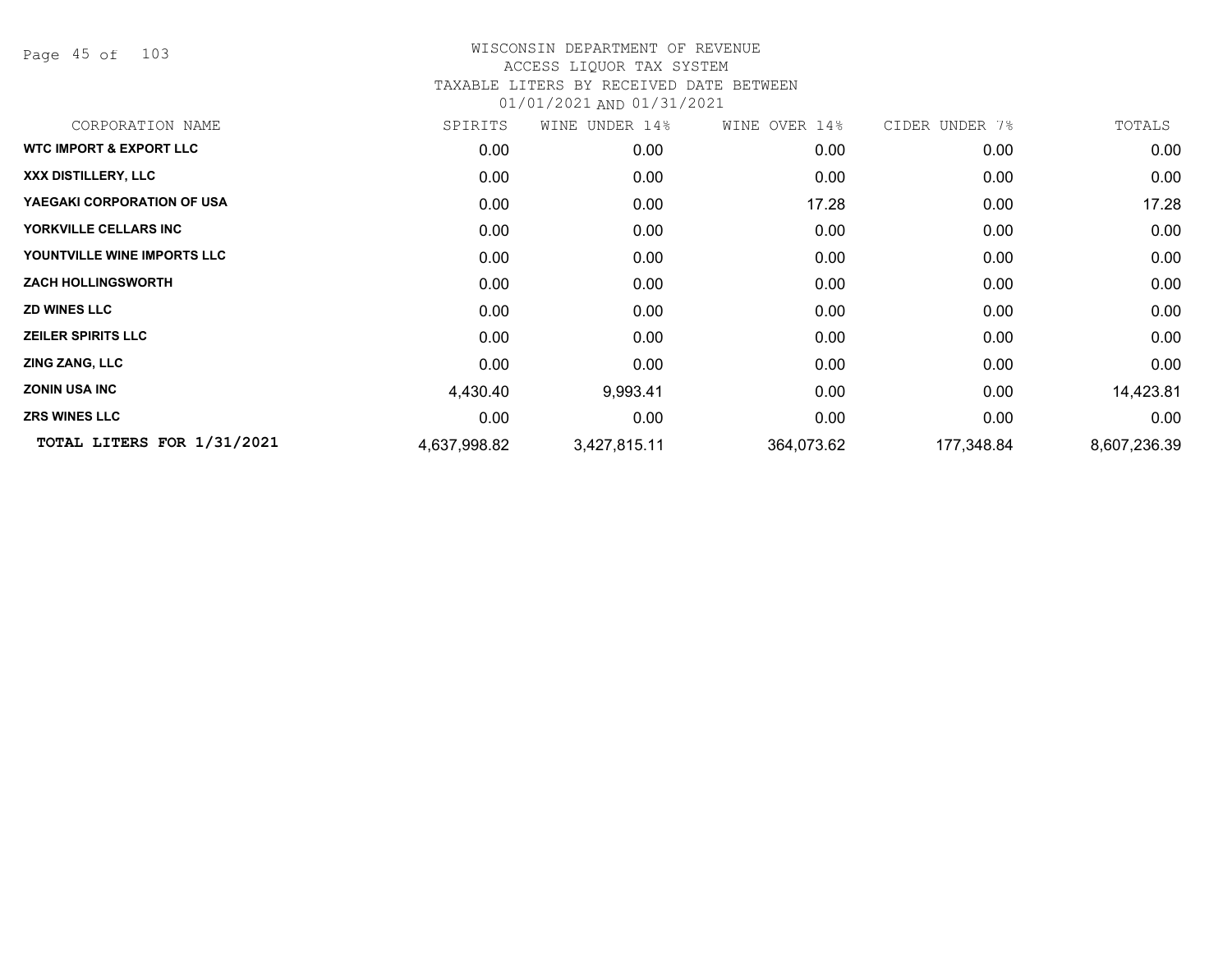Page 46 of 103

### WISCONSIN DEPARTMENT OF REVENUE ACCESS LIQUOR TAX SYSTEM TAXABLE LITERS BY RECEIVED DATE BETWEEN 01/01/2021 AND 01/31/2021

CORPORATION NAME SPIRITS WINE UNDER 14% WINE OVER 14% CIDER UNDER 7% TOTALS

**IN STATE WHOLESALER (W)**

| <b>1848 DISTRIBUTING COMPANY, LLC</b>       | 0.00       | 0.00      | 0.00     | 0.00 | 0.00       |
|---------------------------------------------|------------|-----------|----------|------|------------|
| ALLSTATE LIQUOR & WINE COMPANY, INC.        | 0.00       | 0.00      | 0.00     | 0.00 | 0.00       |
| <b>AMANDA MORDEN</b>                        | 0.00       | 265.50    | 47.25    | 0.00 | 312.75     |
| ARIS GLOBAL IMPORTS LLC                     | 0.00       | 0.00      | 0.00     | 0.00 | 0.00       |
| <b>AVA WINE &amp; SPIRITS LLC</b>           | 0.00       | 0.00      | 0.00     | 0.00 | 0.00       |
| <b>BADGER DISTRIBUTING OF MILWAUKEE LLC</b> | 0.00       | 0.00      | 0.00     | 0.00 | 0.00       |
| <b>BADGER LIQUOR CO. INC.</b>               | 109,402.00 | 72,741.34 | 504.00   | 0.00 | 182,647.34 |
| <b>BADGER STATE WINERY COOPERATIVE</b>      | 0.00       | 0.00      | 0.00     | 0.00 | 0.00       |
| <b>BADGER WINE &amp; SPIRITS LLC</b>        | 0.00       | 0.00      | 0.00     | 0.00 | 0.00       |
| BEECHWOOD DISTRIBUTORS, INC.                | 0.00       | 0.00      | 0.00     | 0.00 | 0.00       |
| BEER CAPITOL DISTRIBUTING LLC               | 0.00       | 0.00      | 0.00     | 0.00 | 0.00       |
| <b>BILJANA KLATT</b>                        | 2,337.50   | 0.00      | 0.00     | 0.00 | 2,337.50   |
| <b>BILL'S DISTRIBUTING, LTD.</b>            | 0.00       | 0.00      | 0.00     | 0.00 | 0.00       |
| <b>BRANT T NEHMER</b>                       | 0.00       | 978.75    | 67.50    | 0.00 | 1,046.25   |
| <b>BREAKTHRU BEVERAGE GROUP LLC</b>         | 0.00       | 0.00      | 0.00     | 0.00 | 0.00       |
| <b>BREAKTHRU BEVERAGE GROUP LLC</b>         | 33,552.00  | 21,159.00 | 2,088.00 | 0.00 | 56,799.00  |
| <b>C.J.W., INC.</b>                         | 0.00       | 0.00      | 0.00     | 0.00 | 0.00       |
| <b>CAPITOL-HUSTING COMPANY, INC.</b>        | 61,032.00  | 42,669.00 | 0.00     | 0.00 | 103,701.00 |
| <b>CHAS A BERNICK INC</b>                   | 0.00       | 0.00      | 0.00     | 0.00 | 0.00       |
| <b>CHRISTY SMITH</b>                        | 0.00       | 0.00      | 0.00     | 0.00 | 0.00       |
| <b>CHROMATIC WINE COMPANY LLC</b>           | 0.00       | 0.00      | 0.00     | 0.00 | 0.00       |
| DE PERE LIQUOR CO LLC                       | 0.00       | 0.00      | 0.00     | 0.00 | 0.00       |
| <b>DEAN DISTRIBUTING, INC.</b>              | 0.00       | 0.00      | 0.00     | 0.00 | 0.00       |
| <b>DEAN DISTRIBUTING, INC.</b>              | 0.00       | 0.00      | 0.00     | 0.00 | 0.00       |
| <b>DEWITT CHURCH GOODS, INC.</b>            | 0.00       | 0.00      | 0.00     | 0.00 | 0.00       |
| <b>EPIC MOMENTS LLC</b>                     | 0.00       | 0.00      | 0.00     | 0.00 | 0.00       |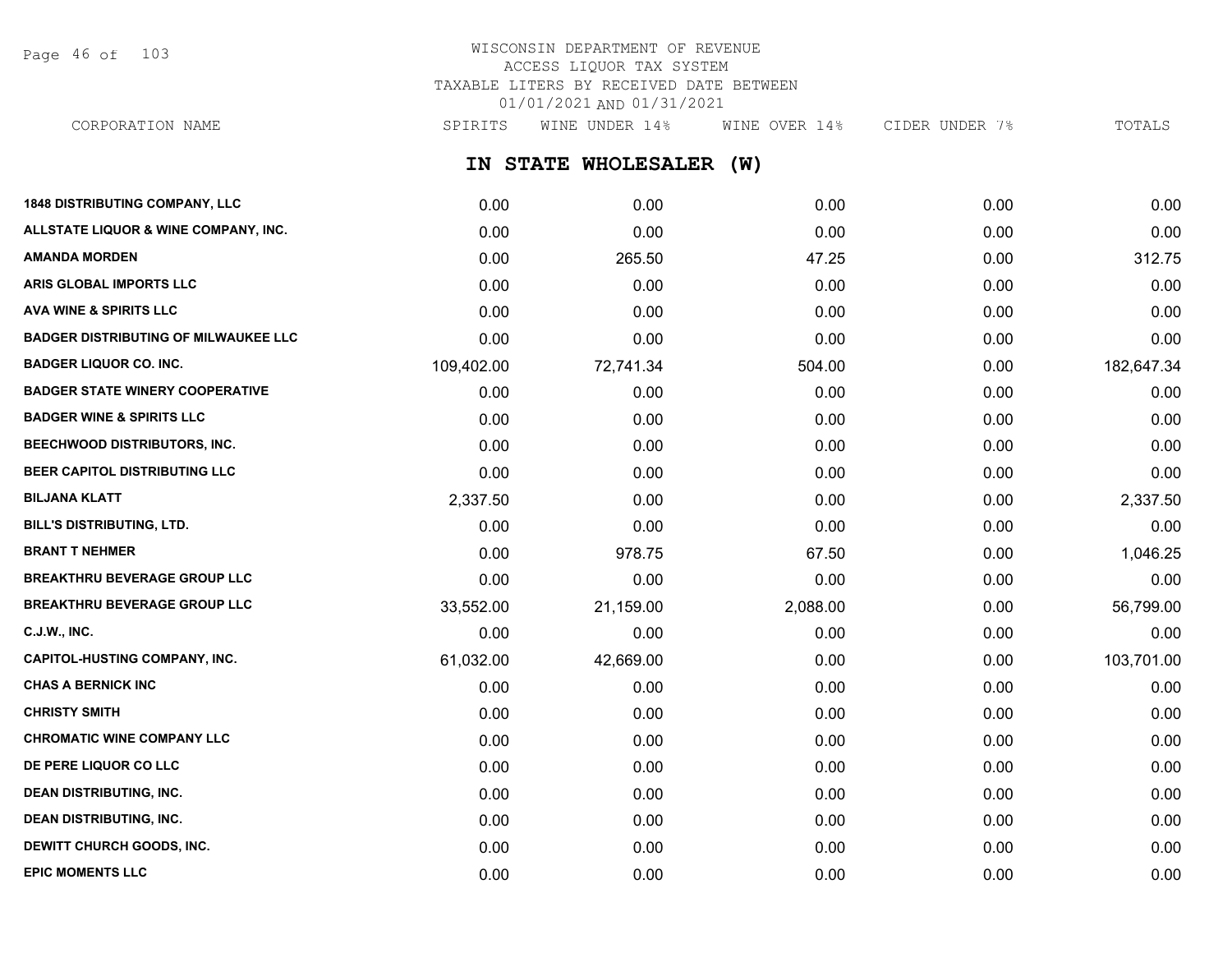| CORPORATION NAME                                 | SPIRITS   | WINE UNDER 14% | WINE OVER 14% | CIDER UNDER 7% | TOTALS    |
|--------------------------------------------------|-----------|----------------|---------------|----------------|-----------|
| <b>FABIANO BROTHERS - WISCONSIN LLC</b>          | 0.00      | 0.00           | 0.00          | 0.00           | 0.00      |
| <b>FAUSTO FIORAVANTI</b>                         | 0.00      | 0.00           | 0.00          | 0.00           | 0.00      |
| FLANIGAN DISTRIBUTING OF DOOR COUNTY, INC.       | 0.00      | 0.00           | 0.00          | 0.00           | 0.00      |
| <b>FOUR SEASONS BEER DISTRIBUTORS INC</b>        | 0.00      | 0.00           | 0.00          | 0.00           | 0.00      |
| <b>FRANK BEER DISTRIBUTORS, INC.</b>             | 0.00      | 0.00           | 0.00          | 0.00           | 0.00      |
| <b>FRANK J MIRENDA SR</b>                        | 0.00      | 0.00           | 0.00          | 0.00           | 0.00      |
| <b>FRANK LIQUOR COMPANY, INC.</b>                | 36,706.37 | 0.00           | 0.00          | 0.00           | 36,706.37 |
| <b>FRANK LIQUORS OF LA CROSSE, INC.</b>          | 0.00      | 0.00           | 0.00          | 0.00           | 0.00      |
| <b>G &amp; F DISTRIBUTING INC</b>                | 0.00      | 0.00           | 0.00          | 0.00           | 0.00      |
| <b>GENERAL BEER DISTRIBUTORS CO.</b>             | 0.00      | 0.00           | 0.00          | 0.00           | 0.00      |
| <b>GENERAL BEER DISTRIBUTORS CO. - MILWAUKEE</b> | 0.00      | 0.00           | 0.00          | 0.00           | 0.00      |
| <b>GENERAL BEER-NORTHEAST INC</b>                | 0.00      | 0.00           | 0.00          | 0.00           | 0.00      |
| <b>GENERAL BEER-NORTHEAST INC</b>                | 0.00      | 0.00           | 0.00          | 0.00           | 0.00      |
| <b>GENERAL BEER-NORTHWEST, INC.</b>              | 0.00      | 0.00           | 0.00          | 0.00           | 0.00      |
| <b>GENERAL BEER-NORTHWEST, INC.</b>              | 0.00      | 0.00           | 0.00          | 0.00           | 0.00      |
| <b>GENERAL BEVERAGE SALES CO.</b>                | 0.00      | 9,369.00       | 0.00          | 0.00           | 9,369.00  |
| <b>GENERAL BEVERAGE SALES CO. - OSHKOSH</b>      | 0.00      | 28,728.00      | 0.00          | 0.00           | 28,728.00 |
| <b>GENERAL BEVERAGE SALES CO.-MILWAUKEE</b>      | 0.00      | 58,944.24      | 0.00          | 0.00           | 58,944.24 |
| <b>GIUSEPPE GAGLIANELLO</b>                      | 0.00      | 0.00           | 0.00          | 0.00           | 0.00      |
| <b>HENDRICKS BEVERAGE, INC.</b>                  | 0.00      | 0.00           | 0.00          | 0.00           | 0.00      |
| <b>J &amp; P INTERNATIONAL LLC</b>               | 0.00      | 0.00           | 0.00          | 0.00           | 0.00      |
| <b>JACQUES VIEAU, INC.</b>                       | 0.00      | 0.00           | 0.00          | 0.00           | 0.00      |
| JANDRAIN RELIGIOUS SUPPLY, INC.                  | 0.00      | 0.00           | 0.00          | 0.00           | 0.00      |
| JANSEN INTERNATIONAL LLC                         | 504.00    | 10,251.00      | 7,767.00      | 0.00           | 18,522.00 |
| <b>JAW PROPERTIES LLC</b>                        | 0.00      | 0.00           | 0.00          | 0.00           | 0.00      |
| <b>JOHN J COLLETTI</b>                           | 0.00      | 0.00           | 0.00          | 0.00           | 0.00      |
| JOHNSON BROTHERS OF WISCONSIN, INC.              | 34,311.30 | 17,322.50      | 0.00          | 0.00           | 51,633.80 |
| <b>JONATHON LODUCA</b>                           | 0.00      | 0.00           | 0.00          | 0.00           | 0.00      |
|                                                  |           |                |               |                |           |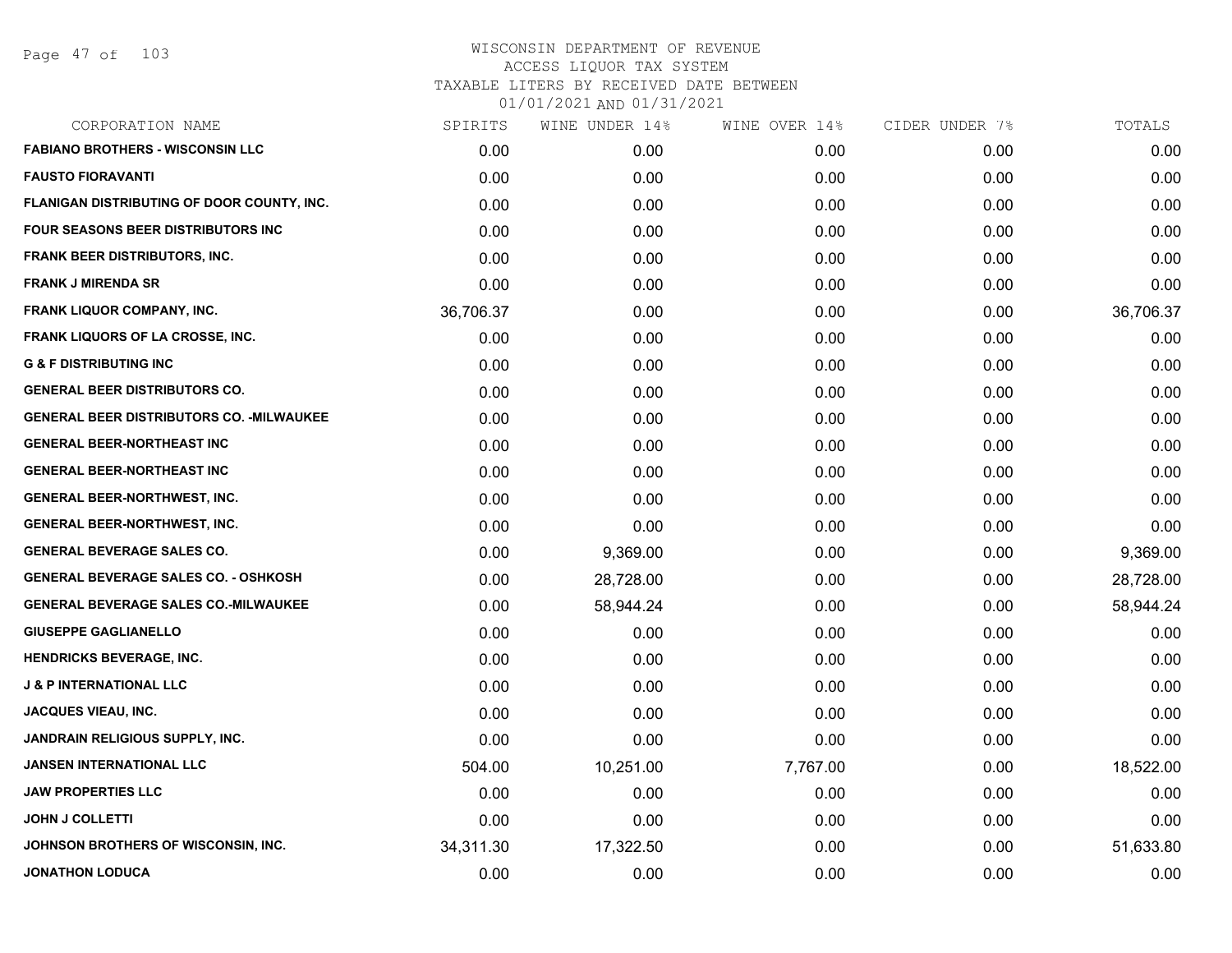Page 48 of 103

| CORPORATION NAME                         | SPIRITS  | WINE UNDER 14% | WINE OVER 14% | CIDER UNDER 7% | TOTALS      |
|------------------------------------------|----------|----------------|---------------|----------------|-------------|
| <b>JOSEPH A TRYGAR</b>                   | 0.00     | 0.00           | 0.00          | 0.00           | 0.00        |
| <b>JOYVINE LLC</b>                       | 0.00     | 0.00           | 0.00          | 0.00           | 0.00        |
| KAY BEER DISTRIBUTING, INC.              | 0.00     | 0.00           | 0.00          | 0.00           | 0.00        |
| <b>KRH ENTERPRISES, LLC</b>              | 0.00     | 0.00           | 0.00          | 0.00           | 0.00        |
| LA CROSSE BEVERAGE LLC                   | 0.00     | 0.00           | 0.00          | 0.00           | 0.00        |
| <b>LARRY'S DISTRIBUTING CO., INC.</b>    | 0.00     | 0.00           | 0.00          | 0.00           | 0.00        |
| LEE BEVERAGE OF WISCONSIN LLC            | 0.00     | 0.00           | 0.00          | 0.00           | 0.00        |
| LEE BEVERAGE OF WISCONSIN LLC            | 0.00     | 0.00           | 0.00          | 0.00           | 0.00        |
| LEE BEVERAGE-CIDERS WINES & SPIRITS LLC  | 0.00     | 0.00           | 0.00          | 0.00           | 0.00        |
| <b>L'EFT BANK WINE COMPANY LIMITED</b>   | 2,856.00 | 10,957.50      | 6,579.00      | 0.00           | 20,392.50   |
| LIB DIB, LLC                             | 0.00     | 0.00           | 0.00          | 0.00           | 0.00        |
| LO DUCA BROS., INC.                      | 0.00     | $-1,305.00$    | 0.00          | 0.00           | $-1,305.00$ |
| <b>LORI SCOTT</b>                        | 0.00     | 0.00           | 0.00          | 0.00           | 0.00        |
| <b>LOS ALTOS AGAVE DISTRIBUTOR INC</b>   | 2,475.00 | 0.00           | 0.00          | 0.00           | 2,475.00    |
| <b>LOVINO LLC</b>                        | 0.00     | 0.00           | 0.00          | 0.00           | 0.00        |
| <b>LYNDA MALMBERG</b>                    | 0.00     | 0.00           | 0.00          | 0.00           | 0.00        |
| <b>M SHIRAZ LLC</b>                      | 0.00     | 0.00           | 0.00          | 0.00           | 0.00        |
| <b>MICCA HUTCHINS</b>                    | 0.00     | 0.00           | 0.00          | 0.00           | 0.00        |
| <b>MICHAEL G ANSAY</b>                   | 0.00     | 0.00           | 0.00          | 0.00           | 0.00        |
| <b>MICHAEL LENTINO</b>                   | 0.00     | 0.00           | 0.00          | 0.00           | 0.00        |
| <b>MIDWEST SALES &amp; SERVICE, INC.</b> | 0.00     | 0.00           | 0.00          | 0.00           | 0.00        |
| <b>NOELKE DISTRIBUTORS, INC.</b>         | 0.00     | 0.00           | 0.00          | 0.00           | 0.00        |
| <b>NOUVEAU VENTURES LLC</b>              | $-18.00$ | $-231.75$      | 0.00          | 0.00           | $-249.75$   |
| PARK RIDGE DISTRIBUTING, INC.            | 0.00     | 0.00           | 0.00          | 0.00           | 0.00        |
| PEHLER DISTRIBUTING, INC.                | 0.00     | 0.00           | 0.00          | 0.00           | 0.00        |
| PHILLIPS DISTRIBUTING CORPORATION        | 8,828.40 | 0.00           | 0.00          | 0.00           | 8,828.40    |
| PHILLIPS WINE COMPANY                    | 0.00     | 0.00           | 0.00          | 0.00           | 0.00        |
| <b>PURE WINE WISCONSIN INC</b>           | 0.00     | 0.00           | 0.00          | 0.00           | 0.00        |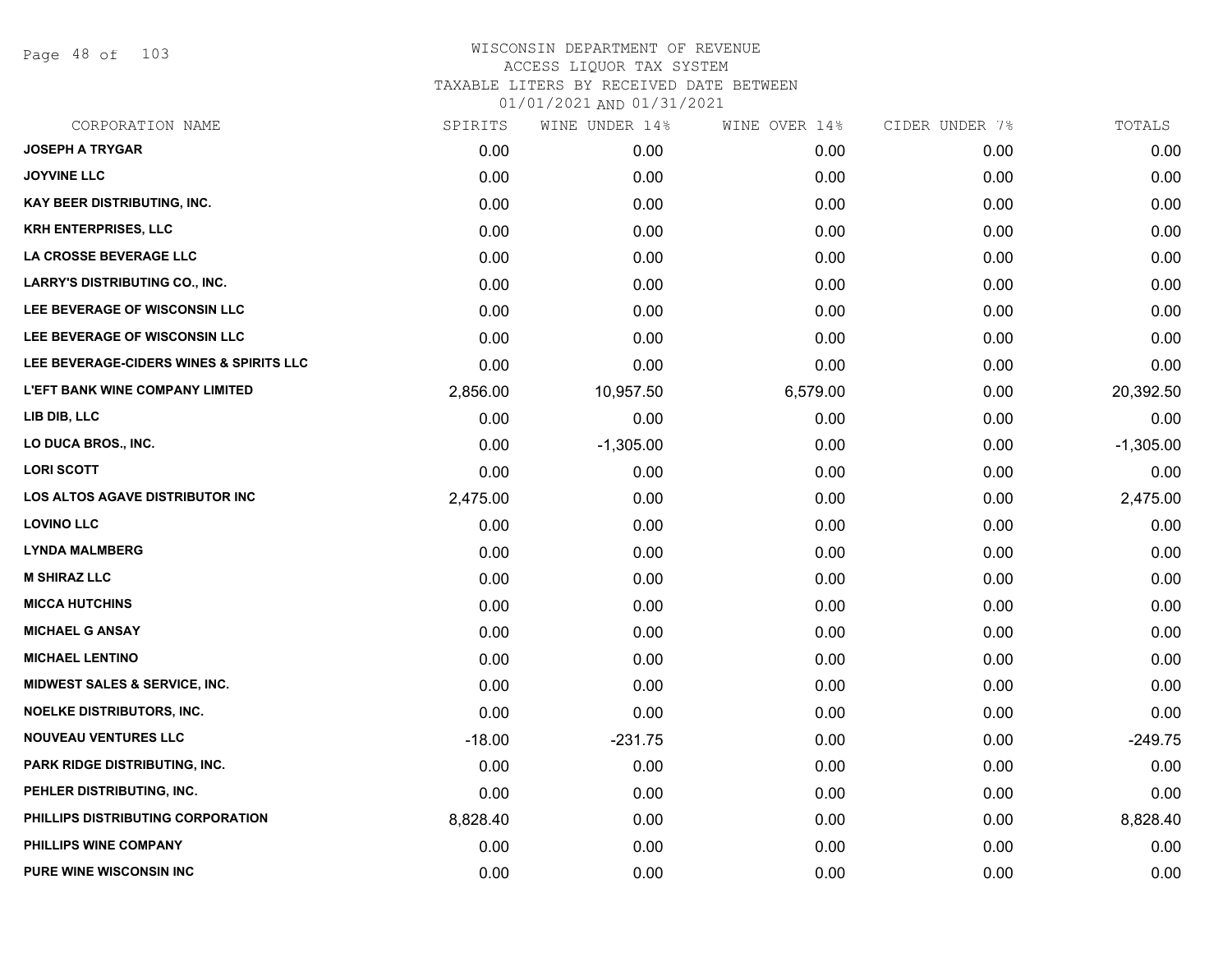Page 49 of 103

## WISCONSIN DEPARTMENT OF REVENUE ACCESS LIQUOR TAX SYSTEM TAXABLE LITERS BY RECEIVED DATE BETWEEN

| CORPORATION NAME                        | SPIRITS    | WINE UNDER 14% | WINE OVER 14% | CIDER UNDER 7% | TOTALS     |
|-----------------------------------------|------------|----------------|---------------|----------------|------------|
| PURPLE FEET WINES, LLC                  | 0.00       | 0.00           | 0.00          | 0.00           | 0.00       |
| <b>PVD ENTERPRISES LLC</b>              | 0.00       | 0.00           | 0.00          | 0.00           | 0.00       |
| <b>RATAS WHOLESALE LIQUOR COMPANY</b>   | 0.00       | 0.00           | 0.00          | 0.00           | 0.00       |
| S. & S. DISTRIBUTING, INC.              | 0.00       | 0.00           | 0.00          | 0.00           | 0.00       |
| S. & S. DISTRIBUTING, INC.              | 0.00       | 0.00           | 0.00          | 0.00           | 0.00       |
| <b>SARATOGA LIQUOR CO., INC.</b>        | 0.00       | 0.00           | 0.00          | 0.00           | 0.00       |
| <b>SP3 LLC</b>                          | 0.00       | 0.00           | 0.00          | 0.00           | 0.00       |
| <b>SUPERIOR BEVERAGES LLC</b>           | 0.00       | $-25.55$       | 0.00          | $-42.59$       | $-68.14$   |
| <b>SYRIANA INC</b>                      | 0.00       | 0.00           | 0.00          | 0.00           | 0.00       |
| T.H. STEMPER COMPANY, INC.              | 0.00       | 0.00           | 0.00          | 0.00           | 0.00       |
| TJ INTERNATIONAL LTD                    | 0.00       | 0.00           | 0.00          | 0.00           | 0.00       |
| <b>TORI-VERDI GROUP LLC</b>             | 0.00       | 0.00           | 0.00          | 0.00           | 0.00       |
| TRANSNATIONAL ENTERPRISES, INCORPORATED | 0.00       | 0.00           | 0.00          | 0.00           | 0.00       |
| TRIANGLE DISTRIBUTING COMPANY, INC.     | 0.00       | 0.00           | 0.00          | 0.00           | 0.00       |
| <b>TRI-MART COMPANY LLC</b>             | 0.00       | 0.00           | 0.00          | 0.00           | 0.00       |
| <b>VINO VERITAS, LTD.</b>               | 0.00       | 4,491.72       | 1,933.50      | 0.00           | 6,425.22   |
| <b>WDI LLC</b>                          | 0.00       | 0.00           | 0.00          | 0.00           | 0.00       |
| <b>WDI LLC</b>                          | 0.00       | 0.00           | 0.00          | 0.00           | 0.00       |
| <b>WILLIAM D HANSEN</b>                 | 0.00       | 0.00           | 0.00          | 0.00           | 0.00       |
| <b>WISCONSIN BEVERAGE TEAM, LLC</b>     | 0.00       | 0.00           | 0.00          | 0.00           | 0.00       |
| <b>WISCONSIN DISTRIBUTORS EAST LLC</b>  | 0.00       | 0.00           | 0.00          | 0.00           | 0.00       |
| <b>WISCONSIN DISTRIBUTORS NORTH LLC</b> | 0.00       | 0.00           | 0.00          | 0.00           | 0.00       |
| <b>WISCONSIN DISTRIBUTORS SOUTH LLC</b> | 0.00       | 0.00           | 0.00          | 0.00           | 0.00       |
| <b>WISCONSIN WINE AND SPIRITS INC</b>   | 3,600.00   | 0.00           | 0.00          | 0.00           | 3,600.00   |
| <b>WISCONSIN WINERY CO-OP</b>           | 0.00       | 0.00           | 0.00          | 0.00           | 0.00       |
| <b>WOODFIELD DISTRIBUTION LLC</b>       | 0.00       | 0.00           | 0.00          | 0.00           | 0.00       |
| ZASTROW THE BEER MAN, INC.              | 0.00       | 0.00           | 0.00          | 0.00           | 0.00       |
| TOTAL LITERS FOR 1/31/2021              | 295,586.57 | 276,315.25     | 18,986.25     | $-42.59$       | 590,845.48 |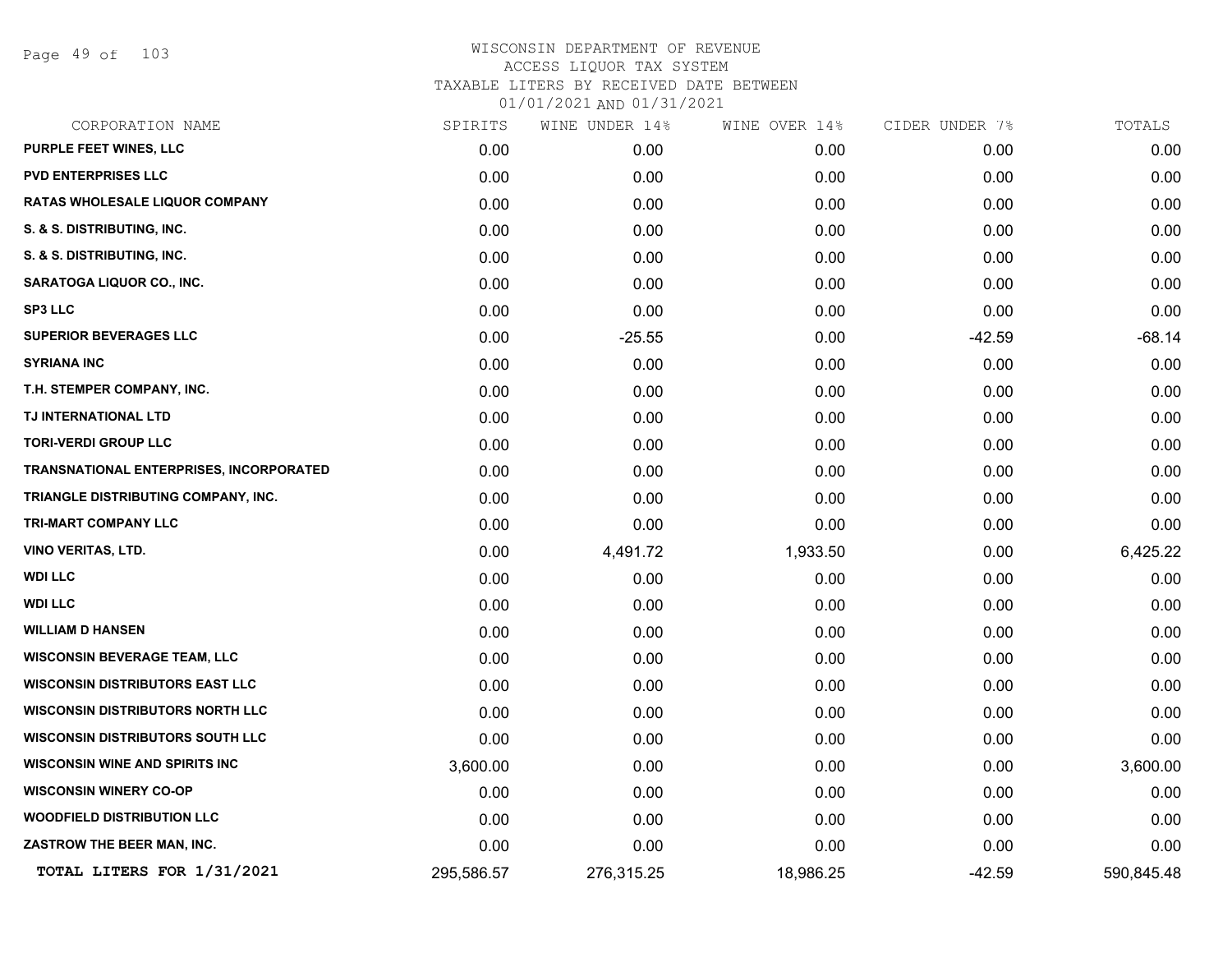Page 50 of 103

## WISCONSIN DEPARTMENT OF REVENUE ACCESS LIQUOR TAX SYSTEM TAXABLE LITERS BY RECEIVED DATE BETWEEN 01/01/2021 AND 01/31/2021

**IN STATE MANUFACTURER (WM) 45TH PARALLEL SPIRITS, LLC** 0.00 0.00 0.00 0.00 0.00 **ACE ETHANOL, LLC** 0.00 0.00 0.00 0.00 0.00 **AEPPELTREOW INC** 137.22 54.51 9.08 527.15 527.15 54.96 **ANCHOR STILLHOUSE HOLDINGS LLC** 0.00 0.00 0.00 0.00 0.00 CORPORATION NAME SPIRITS WINE UNDER 14% WINE OVER 14% CIDER UNDER 7% TOTALS

**ANGRY SPIRITS DISTILLING LLC** 0.00 0.00 0.00 0.00 0.00 **B & E DISTILLERY INC.** 0.00 0.00 0.00 0.00 0.00 **BRIAN SAMMONS** 382.25 0.00 0.00 0.00 382.25 **C & N CORPORATION** 2,488.56 0.00 0.00 0.00 2,488.56 **CENTRAL STANDARD LLC** 206.99 0.00 0.00 0.00 206.99 **CENTRAL STANDARD LLC** 0.00 0.00 0.00 0.00 0.00 **CENTRAL TIME DISTILLERY AND WINERY, INC.**  $357.34$   $0.00$   $0.00$   $0.00$   $0.00$   $0.00$   $357.34$ **CHIPPEWA RIVER DISTILLERY AND BREWERY LLC**  $3.085.06$   $0.00$   $0.00$   $0.00$   $0.00$   $0.00$   $3.085.06$ **CLOVER MEADOW LLC** 0.00 0.00 0.00 0.00 0.00 **COPPER CROW DISTILLERY LLC** 0.00 0.00 0.00 0.00 0.00 **CULLEN AND HARRISON LLC** 4,060.84 0.00 0.00 0.00 4,060.84 **CULLEN AND HARRISON LLC** 0.00 0.00 0.00 0.00 0.00 **DANCING GOAT DISTILLERY, LLC** 0.00 0.00 0.00 0.00 0.00 **DENNIS E ERB** 0.00 0.00 0.00 0.00 0.00 **DISTILLERY PARTNERS, LLC** 0.00 0.00 0.00 0.00 0.00 **DOG AND SHRUB DISTILLERY LLC**  $343.50$   $343.50$   $0.00$   $0.00$   $0.00$   $0.00$   $343.50$ **DOUNDRINS DISTILLING** 565.43 0.00 0.00 0.00 565.43 **DRIFTLESS GLEN DISTILLERY LLC** 0.00 0.00 0.00 0.00 0.00 **DRIFTLESS PURE LLC** 2,913.36 0.00 0.00 0.00 2,913.36 **EAGLE TRACE BREWING COMPANY LLC** 1,218.75 0.00 0.00 0.00 1,218.75 **EMCO CHEMICAL DISTRIBUTORS, INC.** 0.00 0.00 0.00 0.00 0.00

**FREDERICK QUANDT** 0.00 1,982.60 0.00 0.00 1,982.60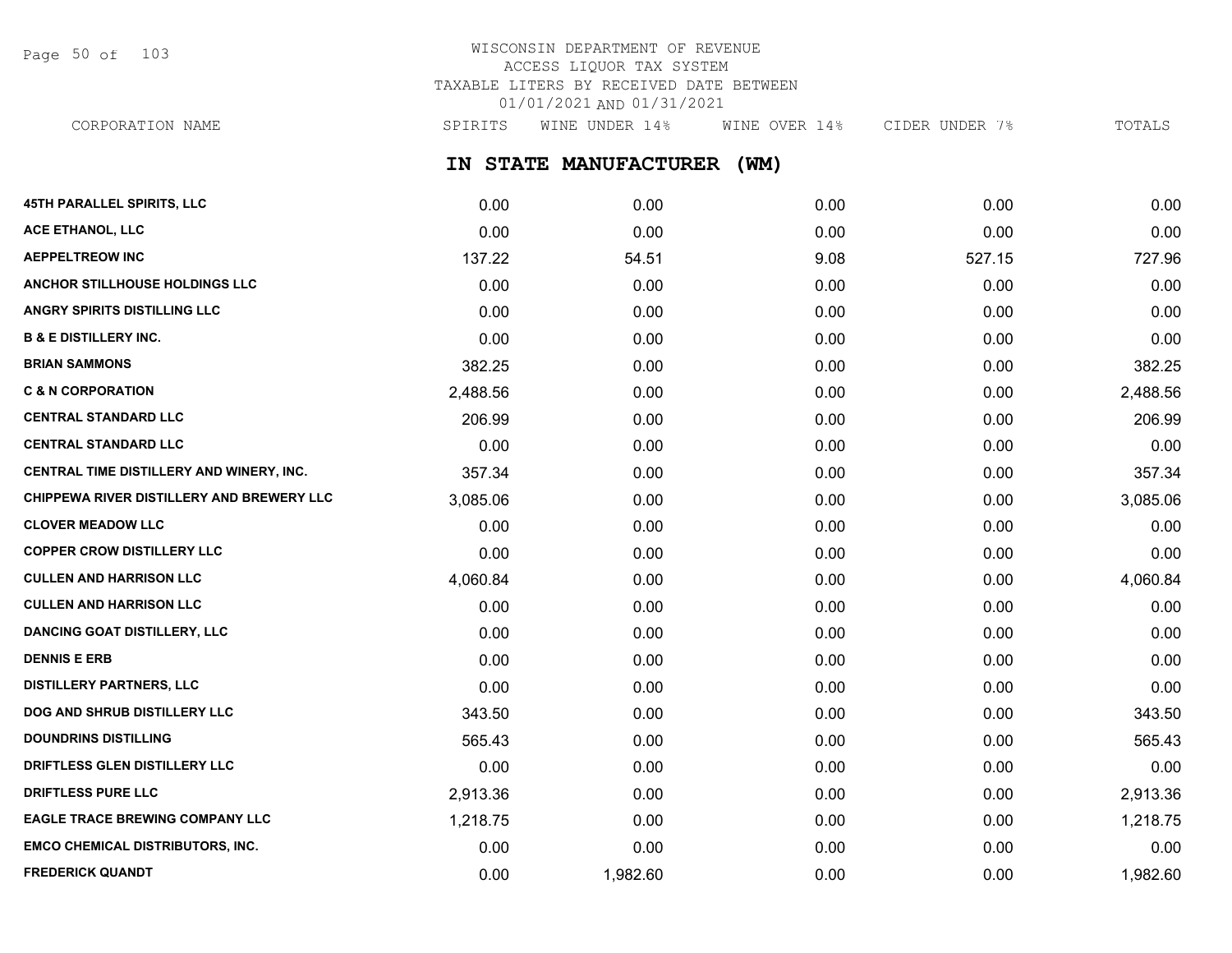Page 51 of 103

| CORPORATION NAME                             | SPIRITS  | WINE UNDER 14% | WINE OVER 14% | CIDER UNDER 7% | TOTALS   |
|----------------------------------------------|----------|----------------|---------------|----------------|----------|
| <b>GLOBAL UNIVERSAL SRL</b>                  | 0.00     | 0.00           | 0.00          | 0.00           | 0.00     |
| <b>GRANT J VAN DRIEST</b>                    | 90.85    | 0.00           | 0.00          | 0.00           | 90.85    |
| <b>GREAT LAKES DISTILLERY LLC</b>            | 2,629.11 | 0.00           | 0.00          | 0.00           | 2,629.11 |
| <b>HENDRICKS FAMILY DISTILLERY LLC</b>       | 1,210.72 | 0.00           | 0.00          | 0.00           | 1,210.72 |
| <b>HICKORY VIEW DISTILLERY LLC</b>           | 760.50   | 0.00           | 0.00          | 0.00           | 760.50   |
| <b>IMAGINARY FACTORY LLC</b>                 | 0.00     | 0.00           | 0.00          | 0.00           | 0.00     |
| INCIDER, INC.                                | 0.00     | 0.00           | 0.00          | 0.00           | 0.00     |
| <b>ISAAC SHOWAKI</b>                         | 2,657.35 | 511.03         | 0.00          | 0.00           | 3,168.38 |
| <b>JACKSON WINE LLC</b>                      | 0.00     | 0.00           | 0.00          | 0.00           | 0.00     |
| <b>JAMES PLOETZ</b>                          | 43.49    | 0.00           | 0.00          | 0.00           | 43.49    |
| <b>JARIN K GELHAR</b>                        | 289.73   | 0.00           | 0.00          | 0.00           | 289.73   |
| <b>JEREMY A KAUFMANN</b>                     | 0.00     | 0.00           | 0.00          | 0.00           | 0.00     |
| <b>JKLM DISTILLING PARTNERS LLC</b>          | 11.64    | 0.00           | 0.00          | 0.00           | 11.64    |
| <b>JOSEPH RETZER III</b>                     | 707.26   | 0.00           | 0.00          | 0.00           | 707.26   |
| <b>KATCHEVER &amp; CO LLC</b>                | 0.00     | 0.00           | 0.00          | 0.00           | 0.00     |
| <b>MATTHEW RICK</b>                          | 315.36   | 2,360.20       | 312.18        | 0.00           | 2,987.74 |
| <b>MEISENBURG BREWING AND DISTILLING LLC</b> | 0.00     | 0.00           | 0.00          | 0.00           | 0.00     |
| <b>MOLSON COORS BEVERAGE COMPANY USA LLC</b> | 0.00     | 0.00           | 0.00          | 0.00           | 0.00     |
| <b>NATHAN G GREENAWALT</b>                   | 627.73   | 0.00           | 0.00          | 1,155.34       | 1,783.07 |
| <b>NORTHERN WATERS DISTILLERY LLC</b>        | 1,855.87 | 0.00           | 0.00          | 0.00           | 1,855.87 |
| <b>PABST HOLDINGS LLC</b>                    | 0.00     | 0.00           | 0.00          | 0.00           | 0.00     |
| PARADISE NORTH DISTILLERY CO.                | 0.00     | 0.00           | 0.00          | 0.00           | 0.00     |
| PERLICK DISTILLERY, LLC                      | 1,080.13 | 0.00           | 0.00          | 0.00           | 1,080.13 |
| <b>RIVER BEND VINEYARD &amp; WINERY LLC</b>  | 0.00     | 0.00           | 0.00          | 0.00           | 0.00     |
| <b>SENSIENT FLAVORS LLC</b>                  | 0.00     | 0.00           | 0.00          | 0.00           | 0.00     |
| <b>ST CROIX SPIRITS LLC</b>                  | 0.00     | 0.00           | 0.00          | 0.00           | 0.00     |
| <b>ST MARY'S DISTILLARY LLC</b>              | 0.00     | 0.00           | 0.00          | 0.00           | 0.00     |
| <b>STABLE ROCK WINERY LLC</b>                | 0.00     | 1,924.45       | 0.00          | 0.00           | 1,924.45 |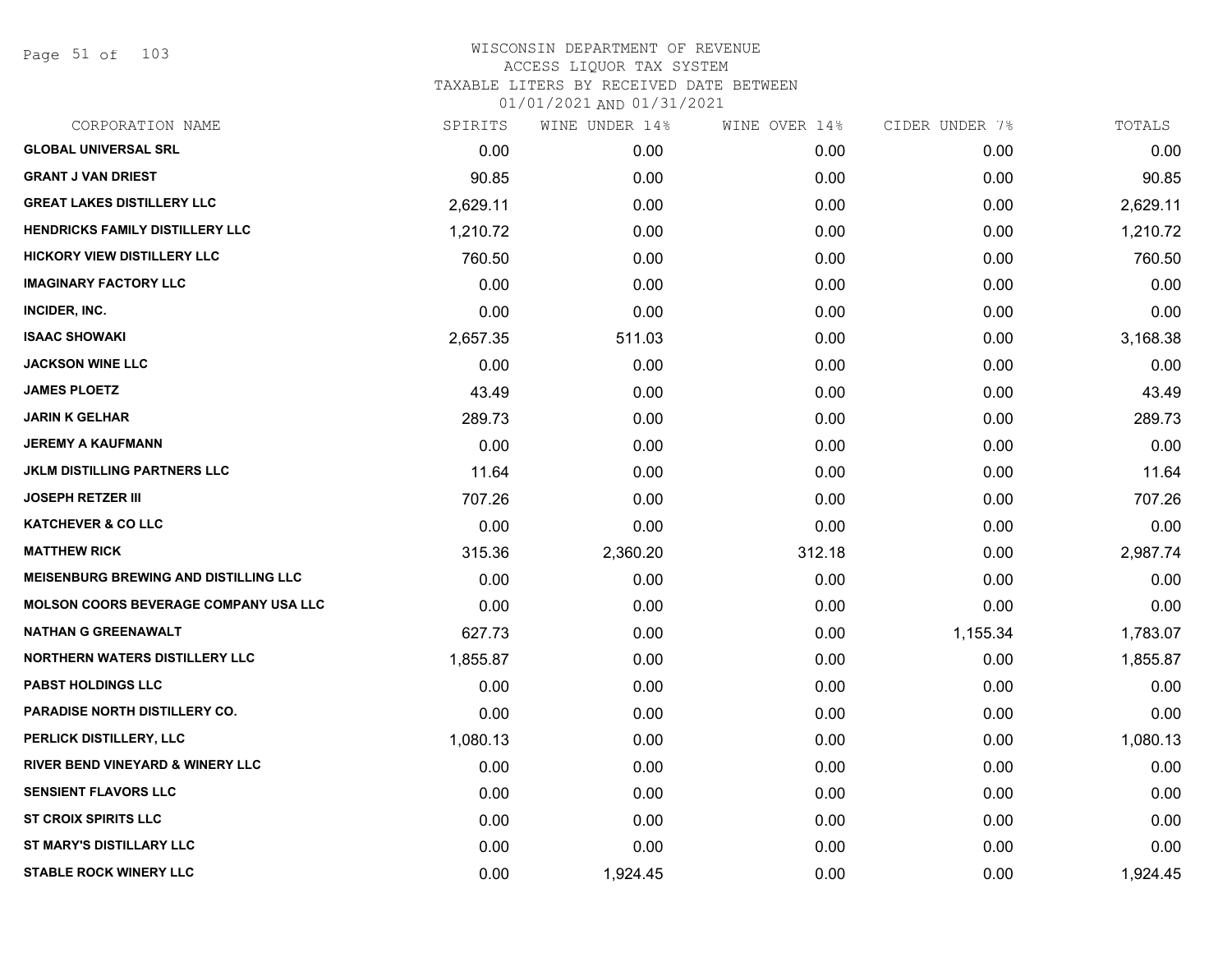Page 52 of 103

| CORPORATION NAME                  | SPIRITS   | WINE UNDER 14% | OVER 14%<br>WINE | UNDER 7%<br><b>CIDER</b> | TOTALS    |
|-----------------------------------|-----------|----------------|------------------|--------------------------|-----------|
| <b>STATE LINE DISTILLERY, LLC</b> | 858.49    | 0.00           | 0.00             | 0.00                     | 858.49    |
| <b>SUGAR RIVER DISTILLERY INC</b> | 0.00      | 0.00           | 0.00             | 0.00                     | 0.00      |
| THE NORTH WOODS DISTILLERY LLC    | 1,093.49  | 0.00           | 0.00             | 0.00                     | 1,093.49  |
| THE WINE VINEYARD LLC             | 0.00      | 1,289.95       | 0.00             | 0.00                     | 1,289.95  |
| WHITE WINTER WINERY INC           | 0.00      | 0.00           | 0.00             | 0.00                     | 0.00      |
| <b>WOLLERSHEIM WINERY, INC.</b>   | 1,345.48  | 0.00           | 0.00             | 0.00                     | 1,345.48  |
| YAHARA BAY DISTILLERS, INC.       | 4,473.69  | 0.00           | 0.00             | 0.00                     | 4,473.69  |
| TOTAL LITERS FOR 1/31/2021        | 35,810.19 | 8,122.74       | 321.26           | .682.49                  | 45,936.68 |
|                                   |           |                |                  |                          |           |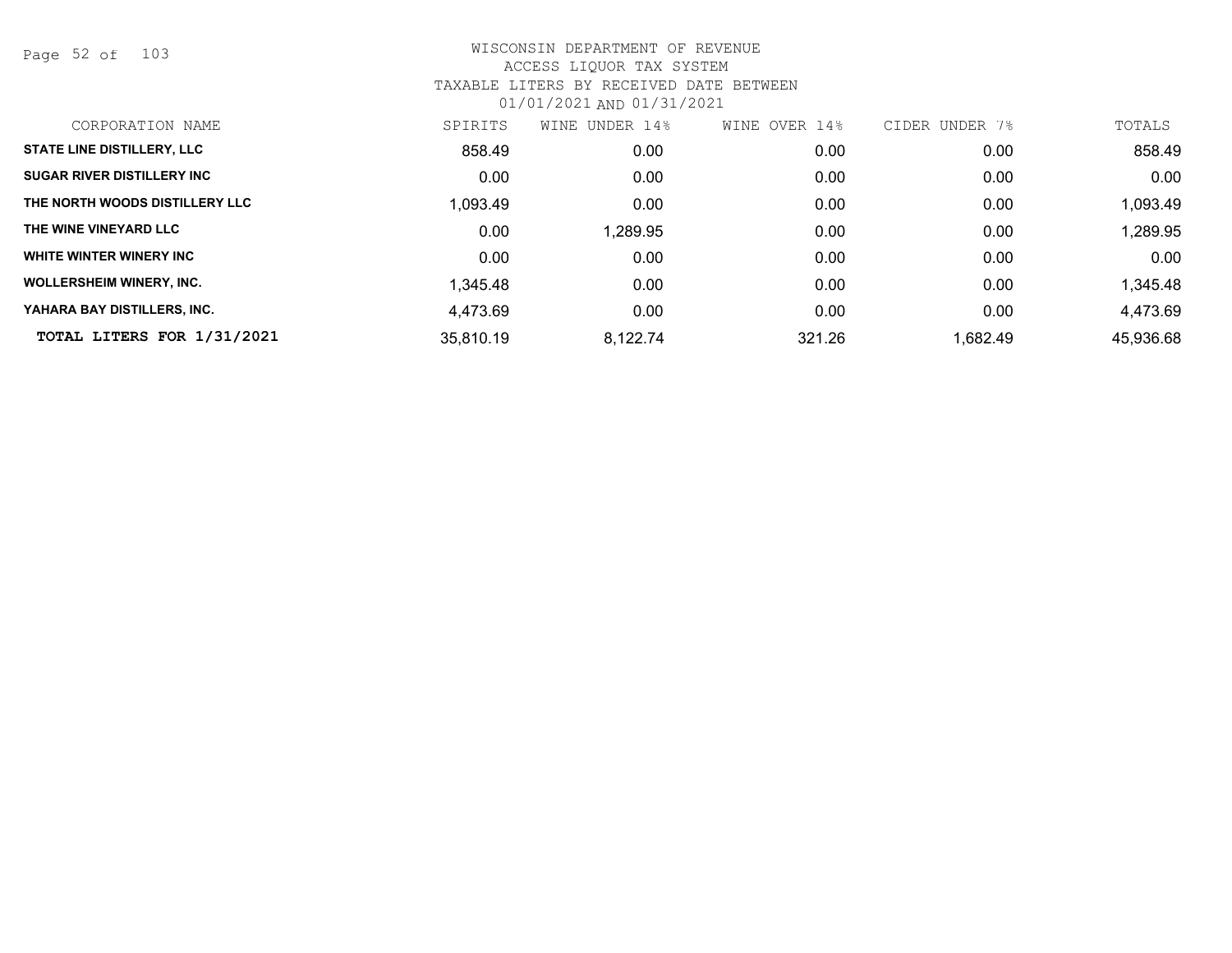Page 53 of 103

#### WISCONSIN DEPARTMENT OF REVENUE ACCESS LIQUOR TAX SYSTEM TAXABLE LITERS BY RECEIVED DATE BETWEEN 01/01/2021 AND 01/31/2021 CORPORATION NAME SPIRITS WINE UNDER 14% WINE OVER 14% CIDER UNDER 7% TOTALS

## **IN STATE RECTIFIER (WR)**

| 45TH PARALLEL SPIRITS, LLC             | 4,910.97  | 0.00     | 0.00 | 0.00 | 4,910.97  |
|----------------------------------------|-----------|----------|------|------|-----------|
| <b>ARTY'S PREMIUM BEVERAGES, INC</b>   | 2,649.78  | 0.00     | 0.00 | 0.00 | 2,649.78  |
| <b>CENTRAL STANDARD LLC</b>            | 13,976.19 | 0.00     | 0.00 | 0.00 | 13,976.19 |
| CITY BREWING COMPANY, LLC              | 4,422.68  | 0.00     | 0.00 | 0.00 | 4,422.68  |
| <b>DANCING GOAT DISTILLERY, LLC</b>    | 0.00      | 0.00     | 0.00 | 0.00 | 0.00      |
| <b>DISTILLERY PARTNERS, LLC</b>        | 0.00      | 0.00     | 0.00 | 0.00 | 0.00      |
| <b>DOUNDRINS DISTILLING</b>            | 0.00      | 0.00     | 0.00 | 0.00 | 0.00      |
| <b>FREDERICK QUANDT</b>                | 0.00      | 350.15   | 0.00 | 0.00 | 350.15    |
| <b>GALLOWAY COMPANY</b>                | 0.00      | 0.00     | 0.00 | 0.00 | 0.00      |
| <b>GLOBAL UNIVERSAL SRL</b>            | 0.00      | 0.00     | 0.00 | 0.00 | 0.00      |
| <b>GREAT LAKES DISTILLERY LLC</b>      | 5,042.26  | 0.00     | 0.00 | 0.00 | 5,042.26  |
| <b>HENRY FARMS PRAIRIE SPIRITS LLC</b> | $-517.50$ | 0.00     | 0.00 | 0.00 | $-517.50$ |
| <b>JACKSON WINE LLC</b>                | 0.00      | 0.00     | 0.00 | 0.00 | 0.00      |
| <b>KELLY M YOCOM</b>                   | 93.97     | 270.00   | 0.00 | 0.00 | 363.97    |
| <b>MIDWEST CUSTOM BOTTLING LLC</b>     | 33,191.59 | 510.25   | 0.00 | 0.00 | 33,701.84 |
| <b>NATHAN G GREENAWALT</b>             | 0.00      | 0.00     | 0.00 | 0.00 | 0.00      |
| ST MARY'S DISTILLARY LLC               | 0.00      | 0.00     | 0.00 | 0.00 | 0.00      |
| YAHARA BAY DISTILLERS, INC.            | 0.00      | 0.00     | 0.00 | 0.00 | 0.00      |
| YAHARA BAY DISTILLERS, INC.            | 0.00      | 0.00     | 0.00 | 0.00 | 0.00      |
| TOTAL LITERS FOR 1/31/2021             | 63,769.94 | 1,130.40 | 0.00 | 0.00 | 64,900.34 |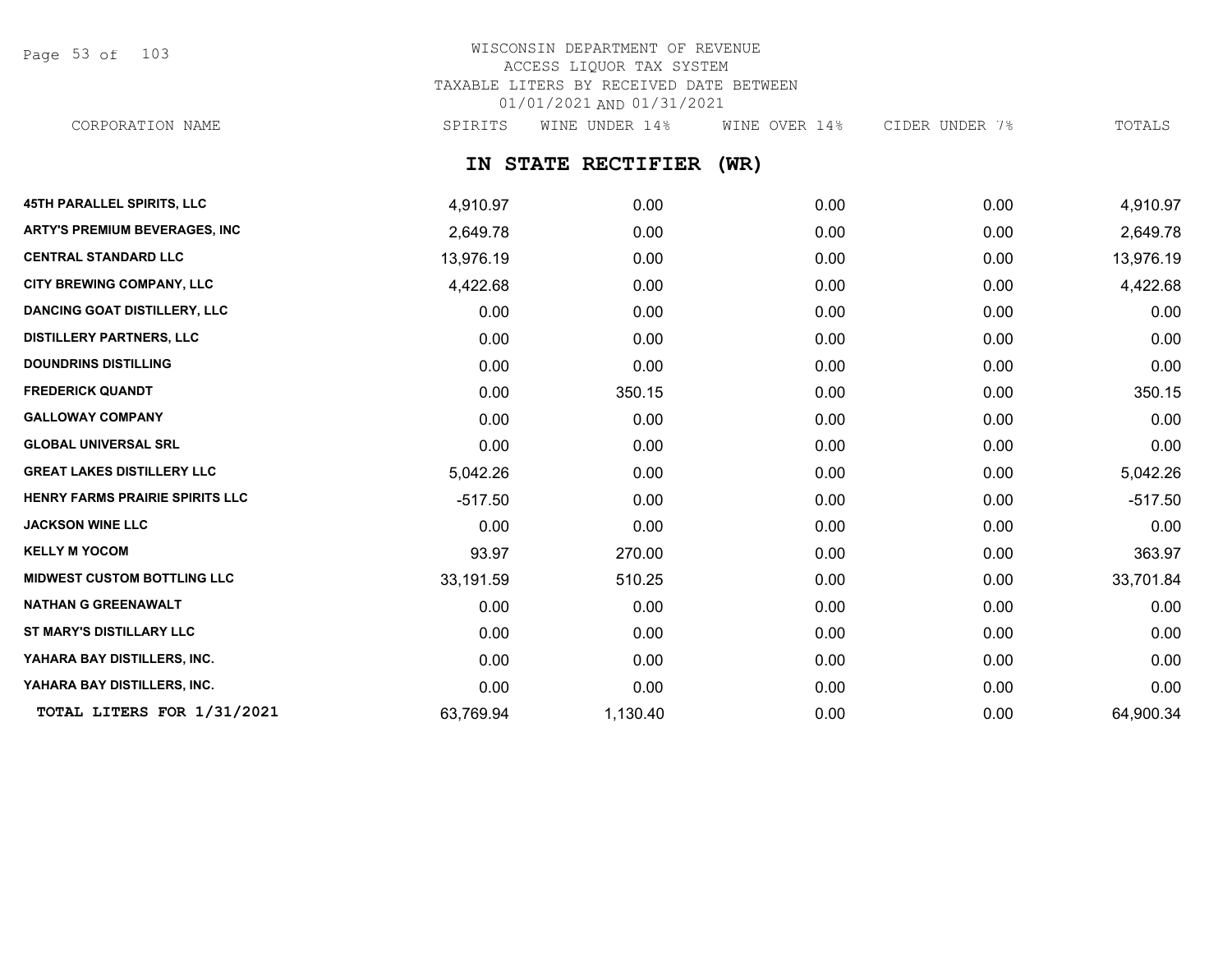Page 54 of 103

## WISCONSIN DEPARTMENT OF REVENUE ACCESS LIQUOR TAX SYSTEM TAXABLE LITERS BY RECEIVED DATE BETWEEN 01/01/2021 AND 01/31/2021

CORPORATION NAME SPIRITS WINE UNDER 14% WINE OVER 14% CIDER UNDER 7% TOTALS

**IN STATE WINERY (WWI)**

| <b>4 CHRISTI'S VINEYARD LLC</b>                   | 0.00 | 0.00      | 0.00  | 0.00     | 0.00      |
|---------------------------------------------------|------|-----------|-------|----------|-----------|
| <b>ALLEN L NAPARALLA</b>                          | 0.00 | 0.00      | 0.00  | 0.00     | 0.00      |
| <b>AMANDA STEFL</b>                               | 0.00 | 2,115.21  | 0.00  | 0.00     | 2,115.21  |
| <b>BADGER STATE BREWING COMPANY LLC</b>           | 0.00 | 0.00      | 0.00  | 557.40   | 557.40    |
| <b>BAYFIELD WINERY, LTD.</b>                      | 0.00 | 0.00      | 0.00  | 0.00     | 0.00      |
| <b>BELLEVINEZ LLC</b>                             | 0.00 | 486.01    | 0.00  | 0.00     | 486.01    |
| <b>BLIND HORSE WINERY LLC</b>                     | 0.00 | 0.00      | 0.00  | 0.00     | 0.00      |
| <b>BOTHAM BRANDS LLC</b>                          | 0.00 | 3,562.06  | 0.00  | 0.00     | 3,562.06  |
| <b>BRADLEY L ALLEN</b>                            | 0.00 | 74.99     | 0.00  | 0.00     | 74.99     |
| <b>BRANCHES WINERY LLC</b>                        | 0.00 | 0.00      | 0.00  | 0.00     | 0.00      |
| <b>BRIAN C LOKRANTZ</b>                           | 0.00 | 0.00      | 0.00  | 0.00     | 0.00      |
| <b>BRIGADOON FARM &amp; WINERY LLC</b>            | 0.00 | 590.37    | 0.00  | 0.00     | 590.37    |
| <b>BRIX CIDER LLC</b>                             | 0.00 | 0.00      | 0.00  | 1,023.69 | 1,023.69  |
| <b>C &amp; N CORPORATION</b>                      | 0.00 | 42,232.90 | 94.48 | 0.00     | 42,327.38 |
| <b>CAPITAL BREWERY COMPANY, INC.</b>              | 0.00 | 0.00      | 0.00  | 0.00     | 0.00      |
| <b>CHATEAU ST CROIX WINERY &amp; VINEYARD LLC</b> | 0.00 | 728.99    | 44.25 | 0.00     | 773.24    |
| <b>CHERYL JOHNSON</b>                             | 0.00 | 299.05    | 0.00  | 0.00     | 299.05    |
| <b>CLOVER MEADOW LLC</b>                          | 0.00 | 0.00      | 0.00  | 0.00     | 0.00      |
| <b>COLLEEN M BOS</b>                              | 0.00 | 0.00      | 0.00  | 0.00     | 0.00      |
| <b>CRAIG FLETCHER</b>                             | 0.00 | 0.00      | 0.00  | 0.00     | 0.00      |
| <b>DANIEL J KOEPKE</b>                            | 0.00 | 0.00      | 0.00  | 0.00     | 0.00      |
| <b>DANZINGER VINEYARDS LLC</b>                    | 0.00 | 0.00      | 0.00  | 0.00     | 0.00      |
| <b>DAVID F MAHER</b>                              | 0.00 | 0.00      | 0.00  | 0.00     | 0.00      |
| <b>DAVID R RASMUSSEN</b>                          | 0.00 | $-58.46$  | 0.00  | 0.00     | $-58.46$  |
| <b>DEAD BIRD BREWING COMPANY</b>                  | 0.00 | 0.00      | 0.00  | 0.00     | 0.00      |
| <b>DEAN L BAUMGARTEN</b>                          | 0.00 | 2,409.79  | 0.00  | 0.00     | 2,409.79  |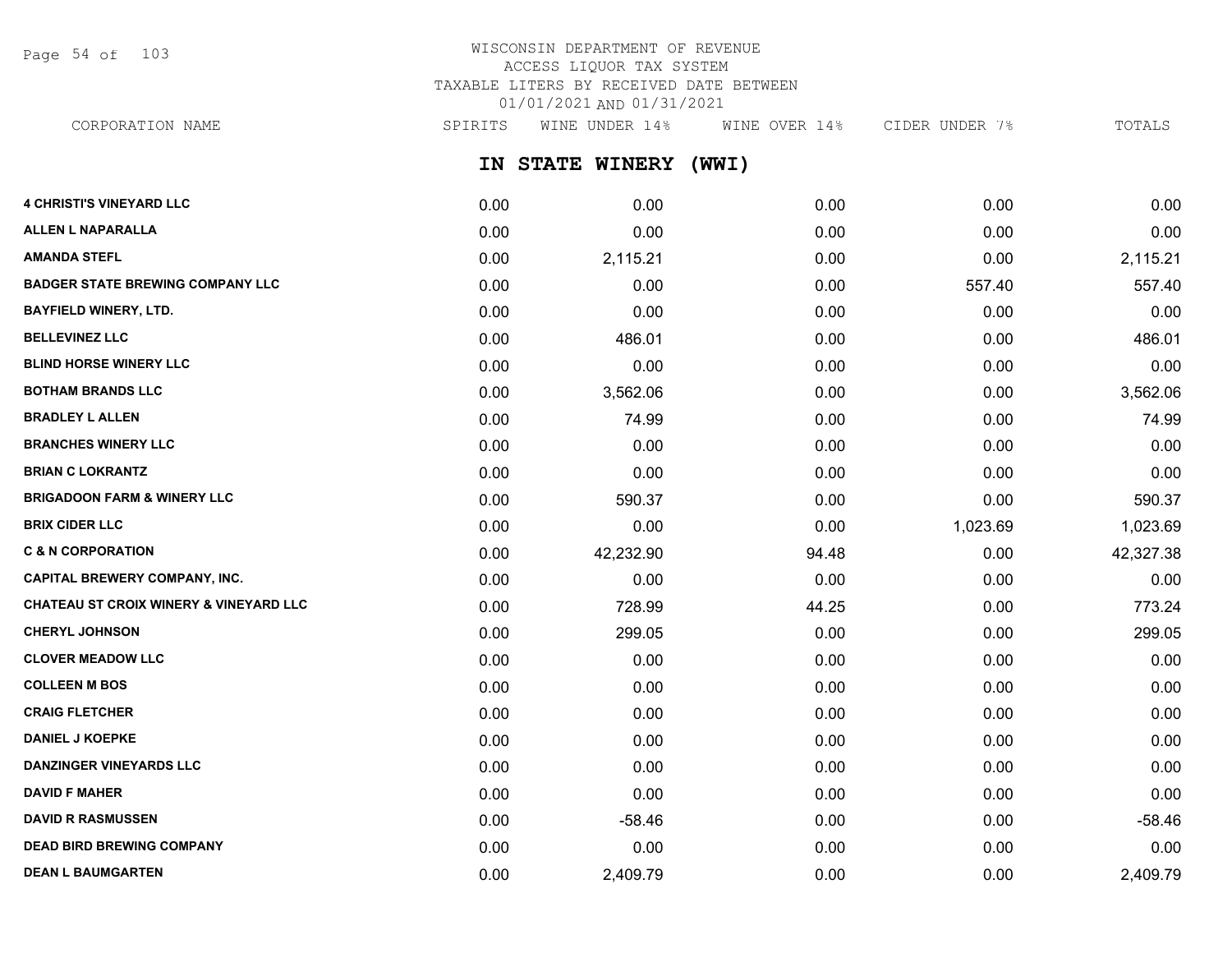Page 55 of 103

#### WISCONSIN DEPARTMENT OF REVENUE ACCESS LIQUOR TAX SYSTEM

TAXABLE LITERS BY RECEIVED DATE BETWEEN

| CORPORATION NAME                     | SPIRITS | WINE UNDER 14% | WINE OVER 14% | CIDER UNDER 7% | TOTALS    |
|--------------------------------------|---------|----------------|---------------|----------------|-----------|
| <b>DIANA HOBSON</b>                  | 0.00    | 4,674.21       | 0.00          | 0.00           | 4,674.21  |
| DIXONS AUTUMN HARVEST WINERY, LLC    | 0.00    | 0.00           | 0.00          | 0.00           | 0.00      |
| <b>DON GRASSE</b>                    | 0.00    | 0.00           | 0.00          | 0.00           | 0.00      |
| DRUMLIN RIDGE WINERY LLC             | 0.00    | 0.00           | 450.46        | 166.56         | 617.02    |
| <b>EASTERN RIDGES VINEYARD, LLC</b>  | 0.00    | 1,143.00       | 0.00          | 0.00           | 1,143.00  |
| <b>EDWARD J RINK</b>                 | 0.00    | 74.99          | 20.25         | 0.00           | 95.24     |
| <b>ELISABETH W KLEIN</b>             | 0.00    | 2,611.93       | 0.00          | 0.00           | 2,611.93  |
| <b>ETHAN KELLER</b>                  | 0.00    | 0.00           | 0.00          | 0.00           | 0.00      |
| <b>FAWN CREEK WINERY LLC</b>         | 0.00    | 7,103.23       | 0.00          | 0.00           | 7,103.23  |
| <b>FERMENTING CELLARS LLC</b>        | 0.00    | 300.83         | 18.00         | 0.00           | 318.83    |
| FISHER KING WINERY, LLC              | 0.00    | 0.00           | 0.00          | 0.00           | 0.00      |
| <b>FRESAR INC</b>                    | 0.00    | 41.64          | 0.00          | 0.00           | 41.64     |
| FRUIT OF THE WOODS WINE CELLAR, INC. | 0.00    | 17,259.75      | 0.00          | 0.00           | 17,259.75 |
| <b>HALF KRAKT LLC</b>                | 0.00    | 0.00           | 0.00          | 0.00           | 0.00      |
| <b>HALF MOON HILL LLC</b>            | 0.00    | 14.23          | 0.00          | 10.33          | 24.56     |
| <b>HARBOR RIDGE WINERY INC.</b>      | 0.00    | 3,501.50       | 0.00          | 0.00           | 3,501.50  |
| <b>HAYWARD LAKES WINERY, LLC</b>     | 0.00    | 0.00           | 0.00          | 0.00           | 0.00      |
| <b>HERDIE BAISDEN</b>                | 0.00    | 45.42          | 0.00          | 2,460.52       | 2,505.94  |
| <b>ISLAND ORCHARD CIDER LLC</b>      | 0.00    | 338.62         | 313.88        | 34,003.33      | 34,655.83 |
| <b>JAMES F HAUSER JR</b>             | 0.00    | 0.00           | 0.00          | 0.00           | 0.00      |
| <b>JAMES PLOETZ</b>                  | 0.00    | 462.73         | 8.25          | 0.00           | 470.98    |
| <b>JEFFERY BEMIS</b>                 | 0.00    | 3,565.85       | 0.00          | 0.00           | 3,565.85  |
| <b>JEFFREY L STOEGER</b>             | 0.00    | 0.00           | 0.00          | 0.00           | 0.00      |
| <b>JESSICA L ECKER</b>               | 0.00    | 0.00           | 0.00          | 0.00           | 0.00      |
| <b>JOHN BIONDI</b>                   | 0.00    | 0.00           | 0.00          | 1,696.50       | 1,696.50  |
| <b>JONATHAN DALE</b>                 | 0.00    | 0.00           | 0.00          | 0.00           | 0.00      |
| <b>JORNY'S END LLC</b>               | 0.00    | 0.00           | 0.00          | 0.00           | 0.00      |
| <b>JORNY'S END LLC</b>               | 0.00    | 3,925.92       | 0.00          | 0.00           | 3,925.92  |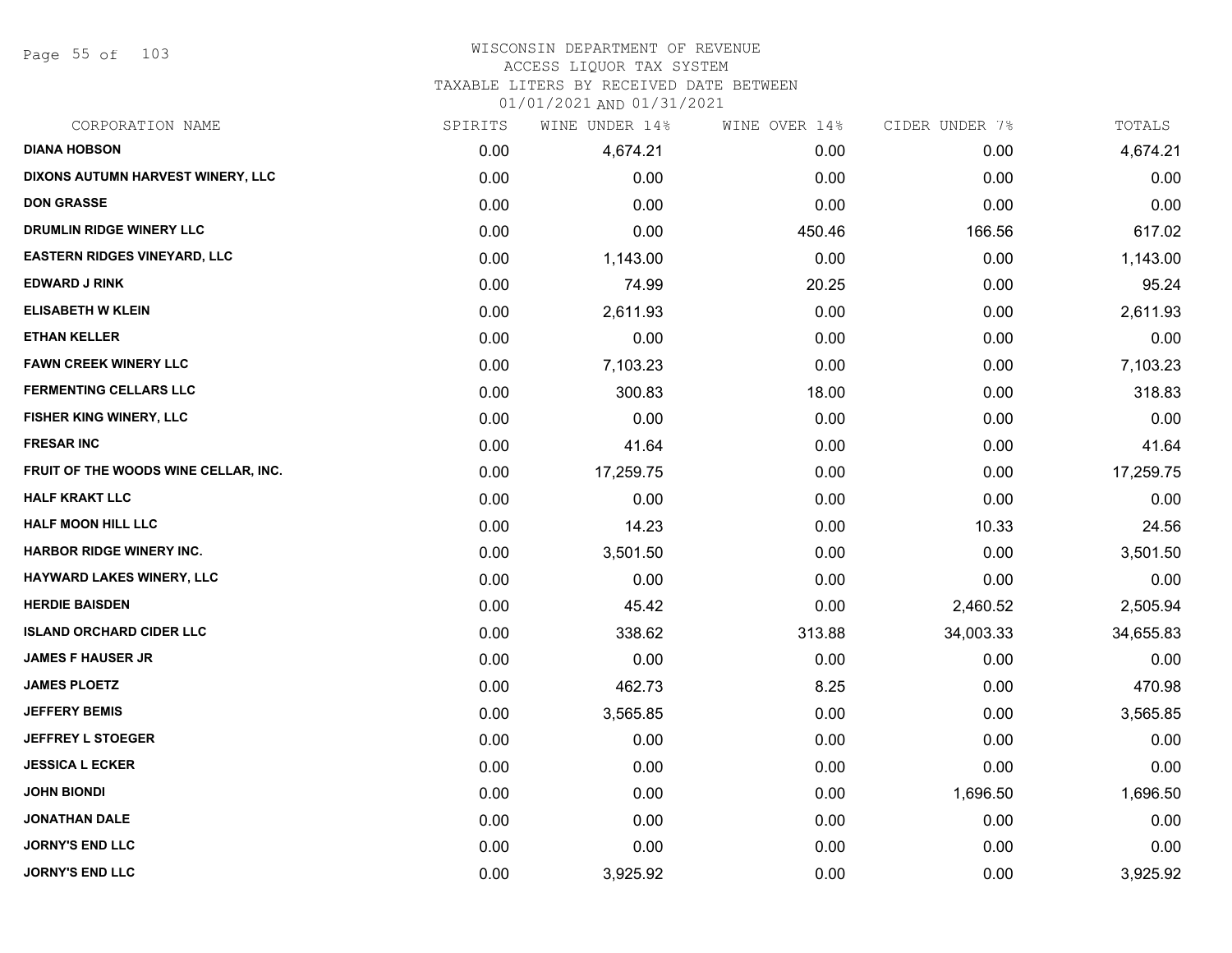Page 56 of 103

### WISCONSIN DEPARTMENT OF REVENUE

#### ACCESS LIQUOR TAX SYSTEM

TAXABLE LITERS BY RECEIVED DATE BETWEEN

| CORPORATION NAME                             | SPIRITS | WINE UNDER 14% | WINE OVER 14% | CIDER UNDER 7% | TOTALS    |
|----------------------------------------------|---------|----------------|---------------|----------------|-----------|
| <b>JOSEPH CALLOW</b>                         | 0.00    | 3,503.58       | 942.75        | 484.53         | 4,930.86  |
| <b>JOSEPH STALLER</b>                        | 0.00    | 10,844.26      | 0.00          | 0.00           | 10,844.26 |
| <b>JOSEPH WYNIMKO</b>                        | 0.00    | 71.01          | 0.00          | 0.00           | 71.01     |
| <b>KATCHEVER &amp; CO LLC</b>                | 0.00    | 0.00           | 0.00          | 0.00           | 0.00      |
| <b>KEVIN BEHNKE</b>                          | 0.00    | 423.70         | 0.00          | 0.00           | 423.70    |
| <b>KRISTIN HARRINGTON-BOEGNER</b>            | 0.00    | 88.58          | 0.00          | 0.00           | 88.58     |
| <b>LAKE NOKOMIS CRANBERRIES INC</b>          | 0.00    | 218.04         | 0.00          | 0.00           | 218.04    |
| <b>LANDTA WINES LLC</b>                      | 0.00    | 408.82         | 0.00          | 0.00           | 408.82    |
| LAUTENBACH'S ORCHARD COUNTRY INC             | 0.00    | 0.00           | 0.00          | 0.00           | 0.00      |
| <b>LEDGESTONE ESTATE LLC</b>                 | 0.00    | 234.69         | 157.32        | 0.00           | 392.01    |
| LIL' OLE WINEMAKER SHOPPE LLC                | 0.00    | 314.15         | 0.00          | 0.00           | 314.15    |
| <b>LOST ISLAND WINE LLC</b>                  | 0.00    | 366.77         | 138.73        | 0.00           | 505.50    |
| <b>LUCKY DOG WINERY</b>                      | 0.00    | 0.00           | 0.00          | 0.00           | 0.00      |
| <b>LUNCH CREEK VINEYARDS LLC</b>             | 0.00    | 0.00           | 0.00          | 0.00           | 0.00      |
| <b>MARTIN E SELL</b>                         | 0.00    | 320.62         | 38.23         | 0.00           | 358.85    |
| <b>MARY BELLAZZINI</b>                       | 0.00    | 0.00           | 0.00          | 0.00           | 0.00      |
| <b>MATENAER CORPORATION</b>                  | 0.00    | 0.00           | 0.00          | 0.00           | 0.00      |
| <b>MATTHEW RICK</b>                          | 0.00    | 0.00           | 0.00          | 0.00           | 0.00      |
| MCFLESHMAN'S BREWING CO., LLC.               | 0.00    | 0.00           | 0.00          | 0.00           | 0.00      |
| <b>MERSHONIAN CIDERY LLC</b>                 | 0.00    | 0.00           | 0.00          | 0.00           | 0.00      |
| <b>MOBCRAFT BEER INC</b>                     | 0.00    | 0.00           | 0.00          | 0.00           | 0.00      |
| <b>MOLSON COORS BEVERAGE COMPANY USA LLC</b> | 0.00    | 0.00           | 0.00          | 0.00           | 0.00      |
| <b>MOLSON COORS USA LLC</b>                  | 0.00    | 0.00           | 0.00          | 0.00           | 0.00      |
| <b>MOONDANCER LLC</b>                        | 0.00    | 121.47         | 0.00          | 0.00           | 121.47    |
| <b>MUNSON BRIDGE WINERY INC</b>              | 0.00    | 3,211.91       | 0.00          | 0.00           | 3,211.91  |
| <b>MUSETTA WINERY, LLC</b>                   | 0.00    | $-66.25$       | 0.00          | 0.00           | $-66.25$  |
| <b>NOBLE ROOTS BREWING COMPANY, LLC</b>      | 0.00    | 0.00           | 0.00          | 117.35         | 117.35    |
| NORTHLEAF WINERY, LLC                        | 0.00    | 1,771.49       | 53.26         | 0.00           | 1,824.75  |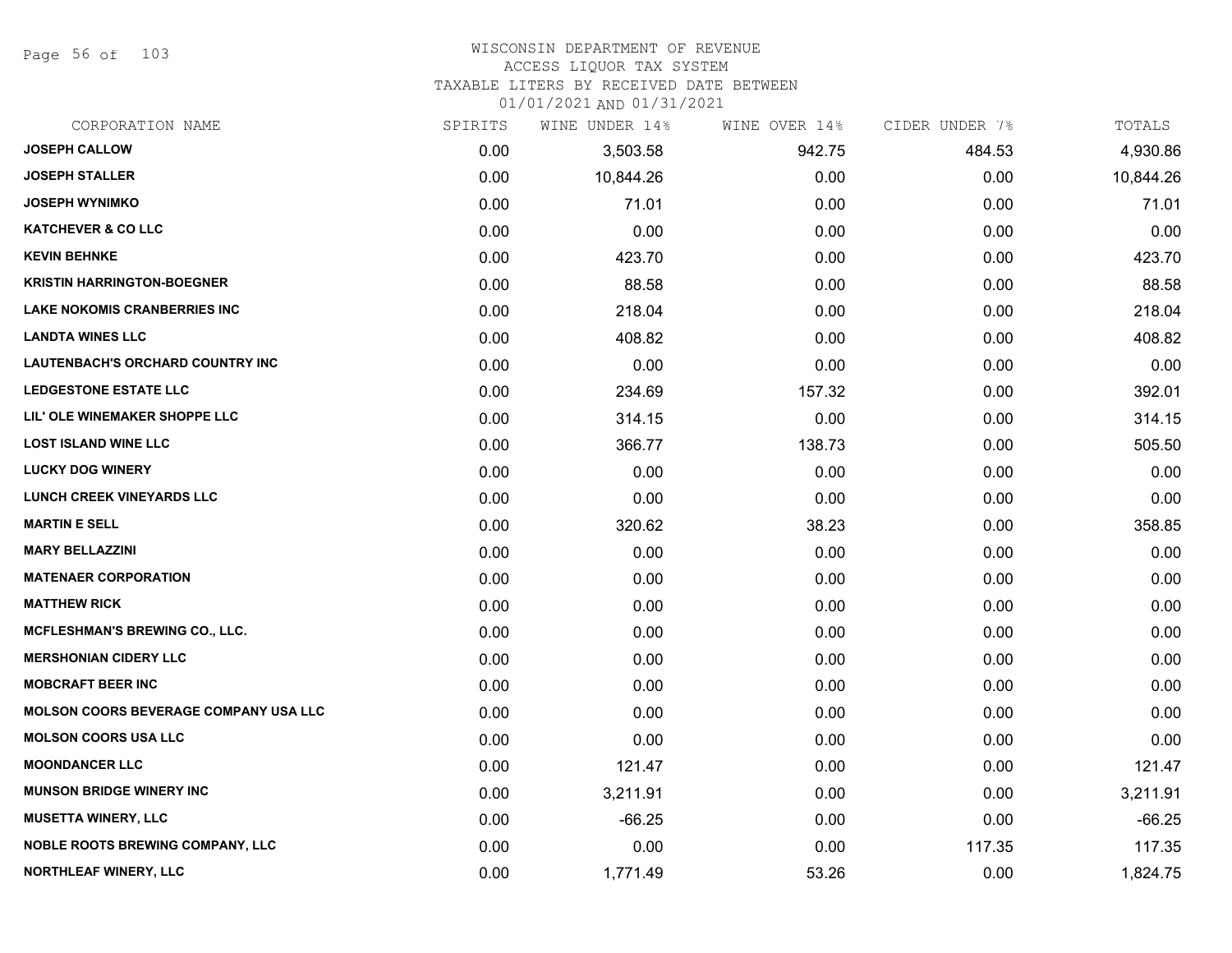Page 57 of 103

#### WISCONSIN DEPARTMENT OF REVENUE ACCESS LIQUOR TAX SYSTEM TAXABLE LITERS BY RECEIVED DATE BETWEEN

| CORPORATION NAME                            | SPIRITS | WINE UNDER 14% | WINE OVER 14% | CIDER UNDER 7% | TOTALS    |
|---------------------------------------------|---------|----------------|---------------|----------------|-----------|
| <b>ODILON FORD WINERY INC</b>               | 0.00    | 496.51         | 0.00          | 0.00           | 496.51    |
| <b>ORGANIC ELIXIR WINERY INC</b>            | 0.00    | 0.00           | 0.00          | 0.00           | 0.00      |
| PARALLEL 44 VINEYARD & WINERY, INC.         | 0.00    | 11,449.82      | 0.00          | 0.00           | 11,449.82 |
| PARALLEL 44 VINEYARD & WINERY, INC.         | 0.00    | 739.52         | 0.00          | 0.00           | 739.52    |
| <b>PATRICK ARNDT</b>                        | 0.00    | 75.71          | 0.00          | 0.00           | 75.71     |
| <b>PAUL D ASPER</b>                         | 0.00    | 2,155.79       | 0.00          | 2,748.01       | 4,903.80  |
| <b>PAUL G BLOMMEL</b>                       | 0.00    | 0.00           | 0.00          | 0.00           | 0.00      |
| <b>PAUL HAMMEN</b>                          | 0.00    | 0.00           | 0.00          | 0.00           | 0.00      |
| <b>PAUL J FRANZEN</b>                       | 0.00    | 0.00           | 0.00          | 0.00           | 0.00      |
| PETER H GENTRY                              | 0.00    | 0.00           | 0.00          | 0.00           | 0.00      |
| <b>PHILIP J BRATSCH</b>                     | 0.00    | 0.00           | 0.00          | 0.00           | 0.00      |
| <b>PIEPERTK LLC</b>                         | 0.00    | 1,993.51       | 13.51         | 0.00           | 2,007.02  |
| <b>PRAIRIE HAWK WINERY INC</b>              | 0.00    | 63.00          | 0.00          | 0.00           | 63.00     |
| <b>RED OAK VINEYARD INC</b>                 | 0.00    | 0.00           | 0.00          | 0.00           | 0.00      |
| <b>RIO LOBO LLC</b>                         | 0.00    | 0.00           | 0.00          | 0.00           | 0.00      |
| <b>RIVER BEND VINEYARD &amp; WINERY LLC</b> | 0.00    | 0.00           | 0.00          | 0.00           | 0.00      |
| <b>ROBERT J FOWLER</b>                      | 0.00    | 0.00           | 0.00          | 0.00           | 0.00      |
| <b>ROCK N WOOL WINERY LLC</b>               | 0.00    | 0.00           | 0.00          | 0.00           | 0.00      |
| <b>RUSHFORD MEADERY AND WINERY LLC</b>      | 0.00    | $-1.88$        | 0.00          | $-7.16$        | $-9.04$   |
| <b>RYAN PRELLWITZ</b>                       | 0.00    | 0.00           | 0.00          | 0.00           | 0.00      |
| SEVEN HAWKS VINEYARDS LLC                   | 0.00    | 0.00           | 0.00          | 0.00           | 0.00      |
| SEVEN HAWKS VINEYARDS LLC                   | 0.00    | 0.00           | 0.00          | 0.00           | 0.00      |
| <b>SHARON L PINGEL</b>                      | 0.00    | 51.75          | 0.00          | 0.00           | 51.75     |
| <b>SHERRY HARDIE</b>                        | 0.00    | 306.25         | 8.97          | 0.00           | 315.22    |
| SIMON CREEK VINEYARD LLC                    | 0.00    | 1,331.97       | 60.00         | 0.00           | 1,391.97  |
| SINNIPEE VALLEY VINEYARD LLC                | 0.00    | 513.00         | 0.00          | 0.00           | 513.00    |
| <b>SPB LLC</b>                              | 0.00    | 0.00           | 0.00          | 29,400.83      | 29,400.83 |
| SPIRITS OF NORWAY VINEYARD LLC              | 0.00    | 1,875.48       | 0.00          | 0.00           | 1,875.48  |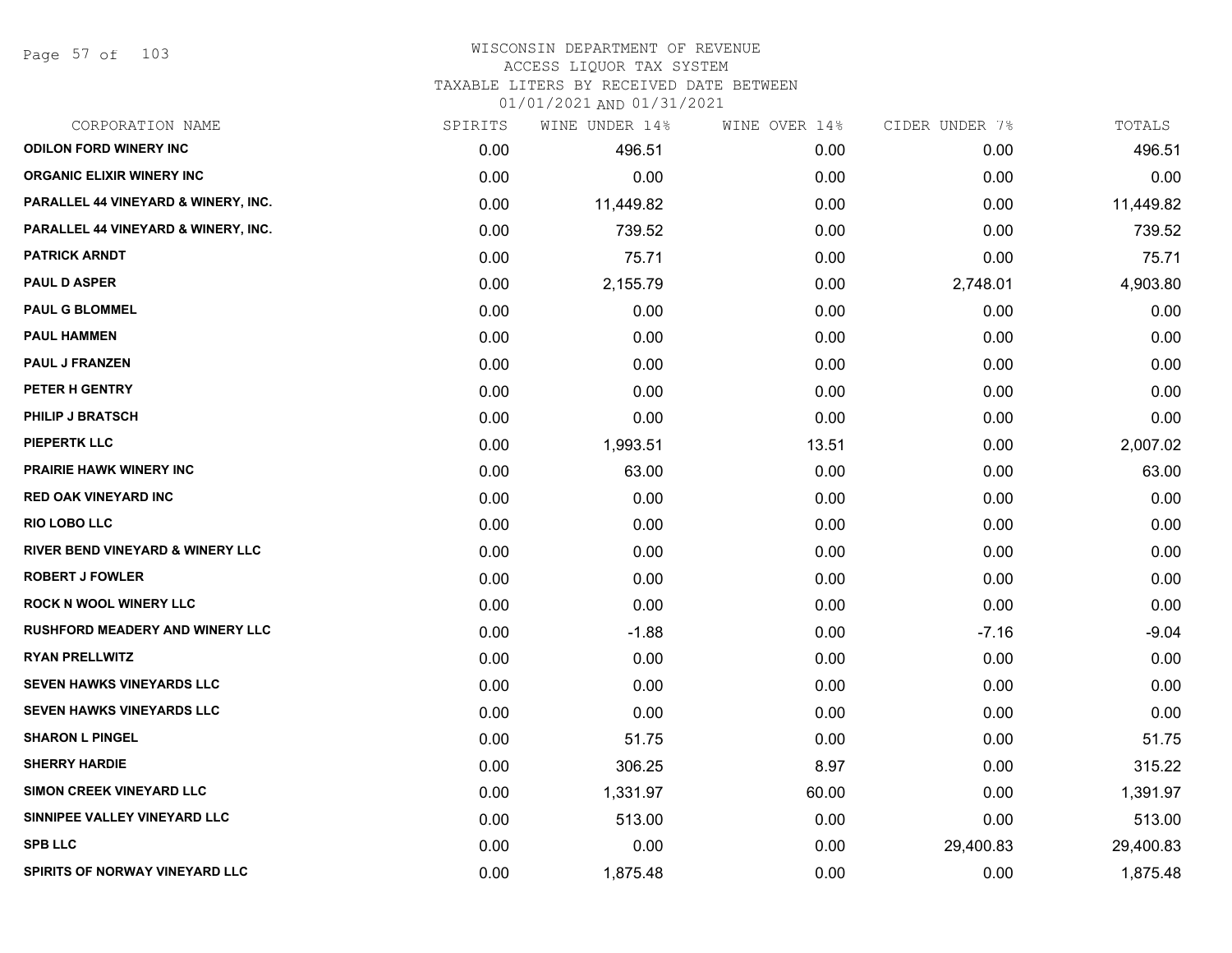Page 58 of 103

#### WISCONSIN DEPARTMENT OF REVENUE ACCESS LIQUOR TAX SYSTEM TAXABLE LITERS BY RECEIVED DATE BETWEEN

| CORPORATION NAME                           | SPIRITS | WINE UNDER 14% | WINE OVER 14% | CIDER UNDER 7% | TOTALS    |
|--------------------------------------------|---------|----------------|---------------|----------------|-----------|
| <b>SPRECHER BREWING COMPANY, LLC</b>       | 0.00    | 0.00           | 0.00          | 0.00           | 0.00      |
| <b>SPURGEON VINEYARDS &amp; WINERY LLC</b> | 0.00    | 2,129.79       | 45.05         | 0.00           | 2,174.84  |
| <b>STEPHEN M KENNEDY</b>                   | 0.00    | 25.02          | 0.00          | 0.00           | 25.02     |
| <b>STEVEN DEBAKER</b>                      | 0.00    | 416.02         | 232.01        | 0.00           | 648.03    |
| STEVEN M & JUDITH A JACOBSON LLC           | 0.00    | 318.34         | 0.00          | 0.00           | 318.34    |
| <b>STILLMANK BREWING COMPANY</b>           | 0.00    | 0.00           | 0.00          | 6,319.73       | 6,319.73  |
| <b>STONES THROW WINERY INC</b>             | 0.00    | 0.00           | 0.00          | 0.00           | 0.00      |
| <b>STRING THEORY CIDER INC</b>             | 0.00    | 0.00           | 0.00          | 0.00           | 0.00      |
| <b>SUNSET HOLLOW RANCH</b>                 | 0.00    | 67.49          | 48.45         | 0.00           | 115.94    |
| <b>SUNSET POINT WINERY LLC</b>             | 0.00    | 1,188.17       | 0.00          | 0.00           | 1,188.17  |
| <b>TENBA RIDGE WINERY LLC</b>              | 0.00    | 1,884.75       | 37.52         | 0.00           | 1,922.27  |
| THE RUM TREE, INC.                         | 0.00    | 0.00           | 0.00          | 0.00           | 0.00      |
| THE WINE VINEYARD LLC                      | 0.00    | 321.72         | 0.00          | 0.00           | 321.72    |
| THE WOODLAND TRAIL BEVERAGE COMPANY, INC.  | 0.00    | 1,947.05       | 0.00          | 0.00           | 1,947.05  |
| <b>TIMOTHY D GUILD</b>                     | 0.00    | 1,865.82       | 0.00          | 0.00           | 1,865.82  |
| <b>TIMOTHY P MCDONALD</b>                  | 0.00    | 119.24         | 0.00          | 0.00           | 119.24    |
| <b>TODD KUEHL</b>                          | 0.00    | 2,653.57       | 0.00          | 0.00           | 2,653.57  |
| <b>TOMMYS TOO HIGH WINES LLC</b>           | 0.00    | 344.47         | 0.00          | 0.00           | 344.47    |
| <b>TRACY A SOMERVILLE</b>                  | 0.00    | 0.00           | 0.00          | 0.00           | 0.00      |
| <b>TROY LANDWEHR</b>                       | 0.00    | 953.25         | 175.50        | 0.00           | 1,128.75  |
| <b>TWO BROTHERS WINES LLC</b>              | 0.00    | 733.50         | 278.26        | 0.00           | 1,011.76  |
| <b>UPSTREAM CIDER LLC</b>                  | 0.00    | 0.00           | 0.00          | 0.00           | 0.00      |
| VAN WYCHEN WINES INC.                      | 0.00    | 605.66         | 0.00          | 0.00           | 605.66    |
| <b>VERNON VINEYARDS LTD</b>                | 0.00    | 554.56         | 0.00          | 0.00           | 554.56    |
| <b>VINES TO CELLAR, INC.</b>               | 0.00    | 813.07         | 0.00          | 0.00           | 813.07    |
| <b>VON KLAUS WINERY LLC</b>                | 0.00    | 754.62         | 212.74        | 0.00           | 967.36    |
| <b>VON STIEHL WINERY LTD.</b>              | 0.00    | 0.00           | 0.00          | 0.00           | 0.00      |
| <b>VON STIEHL WINERY LTD.</b>              | 0.00    | 18,257.39      | $-135.37$     | 8,995.06       | 27,117.08 |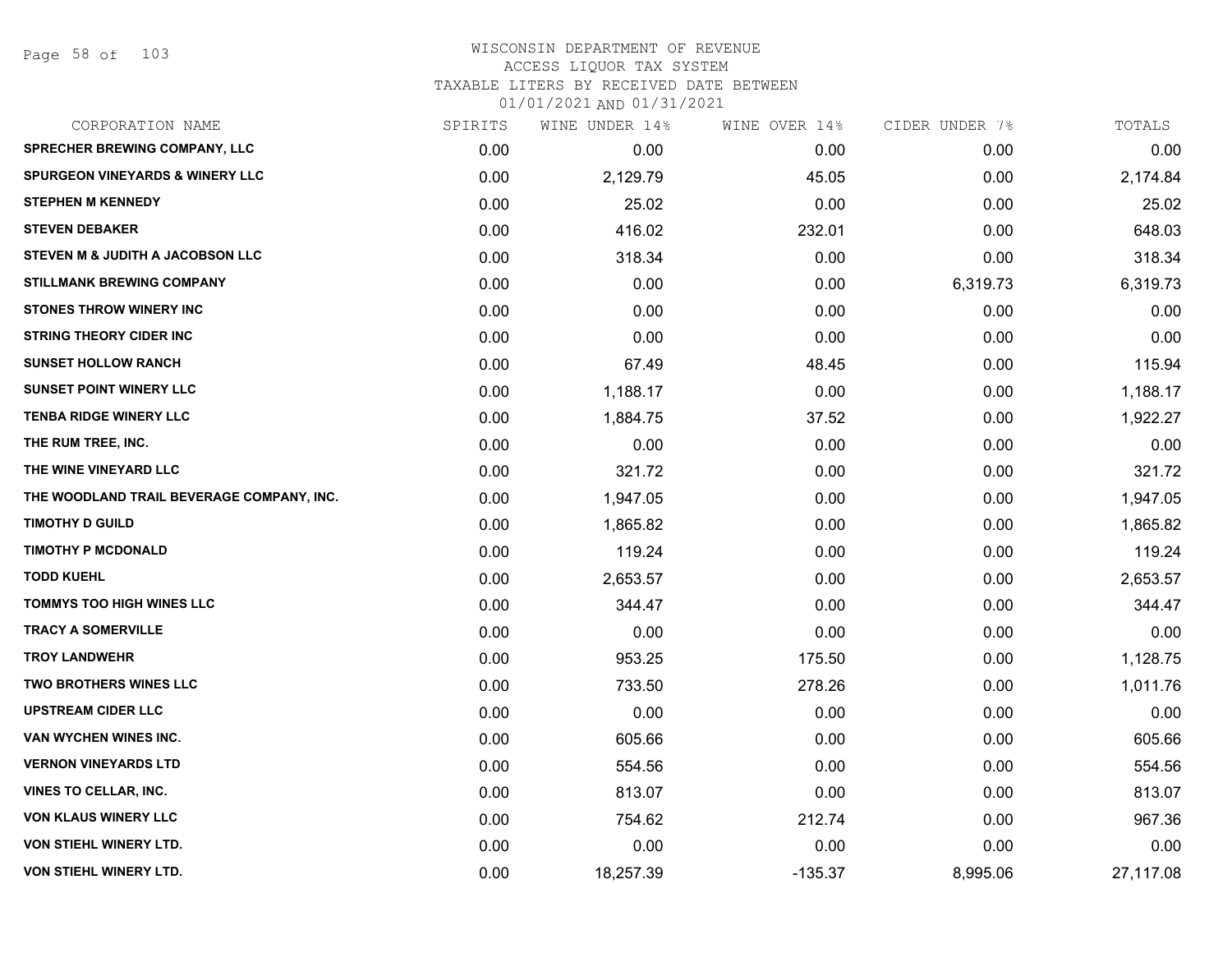Page 59 of 103

# WISCONSIN DEPARTMENT OF REVENUE

## ACCESS LIQUOR TAX SYSTEM

TAXABLE LITERS BY RECEIVED DATE BETWEEN

| CORPORATION NAME                        | SPIRITS | WINE UNDER 14% | WINE OVER 14% | CIDER UNDER 7% | TOTALS     |
|-----------------------------------------|---------|----------------|---------------|----------------|------------|
| <b>VON STIEHL WINERY LTD.</b>           | 0.00    | 0.00           | 0.00          | 0.00           | 0.00       |
| <b>WEST PRAIRIE WINERY LLC</b>          | 0.00    | 6,976.49       | 0.00          | 0.00           | 6,976.49   |
| WHISPERING BLUFFS VINEYARD & WINERY LTD | 0.00    | 85.50          | 0.00          | 0.00           | 85.50      |
| <b>WHITE BEAR SPIRITS LLC</b>           | 0.00    | 210.73         | 0.00          | 0.00           | 210.73     |
| WHITE WINTER WINERY INC                 | 0.00    | 791.91         | 0.00          | 1,186.72       | 1,978.63   |
| <b>WILD EPITOME LLC</b>                 | 0.00    | 307.49         | 15.03         | 0.00           | 322.52     |
| <b>WILD HARE LLC</b>                    | 0.00    | 171.02         | 0.00          | 0.00           | 171.02     |
| <b>WILD HILLS WINERY LLC</b>            | 0.00    | 2,830.49       | 0.00          | 0.00           | 2,830.49   |
| <b>WILLIAM F BLUHM</b>                  | 0.00    | 4,036.64       | 30.37         | 0.00           | 4,067.01   |
| <b>WINEMAKER'S DAUGHTER LLC</b>         | 0.00    | 0.00           | 0.00          | 0.00           | 0.00       |
| <b>WINESITTER BREWHOUSE LLC</b>         | 0.00    | 0.00           | 0.00          | 0.00           | 0.00       |
| <b>WOLLERSHEIM WINERY, INC.</b>         | 0.00    | 7,713.02       | 126.17        | 0.00           | 7,839.19   |
| <b>WOLLERSHEIM WINERY, INC.</b>         | 0.00    | 39,769.04      | 648.74        | 0.00           | 40,417.78  |
| TOTAL LITERS FOR 1/31/2021              | 0.00    | 239,233.86     | 4,076.81      | 89,163.40      | 332,474.07 |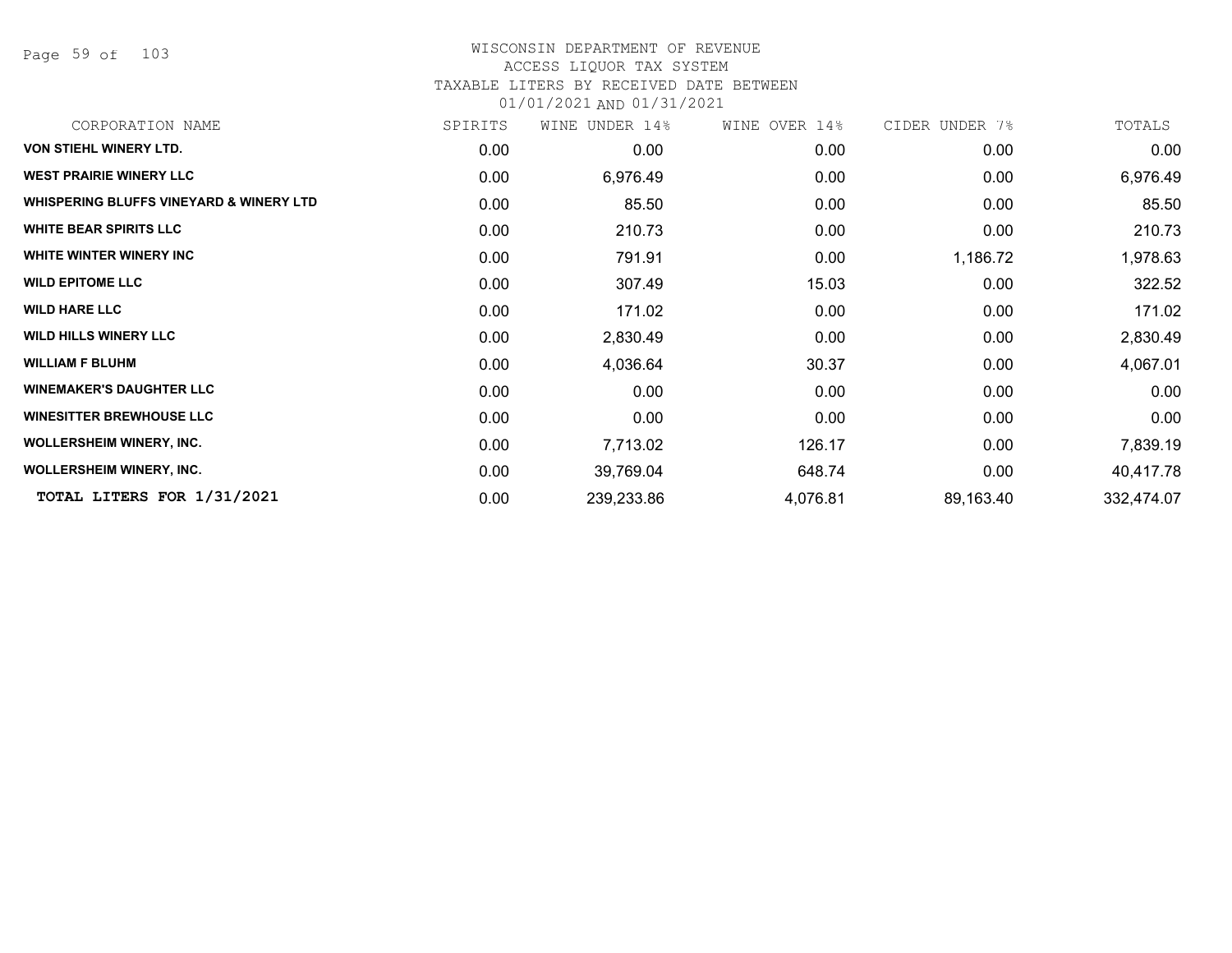Page 60 of 103

## WISCONSIN DEPARTMENT OF REVENUE ACCESS LIQUOR TAX SYSTEM TAXABLE LITERS BY RECEIVED DATE BETWEEN 01/01/2021 AND 01/31/2021

CORPORATION NAME SPIRITS WINE UNDER 14% WINE OVER 14% CIDER UNDER 7% TOTALS

## **WINE DIRECT SHIPPER (WDS)**

| 1-800 WINESHOP.COM INC                    | 0.00 | 2,086.50 | 334.50 | 0.00 | 2,421.00 |
|-------------------------------------------|------|----------|--------|------|----------|
| 2HAWK, LLC                                | 0.00 | 4.50     | 7.50   | 0.00 | 12.00    |
| <b>4 CHRISTI'S VINEYARD LLC</b>           | 0.00 | 0.00     | 0.00   | 0.00 | 0.00     |
| A DONKEY AND GOAT LLC                     | 0.00 | 12.00    | 0.00   | 0.00 | 12.00    |
| A TO Z WINEWORKS LLC                      | 0.00 | 54.75    | 1.50   | 0.00 | 56.25    |
| <b>ABACELA VINEYARDS &amp; WINERY INC</b> | 0.00 | 15.00    | 16.50  | 0.00 | 31.50    |
| <b>ABREU VINEYARDS INC</b>                | 0.00 | 0.00     | 72.00  | 0.00 | 72.00    |
| AC VIN CO LLC                             | 0.00 | 50.25    | 150.75 | 0.00 | 201.00   |
| <b>ACKERMAN FAMILY VINEYARDS LLC</b>      | 0.00 | 0.00     | 0.00   | 0.00 | 0.00     |
| <b>ACKLEY BRANDS LTD</b>                  | 0.00 | 66.75    | 0.75   | 0.00 | 67.50    |
| <b>ACORN ALEGRIA WINERY</b>               | 0.00 | 16.50    | 43.50  | 0.00 | 60.00    |
| <b>ADAM J RUHLAND</b>                     | 0.00 | 0.00     | 0.00   | 0.00 | 0.00     |
| <b>ADAMS WINERY LLC</b>                   | 0.00 | 54.75    | 64.50  | 0.00 | 119.25   |
| <b>ADELAIDA CELLARS INC</b>               | 0.00 | 0.75     | 144.00 | 0.00 | 144.75   |
| <b>ADELSHEIM VINEYARD LLC</b>             | 0.00 | 80.25    | 0.00   | 0.00 | 80.25    |
| ADLER DEUTSCH VINEYARD LLC                | 0.00 | 0.00     | 0.00   | 0.00 | 0.00     |
| <b>AEPPELTREOW INC</b>                    | 0.00 | 0.00     | 0.00   | 0.00 | 0.00     |
| <b>AIRPORT RANCH ESTATES LLC</b>          | 0.00 | 31.12    | 102.75 | 0.00 | 133.87   |
| <b>AKA WINES LLC</b>                      | 0.00 | 271.75   | 15.75  | 0.00 | 287.50   |
| ALEJANDRO BULGHERONI ESTATE LLC           | 0.00 | 0.00     | 4.50   | 0.00 | 4.50     |
| ALEXANDRIA NICOLE CELLARS LLC             | 0.00 | 12.75    | 38.25  | 0.00 | 51.00    |
| ALLEN WINE CO LLC                         | 0.00 | 0.00     | 0.00   | 0.00 | 0.00     |
| <b>ALOFT WINES LLC</b>                    | 0.00 | 1.50     | 23.25  | 0.00 | 24.75    |
| <b>ALPHA &amp; OMEGA WINERY LLC</b>       | 0.00 | 9.00     | 472.50 | 0.00 | 481.50   |
| <b>ALTAMURA WINERY INC</b>                | 0.00 | 0.00     | 10.50  | 0.00 | 10.50    |
| <b>ALTBIER OPERATIONS LLC</b>             | 0.00 | 2,683.50 | 589.50 | 0.00 | 3,273.00 |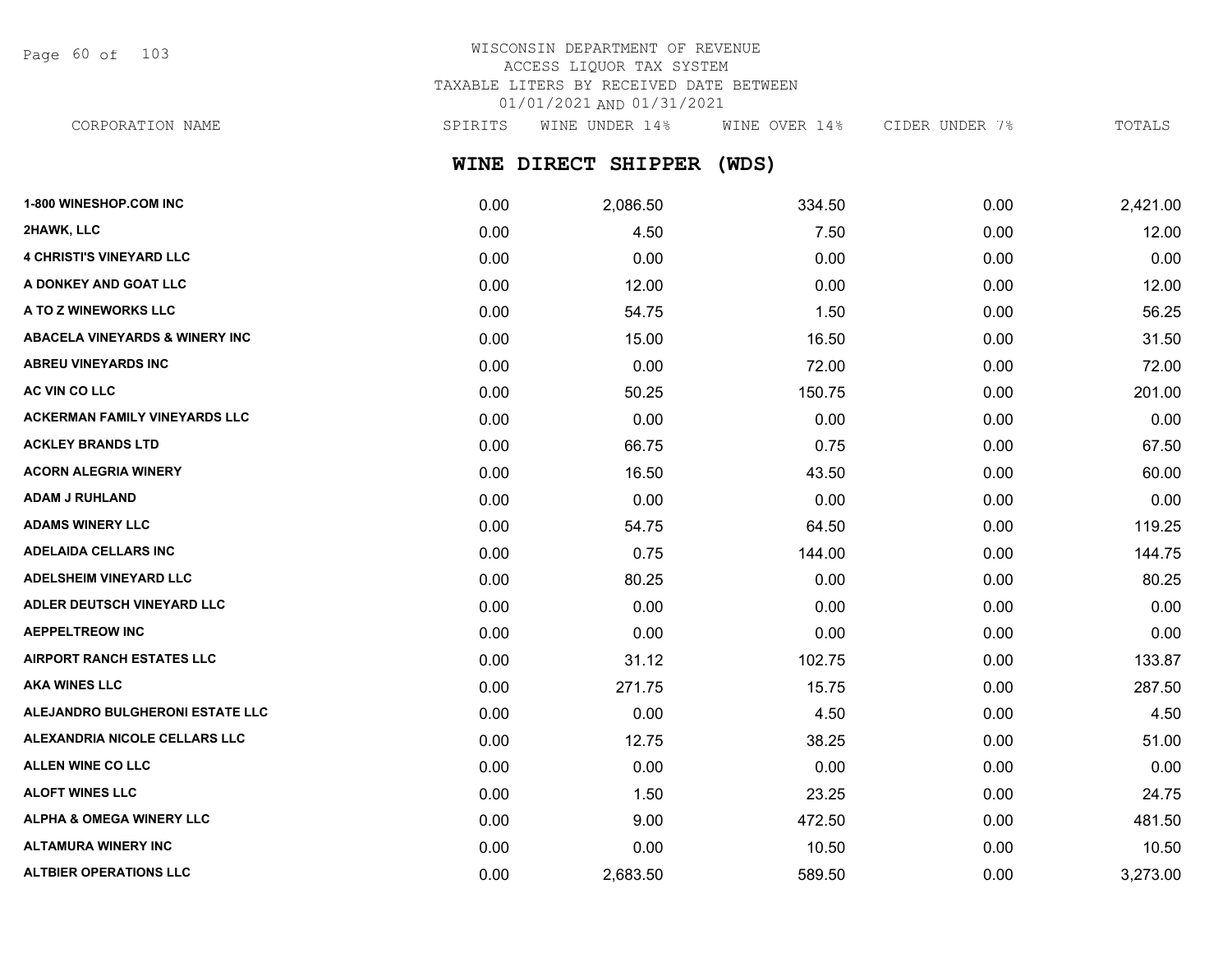Page 61 of 103

#### WISCONSIN DEPARTMENT OF REVENUE ACCESS LIQUOR TAX SYSTEM TAXABLE LITERS BY RECEIVED DATE BETWEEN

| CORPORATION NAME                       | SPIRITS | WINE UNDER 14% | WINE OVER 14% | CIDER UNDER 7% | TOTALS   |
|----------------------------------------|---------|----------------|---------------|----------------|----------|
| <b>ALVAREZ VINEYARDS LLC</b>           | 0.00    | 15.75          | 2.25          | 0.00           | 18.00    |
| <b>AMANDA STEFL</b>                    | 0.00    | 0.00           | 0.00          | 0.00           | 0.00     |
| <b>AMAVI CELLARS LLC</b>               | 0.00    | 12.00          | 49.50         | 0.00           | 61.50    |
| <b>AMERICAN VINTNERS LLC</b>           | 0.00    | 0.00           | 0.00          | 0.00           | 0.00     |
| <b>AMERICAN WINE TRADE INC</b>         | 0.00    | 69.75          | 0.00          | 0.00           | 69.75    |
| <b>AMICI CELLARS INC</b>               | 0.00    | 9.00           | 15.00         | 0.00           | 24.00    |
| <b>AMIZETTA VINEYARDS WINERY LLC</b>   | 0.00    | 0.00           | 309.75        | 0.00           | 309.75   |
| <b>AMPELOS CELLARS INC</b>             | 0.00    | 1.50           | 15.00         | 0.00           | 16.50    |
| <b>AMUSE BOUCHE LLC</b>                | 0.00    | 0.00           | 13.50         | 0.00           | 13.50    |
| <b>ANCIEN WINES INC</b>                | 0.00    | 0.00           | 83.52         | 0.00           | 83.52    |
| <b>ANCIENT PEAK INC</b>                | 0.00    | 6.00           | 27.00         | 0.00           | 33.00    |
| ANDERSONS CONN VALLEY WINERY INC       | 0.00    | 2.25           | 113.25        | 0.00           | 115.50   |
| <b>ANDIS WINES LLC</b>                 | 0.00    | 12.00          | 24.00         | 0.00           | 36.00    |
| <b>ANDREW MURRAY, LLC</b>              | 0.00    | 3.00           | 26.25         | 0.00           | 29.25    |
| <b>ANDREW TOW</b>                      | 0.00    | 0.00           | 0.00          | 0.00           | 0.00     |
| <b>ANIMOLP</b>                         | 0.00    | 1.50           | 0.00          | 0.00           | 1.50     |
| ANNADEL VINEYARD PARTNERS(DE) LLC      | 0.00    | 0.00           | 11.25         | 0.00           | 11.25    |
| <b>ANOMALY VINEYARDS LLC</b>           | 0.00    | 0.00           | 9.00          | 0.00           | 9.00     |
| <b>ANTHILL FARMS LLC</b>               | 0.00    | 18.00          | 0.00          | 0.00           | 18.00    |
| <b>ANTHONY M TRUCHARD</b>              | 0.00    | 0.00           | 153.00        | 0.00           | 153.00   |
| <b>ANTHONY ROAD WINE CO INC</b>        | 0.00    | 42.75          | 0.00          | 0.00           | 42.75    |
| APERTURE CELLARS, LLC                  | 0.00    | 3.00           | 15.00         | 0.00           | 18.00    |
| <b>APPELLATION TRADING COMPANY LLC</b> | 0.00    | 1,527.75       | 171.00        | 0.00           | 1,698.75 |
| <b>AQUA PUMPKIN INC</b>                | 0.00    | 0.00           | 6.00          | 0.00           | 6.00     |
| <b>ARC WINERY LLC</b>                  | 0.00    | 0.00           | 0.00          | 0.00           | 0.00     |
| <b>ARCHANGEL INVESTMENTS LLC</b>       | 0.00    | 3.75           | 66.02         | 0.00           | 69.77    |
| <b>ARETE WINES LLC</b>                 | 0.00    | 0.00           | 0.00          | 0.00           | 0.00     |
| <b>ARIETTA INC</b>                     | 0.00    | 0.00           | 47.25         | 0.00           | 47.25    |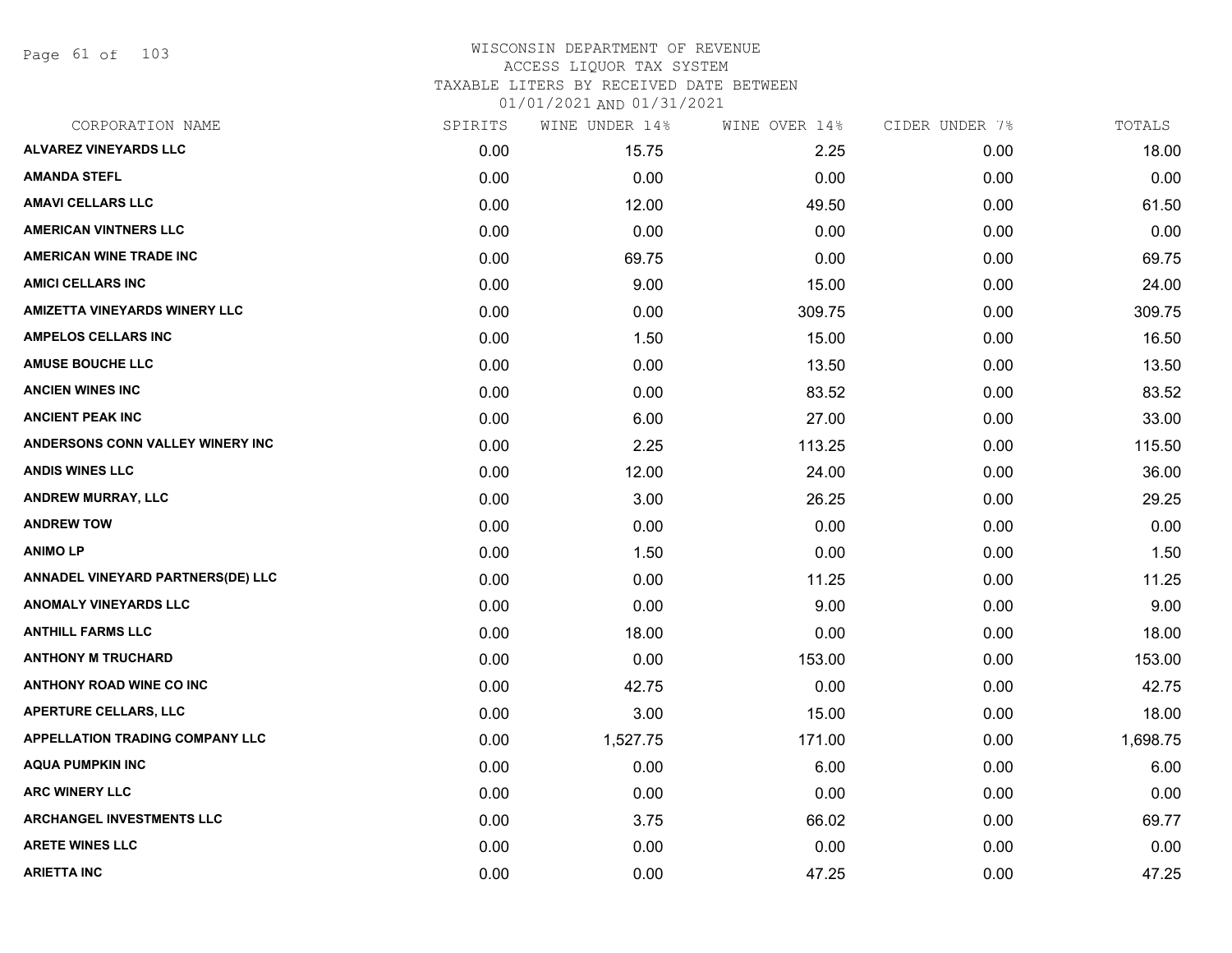Page 62 of 103

| CORPORATION NAME                        | SPIRITS | WINE UNDER 14% | WINE OVER 14% | CIDER UNDER 7% | TOTALS |
|-----------------------------------------|---------|----------------|---------------|----------------|--------|
| <b>ARISTA WINES LLC</b>                 | 0.00    | 0.00           | 144.75        | 0.00           | 144.75 |
| ARIZONA STRONGHOLD VINEYARDS LLC        | 0.00    | 0.00           | 0.00          | 0.00           | 0.00   |
| <b>ARKENSTONE VINEYARDS LLC</b>         | 0.00    | 0.00           | 45.75         | 0.00           | 45.75  |
| <b>ARMIDA WINERY INC</b>                | 0.00    | 34.50          | 134.25        | 0.00           | 168.75 |
| <b>ARMSTRONG FAMILY WINERY LLC</b>      | 0.00    | 9.75           | 12.00         | 0.00           | 21.75  |
| <b>ARMSTRONG VINEYARDS INC</b>          | 0.00    | 0.75           | 89.25         | 0.00           | 90.00  |
| <b>ARNOT-ROBERTS LLC</b>                | 0.00    | 24.75          | 0.00          | 0.00           | 24.75  |
| <b>ARRINGTON VINEYARDS LLC</b>          | 0.00    | 110.25         | 199.50        | 0.00           | 309.75 |
| <b>ARTISTE MANAGEMENT CO LLC</b>        | 0.00    | 0.00           | 9.75          | 0.00           | 9.75   |
| AU BON CLIMAT LLC                       | 0.00    | 45.00          | 0.00          | 0.00           | 45.00  |
| <b>AUBERT WINEGROWING INC</b>           | 0.00    | 0.00           | 333.75        | 0.00           | 333.75 |
| <b>AUGUST BRIGGS JR INC</b>             | 0.00    | 27.75          | 28.50         | 0.00           | 56.25  |
| <b>AUSTIN NICHOLS &amp; CO INC</b>      | 0.00    | 765.55         | 2.25          | 0.00           | 767.80 |
| <b>AVV WINERY CO LLC</b>                | 0.00    | 158.25         | 114.75        | 0.00           | 273.00 |
| <b>B &amp; B ORGANICS, LLC</b>          | 0.00    | 5.25           | 1.50          | 0.00           | 6.75   |
| <b>B WISE VINEYARDS LLC</b>             | 0.00    | 0.00           | 0.00          | 0.00           | 0.00   |
| <b>BABCOCK ENTERPRISES INC</b>          | 0.00    | 40.50          | 6.00          | 0.00           | 46.50  |
| <b>BADGER MOUNTAIN INC</b>              | 0.00    | 0.00           | 0.00          | 0.00           | 0.00   |
| <b>BADGER STATE BREWING COMPANY LLC</b> | 0.00    | 0.00           | 0.00          | 0.00           | 0.00   |
| <b>BALBOA WINERY LLC</b>                | 0.00    | 6.00           | 108.75        | 0.00           | 114.75 |
| <b>BALLENTINE VINEYARDS INC</b>         | 0.00    | 1.50           | 52.50         | 0.00           | 54.00  |
| <b>BALTIMORE BEND VINEYARD LLC</b>      | 0.00    | 0.00           | 0.00          | 0.00           | 0.00   |
| <b>BARGETTOS SANTA CRUZ WINERY INC</b>  | 0.00    | 57.37          | 1.25          | 0.00           | 58.62  |
| <b>BARLOW VINEYARDS LLC</b>             | 0.00    | 0.00           | 36.75         | 0.00           | 36.75  |
| <b>BARNARD GRIFFIN INC</b>              | 0.00    | 18.00          | 15.75         | 0.00           | 33.75  |
| <b>BARNETT VINEYARDS LP</b>             | 0.00    | 14.25          | 101.25        | 0.00           | 115.50 |
| <b>BAW INC</b>                          | 0.00    | 549.00         | 325.50        | 0.00           | 874.50 |
| <b>BAYFIELD WINERY, LTD.</b>            | 0.00    | 0.00           | 0.00          | 0.00           | 0.00   |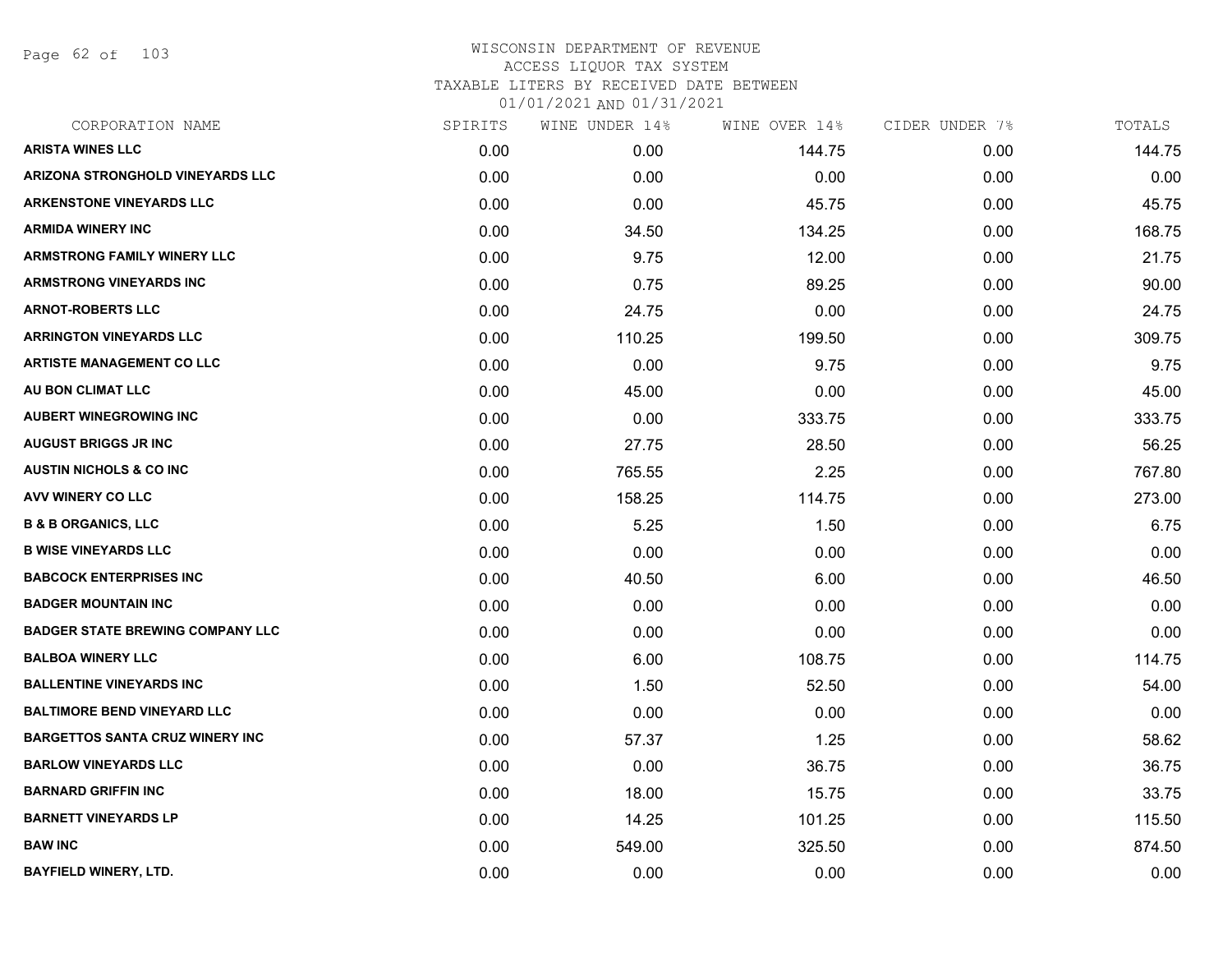Page 63 of 103

### WISCONSIN DEPARTMENT OF REVENUE ACCESS LIQUOR TAX SYSTEM TAXABLE LITERS BY RECEIVED DATE BETWEEN

| CORPORATION NAME                                 | SPIRITS | WINE UNDER 14% | WINE OVER 14% | CIDER UNDER 7% | TOTALS   |
|--------------------------------------------------|---------|----------------|---------------|----------------|----------|
| <b>BEAUREGARD VINEYARDS LLC</b>                  | 0.00    | 12.00          | 0.00          | 0.00           | 12.00    |
| <b>BEAUX FRERES LLC</b>                          | 0.00    | 41.25          | 6.75          | 0.00           | 48.00    |
| <b>BECKER FARMS INC</b>                          | 0.00    | 0.00           | 0.00          | 0.00           | 0.00     |
| <b>BEDELL NORTH FORK LLC</b>                     | 0.00    | 9.75           | 0.00          | 0.00           | 9.75     |
| <b>BEDROCK WINE COMPANY LP</b>                   | 0.00    | 69.00          | 619.15        | 0.00           | 688.15   |
| <b>BEHRENS AND DRINKWARD</b>                     | 0.00    | 0.00           | 117.00        | 0.00           | 117.00   |
| <b>BEL VINO LLC</b>                              | 0.00    | 18.75          | 9.00          | 0.00           | 27.75    |
| <b>BELLAVINI WINERY</b>                          | 0.00    | 123.75         | 0.00          | 0.00           | 123.75   |
| <b>BELLEVINEZ LLC</b>                            | 0.00    | 0.00           | 0.00          | 0.00           | 0.00     |
| <b>BENESSERE VINEYARDS LTD</b>                   | 0.00    | 8.27           | 29.25         | 0.00           | 37.52    |
| <b>BENNETT LANE WINERY LLC</b>                   | 0.00    | 0.75           | 199.50        | 0.00           | 200.25   |
| <b>BENOVIA WINERY LLC</b>                        | 0.00    | 6.00           | 216.00        | 0.00           | 222.00   |
| <b>BENT CREEK WINERY LLC</b>                     | 0.00    | 0.00           | 2.25          | 0.00           | 2.25     |
| <b>BERGSTROM WINES LLC</b>                       | 0.00    | 136.50         | 2.25          | 0.00           | 138.75   |
| <b>BERNARDUS LLC</b>                             | 0.00    | 3.38           | 65.63         | 0.00           | 69.01    |
| BETHEL HEIGHTS VINEYARD INC                      | 0.00    | 60.00          | 8.25          | 0.00           | 68.25    |
| <b>BETTER BRANDS INTERNATIONAL</b>               | 0.00    | 26.25          | 10.50         | 0.00           | 36.75    |
| <b>BETZ CELLARS LLC</b>                          | 0.00    | 26.99          | 3.00          | 0.00           | 29.99    |
| <b>BEVAN CELLARS, LLC</b>                        | 0.00    | 1.50           | 135.75        | 0.00           | 137.25   |
| BIEN NACIDO VINEYARDS OF RANCHO TEPUSQUET<br>LP. | 0.00    | 7.50           | 0.00          | 0.00           | 7.50     |
| <b>BIG TABLE FARM, INC</b>                       | 0.00    | 10.50          | 42.75         | 0.00           | 53.25    |
| <b>BILTMORE ESTATE WINE COMPANY</b>              | 0.00    | 984.75         | 311.25        | 0.00           | 1,296.00 |
| <b>BLACK CAT VINEYARD LLC</b>                    | 0.00    | 0.00           | 86.25         | 0.00           | 86.25    |
| <b>BLACK MESA WINERY LLC</b>                     | 0.00    | 0.00           | 0.00          | 0.00           | 0.00     |
| <b>BLACKBIRD VINEYARDS LLC</b>                   | 0.00    | 15.00          | 63.75         | 0.00           | 78.75    |
| <b>BLAIR VINEYARDS LLC</b>                       | 0.00    | 0.00           | 0.00          | 0.00           | 0.00     |
| <b>BLANKIET ESTATE LLC</b>                       | 0.00    | 1.50           | 43.75         | 0.00           | 45.25    |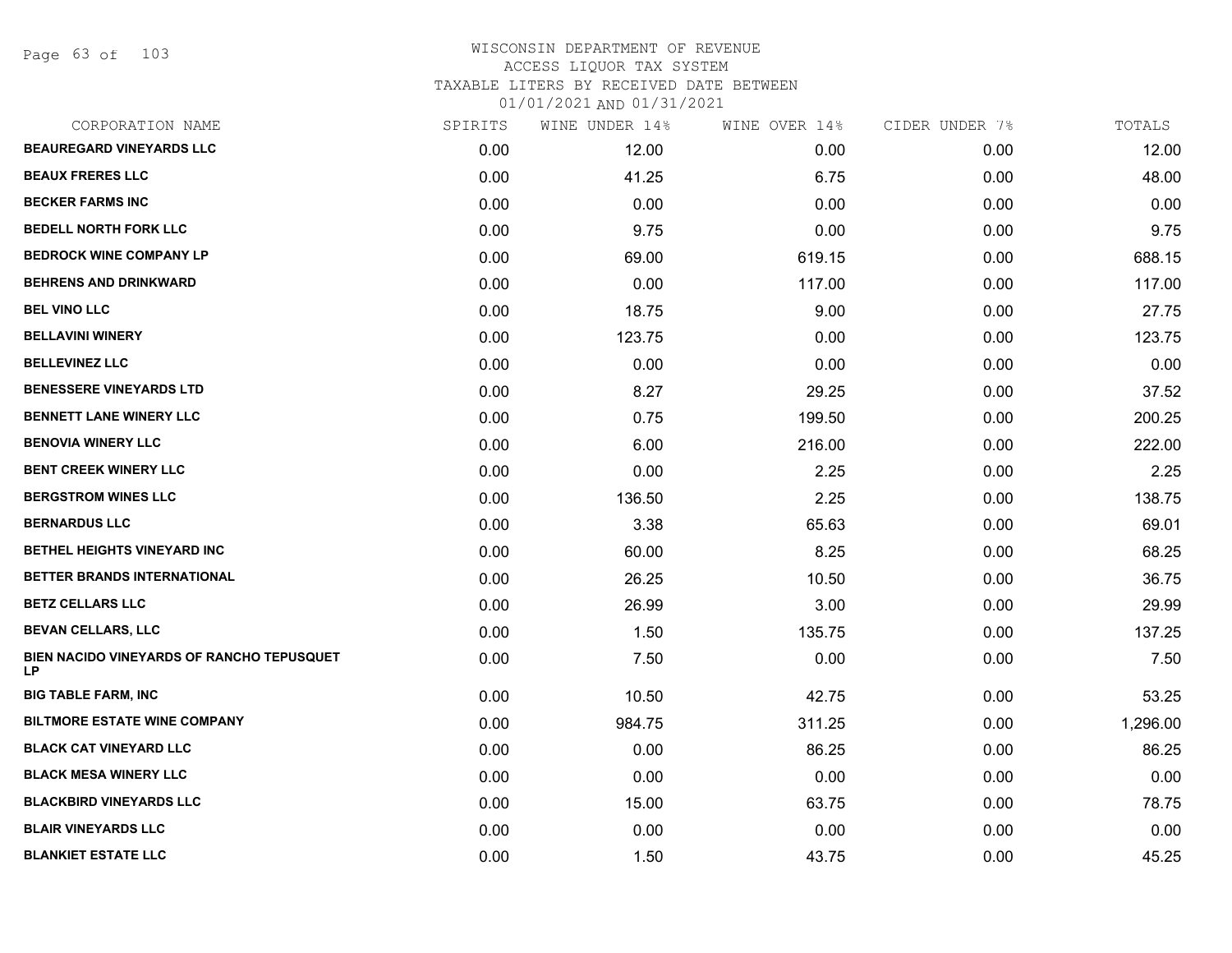Page 64 of 103

### WISCONSIN DEPARTMENT OF REVENUE ACCESS LIQUOR TAX SYSTEM TAXABLE LITERS BY RECEIVED DATE BETWEEN

| CORPORATION NAME                              | SPIRITS | WINE UNDER 14% | WINE OVER 14% | CIDER UNDER 7% | TOTALS |
|-----------------------------------------------|---------|----------------|---------------|----------------|--------|
| <b>BLIND HORSE WINERY LLC</b>                 | 0.00    | 0.00           | 0.00          | 0.00           | 0.00   |
| <b>BLUE FARM, LLC</b>                         | 0.00    | 11.25          | 51.75         | 0.00           | 63.00  |
| <b>BLUE SKY VINTNERS LLC</b>                  | 0.00    | 6.75           | 1.50          | 0.00           | 8.25   |
| <b>BOARS VIEW LLC</b>                         | 0.00    | 0.00           | 29.25         | 0.00           | 29.25  |
| <b>BOEDECKER CELLARS, LLC</b>                 | 0.00    | 0.78           | 0.00          | 0.00           | 0.78   |
| <b>BOEGER WINERY INC</b>                      | 0.00    | 25.50          | 33.75         | 0.00           | 59.25  |
| <b>BOEKENOOGEN WINERY LLC</b>                 | 0.00    | 0.00           | 38.92         | 0.00           | 38.92  |
| <b>BOGLE VINEYARDS INC</b>                    | 0.00    | 13.50          | 127.00        | 0.00           | 140.50 |
| <b>BOLO CELLARS, LLC</b>                      | 0.00    | 0.00           | 0.00          | 0.00           | 0.00   |
| <b>BONNY DOON WINERY INC</b>                  | 0.00    | 0.00           | 0.00          | 0.00           | 0.00   |
| <b>BOOKWALTER WINERY LLC</b>                  | 0.00    | 3.00           | 42.00         | 0.00           | 45.00  |
| <b>BOTHAM BRANDS LLC</b>                      | 0.00    | 0.00           | 0.00          | 0.00           | 0.00   |
| <b>BOUCHAINE VINEYARDS INC</b>                | 0.00    | 45.75          | 159.75        | 0.00           | 205.50 |
| <b>BOUNDARY BREAKS LLC</b>                    | 0.00    | 0.00           | 0.00          | 0.00           | 0.00   |
| <b>BOWERS HARBOR VINEYARDS AND WINERY INC</b> | 0.00    | 39.75          | 0.00          | 0.00           | 39.75  |
| <b>BRADLEY GEARHART</b>                       | 0.00    | 31.50          | 0.00          | 0.00           | 31.50  |
| <b>BRADLEY L ALLEN</b>                        | 0.00    | 0.00           | 0.00          | 0.00           | 0.00   |
| <b>BRANCHES WINERY LLC</b>                    | 0.00    | 0.00           | 0.00          | 0.00           | 0.00   |
| <b>BRASSFIELD ESTATE WINERY LLC</b>           | 0.00    | 2.25           | 21.00         | 0.00           | 23.25  |
| <b>BRECON ESTATE INC</b>                      | 0.00    | 0.00           | 34.50         | 0.00           | 34.50  |
| <b>BRET LOPEZ</b>                             | 0.00    | 0.00           | 68.25         | 0.00           | 68.25  |
| <b>BRETON WINE COMPANY INC</b>                | 0.00    | 4.50           | 54.00         | 0.00           | 58.50  |
| <b>BREWDOG BREWING COMPANY LLC</b>            | 0.00    | 0.00           | 0.00          | 0.00           | 0.00   |
| <b>BRIAN C LOKRANTZ</b>                       | 0.00    | 0.00           | 0.00          | 0.00           | 0.00   |
| <b>BRIAN CARTER CELLARS LLC</b>               | 0.00    | 4.50           | 9.75          | 0.00           | 14.25  |
| <b>BRIAN M HEATH</b>                          | 0.00    | 177.00         | 73.50         | 0.00           | 250.50 |
| <b>BRICOLEUR VINEYARDS LLC</b>                | 0.00    | 1.50           | 10.50         | 0.00           | 12.00  |
| <b>BRIDGEVIEW VINEYARDS INC</b>               | 0.00    | 0.00           | 0.00          | 0.00           | 0.00   |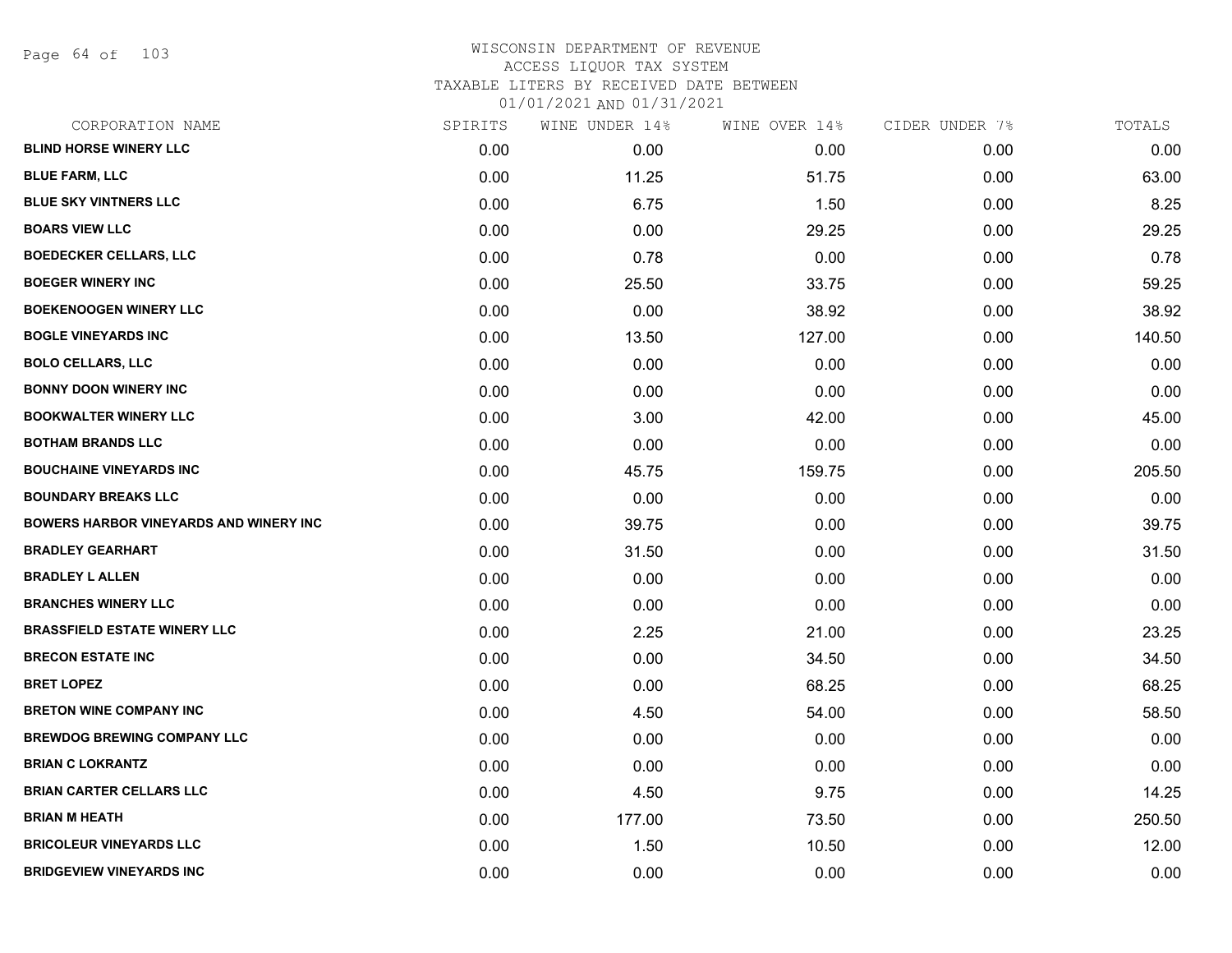# WISCONSIN DEPARTMENT OF REVENUE ACCESS LIQUOR TAX SYSTEM

TAXABLE LITERS BY RECEIVED DATE BETWEEN

| CORPORATION NAME                             | SPIRITS | WINE UNDER 14% | WINE OVER 14% | CIDER UNDER 7% | TOTALS    |
|----------------------------------------------|---------|----------------|---------------|----------------|-----------|
| <b>BRIGADOON FARM &amp; WINERY LLC</b>       | 0.00    | 0.00           | 0.00          | 0.00           | 0.00      |
| <b>BRIGHT CELLARS INC.</b>                   | 0.00    | 7,528.50       | 3,570.75      | 0.00           | 11,099.25 |
| <b>BRIX CIDER LLC</b>                        | 0.00    | 0.00           | 0.00          | 0.00           | 0.00      |
| <b>BRONCO WINE COMPANY</b>                   | 0.00    | 30.75          | 4.50          | 0.00           | 35.25     |
| BROWN COUNTY WINE COMPANY, INC.              | 0.00    | 33.00          | 0.75          | 0.00           | 33.75     |
| <b>BROWN ESTATE VINEYARDS LLC</b>            | 0.00    | 24.75          | 147.00        | 0.00           | 171.75    |
| <b>BROWNE FAMILY WINES LLC</b>               | 0.00    | 0.00           | 87.00         | 0.00           | 87.00     |
| <b>BRUTOCAO CELLARS LP</b>                   | 0.00    | 91.50          | 28.88         | 0.00           | 120.38    |
| <b>BRYANT VINEYARDS INC</b>                  | 0.00    | 0.00           | 2.25          | 0.00           | 2.25      |
| <b>BUCKLER FAMILY VINEYARDS LLC</b>          | 0.00    | 16.50          | 66.00         | 0.00           | 82.50     |
| <b>BUEHLER VINEYARDS INC</b>                 | 0.00    | 18.00          | 64.50         | 0.00           | 82.50     |
| <b>BULLY HILL VINEYARDS INC</b>              | 0.00    | 258.00         | 0.00          | 0.00           | 258.00    |
| <b>BURGESS CELLARS INC</b>                   | 0.00    | 0.00           | 0.00          | 0.00           | 0.00      |
| <b>BURRELL SCHOOL VINEYARDS INC</b>          | 0.00    | 0.75           | 22.50         | 0.00           | 23.25     |
| <b>BUTTONWOOD FARM WINERY INC</b>            | 0.00    | 27.00          | 2.25          | 0.00           | 29.25     |
| <b>BWSC LLC</b>                              | 0.00    | 9,256.50       | 3,997.50      | 0.00           | 13,254.00 |
| <b>C &amp; C WINE SERVICES INC</b>           | 0.00    | 13.50          | 73.50         | 0.00           | 87.00     |
| <b>C &amp; N CORPORATION</b>                 | 0.00    | 0.00           | 0.00          | 0.00           | 0.00      |
| <b>C G DI ARIE VINEYARD &amp; WINERY LLC</b> | 0.00    | 9.75           | 48.00         | 0.00           | 57.75     |
| <b>C MONDAVI &amp; FAMILY</b>                | 0.00    | 42.75          | 260.98        | 0.00           | 303.73    |
| <b>CADA LLC</b>                              | 0.00    | 0.00           | 0.00          | 0.00           | 0.00      |
| <b>CAIN CELLARS INC</b>                      | 0.00    | 27.00          | 53.25         | 0.00           | 80.25     |
| <b>CAKEBREAD CELLARS</b>                     | 0.00    | 742.50         | 819.75        | 0.00           | 1,562.25  |
| <b>CALCAREOUS VINEYARD LLC</b>               | 0.00    | 17.25          | 60.00         | 0.00           | 77.25     |
| <b>CALDWELL WINERY LLC</b>                   | 0.00    | 0.00           | 0.00          | 0.00           | 0.00      |
| <b>CALLAWAY TEMECULA LP</b>                  | 0.00    | 37.86          | 26.25         | 0.00           | 64.11     |
| CALWD, INC.                                  | 0.00    | 0.00           | 9.00          | 0.00           | 9.00      |
| <b>CAMARDA CORP</b>                          | 0.00    | 0.00           | 35.10         | 0.00           | 35.10     |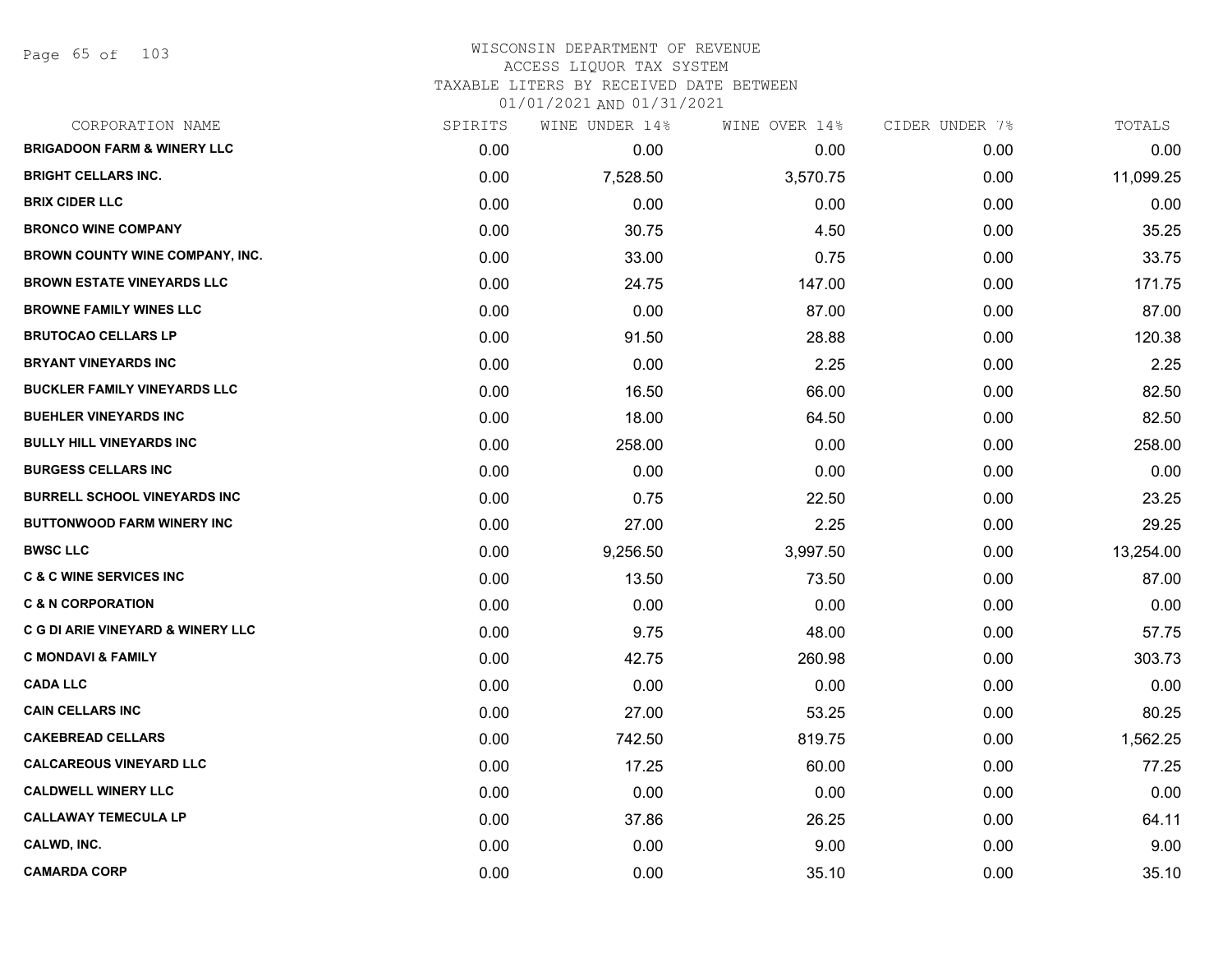Page 66 of 103

#### WISCONSIN DEPARTMENT OF REVENUE ACCESS LIQUOR TAX SYSTEM TAXABLE LITERS BY RECEIVED DATE BETWEEN

| CORPORATION NAME                                  | SPIRITS | WINE UNDER 14% | WINE OVER 14% | CIDER UNDER 7% | TOTALS   |
|---------------------------------------------------|---------|----------------|---------------|----------------|----------|
| <b>CARACCIOLI CELLARS INC</b>                     | 0.00    | 12.75          | 0.00          | 0.00           | 12.75    |
| <b>CARHARTT VINEYARD, INC.</b>                    | 0.00    | 24.75          | 3.00          | 0.00           | 27.75    |
| <b>CARL THOMA</b>                                 | 0.00    | 21.75          | 1.50          | 0.00           | 23.25    |
| <b>CARLISLE WINERY &amp; VINEYARDS LLC</b>        | 0.00    | 33.00          | 473.25        | 0.00           | 506.25   |
| <b>CARLSON VINEYARDS INC</b>                      | 0.00    | 105.00         | 0.00          | 0.00           | 105.00   |
| <b>CARNEROS WINE COMPANY INC</b>                  | 0.00    | 0.00           | 1.50          | 0.00           | 1.50     |
| <b>CARR WINERY INC</b>                            | 0.00    | 15.00          | 1.50          | 0.00           | 16.50    |
| <b>CASTORO CELLARS</b>                            | 0.00    | 229.50         | 200.99        | 0.00           | 430.49   |
| <b>CATHERINE ELIZABETH INC</b>                    | 0.00    | 4.50           | 0.00          | 0.00           | 4.50     |
| <b>CAYMUS VINEYARDS INC</b>                       | 0.00    | 0.00           | 319.50        | 0.00           | 319.50   |
| <b>CBGE LLC</b>                                   | 0.00    | 36.75          | 123.00        | 0.00           | 159.75   |
| <b>CECIL A ZERBA</b>                              | 0.00    | 0.00           | 13.50         | 0.00           | 13.50    |
| <b>CEDAR KNOLL VINEYARDS INC</b>                  | 0.00    | 0.00           | 60.00         | 0.00           | 60.00    |
| <b>CEJA VINEYARDS INC</b>                         | 0.00    | 0.00           | 0.00          | 0.00           | 0.00     |
| <b>CELIA WELCH WINES LLC</b>                      | 0.00    | 0.00           | 0.00          | 0.00           | 0.00     |
| <b>CELLAR RAT CELLARS LLC</b>                     | 0.00    | 1,262.90       | 662.80        | 0.00           | 1,925.70 |
| <b>CHAPPELLET WINERY INC</b>                      | 0.00    | 0.00           | 982.50        | 0.00           | 982.50   |
| <b>CHARLES &amp; MARTHA BARRA</b>                 | 0.00    | 6.00           | 70.50         | 0.00           | 76.50    |
| <b>CHARLES REININGER LLC</b>                      | 0.00    | 3.75           | 45.00         | 0.00           | 48.75    |
| <b>CHATEAU BIANCA INC</b>                         | 0.00    | 0.00           | 0.00          | 0.00           | 0.00     |
| <b>CHATEAU DIANA LLC</b>                          | 0.00    | 42.37          | 24.00         | 0.00           | 66.37    |
| <b>CHATEAU GRAND TRAVERSE LTD</b>                 | 0.00    | 294.50         | 0.00          | 0.00           | 294.50   |
| <b>CHATEAU MARGENE INC</b>                        | 0.00    | 0.00           | 22.50         | 0.00           | 22.50    |
| <b>CHATEAU MORRISETTE INC</b>                     | 0.00    | 24.75          | 0.00          | 0.00           | 24.75    |
| <b>CHATEAU OPERATIONS, LTD.</b>                   | 0.00    | 90.38          | 28.75         | 0.00           | 119.13   |
| <b>CHATEAU POTELLE HOLDINGS LLC</b>               | 0.00    | 0.00           | 0.00          | 0.00           | 0.00     |
| <b>CHATEAU ST CROIX WINERY &amp; VINEYARD LLC</b> | 0.00    | 0.00           | 0.00          | 0.00           | 0.00     |
| <b>CHERRY HILL LLC</b>                            | 0.00    | 13.50          | 0.00          | 0.00           | 13.50    |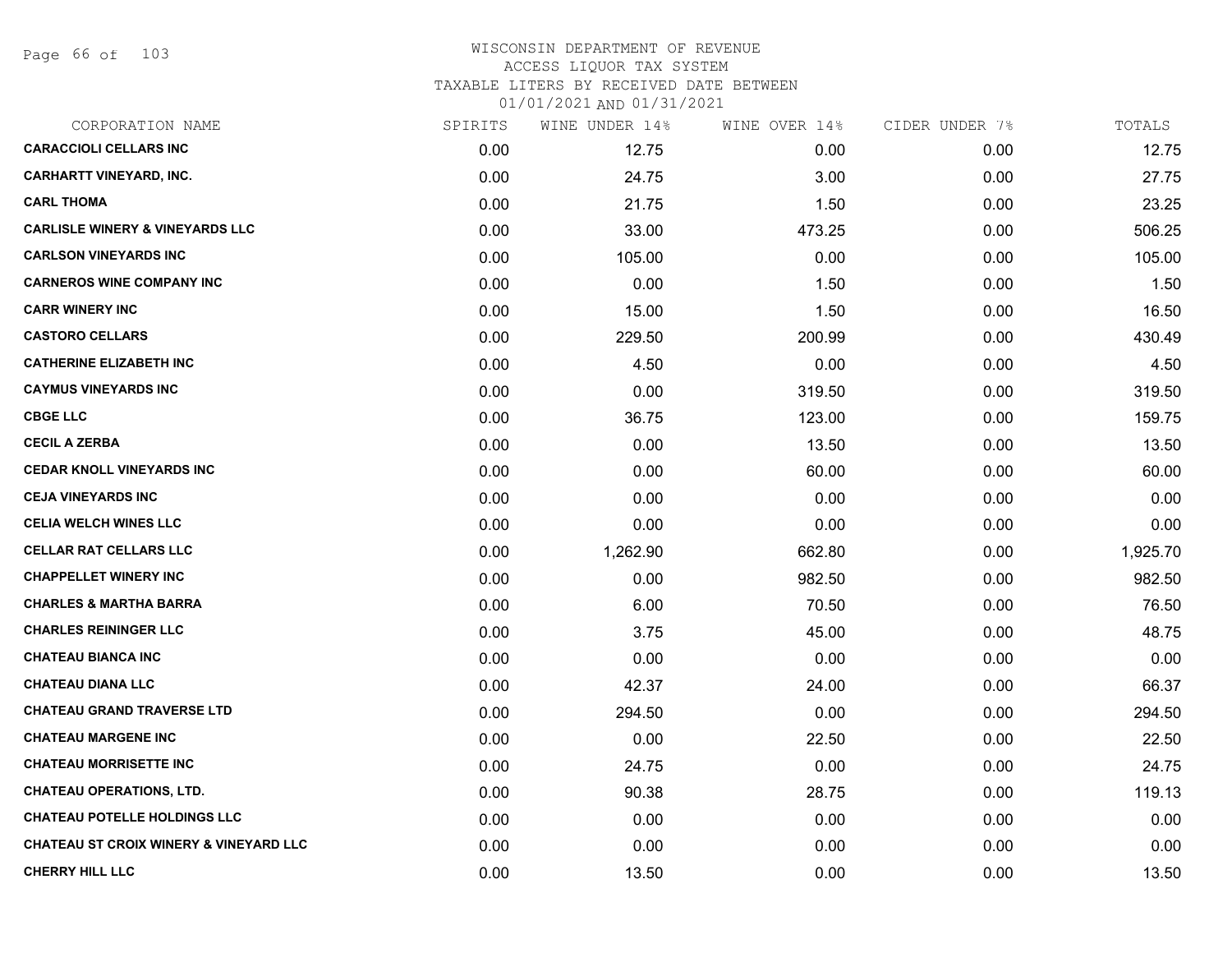Page 67 of 103

| CORPORATION NAME                            | SPIRITS | WINE UNDER 14% | WINE OVER 14% | CIDER UNDER 7% | TOTALS |
|---------------------------------------------|---------|----------------|---------------|----------------|--------|
| <b>CHIARELLO FAMILY VINEYARDS LLC</b>       | 0.00    | 0.00           | 0.00          | 0.00           | 0.00   |
| <b>CHILDRESS WINERY, LLC</b>                | 0.00    | 55.89          | 9.00          | 0.00           | 64.89  |
| <b>CHIMNEY ROCK WINERY LLC</b>              | 0.00    | 99.75          | 171.75        | 0.00           | 271.50 |
| <b>CHRISTOPHE BARON</b>                     | 0.00    | 469.00         | 0.00          | 0.00           | 469.00 |
| <b>CHRISTOPHER FIGGINS</b>                  | 0.00    | 3.00           | 19.50         | 0.00           | 22.50  |
| <b>CHRISTOPHER L SHOWN</b>                  | 0.00    | 0.00           | 0.00          | 0.00           | 0.00   |
| <b>CHRISTOPHER M JAMES</b>                  | 0.00    | 0.00           | 0.00          | 0.00           | 0.00   |
| <b>CINNABAR VINEYARDS &amp; WINERY LLC</b>  | 0.00    | 0.00           | 53.25         | 0.00           | 53.25  |
| <b>CIPCO INC.</b>                           | 0.00    | 0.00           | 0.00          | 0.00           | 0.00   |
| <b>CLEARWATER CANYON CELLARS LLC</b>        | 0.00    | 6.00           | 24.00         | 0.00           | 30.00  |
| CLIF BAR FAMILY WINERY & FARM LLC           | 0.00    | 117.00         | 262.13        | 0.00           | 379.13 |
| <b>CLINE CELLARS INC</b>                    | 0.00    | 31.89          | 145.50        | 0.00           | 177.39 |
| <b>CLOS DU VAL WINE CO LTD</b>              | 0.00    | 46.50          | 109.50        | 0.00           | 156.00 |
| <b>CLOS LACHANCE WINES LLC</b>              | 0.00    | 0.00           | 3.00          | 0.00           | 3.00   |
| <b>COCKERELL WINE CONSULTING LLC</b>        | 0.00    | 0.00           | 0.00          | 0.00           | 0.00   |
| <b>CODORNIU NAPA INC</b>                    | 0.00    | 69.75          | 316.50        | 0.00           | 386.25 |
| <b>COELHO WINERY INC</b>                    | 0.00    | 15.00          | 5.00          | 0.00           | 20.00  |
| <b>COL SOLARE, LLP</b>                      | 0.00    | 3.00           | 57.00         | 0.00           | 60.00  |
| <b>COLGIN PARTNERS LLC</b>                  | 0.00    | 0.00           | 101.25        | 0.00           | 101.25 |
| <b>COLLEEN M BOS</b>                        | 0.00    | 0.00           | 0.00          | 0.00           | 0.00   |
| <b>COLONIAL GREEN TRUST</b>                 | 0.00    | 14.25          | 39.00         | 0.00           | 53.25  |
| <b>COLUMBIA RIVER WINERY INC</b>            | 0.00    | 21.75          | 42.00         | 0.00           | 63.75  |
| <b>COMSTOCK WINES LLC</b>                   | 0.00    | 12.00          | 6.75          | 0.00           | 18.75  |
| <b>CONSTELLATION BRANDS U.S. OPERATIONS</b> | 0.00    | 0.00           | 0.00          | 0.00           | 0.00   |
| <b>CONUNDRUM WINERY LLC</b>                 | 0.00    | 15.00          | 0.00          | 0.00           | 15.00  |
| <b>CONWAY VINEYARDS INC</b>                 | 0.00    | 0.00           | 0.00          | 0.00           | 0.00   |
| <b>COOL HAND VINEYARDS LLC</b>              | 0.00    | 28.50          | 75.75         | 0.00           | 104.25 |
| <b>COOPER VINEYARDS LLC</b>                 | 0.00    | 0.00           | 0.00          | 0.00           | 0.00   |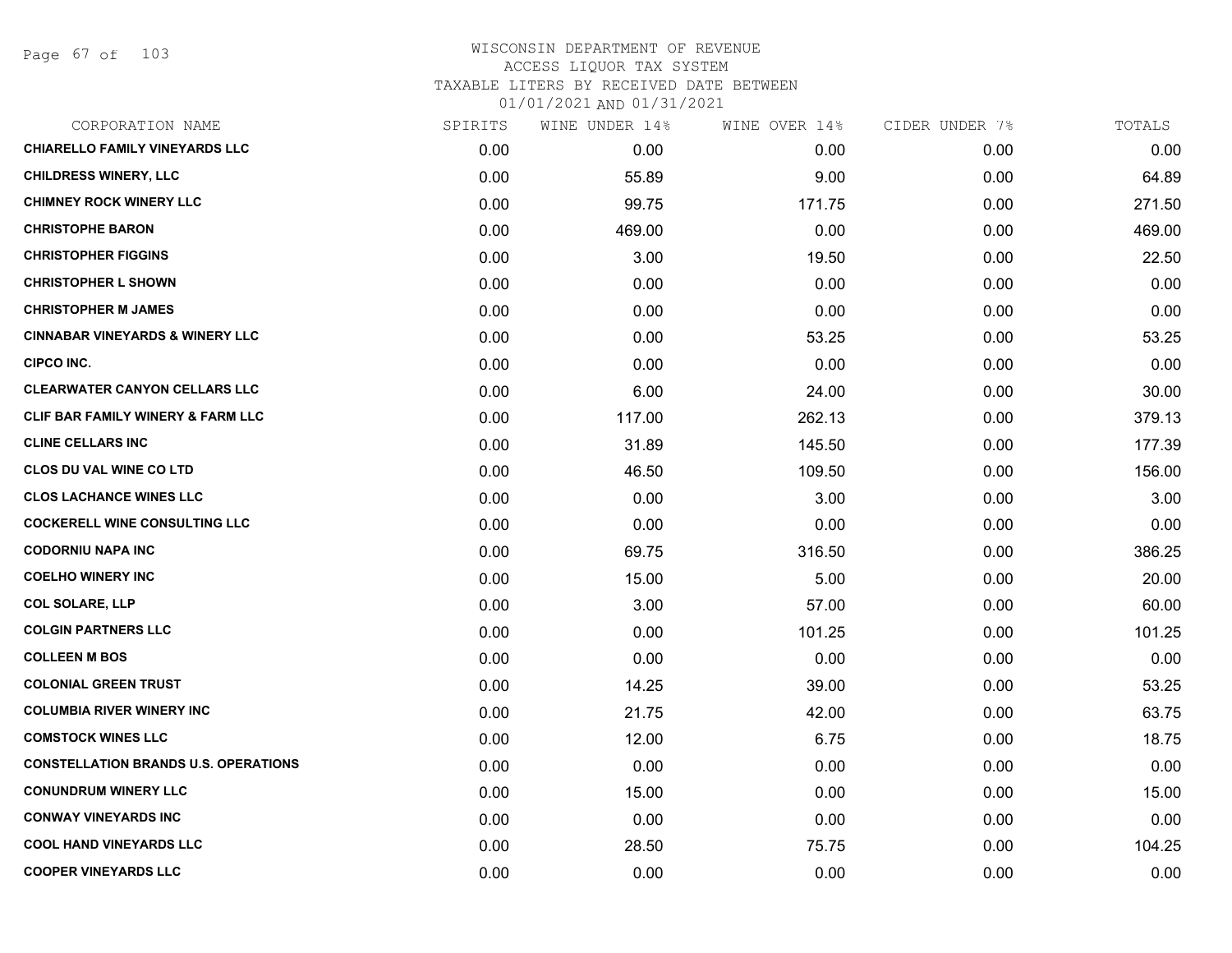Page 68 of 103

#### WISCONSIN DEPARTMENT OF REVENUE ACCESS LIQUOR TAX SYSTEM TAXABLE LITERS BY RECEIVED DATE BETWEEN

| CORPORATION NAME                       | SPIRITS | WINE UNDER 14% | WINE OVER 14% | CIDER UNDER 7% | TOTALS |
|----------------------------------------|---------|----------------|---------------|----------------|--------|
| <b>COPPER CANE LLC</b>                 | 0.00    | 28.50          | 192.00        | 0.00           | 220.50 |
| <b>COR WINE CELLARS, LLC</b>           | 0.00    | 10.50          | 10.50         | 0.00           | 21.00  |
| <b>CORISON WINERY INC</b>              | 0.00    | 28.50          | 0.38          | 0.00           | 28.88  |
| <b>CORNERSTONE CELLARS LLC</b>         | 0.00    | 3.75           | 33.00         | 0.00           | 36.75  |
| <b>CORY J MICHAL</b>                   | 0.00    | 0.00           | 0.00          | 0.00           | 0.00   |
| <b>COTE D'OR IMPORTS LLC</b>           | 0.00    | 0.00           | 0.00          | 0.00           | 0.00   |
| <b>COURAGEOUS INC</b>                  | 0.00    | 0.00           | 0.00          | 0.00           | 0.00   |
| <b>CRAIG FLETCHER</b>                  | 0.00    | 0.00           | 0.00          | 0.00           | 0.00   |
| <b>CRAIG S HANDLY</b>                  | 0.00    | 0.00           | 11.25         | 0.00           | 11.25  |
| <b>CREATIVE WINE CONCEPTS INC</b>      | 0.00    | 15.00          | 63.75         | 0.00           | 78.75  |
| <b>CREW WINE COMPANY LLC</b>           | 0.00    | 63.75          | 5.25          | 0.00           | 69.00  |
| <b>CRIMSON WINE GROUP LTD</b>          | 0.00    | 27.75          | 16.50         | 0.00           | 44.25  |
| <b>CRISTOM VINEYARDS INC</b>           | 0.00    | 90.75          | 0.00          | 0.00           | 90.75  |
| <b>CROCKER &amp; STARR WINE CO LLC</b> | 0.00    | 0.00           | 54.00         | 0.00           | 54.00  |
| <b>CROFT LLC</b>                       | 0.00    | 42.75          | 0.00          | 0.00           | 42.75  |
| <b>CROWN POINT WINERY LLC</b>          | 0.00    | 0.00           | 4.50          | 0.00           | 4.50   |
| <b>CRUSE WINE COMPANY, LLC</b>         | 0.00    | 0.00           | 9.00          | 0.00           | 9.00   |
| <b>CULLEN AND HARRISON LLC</b>         | 0.00    | 0.00           | 0.00          | 0.00           | 0.00   |
| <b>CUNAT PREMIUM VINEYARDS LLC</b>     | 0.00    | 0.00           | 157.50        | 0.00           | 157.50 |
| <b>CUSHMAN WINERY CORPORATION</b>      | 0.00    | 0.00           | 99.00         | 0.00           | 99.00  |
| <b>CUVAISON INC</b>                    | 0.00    | 41.25          | 74.25         | 0.00           | 115.50 |
| <b>CWC WINERY LLC</b>                  | 0.00    | 0.00           | 0.00          | 0.00           | 0.00   |
| <b>D MYERS LLC</b>                     | 0.00    | 2.25           | 0.00          | 0.00           | 2.25   |
| <b>D R STEPHENS ESTATE WINES, LLC</b>  | 0.00    | 0.00           | 0.00          | 0.00           | 0.00   |
| <b>DADY CAPITAL LLLP</b>               | 0.00    | 15.75          | 0.00          | 0.00           | 15.75  |
| <b>DAMIANI WINE CELLARS, LLC</b>       | 0.00    | 21.75          | 0.00          | 0.00           | 21.75  |
| <b>DANA ESTATES INC</b>                | 0.00    | 0.00           | 10.50         | 0.00           | 10.50  |
| <b>DANICA PATRICK</b>                  | 0.00    | 6.75           | 5.25          | 0.00           | 12.00  |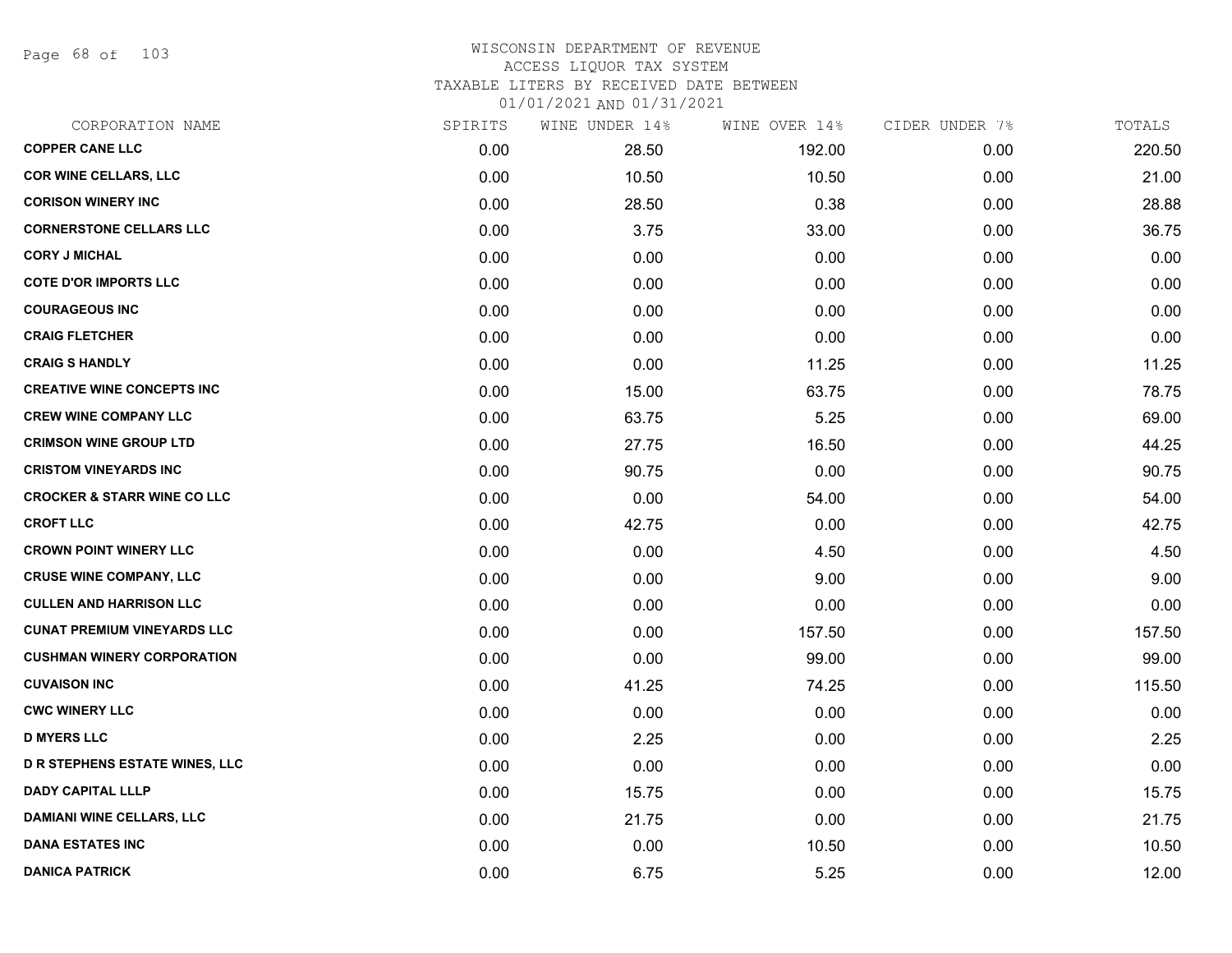Page 69 of 103

| CORPORATION NAME                      | SPIRITS | WINE UNDER 14% | WINE OVER 14% | CIDER UNDER 7% | TOTALS |
|---------------------------------------|---------|----------------|---------------|----------------|--------|
| <b>DANIEL J KOEPKE</b>                | 0.00    | 0.00           | 0.00          | 0.00           | 0.00   |
| DANZA DEL SOL WINERY INC              | 0.00    | 24.00          | 15.75         | 0.00           | 39.75  |
| DANZINGER VINEYARDS LLC               | 0.00    | 0.00           | 0.00          | 0.00           | 0.00   |
| <b>DAOU VINEYARDS LLC</b>             | 0.00    | 9.75           | 234.00        | 0.00           | 243.75 |
| <b>DARIOUSH KHALEDI WINERY LLC</b>    | 0.00    | 0.00           | 269.63        | 0.00           | 269.63 |
| DAVERO SONOMA, INC                    | 0.00    | 38.25          | 53.74         | 0.00           | 91.99  |
| <b>DAVID BRUCE WINERY INC</b>         | 0.00    | 0.00           | 55.50         | 0.00           | 55.50  |
| <b>DAVID COFFARO</b>                  | 0.00    | 22.50          | 93.00         | 0.00           | 115.50 |
| <b>DAVID F MAHER</b>                  | 0.00    | 0.00           | 0.00          | 0.00           | 0.00   |
| <b>DAVID J ECKERT</b>                 | 0.00    | 162.60         | 0.00          | 0.00           | 162.60 |
| <b>DAVID J MATTHEWS</b>               | 0.00    | 34.50          | 0.00          | 0.00           | 34.50  |
| <b>DAVID JAMES LLC</b>                | 0.00    | 125.25         | 15.75         | 0.00           | 141.00 |
| <b>DAVID L MCGEE</b>                  | 0.00    | 0.00           | 0.00          | 0.00           | 0.00   |
| <b>DAVID R ARIZINI</b>                | 0.00    | 4.50           | 0.00          | 0.00           | 4.50   |
| <b>DAVID R RASMUSSEN</b>              | 0.00    | 0.00           | 0.00          | 0.00           | 0.00   |
| <b>DAVIS ESTATES LLC</b>              | 0.00    | 1.13           | 132.01        | 0.00           | 133.14 |
| <b>DAWN'S DREAM LLC</b>               | 0.00    | 0.00           | 0.00          | 0.00           | 0.00   |
| DE LA MONTANYA WINERY INC             | 0.00    | 3.00           | 115.14        | 0.00           | 118.14 |
| DE TIERRA VINEYARD LLC                | 0.00    | 0.00           | 3.00          | 0.00           | 3.00   |
| <b>DEAN VINCENT BORDIGIONI</b>        | 0.00    | 4.50           | 33.75         | 0.00           | 38.25  |
| DEERFIELD RANCH WINERY LLC            | 0.00    | 0.00           | 0.00          | 0.00           | 0.00   |
| <b>DEL DOTTO VINEYARDS INC</b>        | 0.00    | 5.25           | 457.50        | 0.00           | 462.75 |
| <b>DELICATO VINEYARDS INC</b>         | 0.00    | 37.75          | 344.75        | 0.00           | 382.50 |
| <b>DELILLE CELLARS LLC</b>            | 0.00    | 38.25          | 124.50        | 0.00           | 162.75 |
| <b>DELLA TERRA LLC</b>                | 0.00    | 787.50         | 0.00          | 0.00           | 787.50 |
| <b>DENNIS R ONEIL</b>                 | 0.00    | 0.00           | 0.00          | 0.00           | 0.00   |
| DH GUSTAFSON FAMILY VINEYARDS LLC     | 0.00    | 42.75          | 99.75         | 0.00           | 142.50 |
| DIAMOND MOUNTAIN VINEYARD COMPANY INC | 0.00    | 0.00           | 29.25         | 0.00           | 29.25  |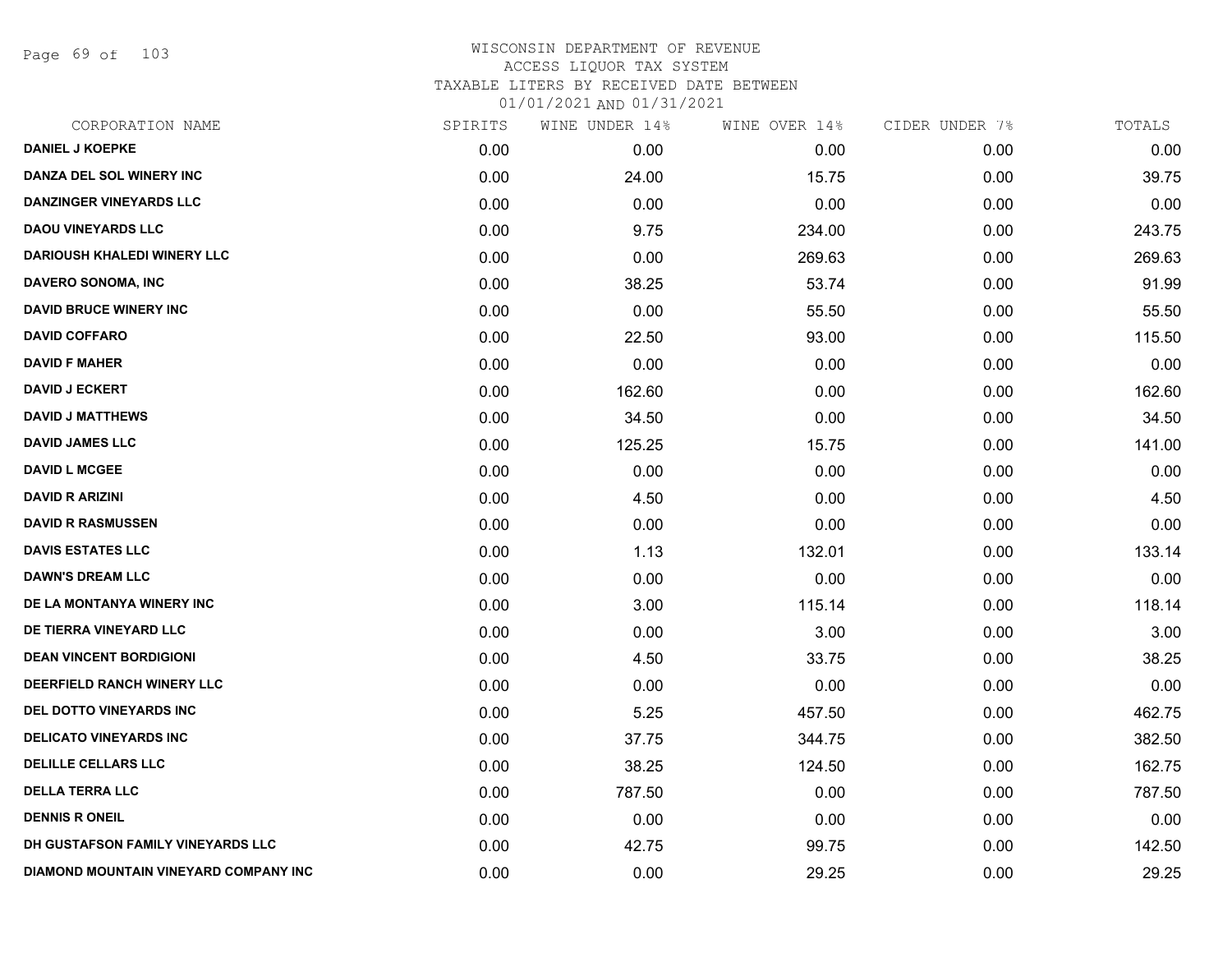Page 70 of 103

## WISCONSIN DEPARTMENT OF REVENUE ACCESS LIQUOR TAX SYSTEM TAXABLE LITERS BY RECEIVED DATE BETWEEN

| CORPORATION NAME                                                         | SPIRITS | WINE UNDER 14% | WINE OVER 14% | CIDER UNDER 7% | TOTALS   |
|--------------------------------------------------------------------------|---------|----------------|---------------|----------------|----------|
| <b>DIANA HOBSON</b>                                                      | 0.00    | 0.00           | 0.00          | 0.00           | 0.00     |
| <b>DINO DINA</b>                                                         | 0.00    | 1.50           | 42.00         | 0.00           | 43.50    |
| DIXONS AUTUMN HARVEST WINERY, LLC                                        | 0.00    | 0.00           | 0.00          | 0.00           | 0.00     |
| <b>DOMAINE CARNEROS LTD</b>                                              | 0.00    | 666.00         | 196.50        | 0.00           | 862.50   |
| <b>DOMAINE CHANDON INC</b>                                               | 0.00    | 515.43         | 0.00          | 0.00           | 515.43   |
| <b>DOMAINE DE MARIA SOTER LLC</b>                                        | 0.00    | 168.75         | 0.75          | 0.00           | 169.50   |
| <b>DOMAINE DROUHIN OREGON LLC</b>                                        | 0.00    | 0.00           | 0.00          | 0.00           | 0.00     |
| <b>DOMAINE SERENE VINEYARDS &amp; WINERY INC</b>                         | 0.00    | 130.50         | 188.25        | 0.00           | 318.75   |
| <b>DOMINICK CHIRICHILLO</b>                                              | 0.00    | 0.00           | 12.00         | 0.00           | 12.00    |
| <b>DON GRASSE</b>                                                        | 0.00    | 0.00           | 0.00          | 0.00           | 0.00     |
| <b>DON SEBASTIANI &amp; SONS INTERNATIONAL WINE</b><br><b>NEGOCIANTS</b> | 0.00    | 9.00           | 9.00          | 0.00           | 18.00    |
| <b>DONALD PHILLIPS HILL JR</b>                                           | 0.00    | 0.00           | 0.00          | 0.00           | 0.00     |
| DONATI FAMILY VINEYARD, INC                                              | 0.00    | 20.25          | 3.00          | 0.00           | 23.25    |
| DONELAN FAMILY WINE CELLARS LLC                                          | 0.00    | 10.50          | 6.75          | 0.00           | 17.25    |
| <b>DONGYI INTERNATIONAL LLC</b>                                          | 0.00    | 0.00           | 15.00         | 0.00           | 15.00    |
| <b>DOROTHY PANELLA</b>                                                   | 0.00    | 15.75          | 60.25         | 0.00           | 76.00    |
| <b>DOSSEY VINEYARDS LLC</b>                                              | 0.00    | 399.88         | 5.25          | 0.00           | 405.13   |
| <b>DOUBLE CANYON VINEYARDS LLC</b>                                       | 0.00    | 21.00          | 51.00         | 0.00           | 72.00    |
| <b>DOUKENIE WINERY, INC.</b>                                             | 0.00    | 552.75         | 0.00          | 0.00           | 552.75   |
| DRAGONETTE CELLARS LLC                                                   | 0.00    | 59.25          | 27.00         | 0.00           | 86.25    |
| DRAKE MAKES WINE, INC.                                                   | 0.00    | 36.00          | 0.00          | 0.00           | 36.00    |
| DRUMLIN RIDGE WINERY LLC                                                 | 0.00    | 0.00           | 0.00          | 0.00           | 0.00     |
| DRY CREEK VINEYARD INC                                                   | 0.00    | 272.25         | 826.50        | 0.00           | 1,098.75 |
| <b>DSC INVESTORS INC</b>                                                 | 0.00    | 0.00           | 0.00          | 0.00           | 0.00     |
| <b>DUCKHORN WINE COMPANY</b>                                             | 0.00    | 344.29         | 1,563.46      | 0.00           | 1,907.75 |
| <b>DUMOL WINERY LLC</b>                                                  | 0.00    | 0.00           | 129.75        | 0.00           | 129.75   |
| <b>DUNHAM CELLARS LLC</b>                                                | 0.00    | 54.75          | 29.25         | 0.00           | 84.00    |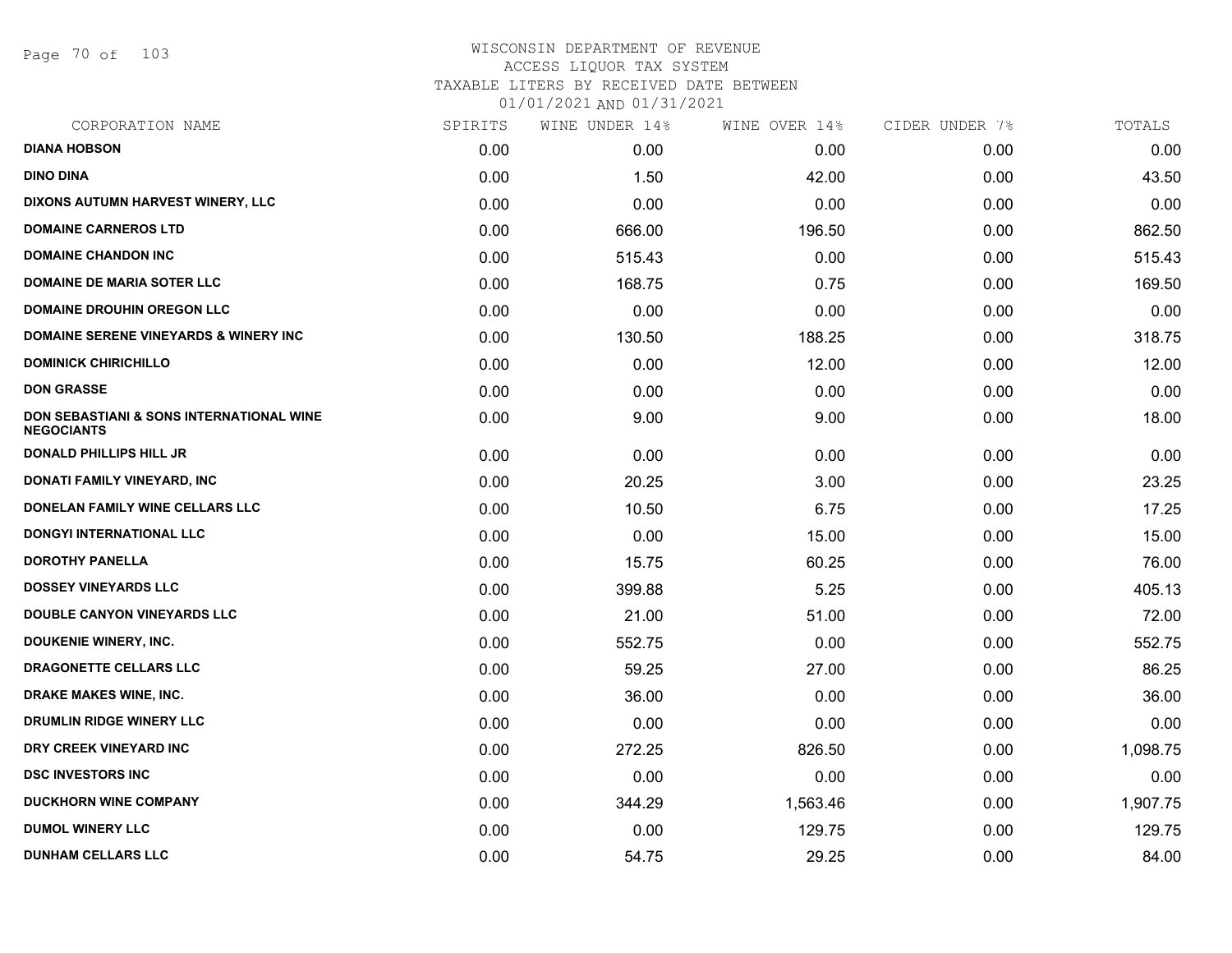Page 71 of 103

# WISCONSIN DEPARTMENT OF REVENUE ACCESS LIQUOR TAX SYSTEM

TAXABLE LITERS BY RECEIVED DATE BETWEEN

| CORPORATION NAME                         | SPIRITS | WINE UNDER 14% | WINE OVER 14% | CIDER UNDER 7% | TOTALS   |
|------------------------------------------|---------|----------------|---------------|----------------|----------|
| <b>DUNN VINEYARDS LLC</b>                | 0.00    | 63.00          | 4.50          | 0.00           | 67.50    |
| DUPLIN WINE CELLARS INC                  | 0.00    | 950.25         | 0.00          | 0.00           | 950.25   |
| <b>DURANT VINEYARDS LLC</b>              | 0.00    | 12.00          | 0.00          | 0.00           | 12.00    |
| DUTTON GOLDFIELD WINERY LLC              | 0.00    | 167.25         | 30.75         | 0.00           | 198.00   |
| <b>E &amp; J GALLO WINERY</b>            | 0.00    | 884.63         | 1,093.00      | 0.00           | 1,977.63 |
| <b>E STRING CELLARS LLC</b>              | 0.00    | 9.75           | 61.50         | 0.00           | 71.25    |
| <b>EAGLES LANDING WINERY LLC</b>         | 0.00    | 13.50          | 0.00          | 0.00           | 13.50    |
| <b>EAST BRANCH WINERY, INC.</b>          | 0.00    | 10.50          | 0.00          | 0.00           | 10.50    |
| <b>EASTERN RIDGES VINEYARD, LLC</b>      | 0.00    | 0.00           | 0.00          | 0.00           | 0.00     |
| <b>EBERLE WINERY LP</b>                  | 0.00    | 13.50          | 106.50        | 0.00           | 120.00   |
| EDEN ICE CIDER COMPANY INC.              | 0.00    | 26.66          | 0.00          | 0.00           | 26.66    |
| <b>EDWARD J RINK</b>                     | 0.00    | 0.00           | 0.00          | 0.00           | 0.00     |
| <b>EDWARD T MARKS</b>                    | 0.00    | 6.75           | 0.00          | 0.00           | 6.75     |
| EHREN JORDAN WINE CELLARS LLC            | 0.00    | 83.25          | 69.75         | 0.00           | 153.00   |
| <b>EILEEN BRYS</b>                       | 0.00    | 186.75         | 0.00          | 0.00           | 186.75   |
| <b>ELEGANCE PROPERTIES LLC</b>           | 0.00    | 0.00           | 0.00          | 0.00           | 0.00     |
| <b>ELISABETH W KLEIN</b>                 | 0.00    | 0.00           | 0.00          | 0.00           | 0.00     |
| ELK COVE VINEYARDS INC                   | 0.00    | 156.00         | 0.00          | 0.00           | 156.00   |
| <b>ELV-OREGON LLC</b>                    | 0.00    | 0.00           | 0.00          | 0.00           | 0.00     |
| <b>EMILIO GUGLIELMO WINERY INC</b>       | 0.00    | 3.00           | 21.00         | 0.00           | 24.00    |
| <b>EMMITT-SCORSONE WINES LLC</b>         | 0.00    | 0.00           | 0.00          | 0.00           | 0.00     |
| <b>EMMOLO RIVER RANCH LLC</b>            | 0.00    | 8.25           | 12.00         | 0.00           | 20.25    |
| <b>ENTENTE SPIRITS LLC</b>               | 0.00    | 357.00         | 0.00          | 0.00           | 357.00   |
| <b>EOLA HILLS WINE CELLARS INC</b>       | 0.00    | 21.75          | 3.00          | 0.00           | 24.75    |
| <b>ERIC FLANAGAN</b>                     | 0.00    | 0.00           | 0.00          | 0.00           | 0.00     |
| <b>ERIC TRUMP WINE MANUFACTURING LLC</b> | 0.00    | 925.31         | 28.50         | 0.00           | 953.81   |
| <b>ERIK MILLER WINES, INC.</b>           | 0.00    | 150.75         | 39.00         | 0.00           | 189.75   |
| <b>ERNEST VINEYARDS LLC</b>              | 0.00    | 0.00           | 0.00          | 0.00           | 0.00     |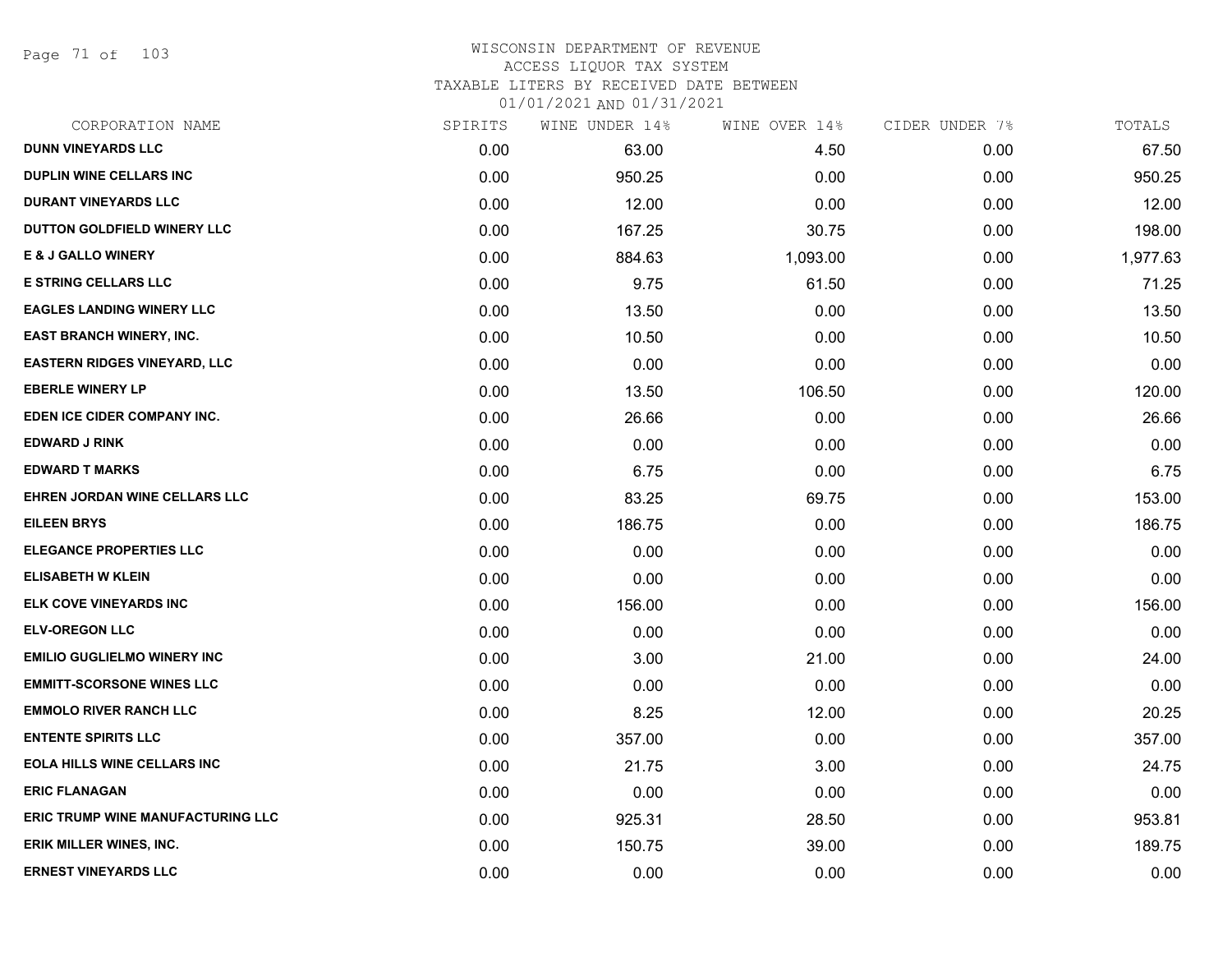Page 72 of 103

### WISCONSIN DEPARTMENT OF REVENUE ACCESS LIQUOR TAX SYSTEM TAXABLE LITERS BY RECEIVED DATE BETWEEN

| CORPORATION NAME                  | SPIRITS | WINE UNDER 14% | WINE OVER 14% | CIDER UNDER 7% | TOTALS   |
|-----------------------------------|---------|----------------|---------------|----------------|----------|
| <b>ETHAN KELLER</b>               | 0.00    | 0.00           | 0.00          | 0.00           | 0.00     |
| <b>EUGENE PERATA</b>              | 0.00    | 4.50           | 13.50         | 0.00           | 18.00    |
| <b>F KORBEL &amp; BROS INC</b>    | 0.00    | 254.99         | 45.00         | 0.00           | 299.99   |
| <b>FAETHM INC</b>                 | 0.00    | 0.00           | 0.00          | 0.00           | 0.00     |
| <b>FAIRWINDS ESTATE, LLC</b>      | 0.00    | 0.00           | 0.00          | 0.00           | 0.00     |
| <b>FANTESCA LLC</b>               | 0.00    | 0.00           | 141.00        | 0.00           | 141.00   |
| <b>FAT BOYS INC</b>               | 0.00    | 74.25          | 41.25         | 0.00           | 115.50   |
| <b>FAWN CREEK WINERY LLC</b>      | 0.00    | 0.00           | 0.00          | 0.00           | 0.00     |
| <b>FAZELI VINEYARDS, LLC</b>      | 0.00    | 13.50          | 18.75         | 0.00           | 32.25    |
| <b>FENESTRA WINERY INC</b>        | 0.00    | 3.00           | 36.00         | 0.00           | 39.00    |
| FENN VALLEY VINEYARDS, INC.       | 0.00    | 125.25         | 0.00          | 7.58           | 132.83   |
| <b>FERMENTING CELLARS LLC</b>     | 0.00    | 0.00           | 0.00          | 0.00           | 0.00     |
| <b>FERNRAY LLC</b>                | 0.00    | 0.00           | 0.00          | 0.00           | 0.00     |
| <b>FETZER VINEYARDS</b>           | 0.00    | 301.75         | 197.25        | 0.00           | 499.00   |
| <b>FICKLIN VINEYARDS INC</b>      | 0.00    | 0.00           | 0.00          | 0.00           | 0.00     |
| <b>FIDDLEHEAD CELLARS LP</b>      | 0.00    | 10.50          | 2.25          | 0.00           | 12.75    |
| <b>FIDELITAS WINES LLC</b>        | 0.00    | 2.25           | 90.00         | 0.00           | 92.25    |
| FIESTA VINEYARD & WINERY LLC      | 0.00    | 1.50           | 0.00          | 0.00           | 1.50     |
| FINKELSTEIN VINEYARDS INC         | 0.00    | 3.75           | 11.25         | 0.00           | 15.00    |
| <b>FIRESTEED CORPORATION</b>      | 0.00    | 0.00           | 0.00          | 0.00           | 0.00     |
| FISHER KING WINERY, LLC           | 0.00    | 0.00           | 0.00          | 0.00           | 0.00     |
| <b>FISHER VINEYARDS</b>           | 0.00    | 0.00           | 53.25         | 0.00           | 53.25    |
| <b>FITVINE LLC</b>                | 0.00    | 358.50         | 0.00          | 0.00           | 358.50   |
| <b>FIVE VINES LLC</b>             | 0.00    | 0.00           | 9.00          | 0.00           | 9.00     |
| <b>FLOOD RANCH COMPANY</b>        | 0.00    | 26.25          | 35.75         | 0.00           | 62.00    |
| <b>FLORA SPRINGS WINE COMPANY</b> | 0.00    | 0.00           | 279.75        | 0.00           | 279.75   |
| <b>FLORIDA ORANGE GROVES INC</b>  | 0.00    | 1,176.17       | 0.00          | 0.00           | 1,176.17 |
| FLOWERS VINEYARD AND WINERY, LLC  | 0.00    | 0.00           | 0.00          | 0.00           | 0.00     |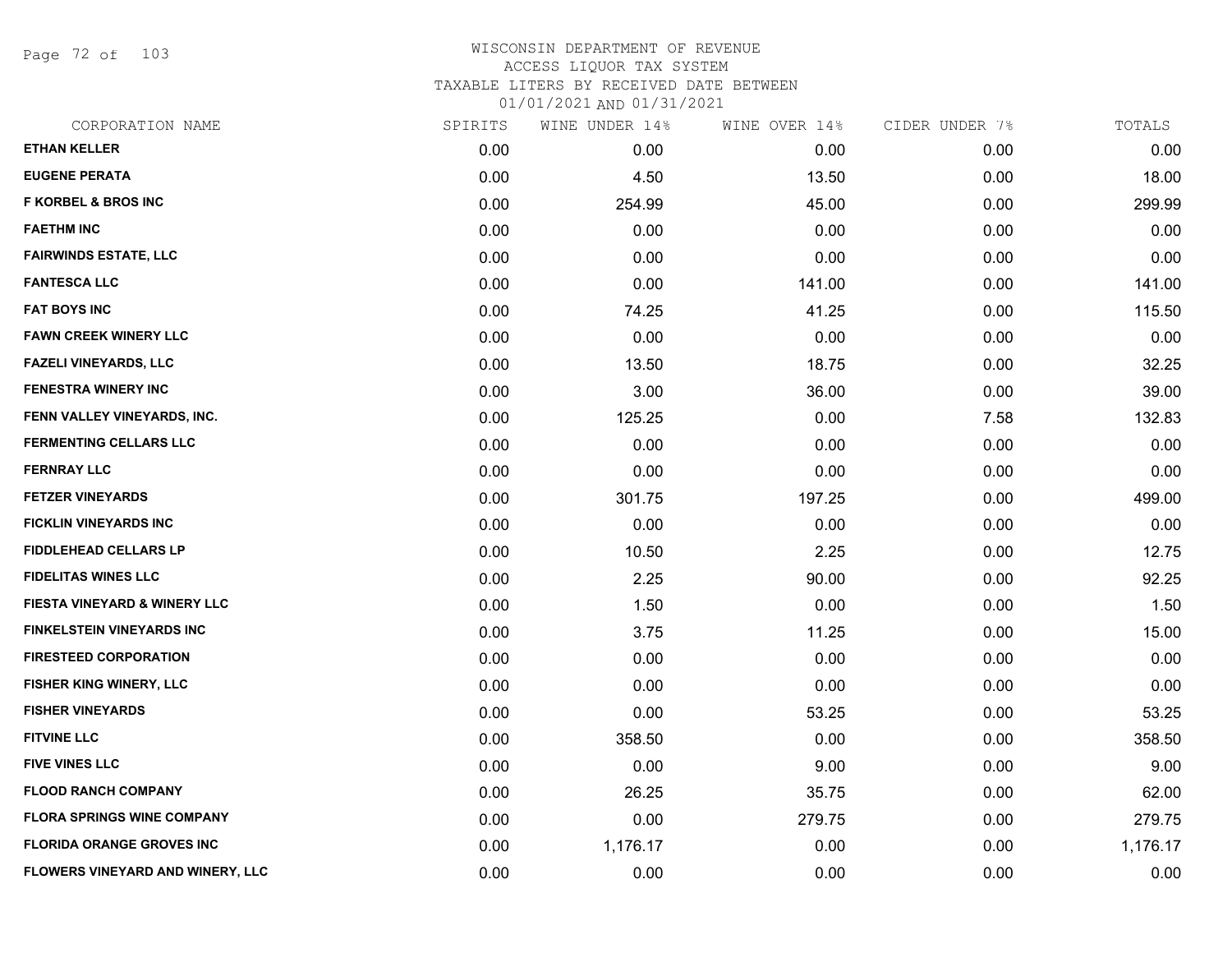Page 73 of 103

## WISCONSIN DEPARTMENT OF REVENUE ACCESS LIQUOR TAX SYSTEM TAXABLE LITERS BY RECEIVED DATE BETWEEN

| CORPORATION NAME                               | SPIRITS | WINE UNDER 14% | WINE OVER 14% | CIDER UNDER 7% | TOTALS   |
|------------------------------------------------|---------|----------------|---------------|----------------|----------|
| <b>FLX GRAPES LLC</b>                          | 0.00    | 0.00           | 0.00          | 0.00           | 0.00     |
| <b>FLYING B VINEYARD LP</b>                    | 0.00    | 4.50           | 18.00         | 0.00           | 22.50    |
| <b>FN CELLARS LLC</b>                          | 0.00    | 159.09         | 1,099.50      | 0.00           | 1,258.59 |
| <b>FOLEY ESTATES VINEYARD &amp; WINERY LLC</b> | 0.00    | 66.75          | 78.75         | 0.00           | 145.50   |
| <b>FOLEY FAMILY WINES INC</b>                  | 0.00    | 212.25         | 818.75        | 0.00           | 1,031.00 |
| <b>FOLIO WINE COMPANY LLC</b>                  | 0.00    | 117.00         | 0.00          | 0.00           | 117.00   |
| <b>FONTANELLA WINES LLC</b>                    | 0.00    | 0.00           | 101.25        | 0.00           | 101.25   |
| <b>FORIS VINEYARDS WINERY LLC</b>              | 0.00    | 44.25          | 0.00          | 0.00           | 44.25    |
| FORT ROSS VINEYARD & WINERY LLC                | 0.00    | 0.00           | 4.50          | 0.00           | 4.50     |
| <b>FOUR BEARS WINERY LLC</b>                   | 0.00    | 6.75           | 3.00          | 0.00           | 9.75     |
| FOUR DAUGHTERS VINEYARD AND WINERY LLC         | 0.00    | 5.25           | 1.50          | 19.11          | 25.86    |
| FOX RUN VINEYARDS INC                          | 0.00    | 33.00          | 0.00          | 0.00           | 33.00    |
| <b>FOXEN VINEYARD INC</b>                      | 0.00    | 72.75          | 15.75         | 0.00           | 88.50    |
| <b>FRANCIS COPPOLA WINERY LLC</b>              | 0.00    | 0.00           | 0.00          | 0.00           | 0.00     |
| <b>FRANK FAMILY VINEYARDS LLC</b>              | 0.00    | 134.28         | 556.50        | 0.00           | 690.78   |
| <b>FRED C SCHERRER</b>                         | 0.00    | 2.25           | 77.25         | 0.00           | 79.50    |
| <b>FREDERICK QUANDT</b>                        | 0.00    | 0.00           | 0.00          | 0.00           | 0.00     |
| <b>FREEMAN FAMILY WINERY LLC</b>               | 0.00    | 0.00           | 0.00          | 0.00           | 0.00     |
| <b>FREIXENET SONOMA CAVES INC</b>              | 0.00    | 222.75         | 37.50         | 0.00           | 260.25   |
| <b>FRESH GRAPES LLC</b>                        | 0.00    | 63.00          | 0.00          | 0.00           | 63.00    |
| <b>FREY FAMILY WINERY LLC</b>                  | 0.00    | 21.75          | 0.00          | 0.00           | 21.75    |
| <b>FREY VINEYARDS LTD</b>                      | 0.00    | 123.75         | 20.25         | 0.00           | 144.00   |
| <b>FROGS LEAP WINERY</b>                       | 0.00    | 277.93         | 26.25         | 0.00           | 304.18   |
| <b>FROGTOWN CELLARS LLP</b>                    | 0.00    | 8.00           | 0.00          | 0.00           | 8.00     |
| <b>FROST WINES LLC</b>                         | 0.00    | 62.25          | 0.00          | 0.00           | 62.25    |
| FRUIT OF THE WOODS WINE CELLAR, INC.           | 0.00    | 0.00           | 0.00          | 0.00           | 0.00     |
| <b>FULCRUM WINES LLC</b>                       | 0.00    | 0.00           | 7.50          | 0.00           | 7.50     |
| <b>FULKERSON WINE CELLARS LLC</b>              | 0.00    | 5.25           | 0.00          | 0.00           | 5.25     |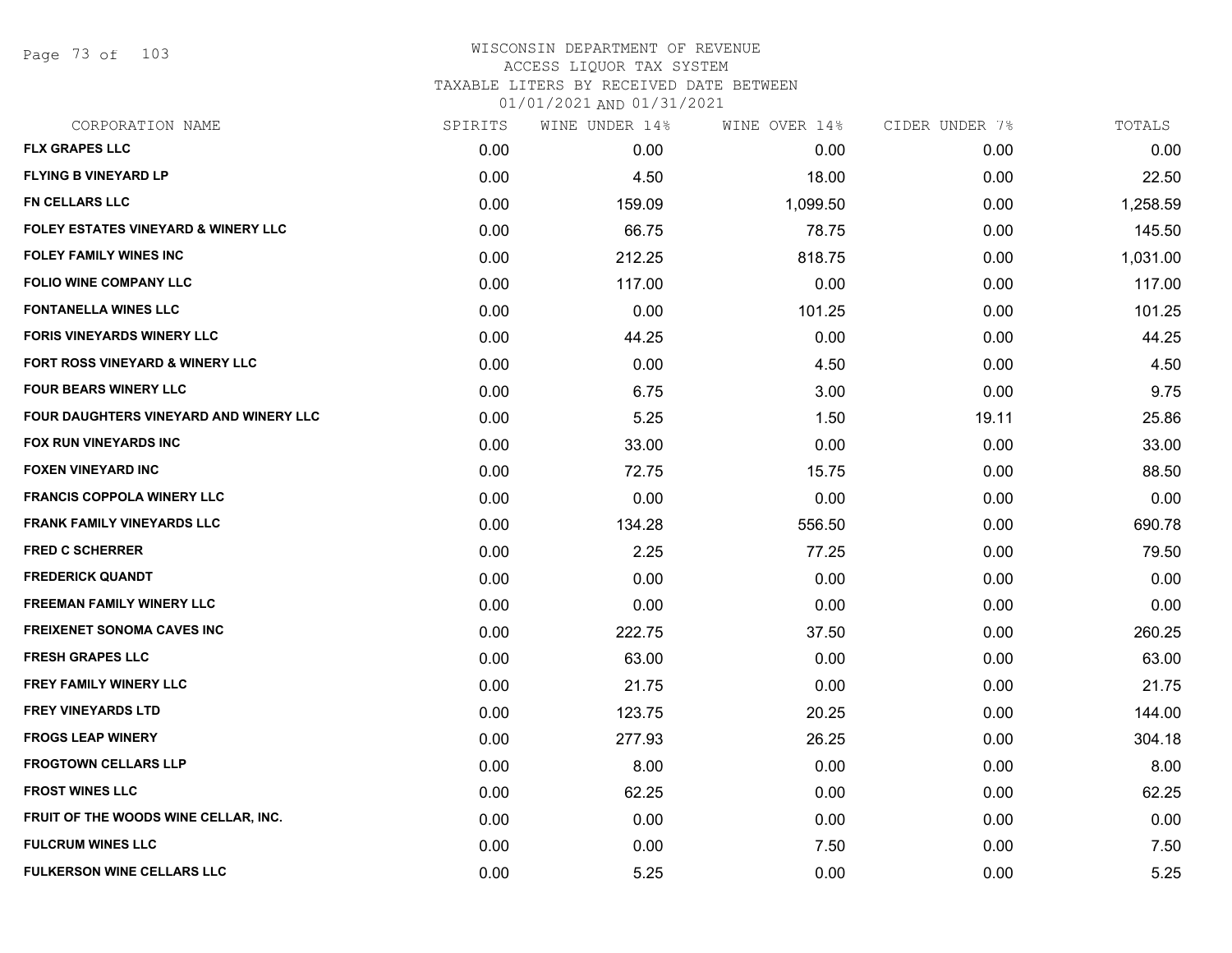Page 74 of 103

### WISCONSIN DEPARTMENT OF REVENUE ACCESS LIQUOR TAX SYSTEM TAXABLE LITERS BY RECEIVED DATE BETWEEN

| CORPORATION NAME                           | SPIRITS | WINE UNDER 14% | WINE OVER 14% | CIDER UNDER 7% | TOTALS |
|--------------------------------------------|---------|----------------|---------------|----------------|--------|
| <b>FULLERTON WINES, INC</b>                | 0.00    | 4.50           | 0.00          | 0.00           | 4.50   |
| <b>FURTHERMORE LLC</b>                     | 0.00    | 2.25           | 12.75         | 0.00           | 15.00  |
| <b>G GRAHAM WINES INC</b>                  | 0.00    | 1.50           | 30.00         | 0.00           | 31.50  |
| <b>GALANTE FAMILY WINERY INC</b>           | 0.00    | 0.00           | 21.00         | 0.00           | 21.00  |
| <b>GALENA CELLARS INC</b>                  | 0.00    | 452.94         | 19.27         | 0.00           | 472.21 |
| <b>GALLICA WINES LLC</b>                   | 0.00    | 13.50          | 5.25          | 0.00           | 18.75  |
| <b>GAMBA VINEYARDS AND WINERY LLC</b>      | 0.00    | 0.00           | 0.00          | 0.00           | 0.00   |
| <b>GAMBLE FAMILY VINEYARDS LLC</b>         | 0.00    | 207.75         | 175.50        | 0.00           | 383.25 |
| <b>GANDONA INC</b>                         | 0.00    | 0.00           | 0.75          | 0.00           | 0.75   |
| <b>GARGIULO VINEYARD LLC</b>               | 0.00    | 4.50           | 113.25        | 0.00           | 117.75 |
| <b>GARROD TRUST</b>                        | 0.00    | 0.00           | 0.00          | 0.00           | 0.00   |
| <b>GARY FRANSCIONI, INC.</b>               | 0.00    | 0.00           | 63.75         | 0.00           | 63.75  |
| <b>GEARY MARKET INVESTMENT COMPANY LTD</b> | 0.00    | 77.25          | 1.50          | 0.00           | 78.75  |
| <b>GEMSTONE VINEYARDS LLC</b>              | 0.00    | 0.00           | 0.00          | 0.00           | 0.00   |
| <b>GENERATIONS OF SONOMA LLC</b>           | 0.00    | 93.00          | 36.75         | 0.00           | 129.75 |
| <b>GENESEO PARTNERS LP</b>                 | 0.00    | 113.80         | 0.00          | 0.00           | 113.80 |
| <b>GEORGE O HENDRY</b>                     | 0.00    | 28.50          | 145.50        | 0.00           | 174.00 |
| <b>GEORGE RONALD DENNER</b>                | 0.00    | 4.50           | 57.00         | 0.00           | 61.50  |
| <b>GERALD E FORTH</b>                      | 0.00    | 0.00           | 0.00          | 0.00           | 0.00   |
| <b>GF VINEYARDS LLC</b>                    | 0.00    | 0.00           | 6.75          | 0.00           | 6.75   |
| <b>GF WINES LLC</b>                        | 0.00    | 116.25         | 16.50         | 0.00           | 132.75 |
| <b>GIFT SERVICES INC</b>                   | 0.00    | 0.00           | 0.00          | 0.00           | 0.00   |
| <b>GLEASON FAMILY VINEYARDS LP</b>         | 0.00    | 0.00           | 0.00          | 0.00           | 0.00   |
| <b>GLENORA WINE CELLARS INC</b>            | 0.00    | 0.00           | 0.00          | 0.00           | 0.00   |
| <b>GLOBAL UNIVERSAL SRL</b>                | 0.00    | 0.00           | 0.00          | 0.00           | 0.00   |
| <b>GOLDIN INVESTMENT II INC</b>            | 0.00    | 0.00           | 0.00          | 0.00           | 0.00   |
| <b>GOLDRIDGEPINOT.COM LLC</b>              | 0.00    | 0.00           | 0.00          | 0.00           | 0.00   |
| <b>GOLDSCHMIDT VINEYARDS LLC</b>           | 0.00    | 0.00           | 0.00          | 0.00           | 0.00   |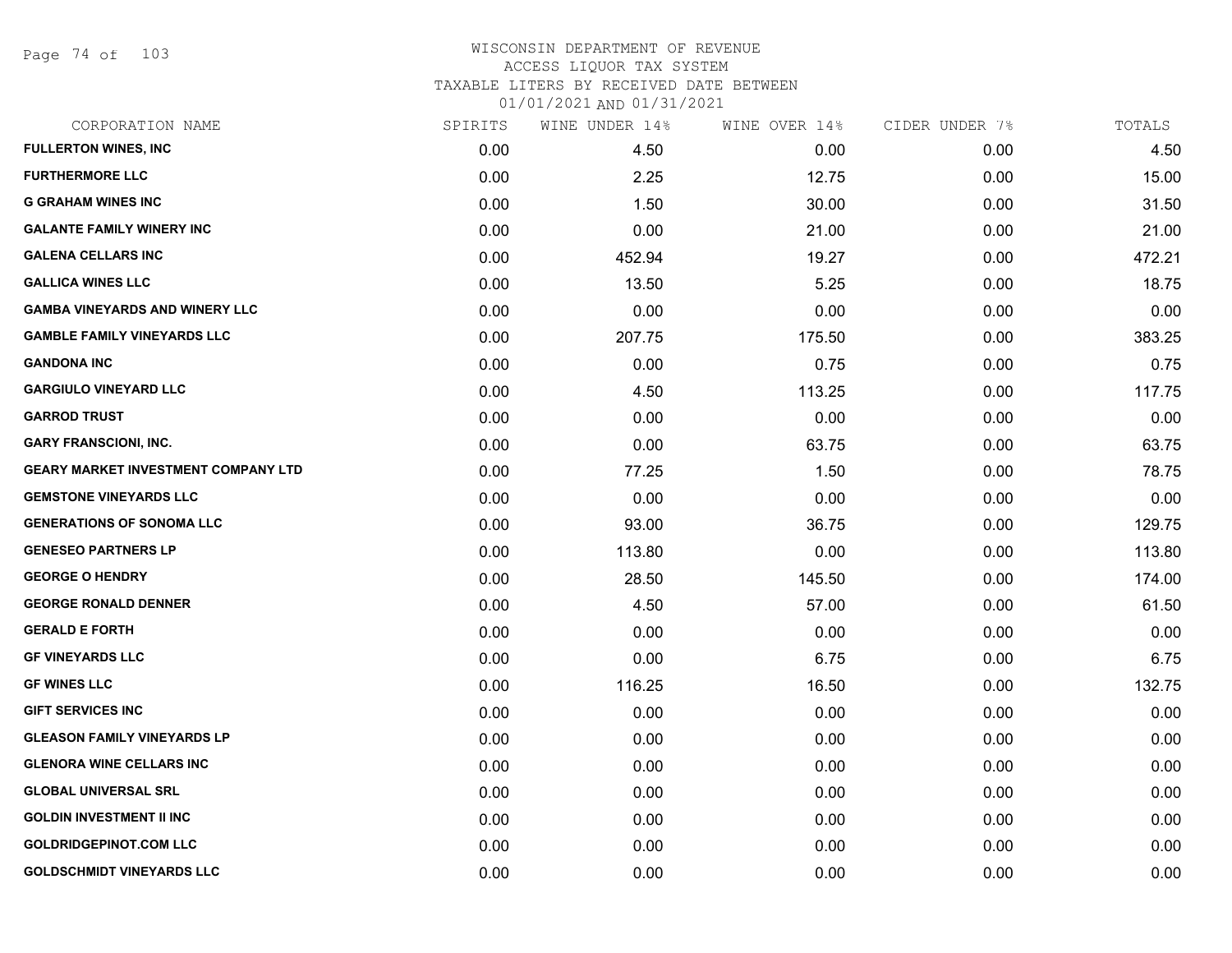Page 75 of 103

#### WISCONSIN DEPARTMENT OF REVENUE ACCESS LIQUOR TAX SYSTEM TAXABLE LITERS BY RECEIVED DATE BETWEEN

| CORPORATION NAME                           | SPIRITS | WINE UNDER 14% | WINE OVER 14% | CIDER UNDER 7% | TOTALS   |
|--------------------------------------------|---------|----------------|---------------|----------------|----------|
| <b>GOOD FOUNDATIONS INC</b>                | 0.00    | 44.00          | 0.00          | 0.00           | 44.00    |
| <b>GOOSE RIDGE LLC</b>                     | 0.00    | 21.00          | 54.00         | 0.00           | 75.00    |
| <b>GRAPE VISIONS LLC</b>                   | 0.00    | 15.00          | 211.50        | 0.00           | 226.50   |
| <b>GRAPESEED WINE FUND LLC</b>             | 0.00    | 6.00           | 7.50          | 0.00           | 13.50    |
| <b>GRASSINI FAMILY VINEYARDS LLC</b>       | 0.00    | 1.00           | 4.75          | 0.00           | 5.75     |
| <b>GREEN FAMILY WINERY LLC</b>             | 0.00    | 0.00           | 0.00          | 0.00           | 0.00     |
| <b>GREG MICHAEL CELLARS, LLC</b>           | 0.00    | 0.00           | 93.74         | 0.00           | 93.74    |
| <b>GREG SANDERS</b>                        | 0.00    | 18.00          | 0.00          | 0.00           | 18.00    |
| <b>GREGORY EDWARD GRAZIANO</b>             | 0.00    | 266.25         | 303.75        | 0.00           | 570.00   |
| <b>GRGICH HILLS CELLAR</b>                 | 0.00    | 16.50          | 204.01        | 0.00           | 220.51   |
| <b>GRIEB OPTIMAL WINECRAFTING LLC</b>      | 0.00    | 18.75          | 0.00          | 0.00           | 18.75    |
| <b>GROENNFELL MEADERY LLC</b>              | 0.00    | 0.00           | 0.00          | 0.00           | 0.00     |
| <b>GROTH VINEYARDS &amp; WINERY LLC</b>    | 0.00    | 19.50          | 51.75         | 0.00           | 71.25    |
| <b>GULLETT &amp; GULLETT</b>               | 0.00    | 44.25          | 138.25        | 0.00           | 182.50   |
| H DE V LLC                                 | 0.00    | 15.75          | 2.25          | 0.00           | 18.00    |
| <b>HAFNER VINEYARD LLC</b>                 | 0.00    | 137.25         | 0.00          | 0.00           | 137.25   |
| <b>HAGAFEN CELLARS INC</b>                 | 0.00    | 0.00           | 13.50         | 0.00           | 13.50    |
| <b>HAHN ESTATE</b>                         | 0.00    | 4.50           | 120.75        | 0.00           | 125.25   |
| <b>HALF KRAKT LLC</b>                      | 0.00    | 0.00           | 0.00          | 0.00           | 0.00     |
| <b>HALF MOON HILL LLC</b>                  | 0.00    | 0.00           | 0.00          | 0.00           | 0.00     |
| <b>HALL WINES LLC</b>                      | 0.00    | 2.25           | 1,023.00      | 0.00           | 1,025.25 |
| HAMEL FAMILY WINES LLC                     | 0.00    | 214.88         | 755.25        | 0.00           | 970.13   |
| <b>HAMMLER WINE CORP</b>                   | 0.00    | 0.00           | 0.00          | 0.00           | 0.00     |
| HANDAL-DENIER VINEYARDS, LLC               | 0.00    | 0.00           | 22.50         | 0.00           | 22.50    |
| <b>HANDLEY CELLARS LIMITED PARTNERSHIP</b> | 0.00    | 87.75          | 35.25         | 0.00           | 123.00   |
| <b>HANNA WINERY INC</b>                    | 0.00    | 27.75          | 67.50         | 0.00           | 95.25    |
| <b>HANSJOERG WYSS</b>                      | 0.00    | 41.25          | 298.50        | 0.00           | 339.75   |
| <b>HARBOR RIDGE WINERY INC.</b>            | 0.00    | 0.00           | 0.00          | 0.00           | 0.00     |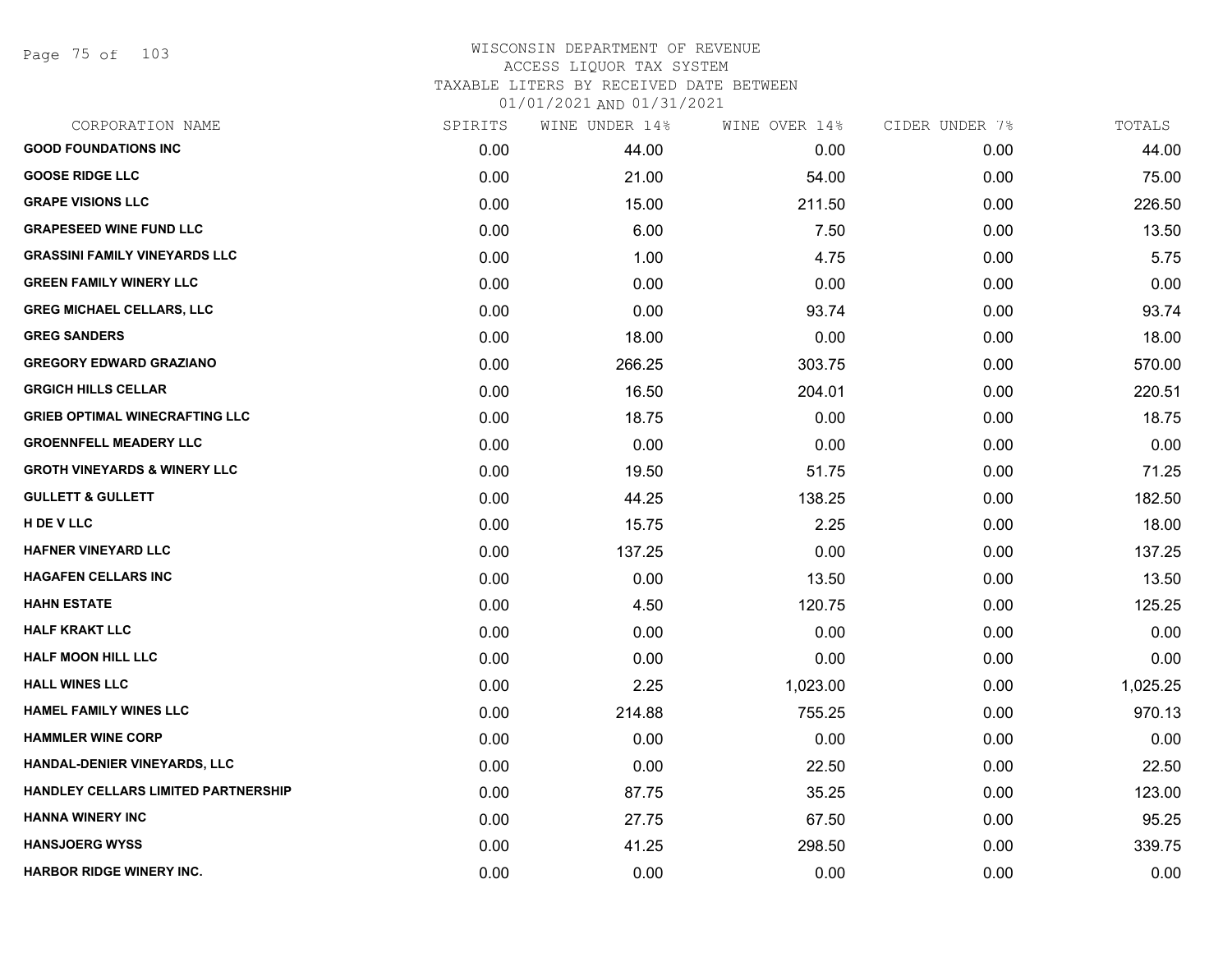#### WISCONSIN DEPARTMENT OF REVENUE ACCESS LIQUOR TAX SYSTEM

TAXABLE LITERS BY RECEIVED DATE BETWEEN

| CORPORATION NAME                      | SPIRITS | WINE UNDER 14% | WINE OVER 14% | CIDER UNDER 7% | TOTALS    |
|---------------------------------------|---------|----------------|---------------|----------------|-----------|
| HARLAN ESTATE WINERY INC              | 0.00    | 0.00           | 20.25         | 0.00           | 20.25     |
| <b>HARMELL CELLARS LLC</b>            | 0.00    | 816.75         | 0.00          | 0.00           | 816.75    |
| <b>HARRIS &amp; HARRIS</b>            | 0.00    | 0.00           | 49.50         | 0.00           | 49.50     |
| <b>HARRY &amp; DAVID HOLDINGS INC</b> | 0.00    | 1,239.00       | 121.50        | 0.00           | 1,360.50  |
| <b>HAUS BEVERAGE, INC</b>             | 0.00    | 0.00           | 95.20         | 0.00           | 95.20     |
| <b>HAWK AND HORSE VINEYARDS LLC</b>   | 0.00    | 1,000.00       | 0.00          | 0.00           | 1,000.00  |
| <b>HAWKES LLC</b>                     | 0.00    | 24.75          | 120.00        | 0.00           | 144.75    |
| <b>HAZLITT 1852 VINEYARDS INC</b>     | 0.00    | 75.75          | 0.00          | 0.00           | 75.75     |
| <b>HDD LLC</b>                        | 0.00    | 23.25          | 763.50        | 0.00           | 786.75    |
| <b>HEIDRUN MEADERY</b>                | 0.00    | 3.75           | 0.00          | 0.00           | 3.75      |
| <b>HEITZ WINE CELLARS</b>             | 0.00    | 6.00           | 86.25         | 0.00           | 92.25     |
| <b>HEMISPHERE WINE COMPANY INC</b>    | 0.00    | 29.25          | 88.50         | 0.00           | 117.75    |
| <b>HEMISPHERES LLC</b>                | 0.00    | 28,089.75      | 4,006.50      | 0.00           | 32,096.25 |
| <b>HERDIE BAISDEN</b>                 | 0.00    | 0.00           | 0.00          | 0.00           | 0.00      |
| <b>HERMAN STORY WINES INC</b>         | 0.00    | 0.80           | 23.00         | 0.00           | 23.80     |
| HERON HILL VINEYARDS INC              | 0.00    | 13.50          | 0.00          | 0.00           | 13.50     |
| <b>HESTAN VINEYARDS LLC</b>           | 0.00    | 0.00           | 4.50          | 0.00           | 4.50      |
| <b>HICKORY FARMS LLC</b>              | 0.00    | 411.00         | 2.25          | 0.00           | 413.25    |
| <b>HIDDEN RIDGE VINEYARD LLC</b>      | 0.00    | 0.00           | 36.00         | 0.00           | 36.00     |
| <b>HILL ESTATES INC</b>               | 0.00    | 21.75          | 95.25         | 0.00           | 117.00    |
| <b>HILLSIDE WINERY</b>                | 0.00    | 0.00           | 0.00          | 0.00           | 0.00      |
| <b>HIRSCH WINERY LLC</b>              | 0.00    | 15.75          | 0.00          | 0.00           | 15.75     |
| <b>HOLLYS HILL VINEYARDS LLC</b>      | 0.00    | 15.00          | 0.00          | 0.00           | 15.00     |
| HONIG VINEYARD AND WINERY LLC         | 0.00    | 17.25          | 85.50         | 0.00           | 102.75    |
| <b>HOPE WINE LLC</b>                  | 0.00    | 1,279.25       | 29.25         | 0.00           | 1,308.50  |
| <b>HOUDINI INC</b>                    | 0.00    | 11,801.25      | 985.50        | 0.00           | 12,786.75 |
| <b>HOURGLASS WINE COMPANY INC</b>     | 0.00    | 4.13           | 93.00         | 0.00           | 97.13     |
| <b>HQ WINERY LLC</b>                  | 0.00    | 0.00           | 46.50         | 0.00           | 46.50     |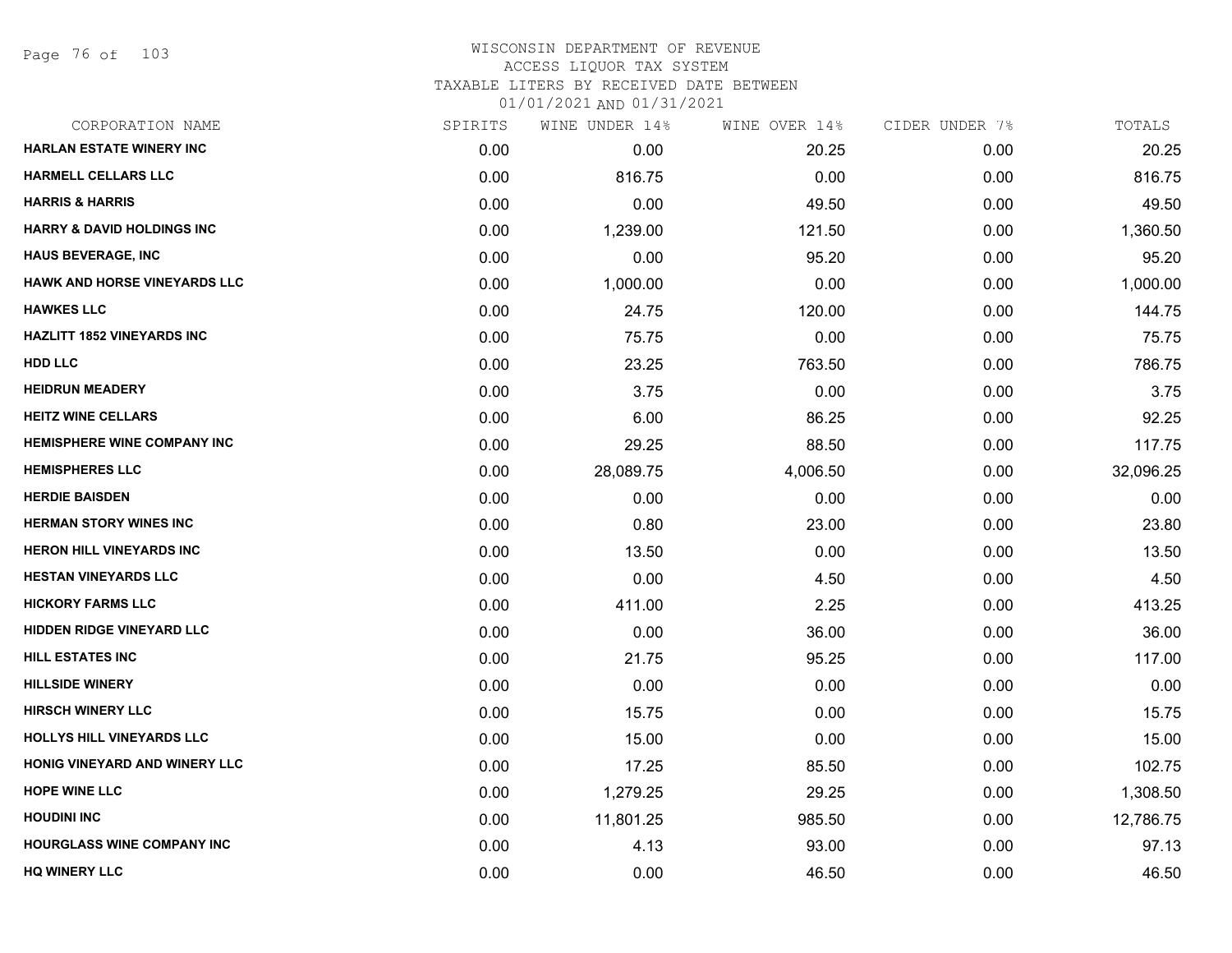Page 77 of 103

## WISCONSIN DEPARTMENT OF REVENUE ACCESS LIQUOR TAX SYSTEM TAXABLE LITERS BY RECEIVED DATE BETWEEN

| CORPORATION NAME                             | SPIRITS | WINE UNDER 14% | WINE OVER 14% | CIDER UNDER 7% | TOTALS   |
|----------------------------------------------|---------|----------------|---------------|----------------|----------|
| <b>HUA YUAN</b>                              | 0.00    | 6.00           | 0.00          | 0.00           | 6.00     |
| <b>HUNEEUS VINTNERS LLC</b>                  | 0.00    | 0.00           | 0.00          | 0.00           | 0.00     |
| HUNEEUS WINES HOLDCO LLC                     | 0.00    | 57.75          | 44.26         | 0.00           | 102.01   |
| HUNT COUNTRY VINEYARDS LLC                   | 0.00    | 35.25          | 0.00          | 0.00           | 35.25    |
| <b>HUSCH VINEYARDS INC</b>                   | 0.00    | 185.26         | 90.00         | 0.00           | 275.26   |
| <b>IMAGINARY FACTORY LLC</b>                 | 0.00    | 0.00           | 0.00          | 0.00           | 0.00     |
| <b>INCEPTION WINES LLC</b>                   | 0.00    | 0.00           | 0.00          | 0.00           | 0.00     |
| INCIDER, INC.                                | 0.00    | 0.00           | 0.00          | 0.00           | 0.00     |
| <b>INMAN FAMILY WINES LLC</b>                | 0.00    | 42.75          | 3.75          | 0.00           | 46.50    |
| <b>INVESTOR'S OF AMERICA LP</b>              | 0.00    | 24.00          | 10.50         | 0.00           | 34.50    |
| <b>IRON HORSE VINEYARDS LP</b>               | 0.00    | 0.00           | 0.00          | 0.00           | 0.00     |
| <b>ISENHOWER CELLARS LLC</b>                 | 0.00    | 9.00           | 11.25         | 0.00           | 20.25    |
| <b>ISLAND ORCHARD CIDER LLC</b>              | 0.00    | 0.00           | 0.00          | 0.00           | 0.00     |
| J BLAIR PENCE, TRUSTEE OF PENCE FAMILY TRUST | 0.00    | 0.00           | 0.00          | 0.00           | 0.00     |
| <b>J CELLARS INVESTMENTS LLC</b>             | 0.00    | 1.50           | 32.70         | 0.00           | 34.20    |
| <b>J LOHR WINERY CORP</b>                    | 0.00    | 29.25          | 35.25         | 0.00           | 64.50    |
| <b>J PEDRONCELLI WINERY</b>                  | 0.00    | 31.50          | 301.00        | 0.00           | 332.50   |
| <b>J RICKARDS WINERY LLC</b>                 | 0.00    | 0.00           | 120.75        | 0.00           | 120.75   |
| <b>J WILLETT COMPANIES</b>                   | 0.00    | 0.00           | 0.00          | 0.00           | 0.00     |
| J. DUSI, INC.                                | 0.00    | 0.00           | 46.50         | 0.00           | 46.50    |
| <b>J.W. THOMAS LLC</b>                       | 0.00    | 0.00           | 69.00         | 0.00           | 69.00    |
| <b>J3 WINE PARTNERS LLC</b>                  | 0.00    | 72.00          | 139.50        | 0.00           | 211.50   |
| JACK JOHN INVESTMENTS INC                    | 0.00    | 0.00           | 0.00          | 0.00           | 0.00     |
| <b>JACKSON FAMILY WINES INC</b>              | 0.00    | 1,638.75       | 786.75        | 0.00           | 2,425.50 |
| <b>JACKSON WINE LLC</b>                      | 0.00    | 0.00           | 0.00          | 0.00           | 0.00     |
| <b>JACKSON WINERY &amp; VINEYARDS</b>        | 0.00    | 10.50          | 15.75         | 0.00           | 26.25    |
| <b>JACUZZI FAMILY VINEYARDS LLC</b>          | 0.00    | 32.25          | 96.75         | 0.00           | 129.00   |
| <b>JAM CELLARS INC</b>                       | 0.00    | 15.00          | 10.50         | 0.00           | 25.50    |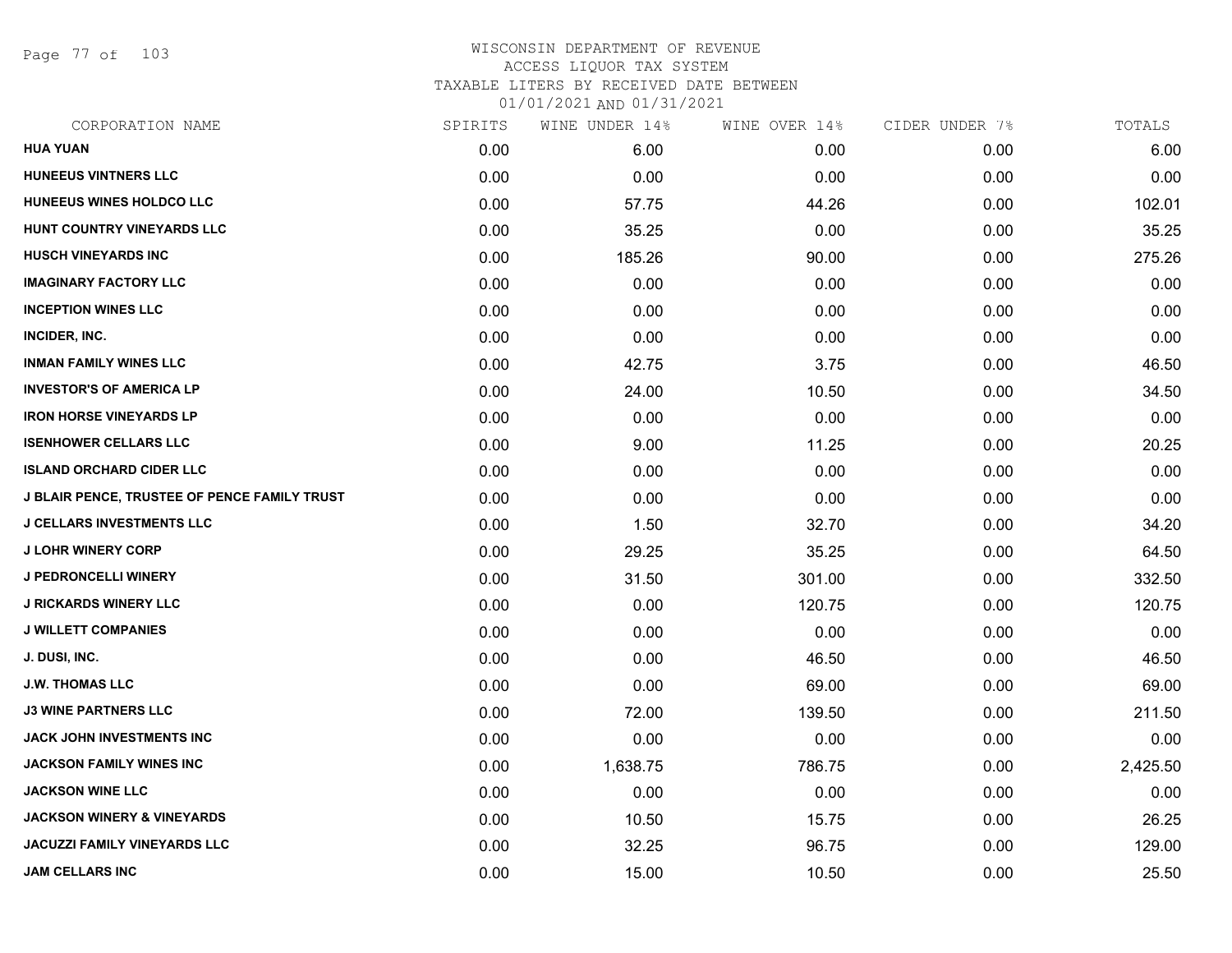Page 78 of 103

### WISCONSIN DEPARTMENT OF REVENUE ACCESS LIQUOR TAX SYSTEM TAXABLE LITERS BY RECEIVED DATE BETWEEN

| CORPORATION NAME                     | SPIRITS | WINE UNDER 14% | WINE OVER 14% | CIDER UNDER 7% | TOTALS |
|--------------------------------------|---------|----------------|---------------|----------------|--------|
| <b>JAMES CZACHOROWSKI</b>            | 0.00    | 0.00           | 0.00          | 0.00           | 0.00   |
| <b>JAMES L LAMBERT</b>               | 0.00    | 15.75          | 18.00         | 0.00           | 33.75  |
| <b>JAMES P PROSSER</b>               | 0.00    | 102.00         | 0.00          | 0.00           | 102.00 |
| <b>JARVIS</b>                        | 0.00    | 0.00           | 0.00          | 0.00           | 0.00   |
| <b>JB GEORGE LLC</b>                 | 0.00    | 1.39           | 1.39          | 0.00           | 2.78   |
| <b>JC CELLARS INC</b>                | 0.00    | 2.25           | 88.50         | 0.00           | 90.75  |
| JEFF RUNQUIST WINES INC              | 0.00    | 27.75          | 100.50        | 0.00           | 128.25 |
| <b>JEFFERY BEMIS</b>                 | 0.00    | 0.00           | 0.00          | 0.00           | 0.00   |
| <b>JEFFERY M GORDON</b>              | 0.00    | 0.00           | 0.00          | 0.00           | 0.00   |
| <b>JEFFREY L STOEGER</b>             | 0.00    | 0.00           | 0.00          | 0.00           | 0.00   |
| JENNIFER L JACKSON-HARTFORD          | 0.00    | 94.50          | 99.38         | 0.00           | 193.88 |
| <b>JESSIES GROVE WINERY INC</b>      | 0.00    | 9.75           | 31.51         | 0.00           | 41.26  |
| <b>JESSUP CELLARS HOLDING CO LLC</b> | 0.00    | 0.00           | 89.00         | 0.00           | 89.00  |
| <b>JM CELLARS COMPANY</b>            | 0.00    | 39.75          | 21.75         | 0.00           | 61.50  |
| <b>J-NH WINE GROUP LLC</b>           | 0.00    | 0.75           | 28.50         | 0.00           | 29.25  |
| JOHN ANTHONY VINEYARDS LLC           | 0.00    | 4.50           | 57.75         | 0.00           | 62.25  |
| <b>JOHN R LUCAS</b>                  | 0.00    | 11.91          | 0.00          | 0.00           | 11.91  |
| JOHNSON ESTATE WINERY LLC            | 0.00    | 0.00           | 0.00          | 0.00           | 0.00   |
| <b>JONATHAN DALE</b>                 | 0.00    | 0.00           | 0.00          | 0.00           | 0.00   |
| <b>JONES FAMILY WINERY LLC</b>       | 0.00    | 0.00           | 16.50         | 0.00           | 16.50  |
| <b>JORNY'S END LLC</b>               | 0.00    | 0.00           | 0.00          | 0.00           | 0.00   |
| <b>JOSEPH ALEXANDER VILLICANA II</b> | 0.00    | 0.00           | 13.50         | 0.00           | 13.50  |
| <b>JOSEPH CALLOW</b>                 | 0.00    | 0.00           | 0.00          | 0.00           | 0.00   |
| JOSEPH PHELPS VINEYARDS LLC          | 0.00    | 168.82         | 478.50        | 0.00           | 647.32 |
| <b>JOSEPH STALLER</b>                | 0.00    | 0.00           | 0.00          | 0.00           | 0.00   |
| <b>JOSEPH WYNIMKO</b>                | 0.00    | 0.00           | 0.00          | 0.00           | 0.00   |
| <b>JOYCE VINEYARDS LLC</b>           | 0.00    | 18.00          | 0.00          | 0.00           | 18.00  |
| <b>JUNESHINE INC</b>                 | 0.00    | 0.00           | 0.00          | 0.00           | 0.00   |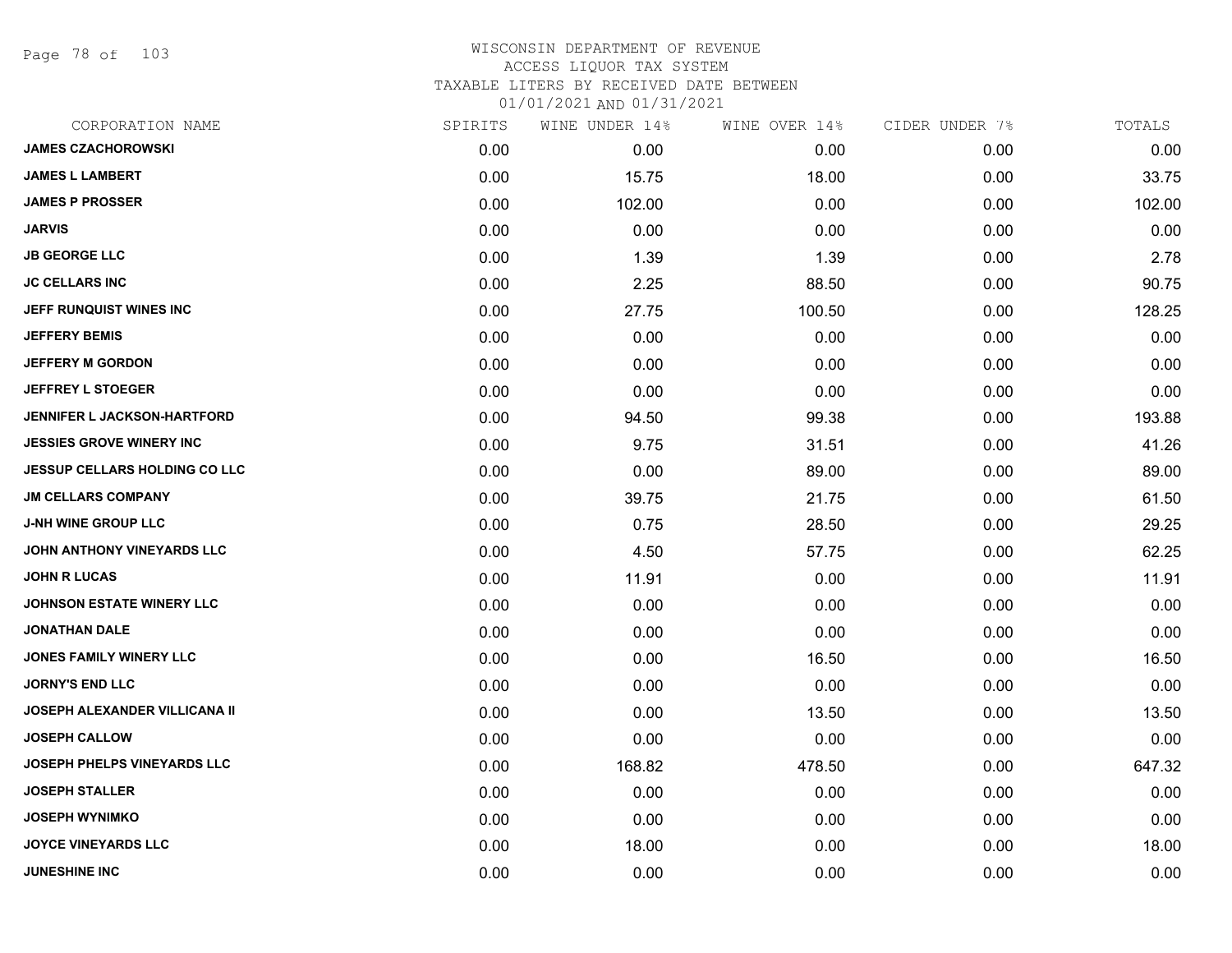Page 79 of 103

#### WISCONSIN DEPARTMENT OF REVENUE ACCESS LIQUOR TAX SYSTEM

TAXABLE LITERS BY RECEIVED DATE BETWEEN

| CORPORATION NAME                         | SPIRITS | WINE UNDER 14% | WINE OVER 14% | CIDER UNDER 7% | TOTALS   |
|------------------------------------------|---------|----------------|---------------|----------------|----------|
| <b>JUSTIN VINEYARDS &amp; WINERY LLC</b> | 0.00    | 51.75          | 1,208.67      | 0.00           | 1,260.42 |
| <b>JVW CORPORATION</b>                   | 0.00    | 258.75         | 0.00          | 0.00           | 258.75   |
| <b>K VINTNERS LLC</b>                    | 0.00    | 31.50          | 46.50         | 0.00           | 78.00    |
| <b>KACHINA CELLARS LLC</b>               | 0.00    | 2,232.00       | 2,907.47      | 0.00           | 5,139.47 |
| <b>KALYRA WINERY LLC</b>                 | 0.00    | 51.38          | 0.00          | 0.00           | 51.38    |
| <b>KAMEN WINES LLC</b>                   | 0.00    | 10.50          | 172.50        | 0.00           | 183.00   |
| <b>KANGARU ENTERPRISES LLC</b>           | 0.00    | 100.50         | 21.38         | 0.00           | 121.88   |
| <b>KATCHEVER &amp; CO LLC</b>            | 0.00    | 0.00           | 0.00          | 0.00           | 0.00     |
| <b>KDS LLC</b>                           | 0.00    | 145.48         | 0.00          | 0.00           | 145.48   |
| <b>KEEVER VINEYARDS LLC</b>              | 0.00    | 10.50          | 13.50         | 0.00           | 24.00    |
| <b>KEN BROWN WINES LLC</b>               | 0.00    | 2.25           | 11.25         | 0.00           | 13.50    |
| <b>KEN WRIGHT CELLARS CO</b>             | 0.00    | 0.00           | 0.00          | 0.00           | 0.00     |
| <b>KENEFICK RANCHES WINERY LLC</b>       | 0.00    | 0.00           | 3.75          | 0.00           | 3.75     |
| <b>KENT HUMPHREY</b>                     | 0.00    | 14.25          | 75.00         | 0.00           | 89.25    |
| KENWARD FAMILY VINEYARDS, LLC            | 0.00    | 0.00           | 8.25          | 0.00           | 8.25     |
| <b>KENZO ESTATE INC</b>                  | 0.00    | 0.00           | 4.50          | 0.00           | 4.50     |
| <b>KERWIN ESTATE LLC</b>                 | 0.00    | 0.00           | 13.88         | 0.00           | 13.88    |
| <b>KESTREL PROPERTIES LLC</b>            | 0.00    | 33.00          | 42.75         | 0.00           | 75.75    |
| <b>KEVIN BEHNKE</b>                      | 0.00    | 0.00           | 0.00          | 0.00           | 0.00     |
| <b>KING ESTATE WINERY LP</b>             | 0.00    | 58.13          | 12.75         | 0.00           | 70.88    |
| KISMET WINE, INC.                        | 0.00    | 0.00           | 0.00          | 0.00           | 0.00     |
| <b>KISTLER VINEYARDS, LLC</b>            | 0.00    | 425.25         | 0.00          | 0.00           | 425.25   |
| <b>KLEIN FOODS INC</b>                   | 0.00    | 9.75           | 423.00        | 0.00           | 432.75   |
| KNIGHTS BRIDGE WINERY LLC                | 0.00    | 0.00           | 9.00          | 0.00           | 9.00     |
| KOEHLER WINERY LLC                       | 0.00    | 9.00           | 24.00         | 0.00           | 33.00    |
| <b>KONSTANTIN D FRANK &amp; SONS</b>     | 0.00    | 0.00           | 0.00          | 0.00           | 0.00     |
| <b>KOPRI INC</b>                         | 0.00    | 2.25           | 3.00          | 0.00           | 5.25     |
| <b>KPC MT. PALOMAR WINERY LLC</b>        | 0.00    | 0.00           | 0.00          | 0.00           | 0.00     |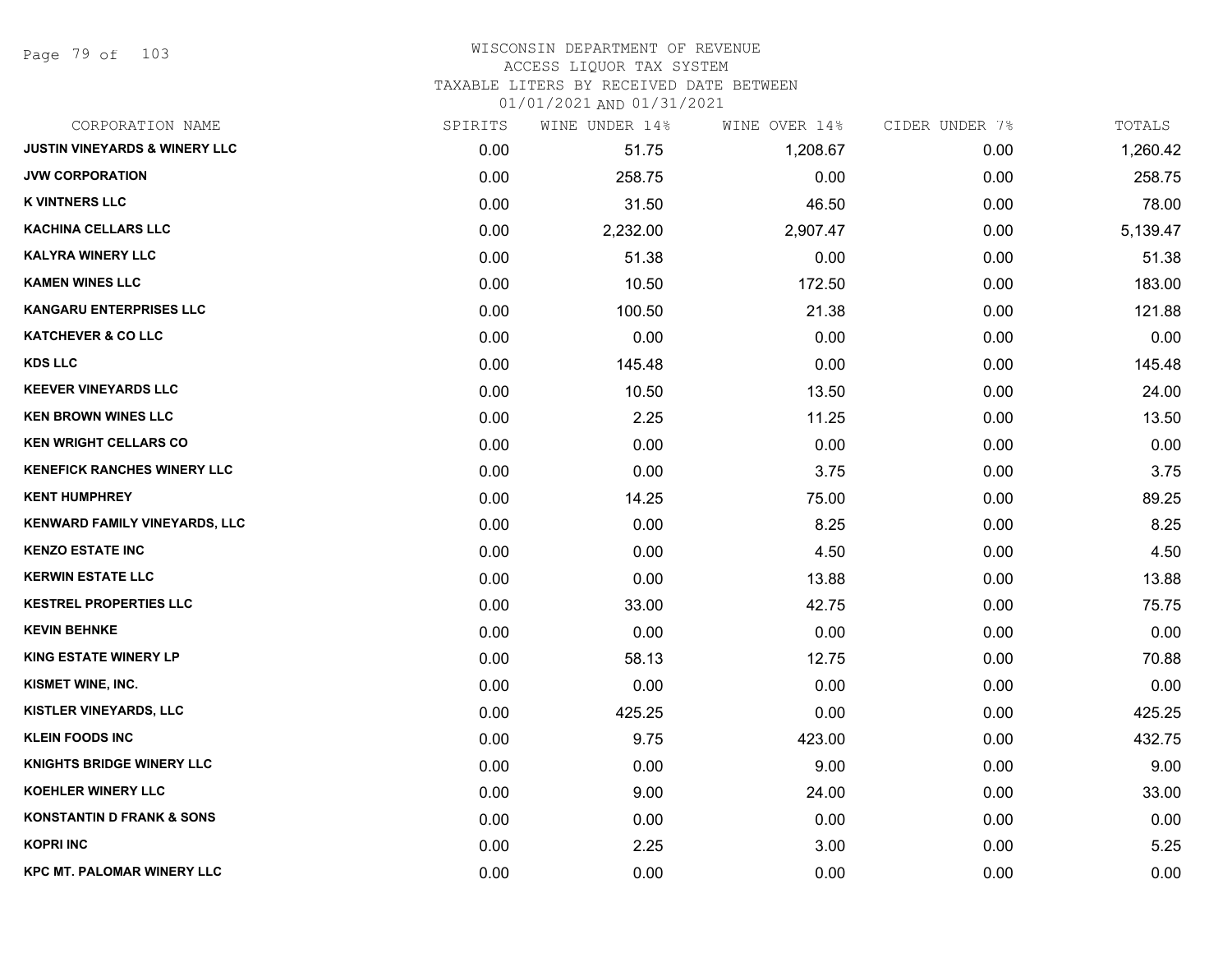#### WISCONSIN DEPARTMENT OF REVENUE ACCESS LIQUOR TAX SYSTEM TAXABLE LITERS BY RECEIVED DATE BETWEEN

| CORPORATION NAME                                  | SPIRITS | WINE UNDER 14% | WINE OVER 14% | CIDER UNDER 7% | TOTALS   |
|---------------------------------------------------|---------|----------------|---------------|----------------|----------|
| <b>KRAUSE FAMILY CELLARS LLC</b>                  | 0.00    | 20.63          | 25.50         | 0.00           | 46.13    |
| <b>KRISTIN HARRINGTON-BOEGNER</b>                 | 0.00    | 0.00           | 0.00          | 0.00           | 0.00     |
| <b>KRUPP BROTHERS LLC</b>                         | 0.00    | 0.00           | 65.64         | 0.00           | 65.64    |
| <b>KSSM LLC</b>                                   | 0.00    | 227.25         | 450.00        | 0.00           | 677.25   |
| <b>KT WINECO LLC</b>                              | 0.00    | 4.50           | 18.75         | 0.00           | 23.25    |
| <b>KULETO VILLA LLC</b>                           | 0.00    | 14.25          | 36.75         | 0.00           | 51.00    |
| <b>KUNDE ENTERPRISES INC</b>                      | 0.00    | 165.00         | 1,006.51      | 0.00           | 1,171.51 |
| <b>KV WINES LLC</b>                               | 0.00    | 14.25          | 12.75         | 0.00           | 27.00    |
| <b>LCWINE</b>                                     | 0.00    | 0.00           | 57.00         | 0.00           | 57.00    |
| L FOPPIANO WINE CO INC                            | 0.00    | 0.00           | 49.50         | 0.00           | 49.50    |
| L. MAWBY, LLC                                     | 0.00    | 106.42         | 0.00          | 0.00           | 106.42   |
| <b>L18 HOLDINGS, INC.</b>                         | 0.00    | 250.50         | 44.00         | 0.00           | 294.50   |
| <b>LADERA WINERY LLC</b>                          | 0.00    | 42.75          | 85.50         | 0.00           | 128.25   |
| <b>LAGUNA OAKS VINEYARD &amp; WINERY INC</b>      | 0.00    | 0.00           | 0.00          | 0.00           | 0.00     |
| <b>LAIL VINEYARDS LLC</b>                         | 0.00    | 0.00           | 52.50         | 0.00           | 52.50    |
| <b>LAIRD FAMILY ESTATE LLC</b>                    | 0.00    | 15.00          | 17.25         | 0.00           | 32.25    |
| <b>LAKE NOKOMIS CRANBERRIES INC</b>               | 0.00    | 0.00           | 0.00          | 0.00           | 0.00     |
| <b>LAMBERT BRIDGE WINERY INC</b>                  | 0.00    | 9.75           | 100.50        | 0.00           | 110.25   |
| <b>LAMBORN FAMILY WINE COMPANY LP</b>             | 0.00    | 0.75           | 31.50         | 0.00           | 32.25    |
| <b>LAMOREAUX LANDING WINE CELLARS LLC</b>         | 0.00    | 39.75          | 0.00          | 0.00           | 39.75    |
| <b>LANCASTER ESTATE VINEYARD &amp; WINERY LLC</b> | 0.00    | 1.50           | 98.25         | 0.00           | 99.75    |
| <b>LANGE WINERY LLC</b>                           | 0.00    | 77.25          | 27.00         | 0.00           | 104.25   |
| <b>LANGETWINS WINE CO INC</b>                     | 0.00    | 11.25          | 15.00         | 0.00           | 26.25    |
| <b>LARKMEAD VINEYARDS INC</b>                     | 0.00    | 4.50           | 93.75         | 0.00           | 98.25    |
| <b>LARSON FAMILY WINERY INC</b>                   | 0.00    | 0.40           | 165.00        | 0.00           | 165.40   |
| <b>LASSETER FAMILY WINERY LLC</b>                 | 0.00    | 2.25           | 73.50         | 0.00           | 75.75    |
| <b>LATAH CREEK WINE CELLARS LTD</b>               | 0.00    | 21.75          | 0.00          | 0.00           | 21.75    |
| <b>LAURO GUERRA</b>                               | 0.00    | 0.00           | 0.00          | 0.00           | 0.00     |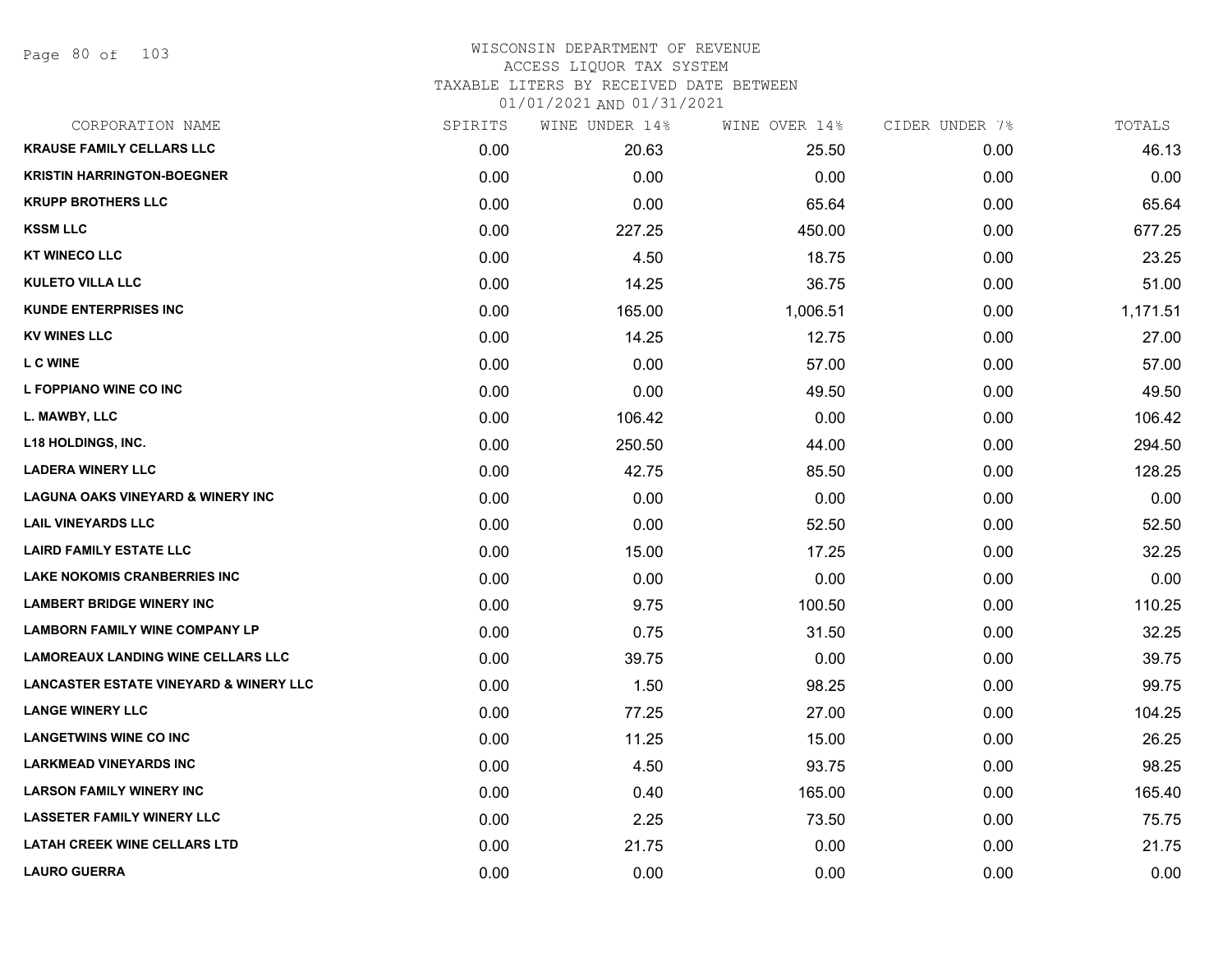Page 81 of 103

| CORPORATION NAME                         | SPIRITS | WINE UNDER 14% | WINE OVER 14% | CIDER UNDER 7% | TOTALS |
|------------------------------------------|---------|----------------|---------------|----------------|--------|
| <b>LAUTENBACH'S ORCHARD COUNTRY INC</b>  | 0.00    | 0.00           | 0.00          | 0.00           | 0.00   |
| <b>LAVA SPRINGS INC</b>                  | 0.00    | 28.50          | 38.25         | 0.00           | 66.75  |
| <b>LAW ESTATE WINES</b>                  | 0.00    | 8.25           | 81.75         | 0.00           | 90.00  |
| <b>LAWER FAMILY WINERY INC</b>           | 0.00    | 0.00           | 0.00          | 0.00           | 0.00   |
| <b>LAWRENCE CELLARS LLC</b>              | 0.00    | 7.50           | 12.00         | 0.00           | 19.50  |
| LE CEP II INC                            | 0.00    | 87.75          | 0.00          | 0.00           | 87.75  |
| <b>LEAL VINEYARDS INC</b>                | 0.00    | 0.00           | 11.25         | 0.00           | 11.25  |
| <b>LEDGESTONE ESTATE LLC</b>             | 0.00    | 0.00           | 0.00          | 0.00           | 0.00   |
| LEELANAU WINE CELLARS, LTD.              | 0.00    | 215.25         | 0.00          | 0.00           | 215.25 |
| LEFT COAST CELLARS LLC                   | 0.00    | 21.75          | 1.50          | 0.00           | 23.25  |
| <b>LEMELSON WINERY LLC</b>               | 0.00    | 18.00          | 6.00          | 0.00           | 24.00  |
| <b>LEONARDINI FAMILY WINERY LLC</b>      | 0.00    | 9.75           | 127.50        | 0.00           | 137.25 |
| <b>LEONESSE CELLARS LLC</b>              | 0.00    | 29.25          | 78.75         | 0.00           | 108.00 |
| <b>LEONETTI CELLAR LLC</b>               | 0.00    | 0.00           | 6.00          | 0.00           | 6.00   |
| LIFE IS SHORT! LLC                       | 0.00    | 1.50           | 0.00          | 0.00           | 1.50   |
| LIL' OLE WINEMAKER SHOPPE LLC            | 0.00    | 0.00           | 0.00          | 0.00           | 0.00   |
| <b>LIMERICK LANE CELLARS INC</b>         | 0.00    | 0.00           | 0.00          | 0.00           | 0.00   |
| LINGUA FRANCA-LS VINEYARDS HOLDINGS, LLC | 0.00    | 38.25          | 0.00          | 0.00           | 38.25  |
| <b>LINNE CALODO INC</b>                  | 0.00    | 0.00           | 72.00         | 0.00           | 72.00  |
| <b>LINSFIELD WINE CO., LLC</b>           | 0.00    | 0.00           | 4.50          | 0.00           | 4.50   |
| <b>LION NATHAN USA INC</b>               | 0.00    | 321.75         | 423.38        | 0.00           | 745.13 |
| <b>LIONS PEAK</b>                        | 0.00    | 0.00           | 0.00          | 0.00           | 0.00   |
| <b>LISA REDMON</b>                       | 0.00    | 4.50           | 6.00          | 0.00           | 10.50  |
| <b>LLOYD CELLARS INC</b>                 | 0.00    | 0.00           | 9.00          | 0.00           | 9.00   |
| <b>LLOYD W DAVIS</b>                     | 0.00    | 17.25          | 48.75         | 0.00           | 66.00  |
| <b>LMR WINE ESTATES LLC</b>              | 0.00    | 62.30          | 1.50          | 0.00           | 63.80  |
| <b>LOBO WINES LLC</b>                    | 0.00    | 0.75           | 13.50         | 0.00           | 14.25  |
| <b>LONG MEADOW RANCH WINERY INC</b>      | 0.00    | 9.00           | 0.00          | 0.00           | 9.00   |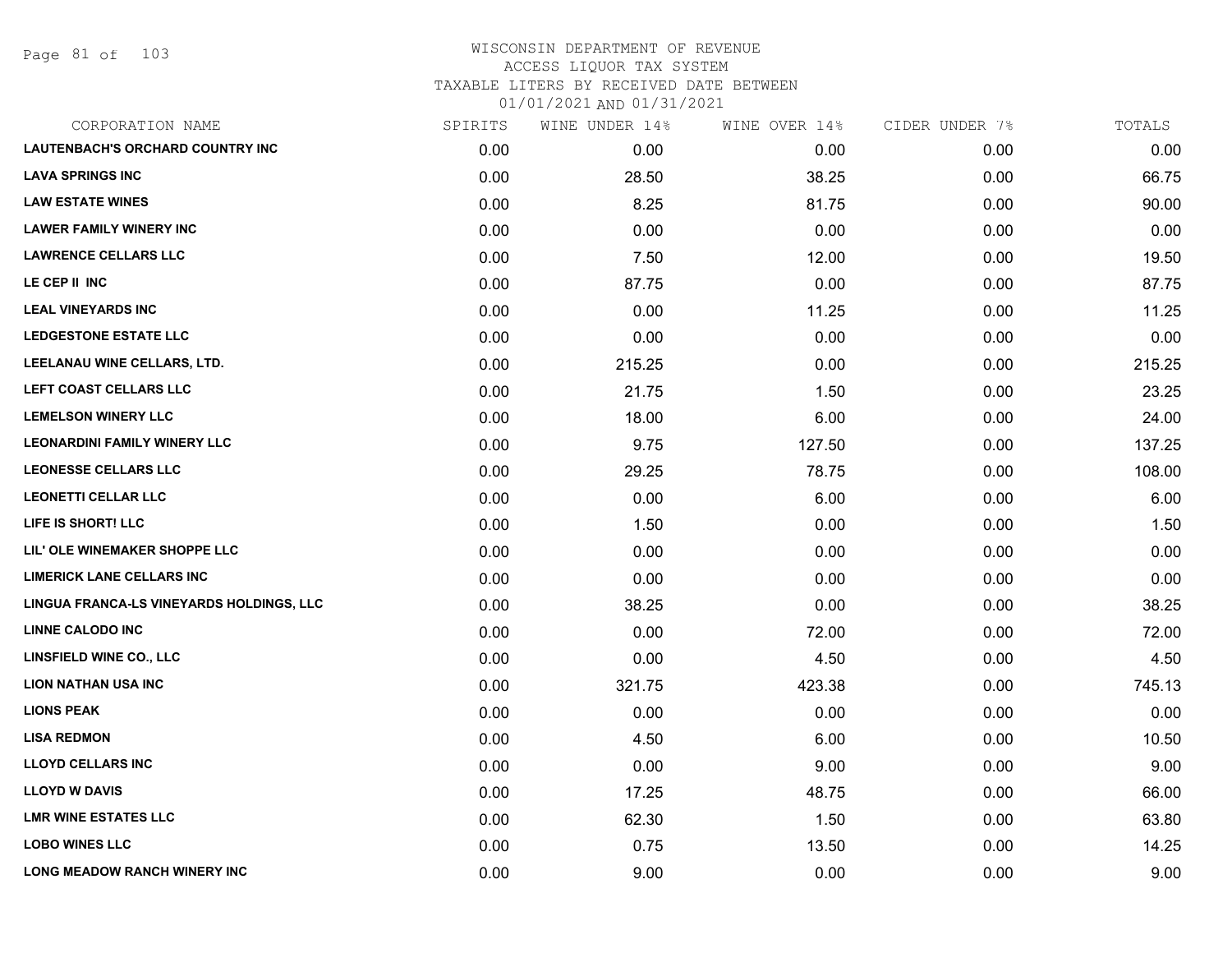Page 82 of 103

## WISCONSIN DEPARTMENT OF REVENUE ACCESS LIQUOR TAX SYSTEM

TAXABLE LITERS BY RECEIVED DATE BETWEEN

| CORPORATION NAME                          | SPIRITS | WINE UNDER 14% | WINE OVER 14% | CIDER UNDER 7% | TOTALS |
|-------------------------------------------|---------|----------------|---------------|----------------|--------|
| <b>LONG SHADOWS VINTNERS LLC</b>          | 0.00    | 1.50           | 45.00         | 0.00           | 46.50  |
| <b>LONGBOARD VINEYARDS LLC</b>            | 0.00    | 0.00           | 0.00          | 0.00           | 0.00   |
| <b>LONGORIA &amp; LONGORIA</b>            | 0.00    | 21.75          | 13.50         | 0.00           | 35.25  |
| <b>LORENZI ESTATE WINES, INC.</b>         | 0.00    | 0.00           | 0.00          | 0.00           | 0.00   |
| <b>LORIMAR WINERY INC</b>                 | 0.00    | 7.50           | 20.75         | 0.00           | 28.25  |
| <b>LOST ISLAND WINE LLC</b>               | 0.00    | 0.00           | 0.00          | 0.00           | 0.00   |
| <b>LOWDEN SCHOOLHOUSE CORPORATION</b>     | 0.00    | 20.25          | 263.25        | 0.00           | 283.50 |
| <b>LUCAS &amp; LEWELLEN VINEYARDS INC</b> | 0.00    | 28.88          | 51.25         | 0.00           | 80.13  |
| <b>LUNA VINEYARDS INC</b>                 | 0.00    | 15.75          | 64.50         | 0.00           | 80.25  |
| <b>LYNFRED WINERY INC</b>                 | 0.00    | 124.00         | 0.00          | 0.00           | 124.00 |
| <b>LYNMAR WINERY LLC</b>                  | 0.00    | 0.75           | 311.25        | 0.00           | 312.00 |
| <b>M &amp; J MONDAVI FAMILY LLC</b>       | 0.00    | 0.00           | 0.00          | 0.00           | 0.00   |
| M.A.C. WINES, LLC                         | 0.00    | 4.50           | 58.51         | 0.00           | 63.01  |
| <b>MACCHIA, INC</b>                       | 0.00    | 0.00           | 75.75         | 0.00           | 75.75  |
| <b>MADRIGAL FAMILY WINERY LLC</b>         | 0.00    | 0.75           | 36.50         | 0.00           | 37.25  |
| <b>MADRONA VINEYARDS LP</b>               | 0.00    | 25.50          | 47.75         | 0.00           | 73.25  |
| <b>MAKK WINE LLC</b>                      | 0.00    | 27.75          | 0.00          | 0.00           | 27.75  |
| <b>MALULANI INVESTMENTS LIMITED</b>       | 0.00    | 0.00           | 0.00          | 0.00           | 0.00   |
| <b>MANO'S INC</b>                         | 0.00    | 201.00         | 0.00          | 0.00           | 201.00 |
| <b>MARGERUM WINE COMPANY INC</b>          | 0.00    | 23.25          | 28.50         | 0.00           | 51.75  |
| <b>MARIETTA CELLARS INC</b>               | 0.00    | 9.00           | 0.00          | 0.00           | 9.00   |
| <b>MARK HEROLD</b>                        | 0.00    | 0.00           | 3.20          | 0.00           | 3.20   |
| <b>MARK J NEAL</b>                        | 0.00    | 18.75          | 47.50         | 0.00           | 66.25  |
| <b>MARK MCNEILLY</b>                      | 0.00    | 4.50           | 55.50         | 0.00           | 60.00  |
| <b>MARKHAM VINEYARDS</b>                  | 0.00    | 30.75          | 132.75        | 0.00           | 163.50 |
| <b>MARTIN E SELL</b>                      | 0.00    | 0.00           | 0.00          | 0.00           | 0.00   |
| <b>MARTIN RANCH WINERY, INC.</b>          | 0.00    | 0.00           | 0.00          | 0.00           | 0.00   |
| <b>MARTIN RAY WINERY INC</b>              | 0.00    | 42.00          | 56.25         | 0.00           | 98.25  |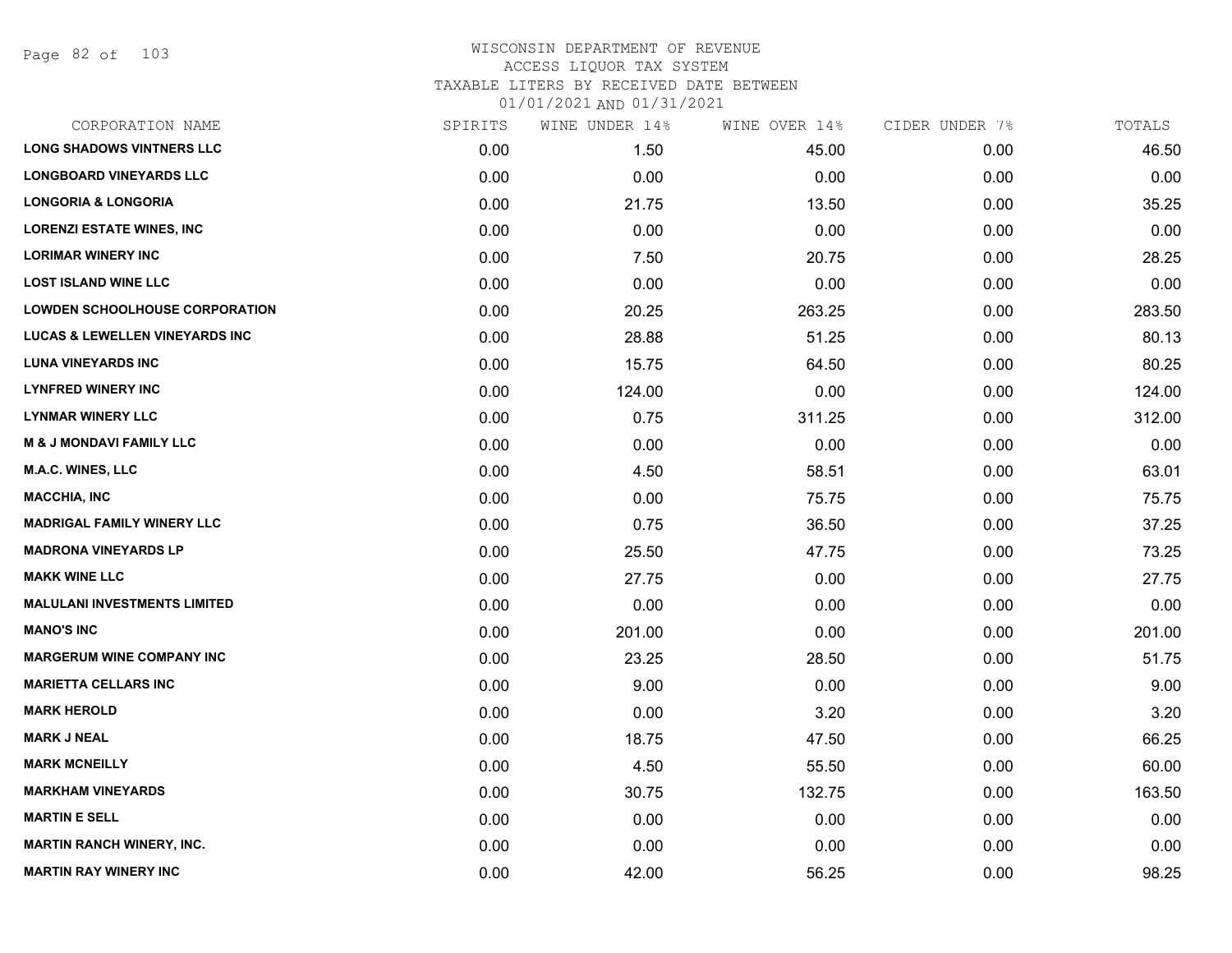Page 83 of 103

### WISCONSIN DEPARTMENT OF REVENUE ACCESS LIQUOR TAX SYSTEM TAXABLE LITERS BY RECEIVED DATE BETWEEN

| CORPORATION NAME                              | SPIRITS | WINE UNDER 14% | WINE OVER 14% | CIDER UNDER 7% | TOTALS   |
|-----------------------------------------------|---------|----------------|---------------|----------------|----------|
| <b>MARTINELLI WINERY INC</b>                  | 0.00    | 0.00           | 272.25        | 0.00           | 272.25   |
| <b>MARYANN MCNALLY</b>                        | 0.00    | 19.50          | 12.75         | 0.00           | 32.25    |
| <b>MATHY WINERY LLC</b>                       | 0.00    | 988.50         | 496.51        | 0.00           | 1,485.01 |
| <b>MATRICK HOLDINGS CORPORATION</b>           | 0.00    | 27.00          | 0.00          | 0.00           | 27.00    |
| <b>MATT PREIS</b>                             | 0.00    | 0.00           | 0.00          | 0.00           | 0.00     |
| <b>MATTHEW RICK</b>                           | 0.00    | 0.00           | 0.00          | 0.00           | 0.00     |
| <b>MATTHIAS A PIPPIG &amp; JAMIE M KINSER</b> | 0.00    | 0.00           | 0.00          | 0.00           | 0.00     |
| <b>MAUI WINE LTD</b>                          | 0.00    | 126.00         | 2.64          | 0.00           | 128.64   |
| <b>MAURITSON FAMILY WINERY</b>                | 0.00    | 21.75          | 178.50        | 0.00           | 200.25   |
| <b>MAYACAMAS VINEYARDS INC</b>                | 0.00    | 59.25          | 4.50          | 0.00           | 63.75    |
| <b>MAYNARD JAMES KEENAN</b>                   | 0.00    | 162.76         | 0.00          | 0.00           | 162.76   |
| <b>MCBRIDE SISTERS COLLECTIONS INC</b>        | 0.00    | 432.75         | 0.00          | 0.00           | 432.75   |
| MCFLESHMAN'S BREWING CO., LLC.                | 0.00    | 0.00           | 0.00          | 0.00           | 0.00     |
| <b>MCKAHN FAMILY CELLARS, LLC</b>             | 0.00    | 0.00           | 30.75         | 0.00           | 30.75    |
| <b>MCMENAMINS INC</b>                         | 0.00    | 24.75          | 11.25         | 0.00           | 36.00    |
| <b>MCNAB RIDGE WINERY LLC</b>                 | 0.00    | 0.00           | 0.00          | 0.00           | 0.00     |
| <b>MELROSE CELLARS LLC</b>                    | 0.00    | 0.00           | 9.00          | 0.00           | 9.00     |
| <b>MELVILLE VINEYARDS SOUTH LLC</b>           | 0.00    | 69.00          | 39.75         | 0.00           | 108.75   |
| <b>MENDOCINO WINE GROUP LLC</b>               | 0.00    | 36.00          | 24.75         | 0.00           | 60.75    |
| <b>MER ET SOLEIL LLC</b>                      | 0.00    | 0.00           | 21.75         | 0.00           | 21.75    |
| <b>MERCER WINE ESTATES LLC</b>                | 0.00    | 1.50           | 7.50          | 0.00           | 9.00     |
| <b>MERRYVALE VINEYARDS LLC</b>                | 0.00    | 122.25         | 204.75        | 0.00           | 327.00   |
| <b>MERSHONIAN CIDERY LLC</b>                  | 0.00    | 0.00           | 0.00          | 0.00           | 0.00     |
| <b>MESSINA HOF WINE CELLARS INC.</b>          | 0.00    | 19.50          | 0.75          | 0.00           | 20.25    |
| <b>METAMORPHOSIS WINES LLC</b>                | 0.00    | 0.00           | 103.50        | 0.00           | 103.50   |
| <b>METEOR VINEYARD LLC</b>                    | 0.00    | 0.00           | 0.00          | 0.00           | 0.00     |
| <b>METROPOLITAN WINES LLC</b>                 | 0.00    | 62.25          | 9.00          | 0.00           | 71.25    |
| <b>METTLER WINES LLC</b>                      | 0.00    | 4.50           | 68.25         | 0.00           | 72.75    |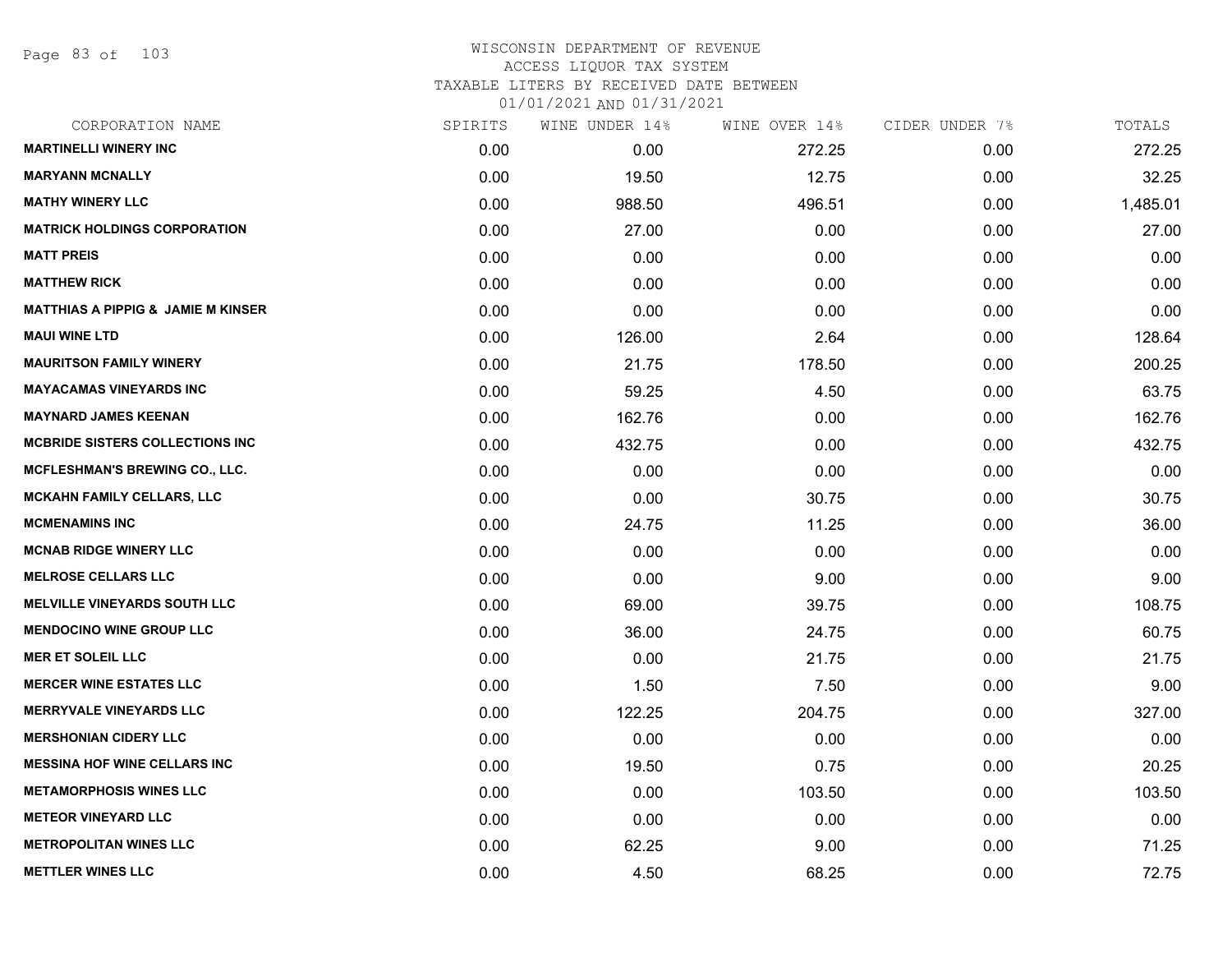Page 84 of 103

#### WISCONSIN DEPARTMENT OF REVENUE ACCESS LIQUOR TAX SYSTEM

TAXABLE LITERS BY RECEIVED DATE BETWEEN

| CORPORATION NAME                                  | SPIRITS | WINE UNDER 14% | WINE OVER 14% | CIDER UNDER 7% | TOTALS    |
|---------------------------------------------------|---------|----------------|---------------|----------------|-----------|
| <b>MEV CORPORATION</b>                            | 0.00    | 9.75           | 0.00          | 0.00           | 9.75      |
| <b>MEYER CELLARS LLC</b>                          | 0.00    | 42.75          | 1.25          | 0.00           | 44.00     |
| <b>MI SUENO WINERY</b>                            | 0.00    | 0.00           | 0.00          | 0.00           | 0.00      |
| <b>MICHAEL C YATES</b>                            | 0.00    | 0.00           | 12.00         | 0.00           | 12.00     |
| <b>MICHEAL DASHE</b>                              | 0.00    | 7.50           | 2.25          | 0.00           | 9.75      |
| <b>MIDNIGHT CELLARS INC</b>                       | 0.00    | 2.25           | 15.75         | 0.00           | 18.00     |
| <b>MILBRANDT FAMILY WINES LLC</b>                 | 0.00    | 24.00          | 10.50         | 0.00           | 34.50     |
| <b>MILDARA BLASS INC</b>                          | 0.00    | 11,136.75      | 1,028.26      | 0.00           | 12,165.01 |
| <b>MILL CREEK VINEYARDS</b>                       | 0.00    | 3.75           | 23.25         | 0.00           | 27.00     |
| <b>MILLBROOK WINERY INC</b>                       | 0.00    | 35.25          | 0.00          | 0.00           | 35.25     |
| <b>MINER FAMILY WINERY LLC</b>                    | 0.00    | 3.00           | 207.00        | 0.00           | 210.00    |
| MINNESOTAS FINEST FERMENTED PRODUCTS              | 0.00    | 0.00           | 0.00          | 0.00           | 0.00      |
| <b>MIRA WINERY LLC</b>                            | 0.00    | 12.00          | 51.75         | 0.00           | 63.75     |
| <b>MIRAMONT ESTATE VINEYARDS &amp; WINERY INC</b> | 0.00    | 0.00           | 0.00          | 0.00           | 0.00      |
| <b>MIRASOL WINE LLC</b>                           | 0.00    | 25.50          | 24.00         | 0.00           | 49.50     |
| <b>MOBCRAFT BEER INC</b>                          | 0.00    | 0.00           | 0.00          | 0.00           | 0.00      |
| <b>MODERN DEVELOPMENT COMPANY</b>                 | 0.00    | 0.00           | 7.25          | 0.00           | 7.25      |
| <b>MOLLY AIDA INC</b>                             | 0.00    | 0.00           | 0.00          | 0.00           | 0.00      |
| <b>MOLLYDOOKER INTERNATIONAL LLC</b>              | 0.00    | 0.00           | 38.25         | 0.00           | 38.25     |
| <b>MONTEREY WINE AND PRODUCE CORP</b>             | 0.00    | 72.00          | 0.00          | 0.00           | 72.00     |
| <b>MONTICELLO CELLARS INC</b>                     | 0.00    | 5.25           | 39.75         | 0.00           | 45.00     |
| <b>MOONDANCER LLC</b>                             | 0.00    | 0.00           | 0.00          | 0.00           | 0.00      |
| <b>MORCHELLA WINE CELLARS LLC</b>                 | 0.00    | 11.25          | 15.00         | 0.00           | 26.25     |
| <b>MORGAN WINERY INC</b>                          | 0.00    | 5.25           | 18.75         | 0.00           | 24.00     |
| <b>MOSHIN VINEYARDS INC</b>                       | 0.00    | 65.25          | 41.25         | 0.00           | 106.50    |
| <b>MOUNT VEEDER SPRINGS LLC</b>                   | 0.00    | 0.00           | 3.00          | 0.00           | 3.00      |
| <b>MULLIGAN &amp; MULLIGAN</b>                    | 0.00    | 35.25          | 0.00          | 0.00           | 35.25     |
| <b>MUNCH &amp; FOX</b>                            | 0.00    | 0.00           | 0.00          | 0.00           | 0.00      |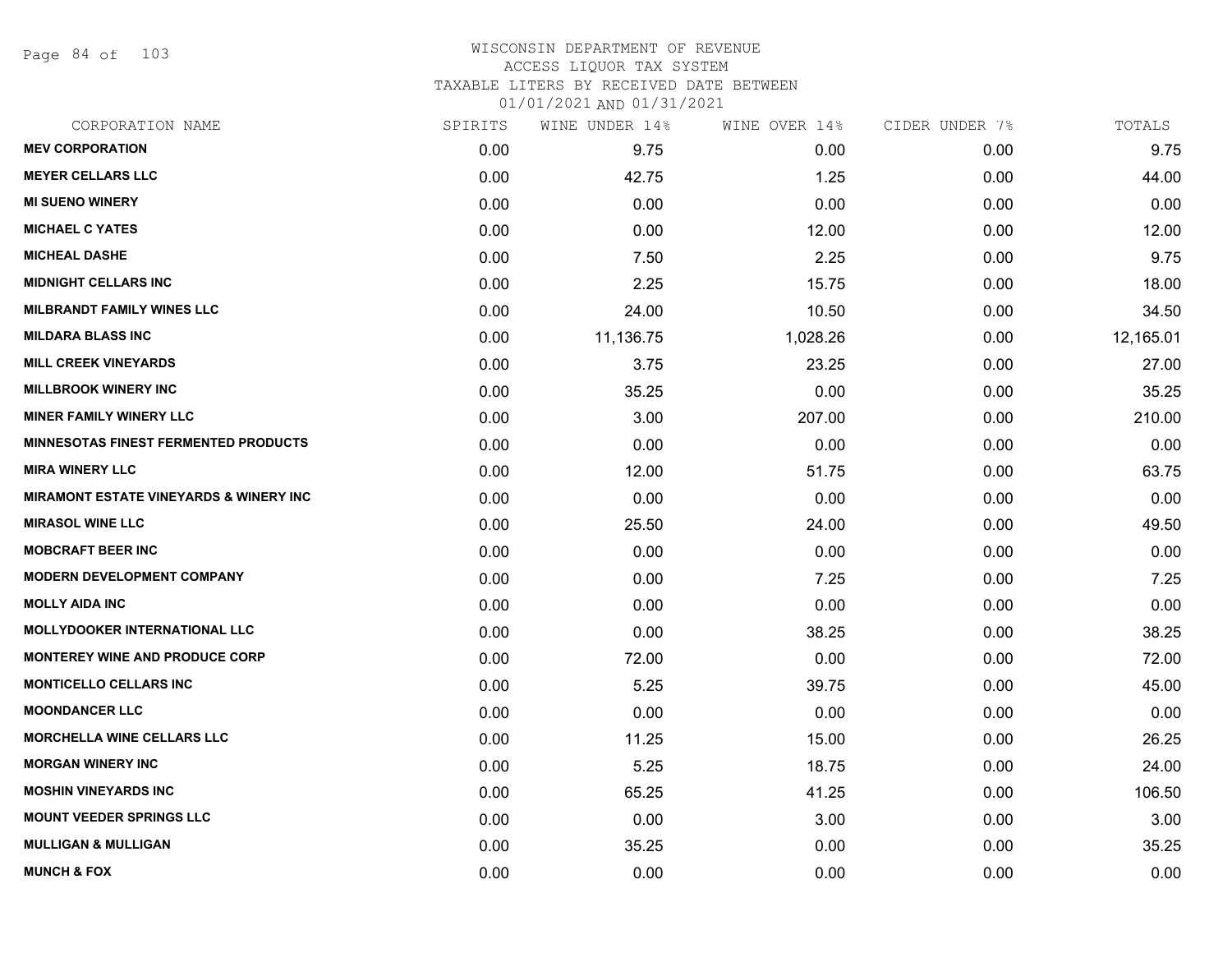Page 85 of 103

| CORPORATION NAME                  | SPIRITS | WINE UNDER 14% | WINE OVER 14% | CIDER UNDER 7% | TOTALS    |
|-----------------------------------|---------|----------------|---------------|----------------|-----------|
| <b>MUNSON BRIDGE WINERY INC</b>   | 0.00    | 0.00           | 0.00          | 0.00           | 0.00      |
| <b>MURIELLE WINERY INC.</b>       | 0.00    | 0.00           | 0.00          | 0.00           | 0.00      |
| <b>MUSCARDINI CELLARS, LLC</b>    | 0.00    | 5.25           | 65.25         | 0.00           | 70.50     |
| <b>MUSETTA WINERY, LLC</b>        | 0.00    | 0.00           | 0.00          | 0.00           | 0.00      |
| <b>MY FAVORITE NEIGHBOR LLC</b>   | 0.00    | 5.25           | 259.75        | 0.00           | 265.00    |
| <b>MYKA CELLARS INC</b>           | 0.00    | 31.50          | 0.00          | 0.00           | 31.50     |
| <b>NCWGINC</b>                    | 0.00    | 0.00           | 0.00          | 0.00           | 0.00      |
| <b>NABOR WINES LLC</b>            | 0.00    | 4.50           | 13.50         | 0.00           | 18.00     |
| <b>NAKED WINES LLC</b>            | 0.00    | 160.44         | 53.25         | 0.00           | 213.69    |
| <b>NAKEDWINES.COM INC</b>         | 0.00    | 51,339.70      | 45,775.00     | 0.00           | 97,114.70 |
| <b>NALLE WINERY, INC.</b>         | 0.00    | 63.00          | 0.00          | 0.00           | 63.00     |
| NAPA WINE CELLAR, INC.            | 0.00    | 1,684.50       | 0.00          | 0.00           | 1,684.50  |
| NAPA WINERY GROUP, LLC            | 0.00    | 36.00          | 5.25          | 0.00           | 41.25     |
| <b>NATURAL SELECTIONS 357 LLC</b> | 0.00    | 0.00           | 31.50         | 0.00           | 31.50     |
| <b>NAVARRE CELLARS LTD</b>        | 0.00    | 0.75           | 10.50         | 0.00           | 11.25     |
| NAVARRO VINEYARDS, LLC            | 0.00    | 1,126.08       | 198.75        | 0.00           | 1,324.83  |
| <b>NEFF CELLARS LLC</b>           | 0.00    | 18.00          | 9.00          | 0.00           | 27.00     |
| <b>NEVADA WINE CELLARS INC</b>    | 0.00    | 2.20           | 0.26          | 0.00           | 2.46      |
| <b>NEW VAVIN INC</b>              | 0.00    | 1.50           | 51.00         | 0.00           | 52.50     |
| <b>NEW VINELAND LLC</b>           | 0.00    | 0.00           | 0.00          | 0.00           | 0.00      |
| <b>NEWBERG MAIL ROOM INC</b>      | 0.00    | 482.25         | 280.50        | 0.00           | 762.75    |
| <b>NEWTON VINEYARD LLC</b>        | 0.00    | 78.00          | 12.00         | 0.00           | 90.00     |
| NICALI, LLC                       | 0.00    | 20.25          | 0.00          | 0.00           | 20.25     |
| <b>NICHOLSON RANCH LLC</b>        | 0.00    | 0.00           | 189.00        | 0.00           | 189.00    |
| NIEBAUM-COPPOLA ESTATE WINERY LP  | 0.00    | 27.10          | 295.18        | 0.00           | 322.28    |
| <b>NINER WINE ESTATES LLC</b>     | 0.00    | 9.75           | 60.75         | 0.00           | 70.50     |
| <b>NOAH DORRANCE</b>              | 0.00    | 0.00           | 37.50         | 0.00           | 37.50     |
| <b>NORMAN LEE WILLIAMS</b>        | 0.00    | 11.25          | 34.50         | 0.00           | 45.75     |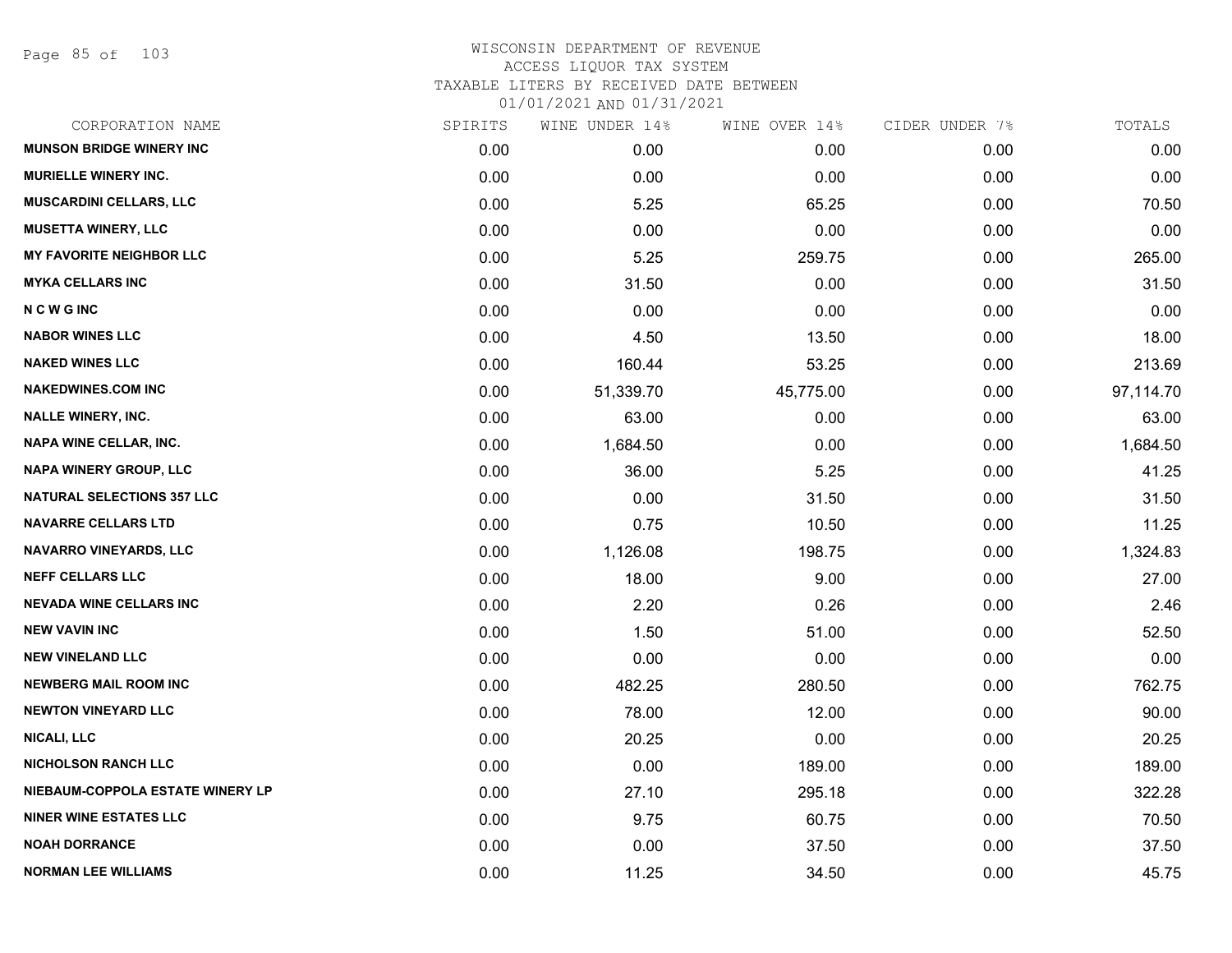Page 86 of 103

| CORPORATION NAME                    | SPIRITS | WINE UNDER 14% | WINE OVER 14% | CIDER UNDER 7% | TOTALS |
|-------------------------------------|---------|----------------|---------------|----------------|--------|
| <b>NORTH SHORE WINERY LLC</b>       | 0.00    | 0.00           | 0.00          | 0.00           | 0.00   |
| NORTHLEAF WINERY, LLC               | 0.00    | 0.00           | 0.00          | 0.00           | 0.00   |
| NOTRE VUE ESTATE WINE GROUP, INC.   | 0.00    | 0.00           | 9.00          | 0.00           | 9.00   |
| <b>NOVA WINES, INC.</b>             | 0.00    | 8.25           | 14.25         | 0.00           | 22.50  |
| <b>NV AWG LTD</b>                   | 0.00    | 0.00           | 0.00          | 0.00           | 0.00   |
| <b>NW WINE COMPANY LLC</b>          | 0.00    | 133.50         | 16.50         | 0.00           | 150.00 |
| OAK RIDGE WINERY LLC                | 0.00    | 6.75           | 3.00          | 0.00           | 9.75   |
| <b>OAKVILLE HILLS CELLARS INC</b>   | 0.00    | 0.00           | 28.50         | 0.00           | 28.50  |
| <b>OAKVILLE RANCH WINERY INC</b>    | 0.00    | 0.00           | 30.00         | 0.00           | 30.00  |
| <b>OAT HILL CORPORATION</b>         | 0.00    | 9.00           | 9.00          | 0.00           | 18.00  |
| OBLOQUY, INC.                       | 0.00    | 0.00           | 39.00         | 0.00           | 39.00  |
| <b>OBRIEN FAMILY VINEYARD LLC</b>   | 0.00    | 3.75           | 132.00        | 0.00           | 135.75 |
| <b>ODILON FORD WINERY INC</b>       | 0.00    | 0.00           | 0.00          | 0.00           | 0.00   |
| <b>OGB PARTNERS LLC</b>             | 0.00    | 14.25          | 33.75         | 0.00           | 48.00  |
| <b>OGILVIE MERWIN VENTURES, LLC</b> | 0.00    | 0.00           | 0.00          | 0.00           | 0.00   |
| OLD VINE WINE PARTNERS LLC          | 0.00    | 3.00           | 102.75        | 0.00           | 105.75 |
| <b>OLIVER WINE COMPANY INC</b>      | 0.00    | 488.70         | 41.27         | 0.00           | 529.97 |
| ONE TRUE VINE LLC                   | 0.00    | 0.00           | 126.00        | 0.00           | 126.00 |
| O'NEILL BEVERAGES CO LLC            | 0.00    | 120.50         | 17.25         | 0.00           | 137.75 |
| <b>ONX WINERY INC</b>               | 0.00    | 0.00           | 4.20          | 0.00           | 4.20   |
| OPAL WEST WINES, LLC                | 0.00    | 24.00          | 0.00          | 0.00           | 24.00  |
| <b>OPOLO WINES LP</b>               | 0.00    | 132.00         | 199.00        | 0.00           | 331.00 |
| OPUS ONE WINERY LLC                 | 0.00    | 19.50          | 36.75         | 0.00           | 56.25  |
| ORCA PROPERTIES LLC                 | 0.00    | 6.75           | 0.00          | 0.00           | 6.75   |
| <b>ORFILA VINEYARDS INC</b>         | 0.00    | 25.50          | 28.50         | 0.00           | 54.00  |
| <b>ORGANIC ELIXIR WINERY INC</b>    | 0.00    | 0.00           | 0.00          | 0.00           | 0.00   |
| <b>O'SHAUGHNESSY DEL OSO LLC</b>    | 0.00    | 0.00           | 129.00        | 0.00           | 129.00 |
| OUT FROM LAND INVESTOR GROUP LLC    | 0.00    | 0.00           | 61.50         | 0.00           | 61.50  |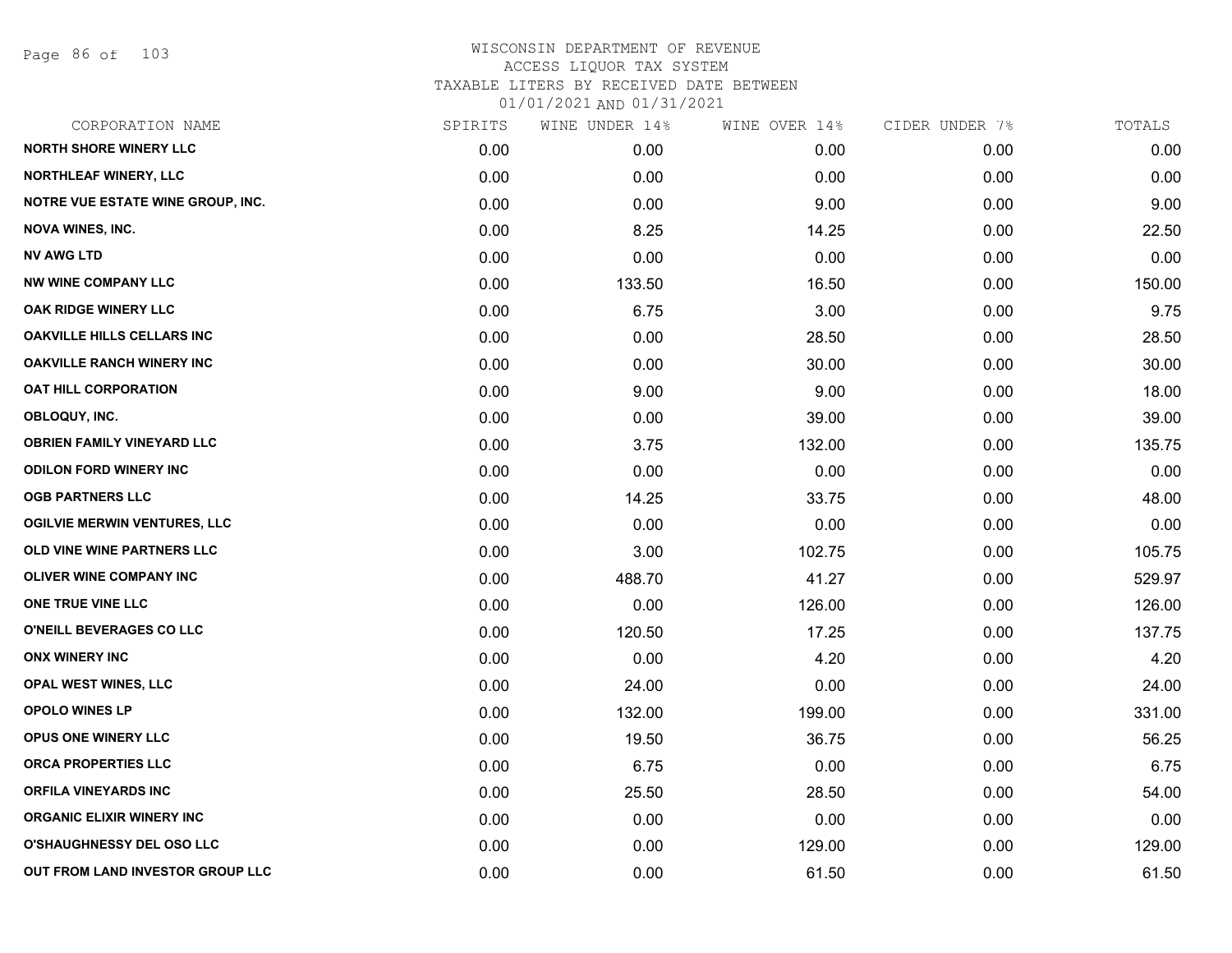Page 87 of 103

## WISCONSIN DEPARTMENT OF REVENUE ACCESS LIQUOR TAX SYSTEM TAXABLE LITERS BY RECEIVED DATE BETWEEN

| CORPORATION NAME                     | SPIRITS | WINE UNDER 14% | WINE OVER 14% | CIDER UNDER 7% | TOTALS |
|--------------------------------------|---------|----------------|---------------|----------------|--------|
| <b>PAHLMEYER LLC</b>                 | 0.00    | 0.00           | 13.50         | 0.00           | 13.50  |
| PAIX SUR TERRE, LLC                  | 0.00    | 0.00           | 4.50          | 0.00           | 4.50   |
| PALI WINE COMPANY LP                 | 0.00    | 17.25          | 38.25         | 0.00           | 55.50  |
| <b>PALM BAY HOLDINGS LLC</b>         | 0.00    | 12.00          | 1.50          | 0.00           | 13.50  |
| PALOMA VINEYARD LLC                  | 0.00    | 27.75          | 94.50         | 0.00           | 122.25 |
| PAOLETTI ESTATES WINERY, INC         | 0.00    | 13.50          | 16.50         | 0.00           | 30.00  |
| <b>PARADISE RIDGE WINERY</b>         | 0.00    | 36.75          | 0.00          | 0.00           | 36.75  |
| PARALLEL 44 VINEYARD & WINERY, INC.  | 0.00    | 0.00           | 0.00          | 0.00           | 0.00   |
| <b>PARKER STATION INC</b>            | 0.00    | 34.50          | 261.75        | 0.00           | 296.25 |
| <b>PARMESON FAMILY LLC</b>           | 0.00    | 0.75           | 1.50          | 0.00           | 2.25   |
| PARSONAGE CELLARS INC                | 0.00    | 0.00           | 10.50         | 0.00           | 10.50  |
| <b>PASSAGGIO WINES LLC</b>           | 0.00    | 0.00           | 0.00          | 0.00           | 0.00   |
| <b>PATRICIA A HOOVER</b>             | 0.00    | 3.75           | 3.00          | 0.00           | 6.75   |
| PATRICIA GREEN CELLARS LLC           | 0.00    | 27.75          | 0.00          | 0.00           | 27.75  |
| <b>PATRICK ARNDT</b>                 | 0.00    | 0.00           | 0.00          | 0.00           | 0.00   |
| <b>PATRICK M RUE</b>                 | 0.00    | 0.00           | 0.00          | 0.00           | 0.00   |
| <b>PAUL D ASPER</b>                  | 0.00    | 0.00           | 0.00          | 0.00           | 0.00   |
| <b>PAUL G BLOMMEL</b>                | 0.00    | 0.00           | 0.00          | 0.00           | 0.00   |
| PAUL HOBBS WINERY LP                 | 0.00    | 0.00           | 97.50         | 0.00           | 97.50  |
| <b>PAUL J FRANZEN</b>                | 0.00    | 0.00           | 0.00          | 0.00           | 0.00   |
| <b>PAVI WINES LLC</b>                | 0.00    | 0.00           | 0.00          | 0.00           | 0.00   |
| <b>PAWEL LATO</b>                    | 0.00    | 0.00           | 0.00          | 0.00           | 0.00   |
| PCJ, INC.                            | 0.00    | 0.00           | 0.00          | 0.00           | 0.00   |
| PEACHY CANYON WINERY                 | 0.00    | 26.25          | 63.38         | 0.00           | 89.63  |
| PEAR VALLEY VINEYARD, INC.           | 0.00    | 7.50           | 21.75         | 0.00           | 29.25  |
| PEAY VINEYARDS LLC                   | 0.00    | 18.00          | 16.50         | 0.00           | 34.50  |
| PEIRANO ESTATE WINERY INC.           | 0.00    | 0.00           | 36.00         | 0.00           | 36.00  |
| PEJU FAMILY OPERATING PARTNERSHIP LP | 0.00    | 196.13         | 496.13        | 0.00           | 692.26 |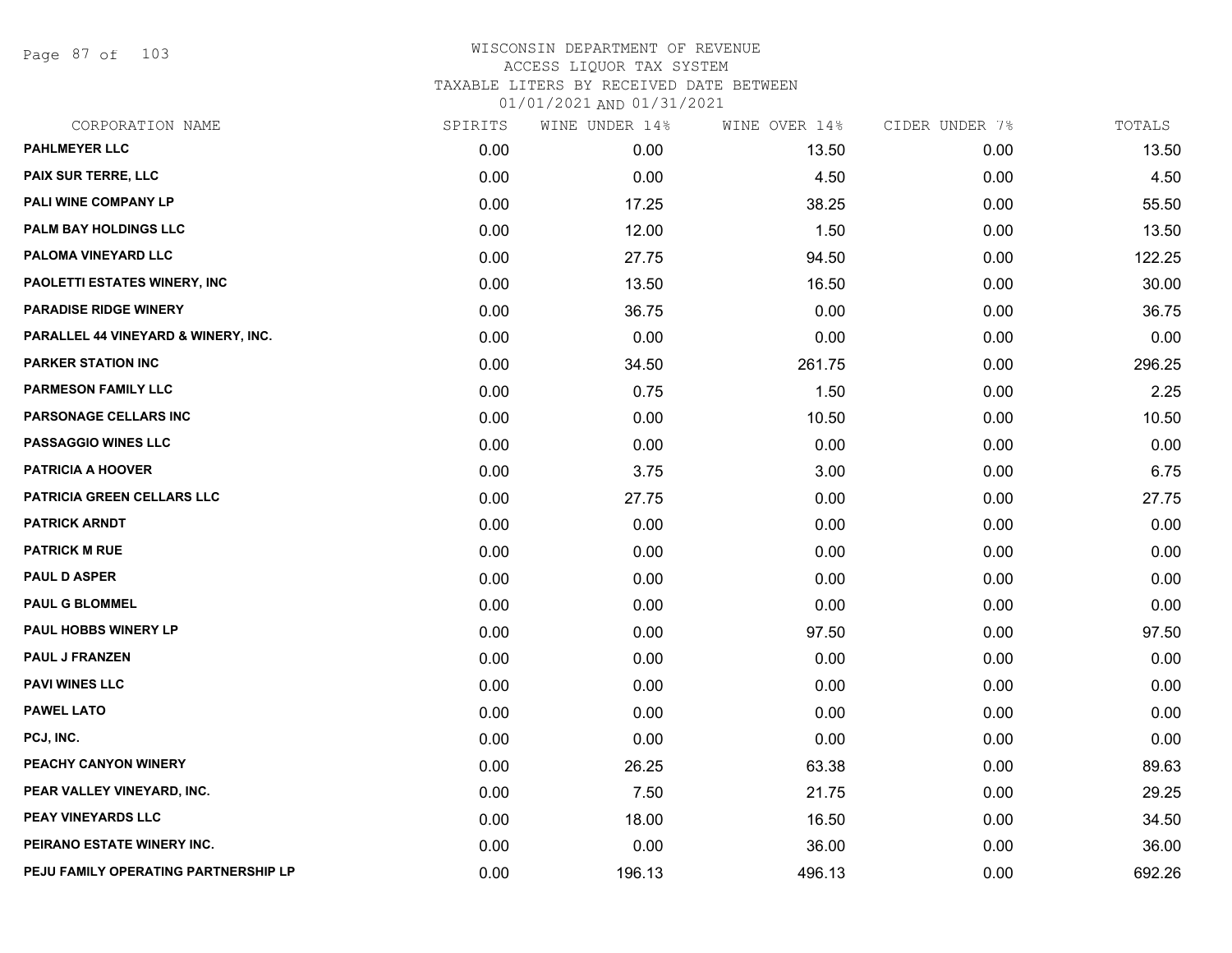Page 88 of 103

#### WISCONSIN DEPARTMENT OF REVENUE ACCESS LIQUOR TAX SYSTEM

TAXABLE LITERS BY RECEIVED DATE BETWEEN

| CORPORATION NAME                            | SPIRITS | WINE UNDER 14% | WINE OVER 14% | CIDER UNDER 7% | TOTALS    |
|---------------------------------------------|---------|----------------|---------------|----------------|-----------|
| PELLEGRINI RANCHES INC                      | 0.00    | 9.00           | 18.76         | 0.00           | 27.76     |
| PENROSE HILL, LIMITED                       | 0.00    | 26,697.00      | 8,112.75      | 0.00           | 34,809.75 |
| PEPPER BRIDGE WINERY LLC                    | 0.00    | 0.00           | 45.00         | 0.00           | 45.00     |
| PERNOD RICARD KENWOOD HOLDING LLC           | 0.00    | 48.00          | 72.75         | 0.00           | 120.75    |
| <b>PERVINO INC</b>                          | 0.00    | 196.32         | 1.50          | 0.00           | 197.82    |
| PETER FRANUS WINE COMPANY INC               | 0.00    | 0.00           | 18.00         | 0.00           | 18.00     |
| PETER MICHAEL WINERY                        | 0.00    | 0.00           | 0.00          | 0.00           | 0.00      |
| PETERSON WINERY LLC                         | 0.00    | 62.25          | 162.75        | 0.00           | 225.00    |
| PETROGLYPH WINERY LLC                       | 0.00    | 23.38          | 20.00         | 0.00           | 43.38     |
| PETRONI VINEYARDS LLC                       | 0.00    | 0.00           | 12.00         | 0.00           | 12.00     |
| PHASE 2 CELLARS LLC                         | 0.00    | 26.25          | 9.00          | 0.00           | 35.25     |
| PHILIP TOGNI VINEYARD LP                    | 0.00    | 1.20           | 0.59          | 0.00           | 1.79      |
| PHILLIPS FARMS LLC                          | 0.00    | 70.50          | 303.00        | 0.00           | 373.50    |
| <b>PIEPERTK LLC</b>                         | 0.00    | 0.00           | 0.00          | 0.00           | 0.00      |
| PINA CELLARS LP                             | 0.00    | 0.00           | 0.00          | 0.00           | 0.00      |
| PINE RIDGE WINERY LLC                       | 0.00    | 239.25         | 1,534.50      | 0.00           | 1,773.75  |
| PINK SANDS, INC.                            | 0.00    | 0.00           | 144.00        | 0.00           | 144.00    |
| PJK WINERY LLC                              | 0.00    | 62.25          | 81.75         | 0.00           | 144.00    |
| PLATA WINE PARTNERS LLC                     | 0.00    | 0.00           | 0.00          | 0.00           | 0.00      |
| PLYMOUTH ROCKS WINE, LLC                    | 0.00    | 9.00           | 0.00          | 0.00           | 9.00      |
| <b>PONZI VINEYARDS, LLC</b>                 | 0.00    | 106.50         | 20.25         | 0.00           | 126.75    |
| POPE VALLEY WINERY LLC                      | 0.00    | 0.00           | 0.00          | 0.00           | 0.00      |
| PORTER FAMILY VINEYARDS LLC                 | 0.00    | 1.50           | 144.00        | 0.00           | 145.50    |
| <b>POTT WINE</b>                            | 0.00    | 0.00           | 18.75         | 0.00           | 18.75     |
| <b>PRAGER WINERY &amp; PORT WORKS, INC.</b> | 0.00    | 3.38           | 70.12         | 0.00           | 73.50     |
| <b>PRAIRIE BERRY LLC</b>                    | 0.00    | 1,125.00       | 8.25          | 0.00           | 1,133.25  |
| <b>PRAIRIE HAWK WINERY INC</b>              | 0.00    | 0.00           | 0.00          | 0.00           | 0.00      |
| PRECEPT BRANDS LLC                          | 0.00    | 738.75         | 283.50        | 0.00           | 1,022.25  |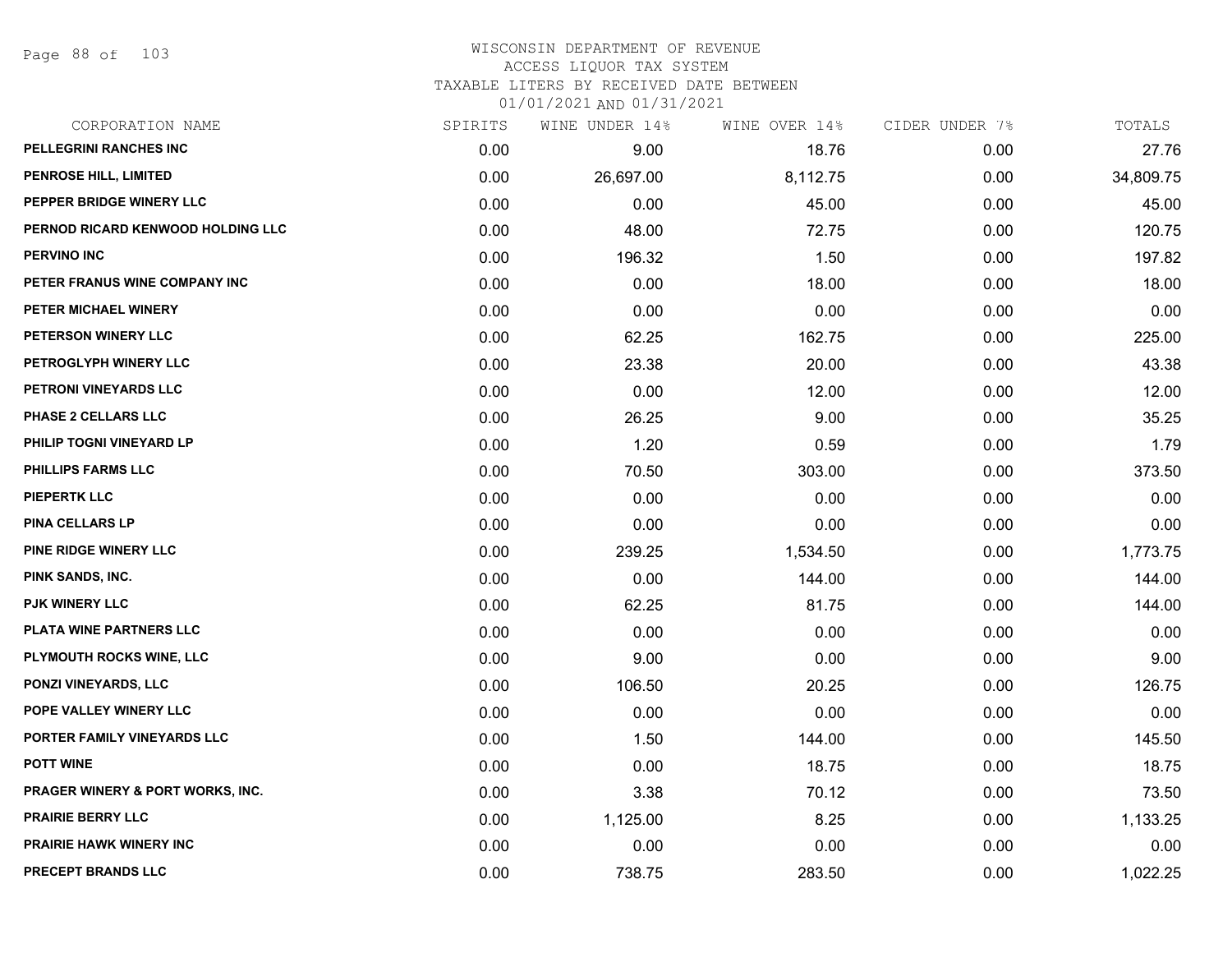Page 89 of 103

## WISCONSIN DEPARTMENT OF REVENUE ACCESS LIQUOR TAX SYSTEM TAXABLE LITERS BY RECEIVED DATE BETWEEN

| CORPORATION NAME                         | SPIRITS | WINE UNDER 14% | WINE OVER 14% | CIDER UNDER 7% | TOTALS |
|------------------------------------------|---------|----------------|---------------|----------------|--------|
| PREMIUM VINTNERS LLC                     | 0.00    | 0.00           | 18.00         | 0.00           | 18.00  |
| <b>PRESQU'ILE WINERY</b>                 | 0.00    | 28.50          | 1.50          | 0.00           | 30.00  |
| PRIDE MOUNTAIN VINEYARDS LLC             | 0.00    | 1.13           | 555.75        | 0.00           | 556.88 |
| <b>PRINCE MICHEL LLC</b>                 | 0.00    | 0.00           | 0.00          | 0.00           | 0.00   |
| <b>PROMONTORY LLC</b>                    | 0.00    | 0.00           | 115.50        | 0.00           | 115.50 |
| <b>PWG LLC</b>                           | 0.00    | 0.00           | 15.00         | 0.00           | 15.00  |
| <b>QUADY SOUTH WINERY LLC</b>            | 0.00    | 88.00          | 37.12         | 0.00           | 125.12 |
| <b>QUILCEDA CREEK VINTNERS INC</b>       | 0.00    | 0.00           | 0.00          | 0.00           | 0.00   |
| QUIXOTE WINERY, LLC                      | 0.00    | 0.00           | 11.25         | 0.00           | 11.25  |
| <b>RH KEENAN CO</b>                      | 0.00    | 1.50           | 121.50        | 0.00           | 123.00 |
| RADIO-COTEAU WINE CELLARS LLC            | 0.00    | 0.75           | 1.50          | 0.00           | 2.25   |
| <b>RAMAZZOTTI WINES LLC</b>              | 0.00    | 0.00           | 14.25         | 0.00           | 14.25  |
| <b>RAMEY WINE CELLARS INC</b>            | 0.00    | 6.75           | 18.00         | 0.00           | 24.75  |
| <b>RAPTOR RIDGE WINERY LLC</b>           | 0.00    | 32.25          | 2.25          | 0.00           | 34.50  |
| <b>RASA VINEYARDS, LLC</b>               | 0.00    | 3.00           | 39.00         | 0.00           | 42.00  |
| <b>RASMUSSEN FAMILY WINES, LLC</b>       | 0.00    | 0.00           | 0.00          | 0.00           | 0.00   |
| <b>RAYMOND SIGNORELLO</b>                | 0.00    | 0.00           | 5.25          | 0.00           | 5.25   |
| <b>RAYMOND VINEYARD &amp; CELLAR INC</b> | 0.00    | 132.75         | 273.00        | 0.00           | 405.75 |
| <b>RB WINE ASSOCIATES LLC</b>            | 0.00    | 24.75          | 0.00          | 0.00           | 24.75  |
| <b>RBZ VINEYARDS LLC</b>                 | 0.00    | 0.75           | 99.00         | 0.00           | 99.75  |
| <b>RED CAR WINE COMPANY LLC</b>          | 0.00    | 57.75          | 0.00          | 0.00           | 57.75  |
| RED HILLS CELLARS, LLC                   | 0.00    | 238.89         | 96.75         | 0.00           | 335.64 |
| <b>RED MARE WINES LLC</b>                | 0.00    | 0.00           | 4.50          | 0.00           | 4.50   |
| <b>RED OAK VINEYARD INC</b>              | 0.00    | 0.00           | 0.00          | 0.00           | 0.00   |
| <b>REGENERATIVE GIFT, LLC</b>            | 0.00    | 0.00           | 0.00          | 0.00           | 0.00   |
| <b>REGUSCI WINERY INC</b>                | 0.00    | 0.00           | 0.00          | 0.00           | 0.00   |
| <b>RESONANCE WINES LLC</b>               | 0.00    | 9.75           | 3.00          | 0.00           | 12.75  |
| <b>REVANA FAMILY PARTNERS LP</b>         | 0.00    | 24.75          | 14.25         | 0.00           | 39.00  |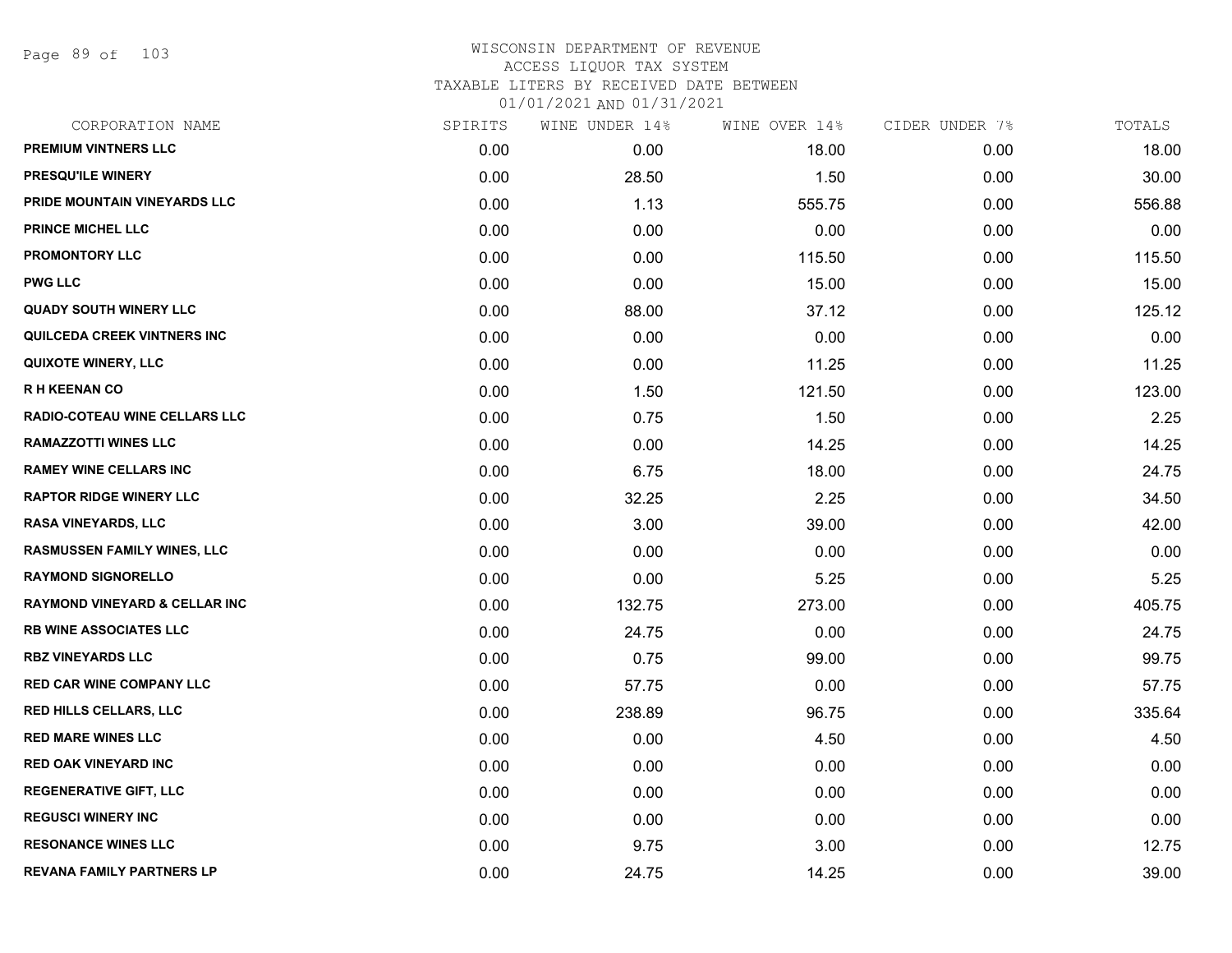## WISCONSIN DEPARTMENT OF REVENUE ACCESS LIQUOR TAX SYSTEM

TAXABLE LITERS BY RECEIVED DATE BETWEEN

| CORPORATION NAME                            | SPIRITS | WINE UNDER 14% | WINE OVER 14% | CIDER UNDER 7% | TOTALS   |
|---------------------------------------------|---------|----------------|---------------|----------------|----------|
| <b>REVANA FAMILY PARTNERS LP</b>            | 0.00    | 2.25           | 9.00          | 0.00           | 11.25    |
| <b>REVELRY VINTNERS LLC</b>                 | 0.00    | 0.00           | 2.25          | 0.00           | 2.25     |
| <b>REYNOLDS CREATIVE PRODUCTS INC</b>       | 0.00    | 0.00           | 141.15        | 0.00           | 141.15   |
| <b>RH WINERY LLC</b>                        | 0.00    | 0.00           | 45.00         | 0.00           | 45.00    |
| <b>RHYS VINEYARDS LLC</b>                   | 0.00    | 108.00         | 0.00          | 0.00           | 108.00   |
| <b>RICHARD E LIBBY</b>                      | 0.00    | 6,153.75       | 1,012.50      | 0.00           | 7,166.25 |
| <b>RICHARD FORTUNE</b>                      | 0.00    | 0.00           | 0.00          | 0.00           | 0.00     |
| <b>RIDGE VINEYARDS INC</b>                  | 0.00    | 406.14         | 228.04        | 0.00           | 634.18   |
| <b>RIGHT SIDE LLC</b>                       | 0.00    | 160.50         | 249.75        | 0.00           | 410.25   |
| <b>RIO LOBO LLC</b>                         | 0.00    | 0.00           | 0.00          | 0.00           | 0.00     |
| <b>RIVER BEND VINEYARD &amp; WINERY LLC</b> | 0.00    | 0.00           | 0.00          | 0.00           | 0.00     |
| <b>RIVER VALLEY VINEYARD INC</b>            | 0.00    | 147.75         | 0.00          | 0.00           | 147.75   |
| <b>RIVERBENCH LLC</b>                       | 0.00    | 19.50          | 0.00          | 0.00           | 19.50    |
| <b>ROBERT CRAIG WINERY LP</b>               | 0.00    | 21.75          | 12.00         | 0.00           | 33.75    |
| <b>ROBERT DUNNING</b>                       | 0.00    | 0.00           | 4.80          | 0.00           | 4.80     |
| <b>ROBERT FOLEY LLC</b>                     | 0.00    | 9.75           | 72.00         | 0.00           | 81.75    |
| <b>ROBERT J BRAKESMAN</b>                   | 0.00    | 0.00           | 36.75         | 0.00           | 36.75    |
| <b>ROBERT J FOWLER</b>                      | 0.00    | 0.00           | 0.00          | 0.00           | 0.00     |
| <b>ROBERT L HUDSON</b>                      | 0.00    | 0.75           | 36.00         | 0.00           | 36.75    |
| <b>ROBERT MUELLER CELLARS</b>               | 0.00    | 0.00           | 0.00          | 0.00           | 0.00     |
| ROBERT YOUNG ESTATE WINERY LLC              | 0.00    | 4.50           | 163.50        | 0.00           | 168.00   |
| <b>ROBIN PFEIFFER</b>                       | 0.00    | 22.20          | 0.00          | 0.00           | 22.20    |
| <b>ROBINSON FAMILY VINEYARDS LLC</b>        | 0.00    | 0.00           | 74.25         | 0.00           | 74.25    |
| <b>ROCCA FAMILY VINEYARDS INC</b>           | 0.00    | 0.00           | 3.75          | 0.00           | 3.75     |
| <b>ROCHE WINERY LLC</b>                     | 0.00    | 25.88          | 81.75         | 0.00           | 107.63   |
| <b>ROCHIOLI VINEYARD &amp; WINERY LLC</b>   | 0.00    | 0.00           | 80.25         | 0.00           | 80.25    |
| <b>ROCK N WOOL WINERY LLC</b>               | 0.00    | 0.00           | 0.00          | 0.00           | 0.00     |
| <b>ROCK WALL WINE COMPANY INC</b>           | 0.00    | 9.00           | 22.50         | 0.00           | 31.50    |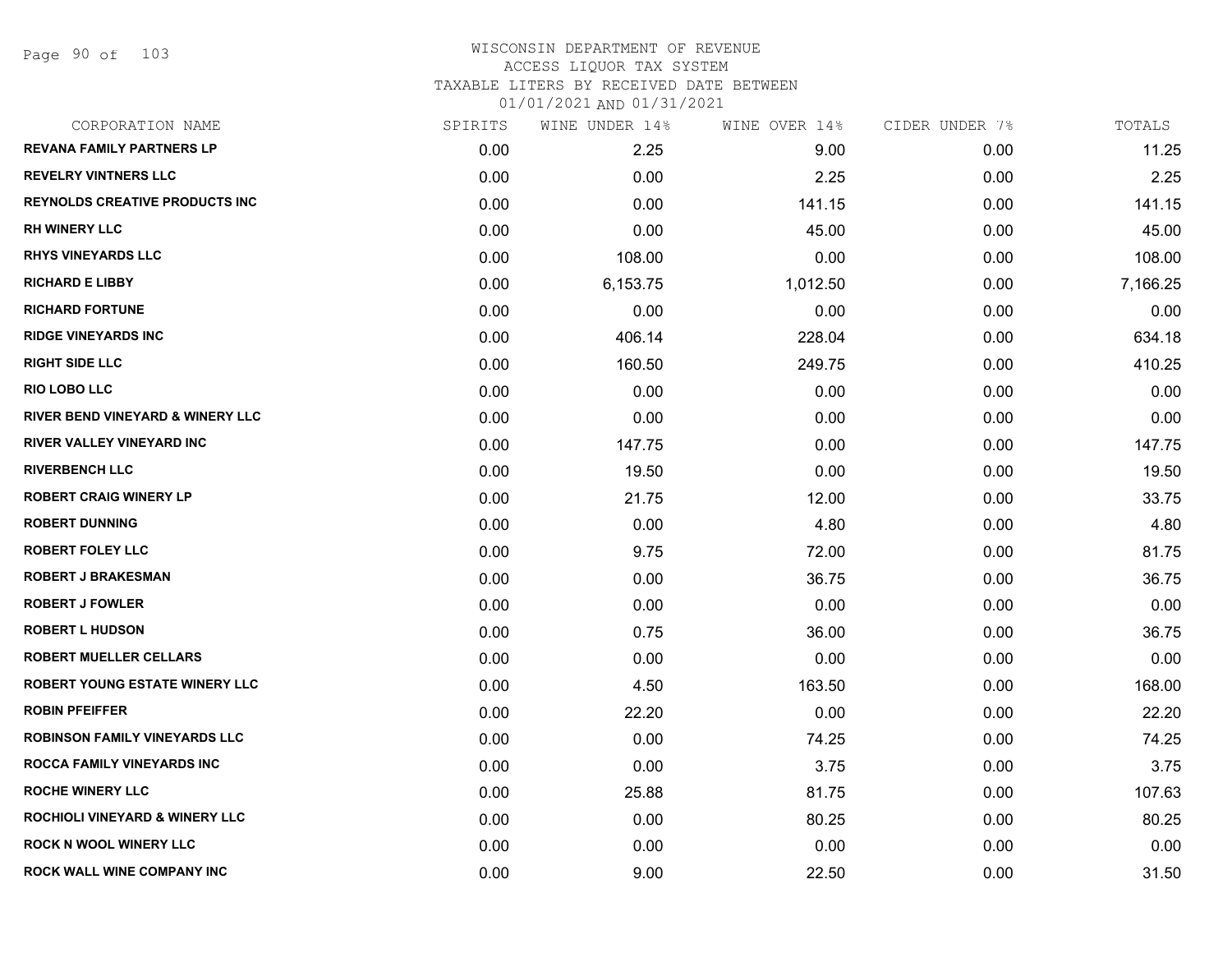Page 91 of 103

| CORPORATION NAME                       | SPIRITS | WINE UNDER 14% | WINE OVER 14% | CIDER UNDER 7% | TOTALS   |
|----------------------------------------|---------|----------------|---------------|----------------|----------|
| <b>ROEDERER ESTATE INC</b>             | 0.00    | 57.00          | 0.00          | 0.00           | 57.00    |
| <b>ROGER PENG</b>                      | 0.00    | 0.00           | 12.75         | 0.00           | 12.75    |
| <b>ROMBAUER VINEYARDS INC</b>          | 0.00    | 9.00           | 1,585.13      | 0.00           | 1,594.13 |
| <b>RONALD J BENZA</b>                  | 0.00    | 0.00           | 0.00          | 0.00           | 0.00     |
| <b>RONALD L FENOLIO</b>                | 0.00    | 0.00           | 0.00          | 0.00           | 0.00     |
| <b>RONALD T RUBIN</b>                  | 0.00    | 1.50           | 0.00          | 0.00           | 1.50     |
| <b>ROOTS RUN DEEP LLC</b>              | 0.00    | 0.00           | 0.00          | 0.00           | 0.00     |
| <b>ROUND HILL CELLARS</b>              | 0.00    | 40.51          | 68.25         | 0.00           | 108.76   |
| <b>ROUND POND ESTATE LLC</b>           | 0.00    | 3.75           | 317.63        | 0.00           | 321.38   |
| RRJ REAL PROPERTIES LLC                | 0.00    | 0.00           | 0.00          | 0.00           | 0.00     |
| <b>RUDD WINES INC</b>                  | 0.00    | 0.00           | 75.75         | 0.00           | 75.75    |
| <b>RUDIUS WINES, LLC</b>               | 0.00    | 135.00         | 0.00          | 0.00           | 135.00   |
| <b>RUED WINERY INC</b>                 | 0.00    | 0.00           | 0.00          | 0.00           | 0.00     |
| <b>RUSHFORD MEADERY AND WINERY LLC</b> | 0.00    | 0.00           | 0.00          | 0.00           | 0.00     |
| <b>RUSSIAN RIVER WINES, LLC</b>        | 0.00    | 1.50           | 20.25         | 0.00           | 21.75    |
| <b>RUTHERFORD HILL WINERY LLC</b>      | 0.00    | 297.00         | 615.01        | 0.00           | 912.01   |
| <b>RYAN PRELLWITZ</b>                  | 0.00    | 0.00           | 0.00          | 0.00           | 0.00     |
| <b>SLJ GROUP INC</b>                   | 0.00    | 0.00           | 0.00          | 0.00           | 0.00     |
| <b>SAARLOOS ESTATE VINEYARDS LLC</b>   | 0.00    | 0.00           | 2.25          | 0.00           | 2.25     |
| <b>SAINTSBURY LLC</b>                  | 0.00    | 21.75          | 49.50         | 0.00           | 71.25    |
| <b>SAMUEL P BAXTER</b>                 | 0.00    | 0.00           | 18.00         | 0.00           | 18.00    |
| <b>SANDHI VINTNERS LLC</b>             | 0.00    | 0.00           | 0.00          | 0.00           | 0.00     |
| <b>SANDPOINT WINES</b>                 | 0.00    | 0.75           | 66.75         | 0.00           | 67.50    |
| <b>SANFORD WINERY COMPANY LP</b>       | 0.00    | 139.88         | 9.75          | 0.00           | 149.63   |
| <b>SANS LIEGE INC</b>                  | 0.00    | 46.75          | 60.75         | 0.00           | 107.50   |
| SANTA YNEZ WINE CORP.                  | 0.00    | 1.50           | 5.25          | 0.00           | 6.75     |
| <b>SARAH J SHADONIX</b>                | 0.00    | 4,816.53       | 1,222.04      | 0.00           | 6,038.57 |
| <b>SAUCELITO CANYON LP</b>             | 0.00    | 13.50          | 0.00          | 0.00           | 13.50    |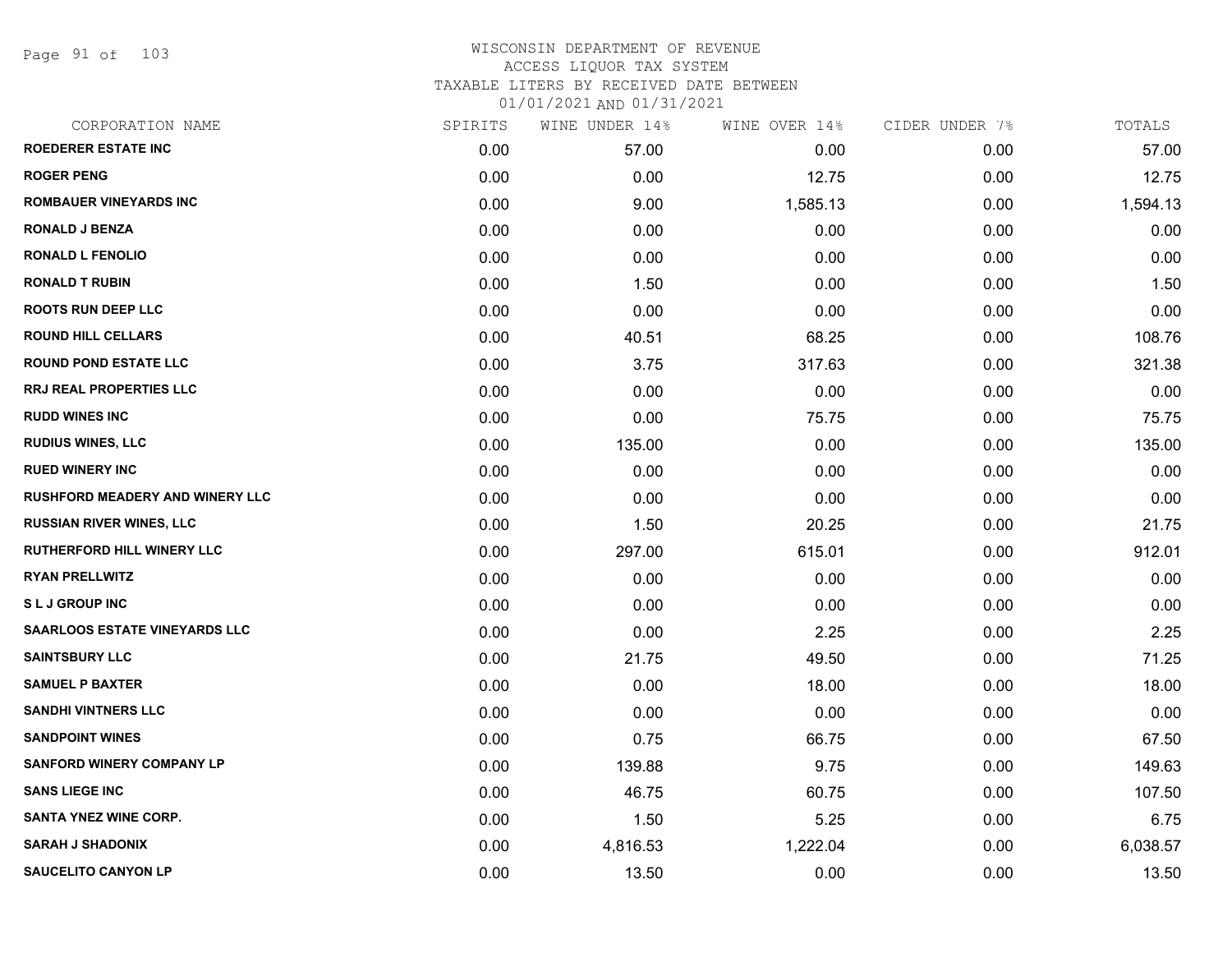| CORPORATION NAME                              | SPIRITS | WINE UNDER 14% | WINE OVER 14% | CIDER UNDER 7% | TOTALS   |
|-----------------------------------------------|---------|----------------|---------------|----------------|----------|
| SAVANNAH CHANELLE VINEYARDS INC               | 0.00    | 0.00           | 0.00          | 0.00           | 0.00     |
| <b>SAVIAH ROSE WINERY LLC</b>                 | 0.00    | 29.25          | 117.00        | 0.00           | 146.25   |
| <b>SAXUM VINEYARDS INC</b>                    | 0.00    | 0.00           | 213.00        | 0.00           | 213.00   |
| <b>SBRAGIA FAMILY VINEYARDS LLC</b>           | 0.00    | 30.75          | 231.00        | 0.00           | 261.75   |
| <b>SCHEID VINEYARDS CALIFORNIA INC</b>        | 0.00    | 138.00         | 31.50         | 0.00           | 169.50   |
| <b>SCHLOSSADLER INC</b>                       | 0.00    | 74.25          | 4.50          | 0.00           | 78.75    |
| <b>SCHRADER CELLARS LLC</b>                   | 0.00    | 0.00           | 235.50        | 0.00           | 235.50   |
| <b>SCHRAMSBERG VINEYARDS CO INC</b>           | 0.00    | 948.01         | 324.75        | 0.00           | 1,272.76 |
| <b>SCHUG WINERY LLC</b>                       | 0.00    | 72.38          | 9.75          | 0.00           | 82.13    |
| <b>SCHWEIGER VINEYARDS INC</b>                | 0.00    | 45.00          | 73.17         | 0.00           | 118.17   |
| <b>SCREAMING EAGLE LLC</b>                    | 0.00    | 27.00          | 27.00         | 0.00           | 54.00    |
| <b>SEA SMOKE INC</b>                          | 0.00    | 9.00           | 360.75        | 0.00           | 369.75   |
| <b>SEAVER VINEYARDS LLC</b>                   | 0.00    | 0.00           | 2.25          | 0.00           | 2.25     |
| <b>SEAVEY VINEYARD LP</b>                     | 0.00    | 0.00           | 20.25         | 0.00           | 20.25    |
| <b>SEBASTOPOL VINEYARDS &amp; WINERY CORP</b> | 0.00    | 0.00           | 0.00          | 0.00           | 0.00     |
| <b>SELBY ENTERPRISES INC</b>                  | 0.00    | 0.00           | 31.50         | 0.00           | 31.50    |
| <b>SEQUOIA GROVE VINEYARDS LP</b>             | 0.00    | 0.00           | 167.25        | 0.00           | 167.25   |
| <b>SEVEN STONES WINERY LLC</b>                | 0.00    | 0.00           | 0.00          | 0.00           | 0.00     |
| <b>SFW, LLC</b>                               | 0.00    | 0.00           | 1.88          | 0.00           | 1.88     |
| <b>SFW, LLC</b>                               | 0.00    | 0.00           | 0.00          | 0.00           | 0.00     |
| <b>SHADY LADIES LLC</b>                       | 0.00    | 0.00           | 0.00          | 0.00           | 0.00     |
| <b>SHADYBROOK ESTATE LLC</b>                  | 0.00    | 0.00           | 29.25         | 0.00           | 29.25    |
| <b>SHAFER VINEYARDS INC</b>                   | 0.00    | 0.00           | 235.50        | 0.00           | 235.50   |
| <b>SHANNON RIDGE INC</b>                      | 0.00    | 2.25           | 17.25         | 0.00           | 19.50    |
| <b>SHARON L PINGEL</b>                        | 0.00    | 0.00           | 0.00          | 0.00           | 0.00     |
| SHELDRAKE POINT VINEYARD LLC                  | 0.00    | 50.88          | 1.88          | 0.00           | 52.76    |
| <b>SHELTON-MACKENZIE WINE COMPANY</b>         | 0.00    | 2.25           | 35.25         | 0.00           | 37.50    |
| <b>SHERRY HARDIE</b>                          | 0.00    | 0.00           | 0.00          | 0.00           | 0.00     |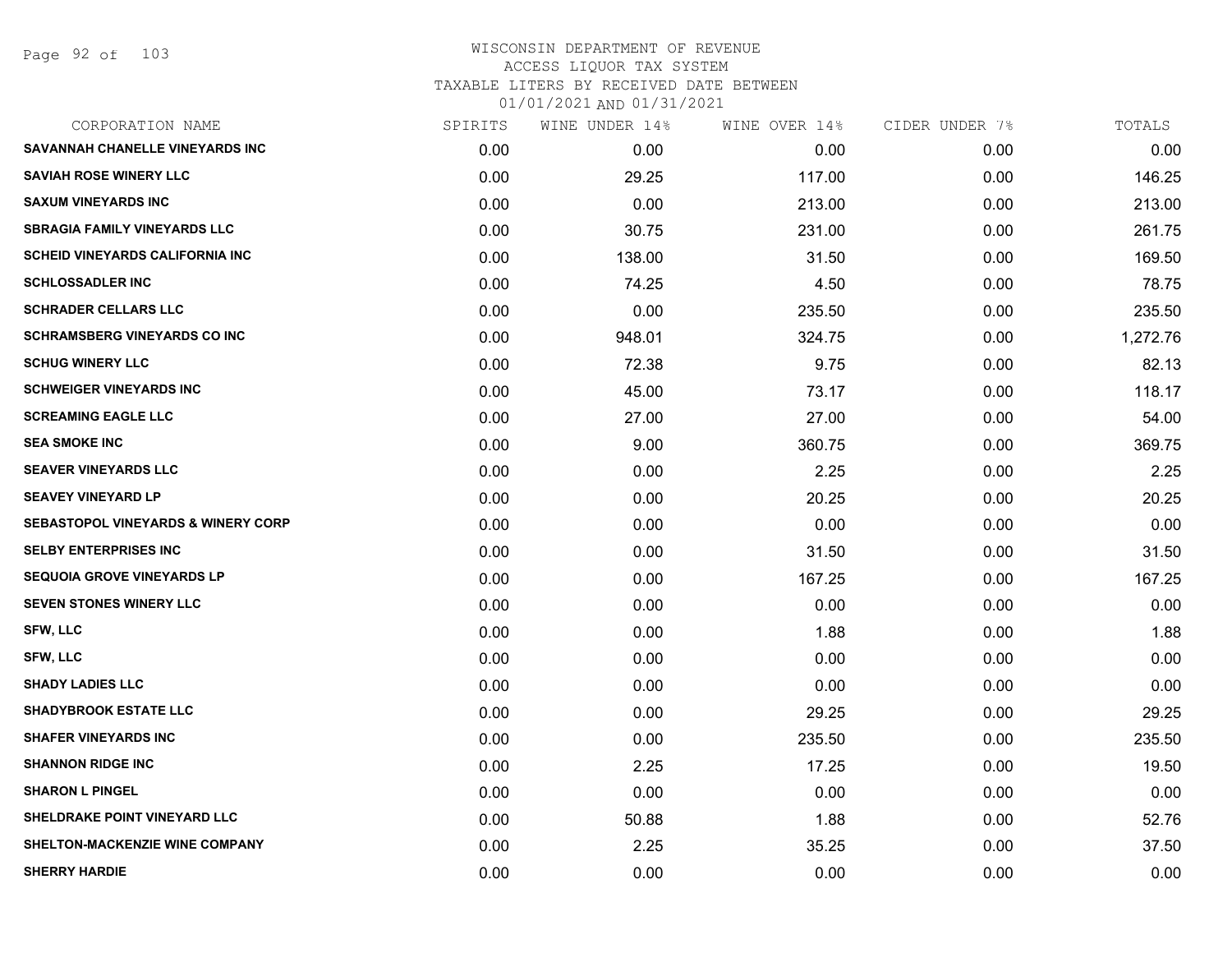Page 93 of 103

| CORPORATION NAME                     | SPIRITS | WINE UNDER 14% | WINE OVER 14% | CIDER UNDER 7% | TOTALS |
|--------------------------------------|---------|----------------|---------------|----------------|--------|
| <b>SHERWIN FAMILY VINEYARDS LLC</b>  | 0.00    | 0.00           | 138.75        | 0.00           | 138.75 |
| <b>SHIFT WINE LLC</b>                | 0.00    | 15.00          | 9.75          | 0.00           | 24.75  |
| SILVER OAK WINE CELLARS LLC          | 0.00    | 513.00         | 377.25        | 0.00           | 890.25 |
| SILVER TRIDENT WINERY LLC            | 0.00    | 0.00           | 30.75         | 0.00           | 30.75  |
| <b>SINE QUA NON INC</b>              | 0.00    | 0.00           | 129.00        | 0.00           | 129.00 |
| SINNIPEE VALLEY VINEYARD LLC         | 0.00    | 0.00           | 0.00          | 0.00           | 0.00   |
| <b>SINSKEY VINEYARDS INC</b>         | 0.00    | 166.88         | 13.50         | 0.00           | 180.38 |
| <b>SIX SIGMA WINERY LLC</b>          | 0.00    | 6.00           | 0.00          | 0.00           | 6.00   |
| <b>SKYWALKER VINEYARDS, LLC</b>      | 0.00    | 20.25          | 31.50         | 0.00           | 51.75  |
| <b>SLEIGHT OF HAND CELLARS, LLC</b>  | 0.00    | 0.00           | 19.50         | 0.00           | 19.50  |
| <b>SMALL VINES WINES INC</b>         | 0.00    | 9.00           | 0.00          | 0.00           | 9.00   |
| SMITH ANDERSON ENTERPRISES INC       | 0.00    | 0.00           | 0.00          | 0.00           | 0.00   |
| <b>SOCIAL ENJOYMENTS LLC</b>         | 0.00    | 0.00           | 0.00          | 0.00           | 0.00   |
| <b>SOKOL BLOSSER LTD</b>             | 0.00    | 188.25         | 15.75         | 0.00           | 204.00 |
| SOMERSTON WINE COMPANY, LLC          | 0.00    | 11.25          | 76.75         | 0.00           | 88.00  |
| <b>SONJA MAGDEVSKI</b>               | 0.00    | 0.00           | 22.50         | 0.00           | 22.50  |
| SONOMA VINEYARD COMPANY, INC.        | 0.00    | 3.77           | 272.25        | 0.00           | 276.02 |
| SONOMA-CUTRER VINEYARDS INC          | 0.00    | 391.13         | 161.25        | 0.00           | 552.38 |
| <b>SOQUEL VINEYARDS</b>              | 0.00    | 4.50           | 3.00          | 0.00           | 7.50   |
| <b>SOUTH COAST WINERY INC</b>        | 0.00    | 46.50          | 28.90         | 0.00           | 75.40  |
| <b>SP GROSSNICKLE LLC</b>            | 0.00    | 0.00           | 0.00          | 0.00           | 0.00   |
| <b>SPANOS BERBERIAN WINERY LLC</b>   | 0.00    | 0.00           | 135.00        | 0.00           | 135.00 |
| <b>SPARKLING OREGON LLC</b>          | 0.00    | 0.75           | 0.00          | 0.00           | 0.75   |
| <b>SPENCE VINEYARDS LLC</b>          | 0.00    | 0.00           | 4.50          | 0.00           | 4.50   |
| SPIRITS OF NORWAY VINEYARD LLC       | 0.00    | 0.00           | 0.00          | 0.00           | 0.00   |
| <b>SPOTTSWOODE WINERY INC</b>        | 0.00    | 11.25          | 33.00         | 0.00           | 44.25  |
| <b>SPRECHER BREWING COMPANY, LLC</b> | 0.00    | 0.00           | 0.00          | 0.00           | 0.00   |
| <b>SPRING MOUNTAIN VINEYARD INC</b>  | 0.00    | 42.00          | 42.00         | 0.00           | 84.00  |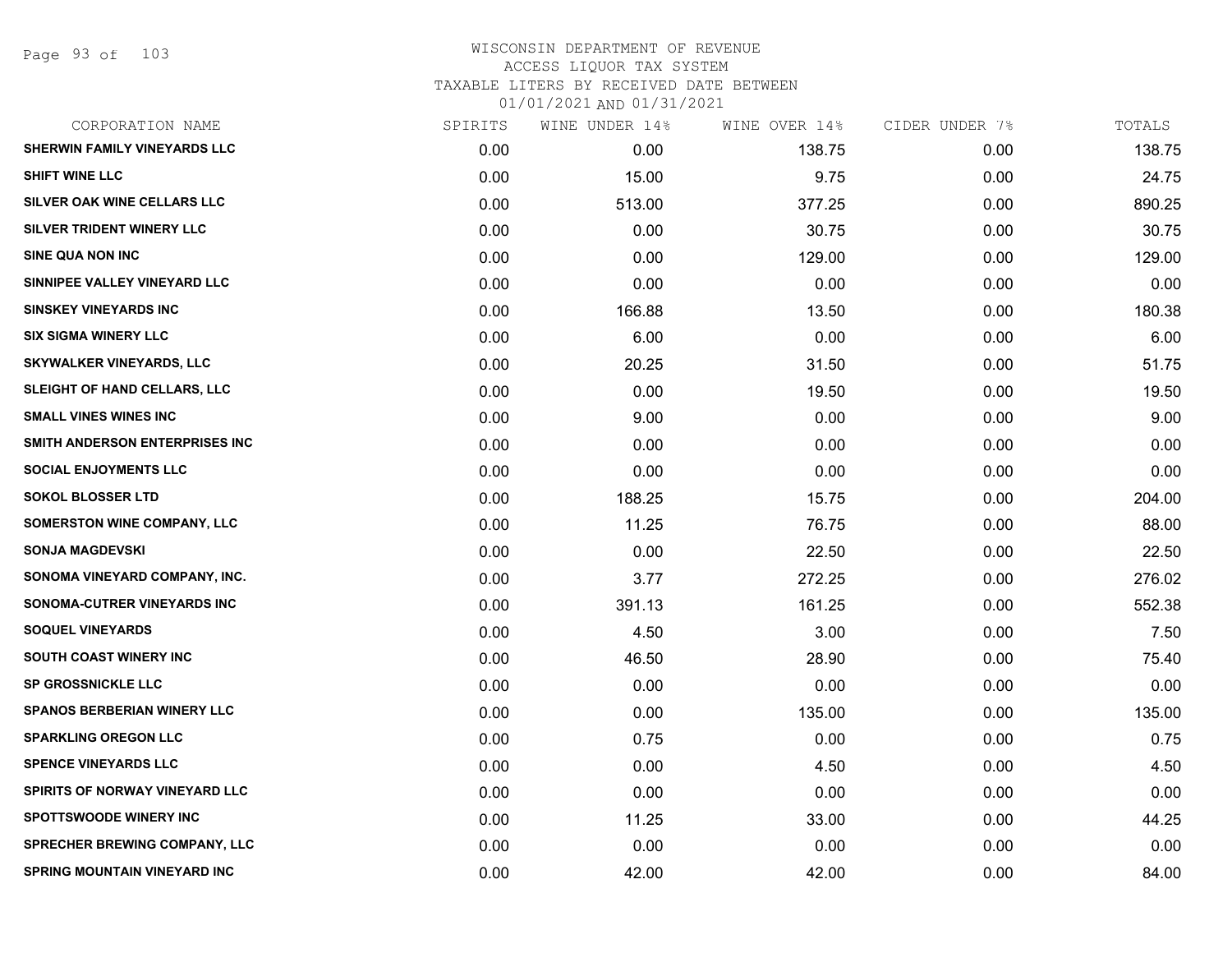Page 94 of 103

### WISCONSIN DEPARTMENT OF REVENUE ACCESS LIQUOR TAX SYSTEM

TAXABLE LITERS BY RECEIVED DATE BETWEEN

| CORPORATION NAME                           | SPIRITS | WINE UNDER 14% | WINE OVER 14% | CIDER UNDER 7% | TOTALS   |
|--------------------------------------------|---------|----------------|---------------|----------------|----------|
| <b>SPURGEON VINEYARDS &amp; WINERY LLC</b> | 0.00    | 0.00           | 0.00          | 0.00           | 0.00     |
| <b>SQUIX LLC</b>                           | 0.00    | 520.50         | 9.75          | 0.00           | 530.25   |
| <b>ST HELENA ESTATE LLC</b>                | 0.00    | 0.00           | 9.00          | 0.00           | 9.00     |
| <b>ST JAMES WINERY INC</b>                 | 0.00    | 624.75         | 0.38          | 0.00           | 625.13   |
| ST JULIAN WINE COMPANY INC                 | 0.00    | 1,226.20       | 30.25         | 0.00           | 1,256.45 |
| <b>ST SUPERY INC</b>                       | 0.00    | 51.00          | 204.00        | 0.00           | 255.00   |
| ST. FRANCIS WINERY & VINEYARD L.P.         | 0.00    | 61.50          | 525.00        | 0.00           | 586.50   |
| <b>STAGLIN FAMILY VINEYARD LLC</b>         | 0.00    | 0.00           | 7.51          | 0.00           | 7.51     |
| <b>STAG'S LEAP WINE CELLARS LLC</b>        | 0.00    | 17.25          | 509.25        | 0.00           | 526.50   |
| <b>STANDING JOURNEY LLC</b>                | 0.00    | 559.50         | 42.00         | 0.00           | 601.50   |
| <b>STANDING SUN WINES INC</b>              | 0.00    | 0.75           | 1.50          | 0.00           | 2.25     |
| <b>STANLEY R BOYD</b>                      | 0.00    | 9.00           | 75.00         | 0.00           | 84.00    |
| STE. MICHELLE WINE ESTATES LTD.            | 0.00    | 788.39         | 750.00        | 0.00           | 1,538.39 |
| <b>STEDUM PROPERTIES LLC</b>               | 0.00    | 0.00           | 32.25         | 0.00           | 32.25    |
| <b>STEFFENS FAMILY WINES LLC</b>           | 0.00    | 0.00           | 0.00          | 0.00           | 0.00     |
| <b>STEPHAN VINEYARD INC</b>                | 0.00    | 0.00           | 50.25         | 0.00           | 50.25    |
| <b>STEPHEN A MCPHERSON</b>                 | 0.00    | 11.25          | 131.25        | 0.00           | 142.50   |
| <b>STEPHEN M KENNEDY</b>                   | 0.00    | 0.00           | 0.00          | 0.00           | 0.00     |
| <b>STEPHEN M REUSTLE</b>                   | 0.00    | 49.50          | 0.38          | 0.00           | 49.88    |
| <b>STEVE MANNEBACH</b>                     | 0.00    | 0.00           | 0.00          | 0.00           | 0.00     |
| <b>STEVEN DEBAKER</b>                      | 0.00    | 0.00           | 0.00          | 0.00           | 0.00     |
| STEVEN M & JUDITH A JACOBSON LLC           | 0.00    | 0.00           | 0.00          | 0.00           | 0.00     |
| <b>STEVEN N LEDSON</b>                     | 0.00    | 173.25         | 716.25        | 0.00           | 889.50   |
| <b>STEVEN TONELLA</b>                      | 0.00    | 0.00           | 0.00          | 0.00           | 0.00     |
| <b>STEWART CELLARS, LLC</b>                | 0.00    | 14.25          | 75.00         | 0.00           | 89.25    |
| <b>STOLLER VINEYARDS INC</b>               | 0.00    | 35.25          | 42.75         | 0.00           | 78.00    |
| <b>STOLPMAN VINEYARDS LLC</b>              | 0.00    | 66.00          | 58.50         | 0.00           | 124.50   |
| <b>STONE EDGE WINERY LLC</b>               | 0.00    | 55.50          | 12.75         | 0.00           | 68.25    |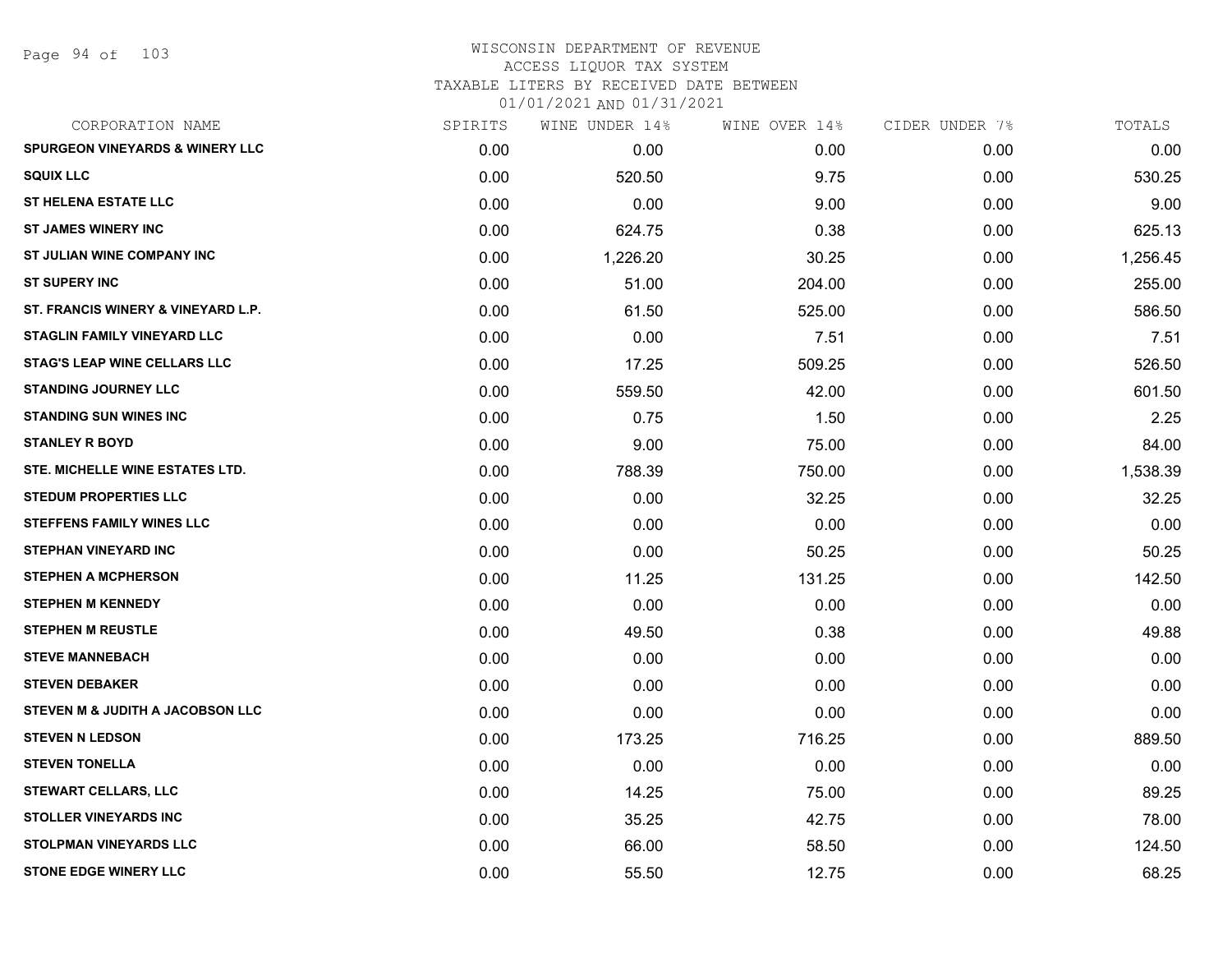Page 95 of 103

#### WISCONSIN DEPARTMENT OF REVENUE ACCESS LIQUOR TAX SYSTEM

TAXABLE LITERS BY RECEIVED DATE BETWEEN

| CORPORATION NAME                           | SPIRITS | WINE UNDER 14% | WINE OVER 14% | CIDER UNDER 7% | TOTALS   |
|--------------------------------------------|---------|----------------|---------------|----------------|----------|
| STONE HILL WINE CO INC                     | 0.00    | 364.88         | 26.25         | 0.00           | 391.13   |
| STONE WOLF VINEYARDS, LLC                  | 0.00    | 38.80          | 12.75         | 0.00           | 51.55    |
| <b>STONEBRAKER-SOLES INC</b>               | 0.00    | 0.00           | 0.00          | 0.00           | 0.00     |
| <b>STONECUSHION INC</b>                    | 0.00    | 1.50           | 599.25        | 0.00           | 600.75   |
| STONEHAUS WINERY, INC.                     | 0.00    | 26.25          | 0.00          | 0.00           | 26.25    |
| <b>STONES THROW WINERY INC</b>             | 0.00    | 0.00           | 0.00          | 0.00           | 0.00     |
| <b>STONY HILL VINEYARD INC</b>             | 0.00    | 72.00          | 0.00          | 0.00           | 72.00    |
| <b>STORYBOOK MOUNTAIN WINERY INC</b>       | 0.00    | 7.50           | 71.25         | 0.00           | 78.75    |
| <b>STRALA VINEYARDS, LLC</b>               | 0.00    | 0.00           | 72.00         | 0.00           | 72.00    |
| <b>STRATEGY PARTNERS INTERNATIONAL</b>     | 0.00    | 12.00          | 0.00          | 0.00           | 12.00    |
| <b>STRING THEORY CIDER INC</b>             | 0.00    | 0.00           | 0.00          | 0.00           | 0.00     |
| SULPHUR SPRINGS WINERY LLC                 | 0.00    | 2.25           | 73.75         | 0.00           | 76.00    |
| <b>SUMMERWOOD WINERY &amp; INN INC</b>     | 0.00    | 0.00           | 18.75         | 0.00           | 18.75    |
| <b>SUNSET HOLLOW RANCH</b>                 | 0.00    | 0.00           | 0.00          | 0.00           | 0.00     |
| <b>SUNSET POINT WINERY LLC</b>             | 0.00    | 0.00           | 0.00          | 0.00           | 0.00     |
| <b>SUNSTONE VINEYARDS &amp; WINERY INC</b> | 0.00    | 34.50          | 52.50         | 0.00           | 87.00    |
| <b>SUSAN M BOSWELL</b>                     | 0.00    | 0.00           | 0.00          | 0.00           | 0.00     |
| SUTTER HOME WINERY INC                     | 0.00    | 679.27         | 385.72        | 0.00           | 1,064.99 |
| <b>SWEAZEY WINERY INVESTMENT LLC</b>       | 0.00    | 81.75          | 43.51         | 0.00           | 125.26   |
| <b>SWEDISH HILL VINEYARD INC</b>           | 0.00    | 49.50          | 0.00          | 0.00           | 49.50    |
| <b>SWEET CHEEKS VINEYARDS INC</b>          | 0.00    | 55.50          | 4.50          | 0.00           | 60.00    |
| <b>TABLAS CREEK VINEYARD LP</b>            | 0.00    | 175.13         | 171.38        | 0.00           | 346.51   |
| <b>TAFT STREET INC</b>                     | 0.00    | 0.00           | 40.50         | 0.00           | 40.50    |
| TAKARA SAKE USA INC                        | 0.00    | 11.53          | 21.31         | 0.00           | 32.84    |
| <b>TALLEY VINEYARDS INC</b>                | 0.00    | 158.25         | 3.75          | 0.00           | 162.00   |
| <b>TAMBER BEY VINEYARDS LLC</b>            | 0.00    | 56.25          | 87.75         | 0.00           | 144.00   |
| <b>TANDEM WINES LLC</b>                    | 0.00    | 9.75           | 0.00          | 0.00           | 9.75     |
| <b>TARA BELLA WINERY LLC</b>               | 0.00    | 36.75          | 0.00          | 0.00           | 36.75    |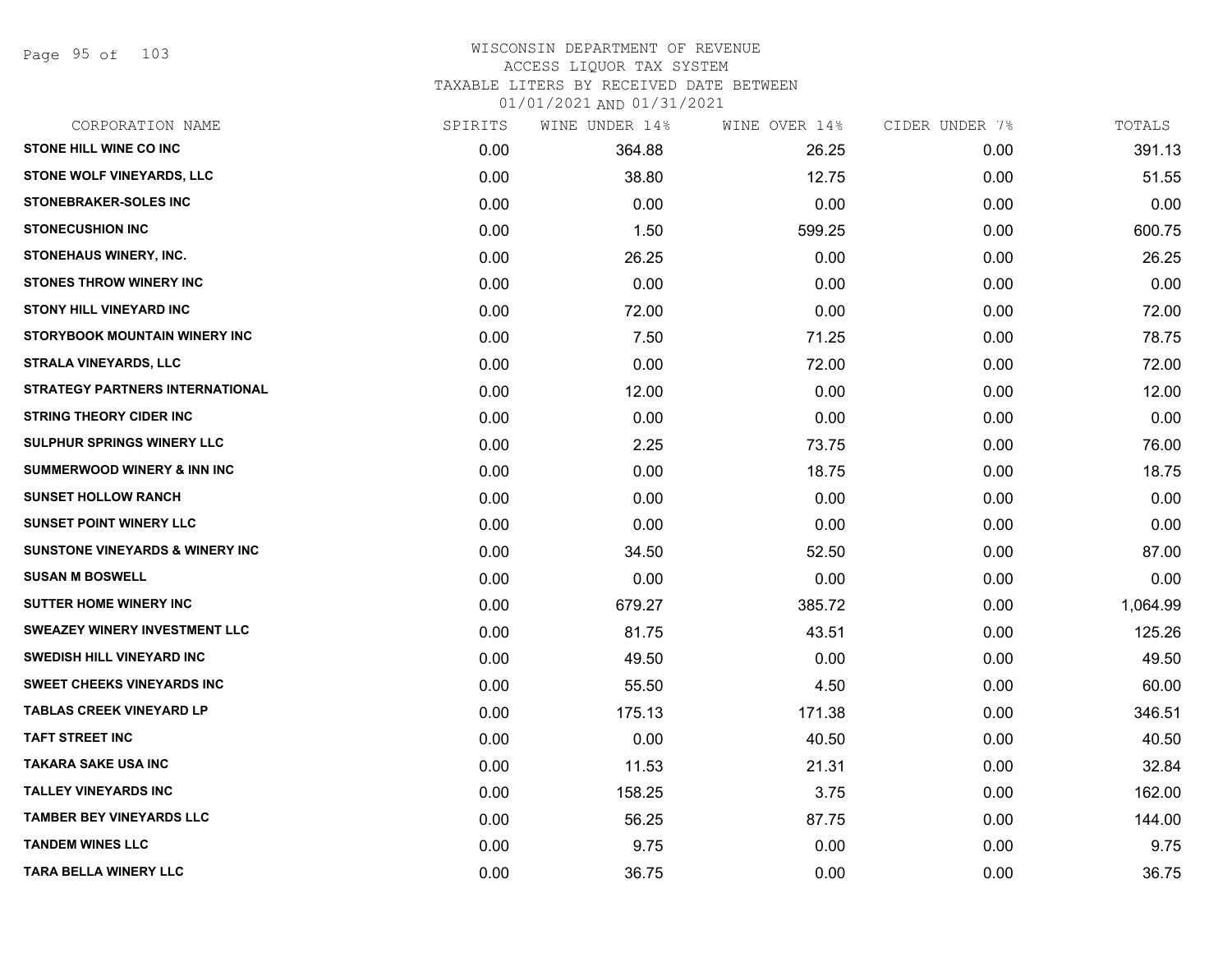Page 96 of 103

| CORPORATION NAME                   | SPIRITS | WINE UNDER 14% | WINE OVER 14% | CIDER UNDER 7% | TOTALS   |
|------------------------------------|---------|----------------|---------------|----------------|----------|
| <b>TEALE CREEK ASSOCIATES</b>      | 0.00    | 12.00          | 57.75         | 0.00           | 69.75    |
| TELAYA, LLC                        | 0.00    | 0.00           | 3.00          | 0.00           | 3.00     |
| <b>TENBA RIDGE WINERY LLC</b>      | 0.00    | 0.00           | 0.00          | 0.00           | 0.00     |
| <b>TERMINAL VELOCITY INC</b>       | 0.00    | 0.00           | 1.50          | 0.00           | 1.50     |
| TERRA BLANCA VINTERS INC           | 0.00    | 0.75           | 0.00          | 0.00           | 0.75     |
| <b>TERRA VINUM LLC</b>             | 0.00    | 5.25           | 6.00          | 0.00           | 11.25    |
| <b>TERRAVANT WINE COMPANY LLC</b>  | 0.00    | 0.00           | 9.00          | 0.00           | 9.00     |
| <b>TESTAROSSA VINEYARDS LLC</b>    | 0.00    | 0.00           | 51.75         | 0.00           | 51.75    |
| <b>TEXAS FULFILLMENT SERVICES</b>  | 0.00    | 186.87         | 65.25         | 0.00           | 252.12   |
| <b>THATCH WINERY, LLC</b>          | 0.00    | 6.00           | 0.00          | 0.00           | 6.00     |
| THE ALIXIR COMPANY                 | 0.00    | 2,115.00       | 0.00          | 0.00           | 2,115.00 |
| THE BIALE ESTATE                   | 0.00    | 0.00           | 257.25        | 0.00           | 257.25   |
| THE BLEECHER FAMILY TRUST          | 0.00    | 0.00           | 20.25         | 0.00           | 20.25    |
| THE BRANDER VINEYARD               | 0.00    | 31.50          | 0.00          | 0.00           | 31.50    |
| THE BREMER GROUP, LLC              | 0.00    | 0.00           | 16.50         | 0.00           | 16.50    |
| THE GAINEY VINEYARD                | 0.00    | 22.20          | 44.20         | 0.00           | 66.40    |
| THE HARDER GROUP INC               | 0.00    | 0.00           | 51.75         | 0.00           | 51.75    |
| THE HESS COLLECTION WINERY         | 0.00    | 95.25          | 304.50        | 0.00           | 399.75   |
| THE HOGUE CELLARS LTD              | 0.00    | 0.00           | 0.00          | 0.00           | 0.00     |
| THE LITTORAI WINES                 | 0.00    | 5.25           | 0.00          | 0.00           | 5.25     |
| THE LOCK AGRICULTURAL VENTURES LLC | 0.00    | 15.75          | 85.50         | 0.00           | 101.25   |
| THE MASCOT WINE, LLC               | 0.00    | 0.00           | 33.00         | 0.00           | 33.00    |
| THE MEEKER VINEYARD                | 0.00    | 8.25           | 112.50        | 0.00           | 120.75   |
| THE MORLET SELECTION INC           | 0.00    | 0.00           | 57.75         | 0.00           | 57.75    |
| THE MORNE WINE COMPANY             | 0.00    | 177.00         | 6.00          | 0.00           | 183.00   |
| THE OJAI VINEYARD INC              | 0.00    | 27.00          | 0.00          | 0.00           | 27.00    |
| THE RED STITCH WINE GROUP, LLC     | 0.00    | 0.00           | 1.50          | 0.00           | 1.50     |
| THE RUM TREE, INC.                 | 0.00    | 0.00           | 0.00          | 0.00           | 0.00     |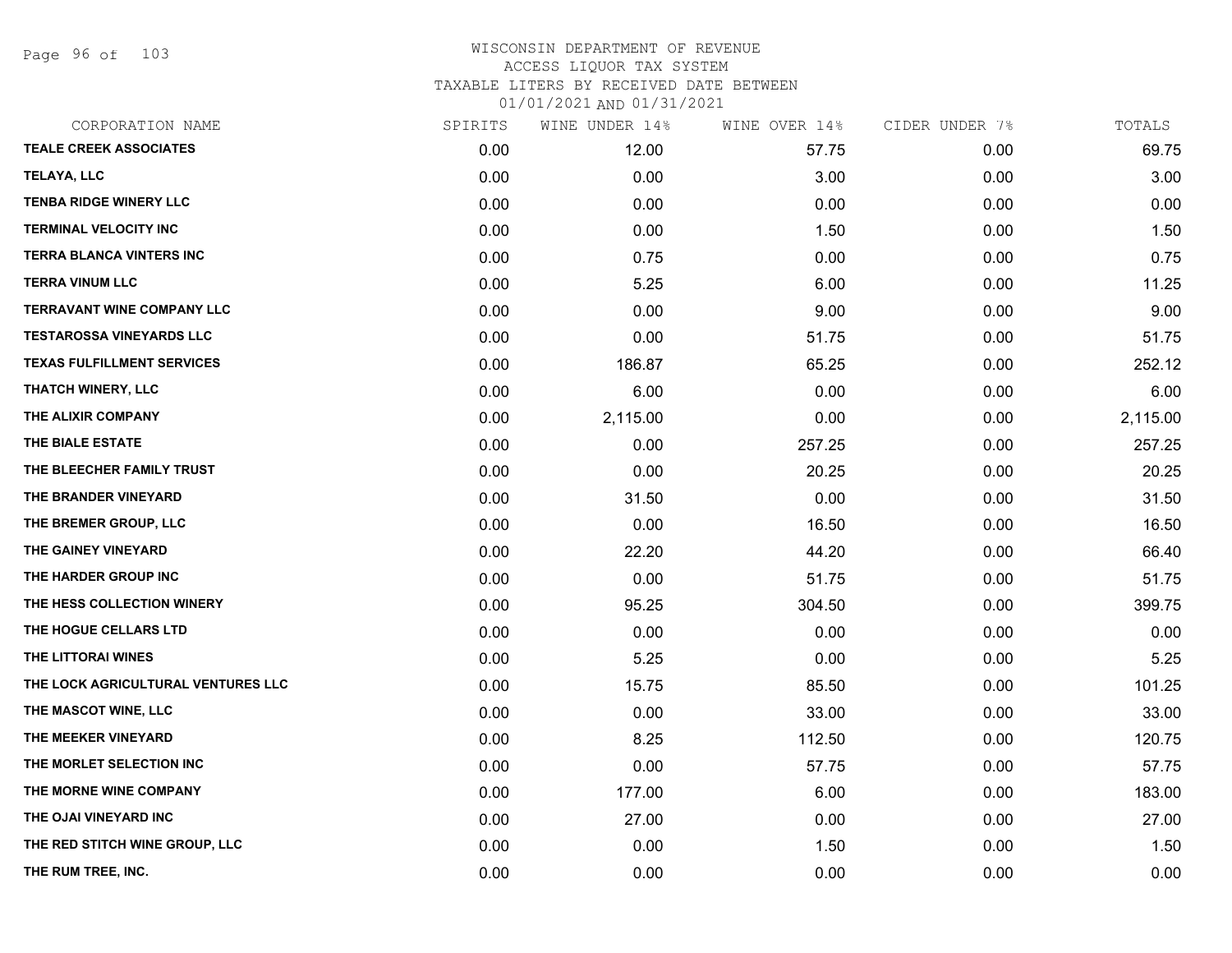## WISCONSIN DEPARTMENT OF REVENUE

### ACCESS LIQUOR TAX SYSTEM

TAXABLE LITERS BY RECEIVED DATE BETWEEN

| CORPORATION NAME                          | SPIRITS | WINE UNDER 14% | WINE OVER 14% | CIDER UNDER 7% | TOTALS   |
|-------------------------------------------|---------|----------------|---------------|----------------|----------|
| THE SHORES OF FAIRHAVEN INC               | 0.00    | 109.50         | 12.00         | 0.00           | 121.50   |
| THE SILVERADO VINEYARDS                   | 0.00    | 4.50           | 223.35        | 0.00           | 227.85   |
| THE VINEYARD LLC                          | 0.00    | 38.25          | 0.00          | 0.00           | 38.25    |
| THE WILLIAMSBURG WINERY LTD               | 0.00    | 0.00           | 0.00          | 0.00           | 0.00     |
| THE WINE GROUP INC                        | 0.00    | 261.00         | 1,754.00      | 0.00           | 2,015.00 |
| THE WINE VINEYARD LLC                     | 0.00    | 0.00           | 0.00          | 0.00           | 0.00     |
| THE WOODLAND TRAIL BEVERAGE COMPANY, INC. | 0.00    | 0.00           | 0.00          | 0.00           | 0.00     |
| <b>THERESA HIGH</b>                       | 0.00    | 0.00           | 7.50          | 0.00           | 7.50     |
| THIRTY-ONE PRODUCTION LLC                 | 0.00    | 0.00           | 0.00          | 0.00           | 0.00     |
| THIS REALM LLC                            | 0.00    | 0.00           | 199.50        | 0.00           | 199.50   |
| <b>THOMAS C HOFFMAN</b>                   | 0.00    | 49.50          | 0.00          | 0.00           | 49.50    |
| THOMAS FOGARTY WINERY LLC                 | 0.00    | 13.50          | 9.75          | 0.00           | 23.25    |
| THOMAS L BECKMEN & JUDITH F BECKMEN       | 0.00    | 40.50          | 132.15        | 0.00           | 172.65   |
| <b>THURMAN J RODGERS</b>                  | 0.00    | 5.25           | 0.00          | 0.00           | 5.25     |
| <b>THVS CORP</b>                          | 0.00    | 18.00          | 134.25        | 0.00           | 152.25   |
| TIM BLUE WINES LLC                        | 0.00    | 0.00           | 0.00          | 0.00           | 0.00     |
| <b>TIM SLATER</b>                         | 0.00    | 0.00           | 12.00         | 0.00           | 12.00    |
| <b>TIMOTHY D GUILD</b>                    | 0.00    | 0.00           | 0.00          | 0.00           | 0.00     |
| <b>TIMOTHY P MCDONALD</b>                 | 0.00    | 0.00           | 0.00          | 0.00           | 0.00     |
| TMR WINE COMPANY LLC                      | 0.00    | 0.00           | 51.75         | 0.00           | 51.75    |
| TOAD HOLLOW VINEYARDS INC                 | 0.00    | 0.00           | 0.00          | 0.00           | 0.00     |
| <b>TOBIN J HEMINWAY</b>                   | 0.00    | 0.00           | 4.50          | 0.00           | 4.50     |
| <b>TOBIN JAMES CELLARS</b>                | 0.00    | 149.25         | 1,040.75      | 0.00           | 1,190.00 |
| <b>TODD KUEHL</b>                         | 0.00    | 0.00           | 0.00          | 0.00           | 0.00     |
| <b>TOLLIVER RANCH BRANDS LLC</b>          | 0.00    | 10.50          | 84.75         | 0.00           | 95.25    |
| TOM EDDY WINERY LLC                       | 0.00    | 0.00           | 0.00          | 0.00           | 0.00     |
| <b>TOM MEADOWCROFT</b>                    | 0.00    | 4.50           | 15.75         | 0.00           | 20.25    |
| <b>TOMMYS TOO HIGH WINES LLC</b>          | 0.00    | 0.00           | 0.00          | 0.00           | 0.00     |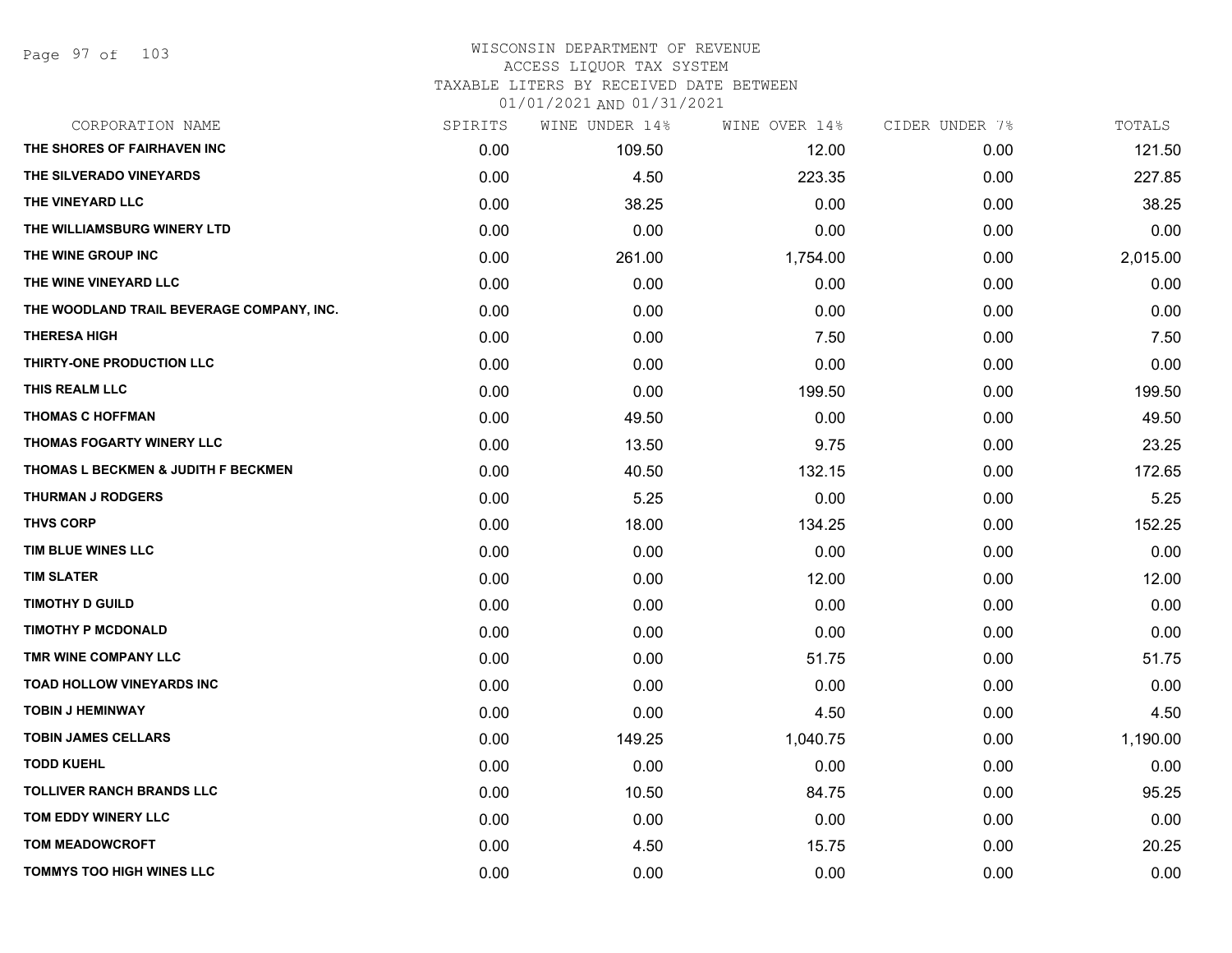### WISCONSIN DEPARTMENT OF REVENUE ACCESS LIQUOR TAX SYSTEM

TAXABLE LITERS BY RECEIVED DATE BETWEEN

| CORPORATION NAME                       | SPIRITS | WINE UNDER 14% | WINE OVER 14% | CIDER UNDER 7% | TOTALS   |
|----------------------------------------|---------|----------------|---------------|----------------|----------|
| TOUCHSTONE CELLARS, LLC                | 0.00    | 4.50           | 0.00          | 0.00           | 4.50     |
| TOUR DE FORCE WINE COMPANY LLC         | 0.00    | 9.00           | 14.25         | 0.00           | 23.25    |
| TPWC INC.                              | 0.00    | 120.00         | 850.13        | 0.00           | 970.13   |
| <b>TRACY A SOMERVILLE</b>              | 0.00    | 0.00           | 0.00          | 0.00           | 0.00     |
| <b>TREANA WINERY LLC</b>               | 0.00    | 9.75           | 85.50         | 0.00           | 95.25    |
| TREASURY WINE ESTATES AMERICAS COMPANY | 0.00    | 3,173.59       | 676.88        | 0.00           | 3,850.47 |
| TREFETHEN VINEYARDS WINERY INC         | 0.00    | 182.25         | 458.25        | 0.00           | 640.50   |
| <b>TRENTADUE WINERY LLC</b>            | 0.00    | 175.51         | 20.25         | 0.00           | 195.76   |
| <b>TRESPASS VINEYARDS INC.</b>         | 0.00    | 0.00           | 0.00          | 0.00           | 0.00     |
| TRINITAS CELLARS LLC                   | 0.00    | 0.75           | 428.25        | 0.00           | 429.00   |
| <b>TRIONE VINEYARDS LLC</b>            | 0.00    | 18.00          | 36.00         | 0.00           | 54.00    |
| <b>TROY LANDWEHR</b>                   | 0.00    | 0.00           | 0.00          | 0.00           | 0.00     |
| <b>TSG LLC</b>                         | 0.00    | 0.00           | 0.00          | 0.00           | 0.00     |
| <b>TURKOVICH FAMILY WINES LLC</b>      | 0.00    | 0.75           | 15.00         | 0.00           | 15.75    |
| TURLEY WINE CELLARS INC                | 0.00    | 100.50         | 1,958.25      | 0.00           | 2,058.75 |
| <b>TURNBULL WINE CELLARS</b>           | 0.00    | 19.50          | 170.25        | 0.00           | 189.75   |
| <b>TUSK ESTATES LLC</b>                | 0.00    | 0.00           | 0.00          | 0.00           | 0.00     |
| TWIN PEAKS WINERY INC                  | 0.00    | 14.25          | 233.25        | 0.00           | 247.50   |
| <b>TWIN RIDGE ESTATES LLC</b>          | 0.00    | 0.00           | 0.00          | 0.00           | 0.00     |
| <b>TWISTED OAK WINERY LLC</b>          | 0.00    | 0.75           | 4.50          | 0.00           | 5.25     |
| <b>TWO ANGELS, LLC</b>                 | 0.00    | 0.00           | 0.00          | 0.00           | 0.00     |
| TWO BROTHERS WINES LLC                 | 0.00    | 0.00           | 0.00          | 0.00           | 0.00     |
| <b>TWO LADS LLC</b>                    | 0.00    | 180.00         | 0.00          | 0.00           | 180.00   |
| TY R CATON                             | 0.00    | 69.75          | 63.00         | 0.00           | 132.75   |
| <b>UNION WINE COMPANY</b>              | 0.00    | 9.00           | 0.00          | 0.00           | 9.00     |
| UNTI WINE CO LLC                       | 0.00    | 36.00          | 114.00        | 0.00           | 150.00   |
| <b>UPSTREAM CIDER LLC</b>              | 0.00    | 0.00           | 0.00          | 0.00           | 0.00     |
| <b>V&amp;CLLC</b>                      | 0.00    | 23.25          | 86.25         | 0.00           | 109.50   |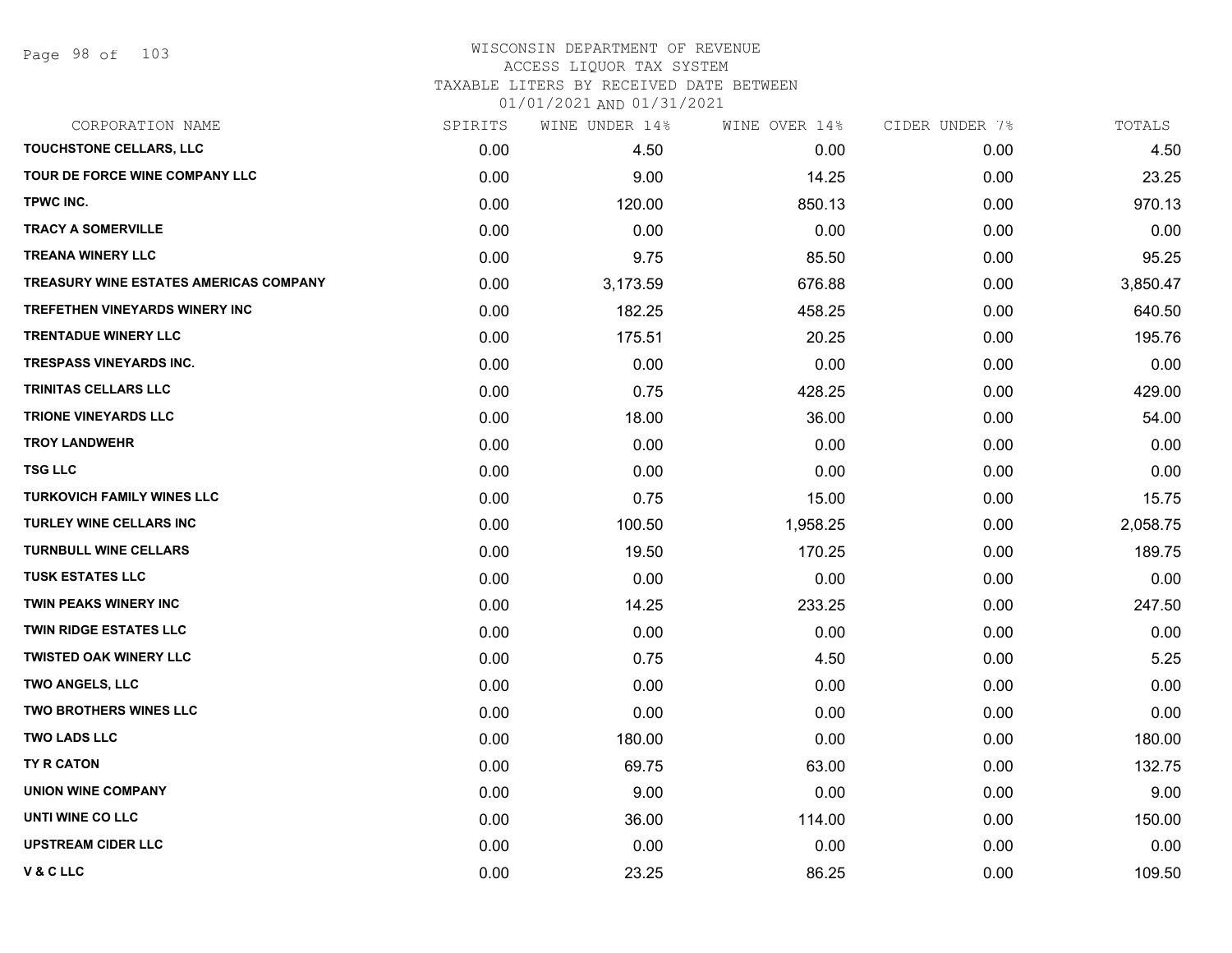Page 99 of 103

#### WISCONSIN DEPARTMENT OF REVENUE ACCESS LIQUOR TAX SYSTEM TAXABLE LITERS BY RECEIVED DATE BETWEEN

| CORPORATION NAME                  | SPIRITS | WINE UNDER 14% | WINE OVER 14% | CIDER UNDER 7% | TOTALS    |
|-----------------------------------|---------|----------------|---------------|----------------|-----------|
| <b>V SATTUI WINERY INC</b>        | 0.00    | 688.50         | 882.43        | 0.00           | 1,570.93  |
| VAN RUITEN FAMILY WINERY LLC      | 0.00    | 9.00           | 28.50         | 0.00           | 37.50     |
| VAN WYCHEN WINES INC.             | 0.00    | 0.00           | 0.00          | 0.00           | 0.00      |
| <b>VARINDER SAHI</b>              | 0.00    | 0.00           | 0.00          | 0.00           | 0.00      |
| <b>VARSITY VENTURES GROUP LLC</b> | 0.00    | 0.00           | 0.00          | 0.00           | 0.00      |
| <b>VEN CAL RANCHES LLC</b>        | 0.00    | 0.00           | 64.50         | 0.00           | 64.50     |
| <b>VERMEIL WINE GROUP LLC</b>     | 0.00    | 0.00           | 0.00          | 0.00           | 0.00      |
| <b>VERNON VINEYARDS LTD</b>       | 0.00    | 0.00           | 0.00          | 0.00           | 0.00      |
| <b>VICINI ENTERPRISES LLC</b>     | 0.00    | 20.25          | 1.50          | 0.00           | 21.75     |
| <b>VICTOR ROBERTS</b>             | 0.00    | 22.50          | 0.00          | 0.00           | 22.50     |
| <b>VIGNETTE WINERY LLC</b>        | 0.00    | 14.25          | 20.25         | 0.00           | 34.50     |
| <b>VILLA AMOROSA INC</b>          | 0.00    | 455.75         | 791.50        | 0.00           | 1,247.25  |
| <b>VILLA ENCINAL PARTNERS LP</b>  | 0.00    | 0.00           | 321.75        | 0.00           | 321.75    |
| <b>VILLA SAN JULIETTE INC</b>     | 0.00    | 1.50           | 0.00          | 0.00           | 1.50      |
| <b>VILLA TOSCANO INC</b>          | 0.00    | 0.00           | 0.00          | 0.00           | 0.00      |
| VIN DE ZO LLC                     | 0.00    | 56.25          | 39.00         | 0.00           | 95.25     |
| <b>VINA ROBLES INC</b>            | 0.00    | 3.00           | 38.25         | 0.00           | 41.25     |
| <b>VINCENT ARROYO WINERY INC</b>  | 0.00    | 588.00         | 2.63          | 0.00           | 590.63    |
| <b>VINE &amp; SUN LLC</b>         | 0.00    | 0.00           | 0.00          | 0.00           | 0.00      |
| <b>VINE CLIFF WINERY INC</b>      | 0.00    | 10.50          | 23.25         | 0.00           | 33.75     |
| <b>VINEBOX INC.</b>               | 0.00    | 590.63         | 0.00          | 0.00           | 590.63    |
| <b>VINEBURG LLC</b>               | 0.00    | 27.75          | 849.75        | 0.00           | 877.50    |
| <b>VINES TO CELLAR, INC.</b>      | 0.00    | 0.00           | 0.00          | 0.00           | 0.00      |
| <b>VINESSE LLC</b>                | 0.00    | 0.00           | 0.00          | 0.00           | 0.00      |
| <b>VINEYARD 29 LLC</b>            | 0.00    | 0.00           | 120.00        | 0.00           | 120.00    |
| VIN-GO, LLC                       | 0.00    | 16,006.39      | 0.00          | 0.00           | 16,006.39 |
| <b>VINTAGE WINE ESTATES, INC.</b> | 0.00    | 804.00         | 2,107.50      | 0.00           | 2,911.50  |
| <b>VINTAGE WINE ESTATES, INC.</b> | 0.00    | 27.00          | 81.00         | 0.00           | 108.00    |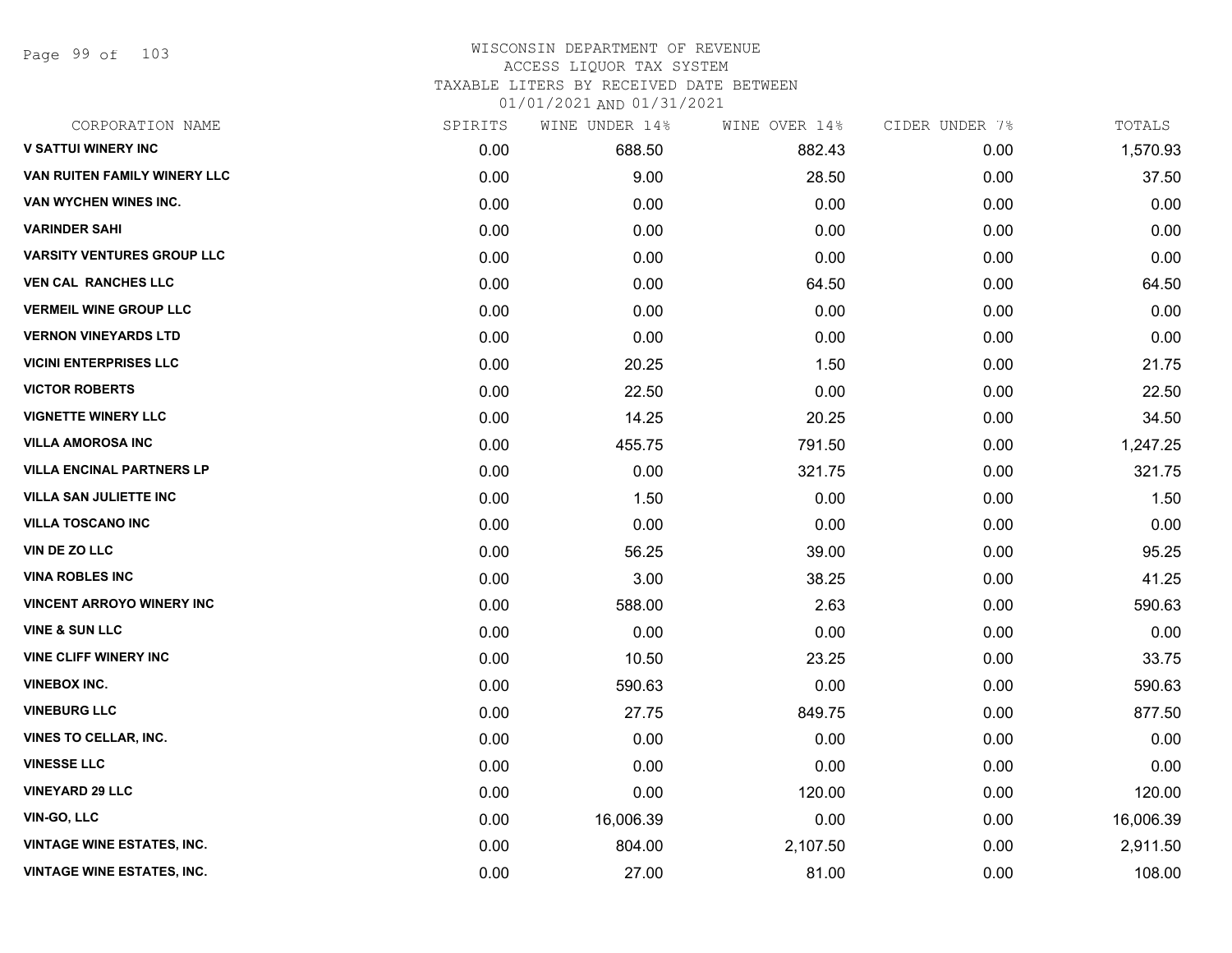Page 100of 103

## WISCONSIN DEPARTMENT OF REVENUE ACCESS LIQUOR TAX SYSTEM

TAXABLE LITERS BY RECEIVED DATE BETWEEN

| CORPORATION NAME                               | SPIRITS | WINE UNDER 14% | WINE OVER 14% | CIDER UNDER 7% | TOTALS   |
|------------------------------------------------|---------|----------------|---------------|----------------|----------|
| <b>VINTAGE WINE ESTATES, INC.</b>              | 0.00    | 6.00           | 86.25         | 0.00           | 92.25    |
| <b>VINTAGE WINE ESTATES, INC.</b>              | 0.00    | 52.50          | 378.75        | 0.00           | 431.25   |
| <b>VINTAGE WINE ESTATES, INC.</b>              | 0.00    | 109.50         | 191.26        | 0.00           | 300.76   |
| <b>VINTAGE WINE ESTATES, INC.</b>              | 0.00    | 80.25          | 318.75        | 0.00           | 399.00   |
| <b>VINTAGE WINE ESTATES, INC.</b>              | 0.00    | 49.50          | 224.25        | 0.00           | 273.75   |
| <b>VINTAGE WINE ESTATES, INC.</b>              | 0.00    | 9.75           | 23.25         | 0.00           | 33.00    |
| <b>VINTAGE WINE ESTATES, INC.</b>              | 0.00    | 201.75         | 32.25         | 0.00           | 234.00   |
| <b>VINTAGE WINE ESTATES, INC.</b>              | 0.00    | 4.50           | 37.50         | 0.00           | 42.00    |
| <b>VINTAGE WINE ESTATES, INC.</b>              | 0.00    | 72.75          | 156.39        | 0.00           | 229.14   |
| <b>VINUM CELLARS INC</b>                       | 0.00    | 30.00          | 4.50          | 0.00           | 34.50    |
| <b>VITE GALLERON ASSETS CORP</b>               | 0.00    | 0.00           | 27.75         | 0.00           | 27.75    |
| <b>VON KLAUS WINERY LLC</b>                    | 0.00    | 0.00           | 0.00          | 0.00           | 0.00     |
| VON STIEHL WINERY LTD.                         | 0.00    | 0.00           | 0.00          | 0.00           | 0.00     |
| W G BEST WEINKELLEREI INC                      | 0.00    | 127.50         | 104.25        | 0.00           | 231.75   |
| <b>W J DEUTSCH &amp; SONS LTD</b>              | 0.00    | 53.25          | 24.00         | 0.00           | 77.25    |
| <b>W. HOGUE VINEYARDS</b>                      | 0.00    | 0.00           | 0.00          | 0.00           | 0.00     |
| <b>WAGNER WINERY LLC</b>                       | 0.00    | 36.00          | 0.00          | 0.00           | 36.00    |
| <b>WAITS-MAST FAMILY CELLARS LLC</b>           | 0.00    | 2,112.81       | 0.00          | 0.00           | 2,112.81 |
| <b>WALTER HANSEL WINERY &amp; VINEYARD LLC</b> | 0.00    | 0.00           | 2.25          | 0.00           | 2.25     |
| <b>WASHINGTON VINTNERS LLC</b>                 | 0.00    | 0.00           | 15.00         | 0.00           | 15.00    |
| <b>WAYFARER LLC</b>                            | 0.00    | 0.00           | 9.00          | 0.00           | 9.00     |
| <b>WEIBEL INCORPORATED</b>                     | 0.00    | 6.75           | 0.75          | 0.00           | 7.50     |
| <b>WENTE BROS</b>                              | 0.00    | 81.75          | 142.89        | 0.00           | 224.64   |
| <b>WEST COAST WINE PARTNERS LLC</b>            | 0.00    | 2.25           | 9.75          | 0.00           | 12.00    |
| <b>WEST PRAIRIE WINERY LLC</b>                 | 0.00    | 0.00           | 0.00          | 0.00           | 0.00     |
| <b>WESTFALL WINERY LLC</b>                     | 0.00    | 1.50           | 0.00          | 0.00           | 1.50     |
| <b>WESTPORT WINERY LLC</b>                     | 0.00    | 4.50           | 0.75          | 0.00           | 5.25     |
| <b>WESTSIDE WINERY INC</b>                     | 0.00    | 6.00           | 3.00          | 0.00           | 9.00     |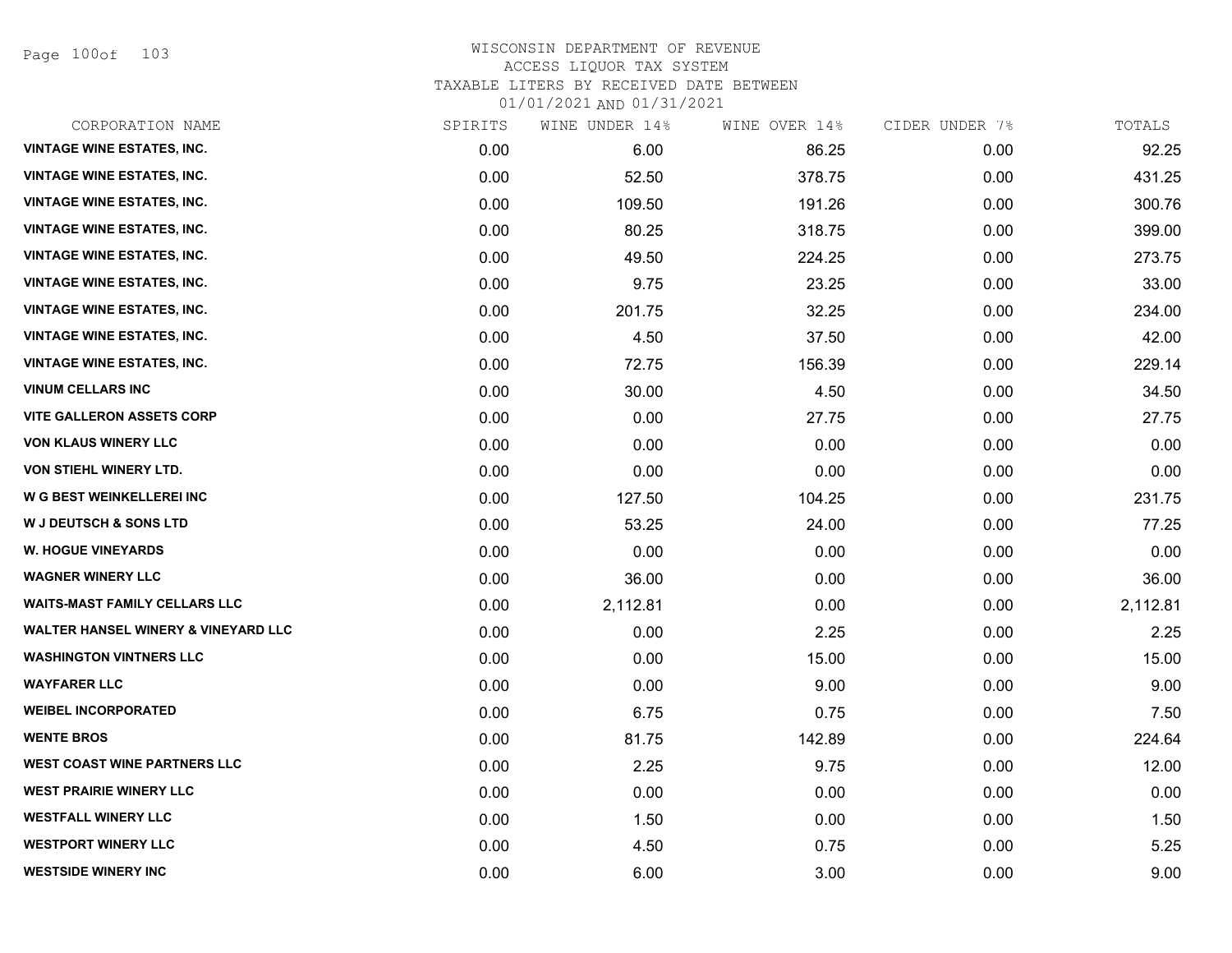Page 101of 103

#### WISCONSIN DEPARTMENT OF REVENUE ACCESS LIQUOR TAX SYSTEM

TAXABLE LITERS BY RECEIVED DATE BETWEEN

| CORPORATION NAME                               | SPIRITS | WINE UNDER 14% | WINE OVER 14% | CIDER UNDER 7% | TOTALS    |
|------------------------------------------------|---------|----------------|---------------|----------------|-----------|
| <b>WHEELER WINERY INC</b>                      | 0.00    | 639.27         | 888.50        | 0.00           | 1,527.77  |
| <b>WHETSTONE WINE CELLARS LLC</b>              | 0.00    | 18.00          | 0.00          | 0.00           | 18.00     |
| WHISPERING BLUFFS VINEYARD & WINERY LTD        | 0.00    | 0.00           | 0.00          | 0.00           | 0.00      |
| <b>WHITE BEAR SPIRITS LLC</b>                  | 0.00    | 0.00           | 0.00          | 0.00           | 0.00      |
| <b>WHITE OAK VINEYARDS &amp; WINERY LLC</b>    | 0.00    | 0.00           | 0.00          | 0.00           | 0.00      |
| <b>WHITE WINTER WINERY INC</b>                 | 0.00    | 0.00           | 0.00          | 0.00           | 0.00      |
| <b>WIENS CELLARS LLC</b>                       | 0.00    | 101.25         | 47.27         | 0.00           | 148.52    |
| <b>WILD EPITOME LLC</b>                        | 0.00    | 0.00           | 0.00          | 0.00           | 0.00      |
| <b>WILD HILLS WINERY LLC</b>                   | 0.00    | 0.00           | 0.00          | 0.00           | 0.00      |
| <b>WILDEROTTER WINERY LLC</b>                  | 0.00    | 31.50          | 0.00          | 0.00           | 31.50     |
| <b>WILLAMETTE VALLEY VINEYARDS INC</b>         | 0.00    | 182.25         | 140.00        | 0.00           | 322.25    |
| <b>WILLIAM F BLUHM</b>                         | 0.00    | 0.00           | 0.00          | 0.00           | 0.00      |
| <b>WILLIAM MOSBY</b>                           | 0.00    | 0.00           | 0.00          | 0.00           | 0.00      |
| <b>WILLIAM PRICE III</b>                       | 0.00    | 210.00         | 0.00          | 0.00           | 210.00    |
| <b>WILLIAMS &amp; SELYEM LLC</b>               | 0.00    | 642.00         | 236.70        | 0.00           | 878.70    |
| <b>WILRONA LLC</b>                             | 0.00    | 26.00          | 0.00          | 0.00           | 26.00     |
| <b>WILSON CREEK WINERY &amp; VINEYARDS INC</b> | 0.00    | 565.87         | 98.27         | 0.00           | 664.14    |
| <b>WINDERLEA WINE COMPANY LLC</b>              | 0.00    | 83.25          | 4.50          | 0.00           | 87.75     |
| <b>WINDWARD VINEYARD LLC</b>                   | 0.00    | 3.00           | 6.00          | 0.00           | 9.00      |
| <b>WINE BY JOE LLC</b>                         | 0.00    | 58.50          | 45.75         | 0.00           | 104.25    |
| WINE COUNTRY CONNECTION LLC                    | 0.00    | 0.00           | 0.00          | 0.00           | 0.00      |
| <b>WINE EXPEDITE</b>                           | 0.00    | 0.00           | 0.00          | 0.00           | 0.00      |
| WINE OF THE MONTH CLUB, INC.                   | 0.00    | 1,166.25       | 327.75        | 0.00           | 1,494.00  |
| <b>WINE ROAD VINTNERS LLC</b>                  | 0.00    | 87.00          | 106.75        | 0.00           | 193.75    |
| <b>WINE.COM OF TEXAS LLC</b>                   | 0.00    | 26,138.00      | 0.00          | 0.00           | 26,138.00 |
| <b>WINERY AT BLACK STAR FARMS LLC</b>          | 0.00    | 166.13         | 4.13          | 0.00           | 170.26    |
| <b>WINERY EXCHANGE, INC.</b>                   | 0.00    | 188.25         | 69.75         | 0.00           | 258.00    |
| <b>WINERY FULFILLMENT SERVICES LLC</b>         | 0.00    | 265.00         | 423.00        | 0.00           | 688.00    |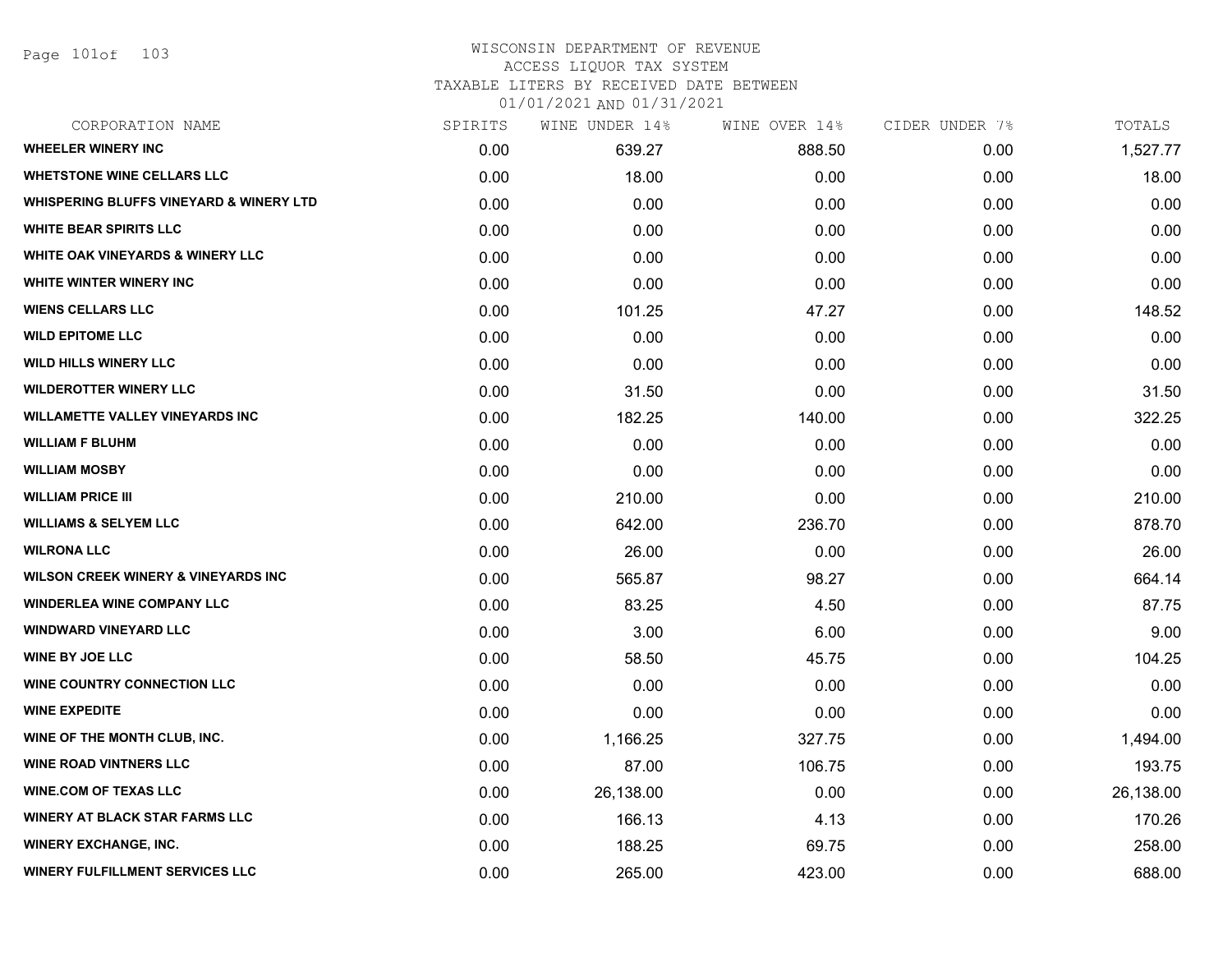Page 102of 103

## WISCONSIN DEPARTMENT OF REVENUE ACCESS LIQUOR TAX SYSTEM TAXABLE LITERS BY RECEIVED DATE BETWEEN

| CORPORATION NAME                    | SPIRITS | WINE UNDER 14% | WINE OVER 14% | CIDER UNDER 7% | TOTALS       |
|-------------------------------------|---------|----------------|---------------|----------------|--------------|
| <b>WINESITTER BREWHOUSE LLC</b>     | 0.00    | 0.00           | 0.00          | 0.00           | 0.00         |
| <b>WINSIDE USA INC</b>              | 0.00    | 6.75           | 93.00         | 0.00           | 99.75        |
| <b>WOLFF VINEYARD LLC</b>           | 0.00    | 13.50          | 10.50         | 0.00           | 24.00        |
| <b>WOLFFER ESTATE VINEYARDS INC</b> | 0.00    | 0.00           | 0.00          | 0.00           | 0.00         |
| <b>WOLLERSHEIM WINERY, INC.</b>     | 0.00    | 0.00           | 0.00          | 0.00           | 0.00         |
| <b>WOLLERSHEIM WINERY, INC.</b>     | 0.00    | 0.00           | 0.00          | 0.00           | 0.00         |
| <b>WOODWARD CANYON WINERY INC.</b>  | 0.00    | 6.00           | 119.25        | 0.00           | 125.25       |
| <b>WORLD OF WINE, LTD</b>           | 0.00    | 715.38         | 0.75          | 0.00           | 716.13       |
| <b>WYLIE-YOUNG, LLC</b>             | 0.00    | 0.00           | 0.00          | 0.00           | 0.00         |
| <b>YIANNIS CHOUTRIS</b>             | 0.00    | $-16,848.81$   | $-17,937.47$  | 1.50           | $-34,784.78$ |
| YORKVILLE CELLARS INC               | 0.00    | 240.75         | 2.25          | 0.00           | 243.00       |
| <b>ZD WINES LLC</b>                 | 0.00    | 0.00           | 177.75        | 0.00           | 177.75       |
| <b>ZERO LINK MARKETS INC</b>        | 0.00    | 5,450.14       | 2,007.07      | 946.98         | 8,404.19     |
| TOTAL LITERS FOR 1/31/2021          | 0.00    | 273,145.97     | 140,789.10    | 975.17         | 414,910.24   |